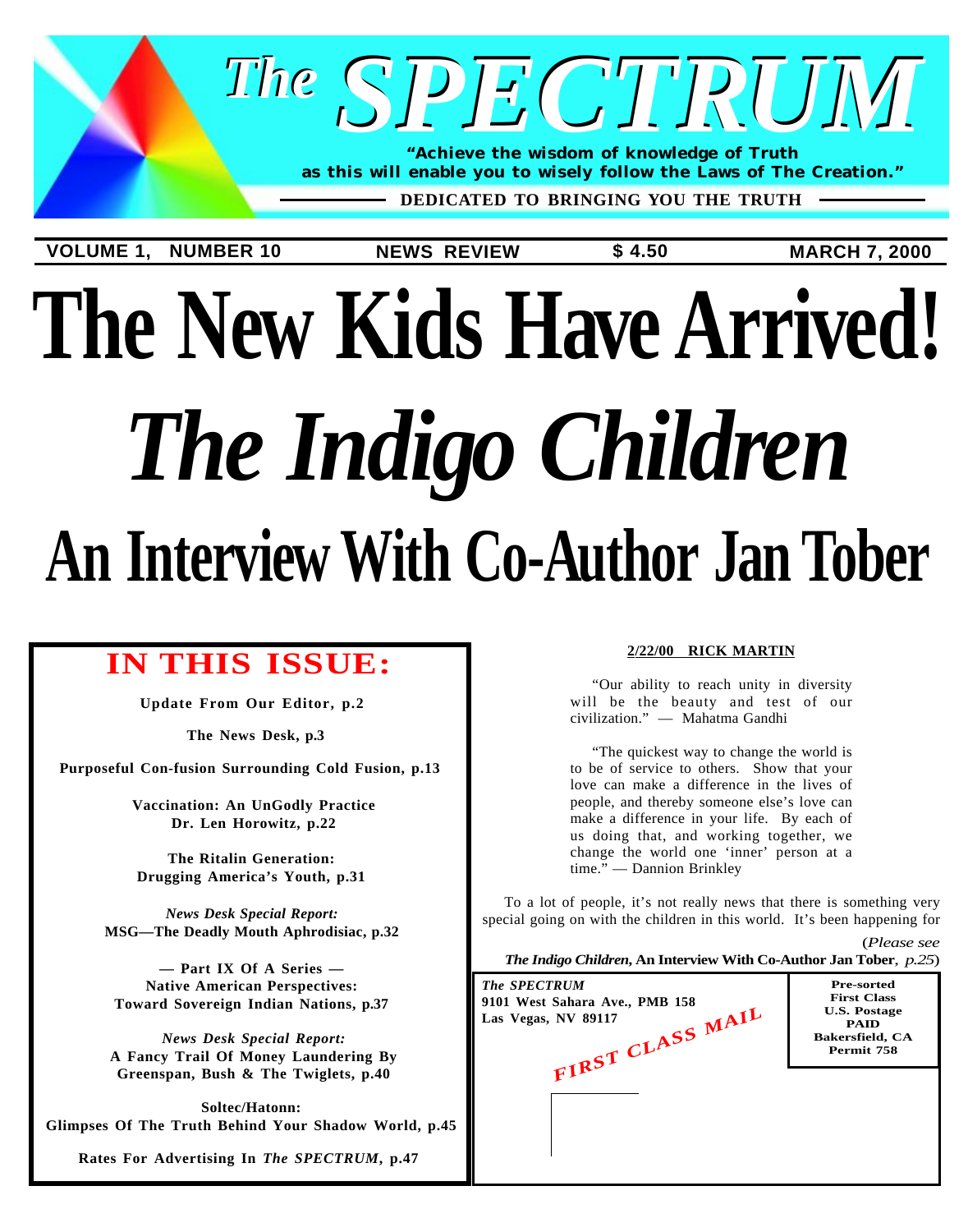## <span id="page-1-0"></span>*The SPECTRUM SPECTRUM*

The paper covering the full spectrum of news and information to help you to follow the First Law of The Creation. The Highest (First) Command of The Law of The Creation states: "Achieve the wisdom of knowledge of Truth, as this will enable you to wisely follow the Laws of The Creation." In other words, go forth and gain as much knowledge and experience as you can.

#### **TO SUBSCRIBE**:

For orders call: 1-877-280-2866 toll free. Otherwise call: 1-661-823-9695. \$45.00 for 12 issues in US 1st Class Mail, \$55.00 Canadian/\$60 Foreign. Please call for quantity subscription rates.

#### **EDITORIAL POLICY:**

Opinions of *The SPECTRUM* contributors are their own and do not necessarily reflect those of *The SPECTRUM* staff or management. *The SPECTRUM* will always correct any meaningful error of fact.

Permission is hereby granted to anyone to quote *The SPECTRUM* in whole or in part, so long as full credit of this source is given, including contacting address and phone number.

#### **PUBLISHING INFORMATION:**

We intend to offer, to the best of our ability, the Truth, however it comes to us, in order to allow you to make up your own mind and be able to make informed decisions about things that impact your daily life. We hope to broaden your choices and allow you to create for yourself a better world.

All manuscripts submitted must be either typewritten and double-spaced, or preferably on disk. If return is desired, a stamped selfaddressed envelope is required. *The SPECTRUM* assumes no responsibility for unsolicited manuscripts.

*The SPECTRUM* is published by The Spectrum Newspaper, Inc., at 9101 West Sahara Ave., PMB158, Las Vegas, NV 89117. Our email address is: [<thespectrum@tminet.com>.](mailto;thespectrum@tminet.com)

#### **CHANGE OF ADDRESS:**

Send your old, incorrect address label along with your new address and ZIP code to *The SPECTRUM* 30 days before you move. Send change to: *The SPECTRUM*, 9101 West Sahara Ave., PMB158, Las Vegas, NV 89117.

**WEB ADDRESS:** [<spectrumnews10.com>.](http://www.spectrumnews10.com)

### **Update From Our Editor**

*the last issue of* The SPECTRUM, *that we shenanigans lie hidden beneath the surface. would soon be accepting advertising, than several of you out there in readerland quickly topics in upcoming papers and, where our contacted us about exploiting that possibility. children are concerned, there can never be too On page 47 there is an outline of the rates and much information presented which may help in procedures for those of you who may be interested in such a venture.*

*arrive at reasonable advertising rates for a New World Order agenda. publication of our unusual profile and scope. We are told that most all of our readers save multi-faceted message, the dark ones must work their issues of this paper, like a growing feverishly at this time since so many of us are reference library, and many also share their awakening and questioning the status quo that paper with quite a few other sets of eyes.*

*and someone from our new Ad Department will growing awareness. It doesn't take that many assist you as promptly as they can. And while awakening ones to throw a large wrench into I'm on the subject of phones: Please be their flimsy machinery, and that awareness is thoughtful and use our toll-free number ONLY the biggest fear being wrestled with by these for the expedient conducting of business so-called "elite" controllers—and their othermatters. Our monthly phone bill is not a very dimensional puppet-masters who truly pull the pretty sight!*

*The offering of classified ads (in addition to the more usual kinds of ad presentations) example, are kept artificially high right now, provides an avenue to solve a longstanding for reasons of a global political agenda, how problem for some of you. We often get much longer will these crooks in high places be requests from people: "Can you please tell me able to suppress the kinds of "free energy" if there is some other reader(s) in my technologies such as we address in our feature geographic area with whom I might talk or article on Cold Fusion? Once THAT cat is out socialize?" The answer has always had to be of the bag, you won't be able to GIVE away "No" for basic privacy reasons. We wish we the "black soup" from those old, greasy could, but it becomes a legal and logistics dinosaur remains. And that couldn't happen a nightmare pretty fast. But now there is nothing moment too soon from the point of view of stopping any of YOU from placing such a fresh air and water supplies critical to request in a classified ad.*

*Since our Editorial Board will always retain* the right to refuse any advertisement request our children have to endure such a filthy mess *which is considered inappropriate, we expect to for the sake of the greed of a callous few? maintain our usual high standards of quality and information service in the process of Bilger's outline of the stirrings for generating some much needed cash flow.*

*subscription rates have been increased slightly which is about to collapse. His article this to help cover a bit more of the actual costs of month, while challenging in itself, sets the stage printing and postage for a publication of this for a unique interview that will hopefully size and scope.*

*I have often commented that an Unseen Hand seems to Guide the coming together of each issue of this newspaper. Let's be honest much appreciated praise as a result of both a here: We're not THAT smart to achieve this recent expo in Northern California (at which unique end result on our own, nor are we very flush with resources to be able to coordinate such an effort. But it happens anyway.*

*This issue of* The SPECTRUM *is no exception, beginning with our provocative tape distribution audience. There will be more Front Page story concerning the Indigo Children. In some ways I feel we have only though the articles on Ritalin, on MSG, and on assistance) on our behalf are working! Amen. Vaccinations contribute and connect in such a*

*No sooner did I announce in this column, in way as to give some hint of what sinister*

*It has taken some time and thought to places have planned for all of us under their We will be focusing on several of these creating a better world for them—rather than the deplorable world that the crooks in high*

*Call our offices if you have any questions collapse and disintegrate in the Light of ever As Commander Hatonn comments in his their illusion "house of cards" is about to strings and use these dark "elite" dupes.*

> *While the prices of oil and gasoline, for sustaining ALL life on the surface of patient and longsuffering Mother Earth. Why should*

And speaking of cash flow, note that and sisters. That's another "house of cards" *And speaking of greed, don't miss Ray independence by our Native American brothers appear in our next issue on this most heartwrenching and volatile of topics.*

> *Meanwhile, we have been receiving some we had a booth and met many fine people), and due to an invitation (originating from that expo) to appear on a popular cable-TV program with an additional wide (international) to say about these blessings at a later time.*

*managed to address the very tip of the iceberg renovated website and KNOW that your many where this important subject is concerned, prayers and good wishes (and financial For now, check out our masterfully*

*—Dr. Edwin M. Young, Editor-In-Chief*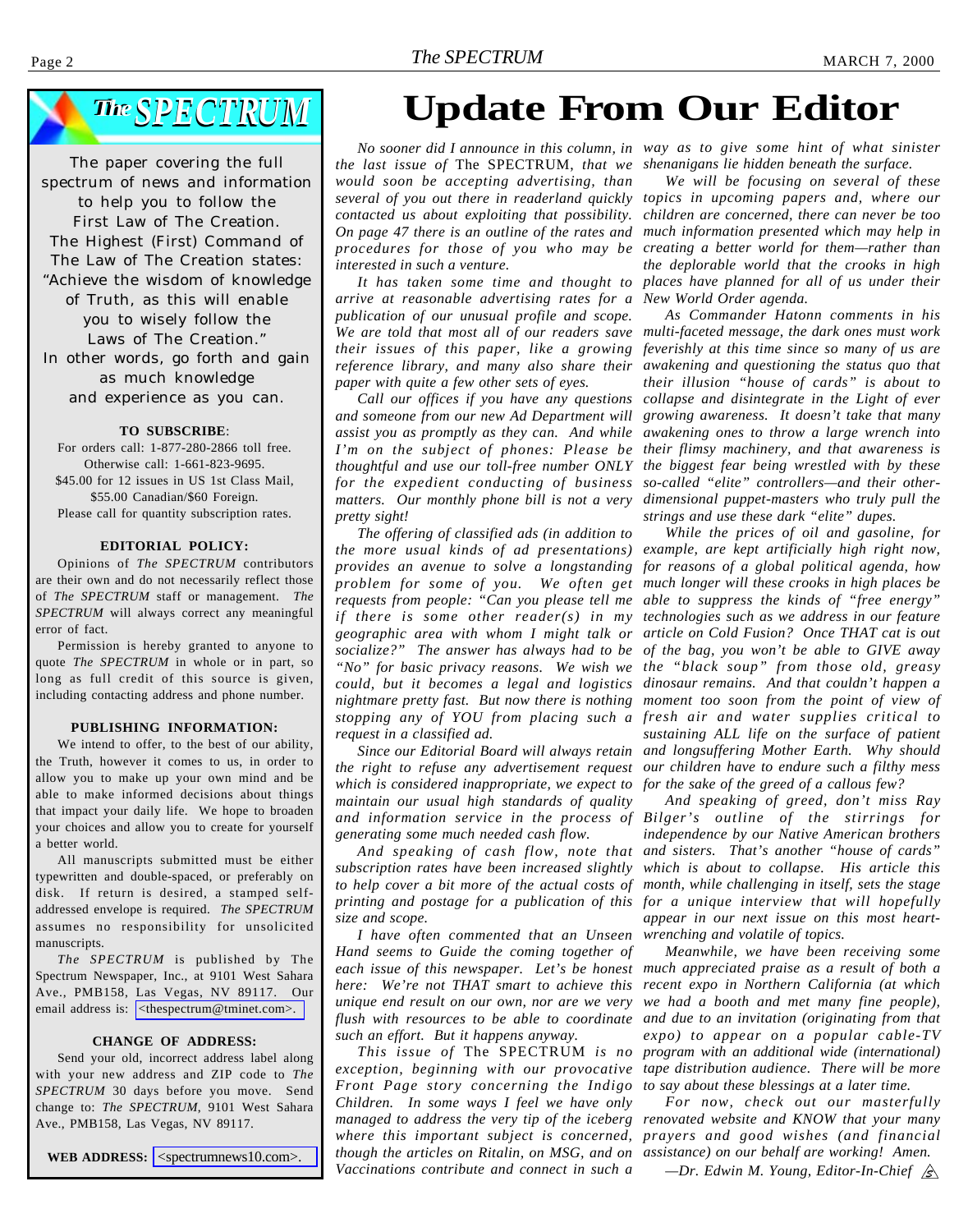

# <span id="page-2-0"></span>**The News Desk**

#### **3/1/00 DR. AL OVERHOLT**

#### SILVER HELPS REGROW HUMAN TISSUE

From the INTERNET, <para[discuss@tje.net>, 2](mailto:para-discuss@tje.net)/11/00: [quoting]

consciousness, the willingness to speak the stages. The first stage is the chemical truth and know the truth, that we can build a combination of highly active free silver ions ourselves and others. Anything less than this is which are inactivated within 20 to 30 minutes. not love. It is fear." —Iyanla Vanzant

From: "earthman" [<hardJube@ihug.co.nz>](mailto:hardJube@ihug.co.nz) Reply to: [<adventuresunlimited@onelist.com>](mailto:adventuresunlimited@onelist.com)

Silver Helps Regrow Human Tissue— Physician Patents Technique Using Silver Ions; new tissue. In the final stage, silver ions form July 27, 1999.

commodity used in coins and in the manufacture of jewelry, silverware, mirrors, and the stem cells supply all the building blocks have been destroyed by disease or damaged in accidents, according to a recently released report in this month's edition of *Silver News*, a sufficient numbers of the embryonic or stem bi-monthly newsletter published by The Silver cells required for true regeneration of damaged Institute.

Clinical tests indicate that the silver-based procedure is so successful that one patient who had sustained three crushed fingers in an accident grew new tissue rapidly. Within 2-1/2 months, skin coverage was complete and there was normal full sensation, good blood supply, and all joints had a normal range of motion. If left untreated, the 30-year-old electrician's from gangrene, and he would have been left with a totally useless hand. Ironically, his orthopedic surgeon recommended amputation of all three fingers, but the patient requested silver-ion therapy, which proved successful.

rebuild tissue has been studied for more than a also provides useful instructions on silver decade by Dr. Robert Becker of Becker colloids and the use of electro-pulsing Biomagnetics in New York.

Dr. Becker initially reported his findings at The First International Conference On Silver And Gold In Medicine, co-sponsored by The Silver Institute in 1987. In the decade since, this technique has been used in clinical settings where hundreds of patients with various wounds have recovered. In addition, a laboratory study conducted by the U.S. Army Institute for Surgical Research in Houston, grand mal seizures and one died, a casualty rate Texas, showed that laboratory animals with of 86%. Nice! Temporal lobe epilepsy is just burn wounds, treated under controlled conditions, experienced shortened time for reconstruction with silver-nylon dressings.

Recovery of skin function was faster when electric current was applied, compared to no application of electric current. Last fall, Dr. Becker received a U.S. patent (5,814,094) for the devices, materials, and techniques involved in regeneration of tissue using silver ions.

"It is only from a truth-filled state of believes that the technique works in three rated "The most admired business in the firm, lasting, and truly loving relationship with with all bacteria or fungi present in the wound Sales are down, profits collapsing, and 6,000 Washington, D.C.—Silver, the same area to produce immediately convertible stem electronics, helps regenerate human cells that necessary to completely restore all anatomical recourse is denial, denial, denial, though every After several hundred cases, Dr. Becker The second stage occurs over the next few days. Silver acts on fibroblast cells to cause attorneys?) The tragedy is stupendously larger them to revert to their embryonic state, becoming stem cells. These cells are universal building blocks whose role is to reconstruct a complex with the living cells in the wound tightening, greater efficiency, more advertising, cells. The end result of this conversion is that structures.

> No other known treatment provides upon which Coke shall surely hang. or destroyed tissues in humans and animals. The success indicates that there is the potential not only for the healing of near-surface wounds, but for regenerative repair of internal organs such as the heart, liver, brain, and the symptoms listed by our FDA on a secret report spinal cord. [End quoting]

fingers would have fallen off after turning black Reeves has been looking for as a breakthrough some victims drink several liters a day and keep that is important to be brought to public attention. This may be what Christopher for the healing of his spinal cord.

> feature article on silver colloids, be sure and do so. Back issues are available.

The mechanism by which silver ions help will include information by Dr. Bob Beck, who I am preparing an article for next month that techniques.

#### DIET COKE: A PLAGUE OF 92 SYMPTOMS

From the INTERNET, <para[discuss@tje.net>,](mailto:para-discuss@tje.net) 2/23/00: [quoting]

*Illusions Digest*, Vol. 1 #437.

Remember, in a study on 7 monkeys, 5 had a nice form of the grand mal. — Anna

(Ramsey, William)

To: [illusions@beyond-the-illusion.com](mailto:illusions@beyond-the-illusion.com)

Subject: [illusions] Diet Coke: a plague of 92 symptoms

FOR IMMEDIATE RELEASE—Please Distribute Widely

#### CRUMPLED COKE CAN

The photo of a crumpled can of Diet Coke told the story in the *Atlanta Journal Constitution*, Coke's hometown paper. Fitting, poetic, just, but tragic for the company once world".

Today Coke wouldn't even make the list. employees soon will be gone.

(To make room for 6,000 defense than 6,000 jobs; it affects hundreds of millions of unwarned, innocent, afflicted consumers across the broad face of planet Earth.

This crisis can't be solved by belt etc. It's so bad Coke can't say the word; to pronounce it will bring instant cataclysm.

That word is ASPARTAME, and their only ad and commercial builds higher the scaffold

Reality is in that twisted Diet Coke can.

It's poison. It's killing the unborn, raining tumors and seizures on the population, destroying children, incapacitating workers, mimicking MS, erasing memory and blinding.

This sounds like a very big breakthrough the first source of aspartame disease. And yes, Inexorably Diet Coke visits a plague of 92 they'll never show which names diet soda as DEATH was one of the 92.

If you haven't read last month's special formula to remove aspartame, the world will Diet Coke is poison. And it's addictive; it on their nightstands. If Coke changes the heal and the surge of hatred and vengeance by the disabled and bereaved shall certainly destroy Coca Cola.

> The poison in Diet Coke is aspartame. As a member of the National Soft Drink Association, Coke opposed FDA approval of aspartame for beverages.

> Their objections, running to several pages and published in the *Congressional Record* of 5/7/85, said aspartame is uniquely and inherently unstable and breaks down in the can.

> It decomposes into formaldehyde, methyl alcohol, formic acid, diketopiperazine, and other toxins.

> In a study on 7 monkeys, 5 had grand mal seizures and one died, a casualty rate of 86%.

RE: Diet Coke: a plague of 92 symptoms machines to raise the price with theCoke knew; and knowing, broke their good faith contract with customers, a breach exhibited by the recent plot to program vending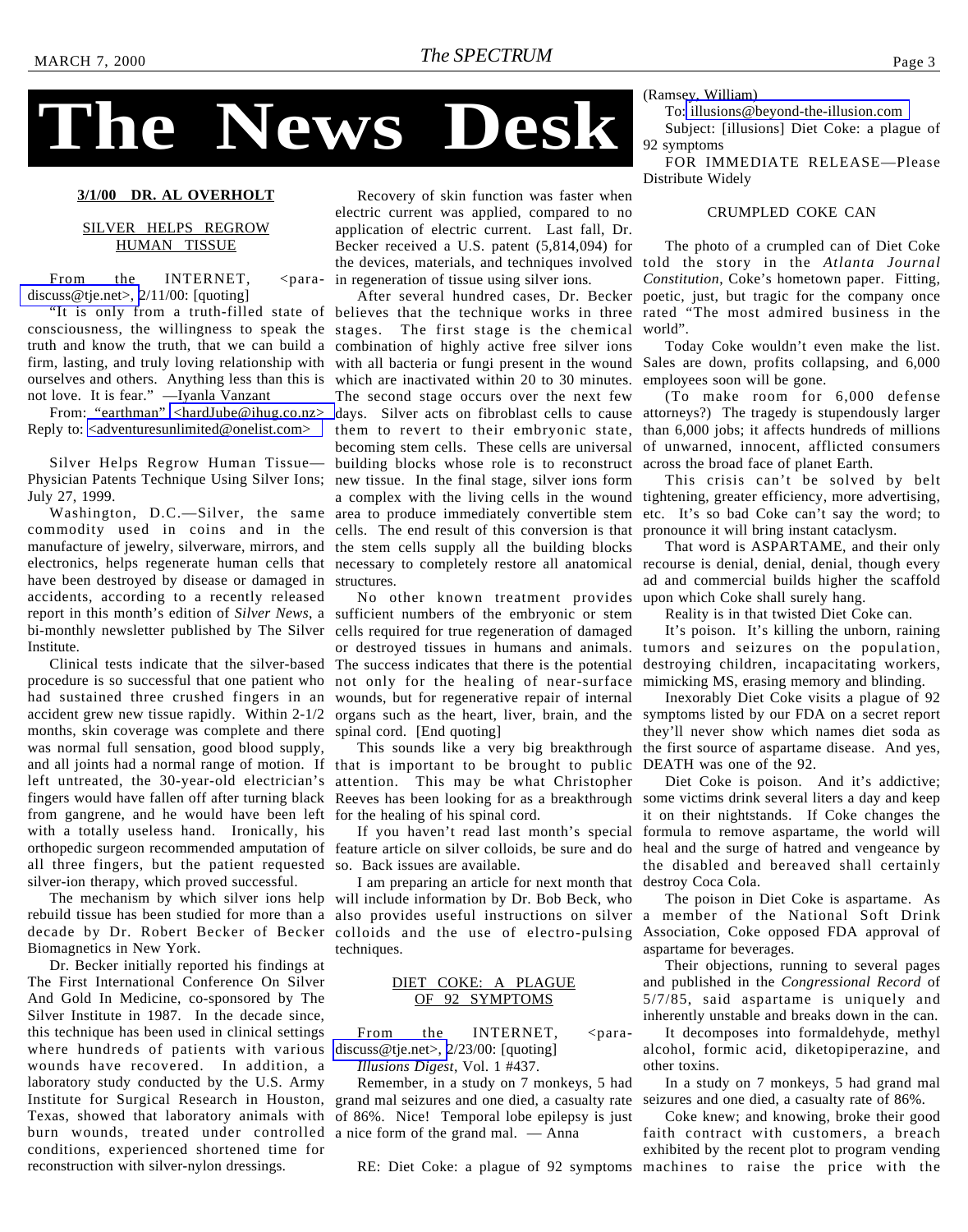temperature.

pushing an addictive formula called "Diet".

Addictive substances multiply markets, so Diet Coke soared off the sales charts, spreading obesity in its flight. We're fatter because aspartame suppresses seratonin and makes us crave carbohydrates.

So why is aspartame/NutraSweet/Equal/Diet Coke/Diet Pepsi/etc. on the market and in business with highly recognizable brands, a Alimentarious Commission's program to thousands of foods? Can you say CORRUPTION? One FDA Commissioner and one acting Commissioner have changed sides to Crittenden, Monsanto's chief financial officer. to the GATT Treaty. Commission members are work in the NutraSweet industry, plus 6 "As we stated last year, the tabletop sweetener all from the giant drug companies and we-theunderlings and two federal attorneys assigned business, as well as the sweetener ingredients people have ZERO input or representation. to prosecute NutraSweet for submitting fraudulent tests to get it approved.

"It's like a script for Abbott & Costello" Senator Metzenbaum.

It works like this: "Approve our poison, and when you stop being a bureaucrat, we'll make you a plutocrat! After it's licensed, we'll pay published on Tuesdays and Thursdays for off the American Dietetics, the American Monsanto people. Please contact Corporate Diabetes Association, the AMA, and anyone we need who's for sale."

has exposed aspartame, and millions have kicked the habit. Coke's profits are down to sell the NutraSweet company.

phenylalanine in NutraSweet for \$125 million. exaggerating profits.

Monsanto stock is in the toilet, but they may have found a buyer in the Swiss firm the profits. But if the lawsuits start to really hit Health Organization, their program to gain Pharmacia-Upjohn. P.U. for short! The deal them, only the shell corporation falls. won't finalize for a year.

The plans are to ditch the Monsanto name as its stench is unendurable.

CEO Bob Shapiro may soon be history, like Doug Ivester of Coke who just resigned. Will the last one out please turn off the lights! [End quoting]

moment too soon! And for an encore:

#### MONSANTO ANNOUNCES SALE OF TABLETOP SWEETENER BUSINESS

From the INTERNET, [http://sightings.com,](http://www.sightings.com) 2/4/00: [quoting]

Monsanto announced February 4 the signing of a definitive agreement related to the sale of our tabletop sweetener business, including the Equal, Canderel and NutraSweet that was passed quietly, without much fanfare, tabletop brands, to Tabletop Acquisition Corp. (TAC), whose institutional investors are led by keep the FDA from interfering in our use of Pegasus Capital Advisors, L.P. and MSD vitamins and herbs and alternative health Capital, L.P. Under terms of the agreement, products. This "rider" was not from the FDA, TAC will pay \$570 million cash for the but from the World Health Organization Codex business.

Dissatisfied with selling flavored sugar offered employment by the new owners. The down all health food stores and now require us water plus phosphoric acid, they switched to tabletop-sweetener management team will to obtain a medical doctor's prescription for All tabletop sweetener people will be remain in place following completion of the vitamins, herbs, and other food supplements. transaction.

are not core to our long-term strategy.

lamented an honest FDA scientist writing to that TAC is investing in the tabletop sweetener health food stores, and the closings continue as sound customer base, and a quality, CONTROL all food supplements worldwide. experienced management team" said Gary The program is REQUIRED by all signatories and biogums businesses, are excellent revenue-Not long ago the country of Norway passed generating businesses that are not in line with into law this identical program and already their Monsanto's strategic direction. We're pleased government has closed down over half of their business and intends to further enhance its this is being written. competitive position in the marketplace."

The jig's up! Worldwide consumer action retransmission of Monsanto Today. [End people seeking to attend to their health needs. *Monsanto Today* is an email newsletter this law? Communications (314/694-5291) for help or This appears to be a total and absolute affront information about reproduction quoting]

37%, and for a year Monsanto has been trying since they are probably highly profitable, the masses against the United Nation's Finally they sold NSC, producer of the that they don't want it to rub off on the and encroachments into the freedoms of Now Monsanto faces a \$71 million lawsuit for "sell" the offending businesses to a shell field and industry and people concerned about because they are getting so much bad publicity globalists' agenda and their numerous programs Monsanto name any further. And thus they individuals in this country. If all of the health corporation where the same real owners still health care should turn their anger toward this remain in control behind the scenes and still get Bill and toward the United Nations World

#### YOUR FAVORITE HEALTH FOOD STORE MAY SOON HAVE TO CLOSE

The public is finally awakening—and not a RIGHTS AND LIBERTIES, Feb. 2000: Friends For Freedom" c/o Kenneth L. Vardon, From SPIRAL—THE SOCIETY FOR THE PROTECTION OF INDIVIDUAL (APFN), 512-596-4274, "Friends Faxing [quoting]

#### ALERT—WHY? WHY? WHY?

GOOD NEWS: Last April of this year (1996) Congress passed, and the president signed into law, the Health Insurance Bill. The victory for we-the-people, however...

BAD NEWS: The Bill contained what is termed a "rider", a small amount of information that undid everything we worked for recently to Program.

 The divestiture of the tabletop business is implementing this new law. IT IS A DONE part of a restructuring plan announced by DEAL. It will likely cause the eventual closure Monsanto that includes selling businesses that of health food stores across the country and "TAC is acquiring a solid, established This rider is part of the United Nations W.H.O. The FDA now has the authority to close The FDA is presently working on there is absolutely nothing we can do about it.

QUESTION: Is there any way to reverse

ANSWER: No.

QUESTION: Is there anything we can do? to all of us and is extremely repressive to

One wonders if they are "selling" these, straw that breaks the camel's back in turning ANSWER: This can turn out to be the CONTROL over us may be a complete reversal. They may have won a battle over a law, but by doing so they nay possibly turn the tide of the war against them. Please jump in and help in whatever way you can. We are all greatly needed. IF NOT YOU, THEN WHO?

From American Patriot Fax Network P.O. Box 946, Shiner, TX 77984. [End quoting]

Health Insurance Bill was hailed as a great your neighbors and friends know what is going While this assault on health food stores has been expected for some time, it can't succeed unless concerned citizens simply look the other way. Flood your Congressional representatives with your thoughts on this matter, and let all on, too.

#### PHYSICIST INVENTS WORLD'S FIRST STEALTH CAR!

From the INTERNET, <para[discuss@tje.net>,](mailto:para-discuss@tje.net) 2/13/00: [quoting]

By the year 2001, some American automobiles may be equipped with an astonishing new stealth device—an option that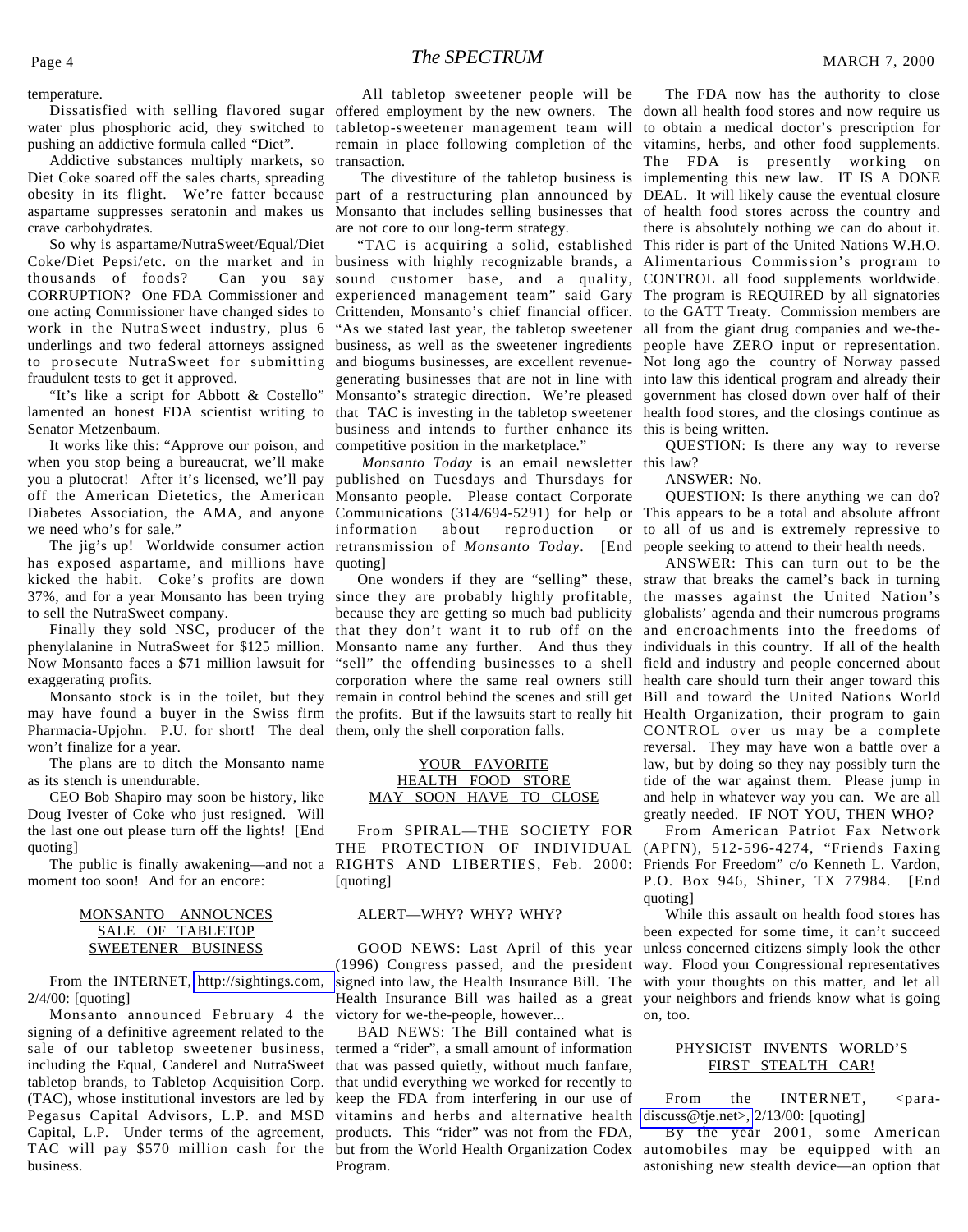makes the cars invisible to radar!

But the feature is not without its critics, who say the idea is dangerous and call its manufacturers irresponsible.

The technology was created and developed [sightings.com>,](http://www.sightings.com) 3/1/00: [quoting] by physicist Dr. David Galberon who often consults with the Pentagon on top-secret Taiwan yesterday, bluntly threatening to fire military projects. Dr. Galberon says the idea long-range nuclear missiles at the United States was inspired by the stealth bomber, which is invisible to standard radar.

be made out of a Kevlar-like material. The a U.S. aircraft carrier and two cruise-missile paint is also similar to that used on the stealth" Dr. Galberon says.

"When the driver pulls a lever in the car's interior, properties in the material and in the paint render the car invisible to radar."

most police cars in the year 2001 and will be result in "serious damage" to U.S. security available to all drivers as an option.

"For most people, it will be a novelty item" highway like a ghost car.

"But for police, it will be of tremendous value. They will be able to catch speeders, sneak up on criminals and, in effect, create a Security Council of the United Nations, "on the ball and we are not hitting it." The airline's deterrent to crime by virtue of the fact that no gangster or drug dealer will know when the abilities of launching a strategic counterattack the "air holocaust" wasn't because of any police are nearby, even with the latest high-tech and the capacity of launching a long-distance equipment."

invisible cars.

robbers, hit-and-run violators, drunk drivers all kinds of lawbreakers—can commit their crimes and simply disappear."

group, Citizens For Safe Roads And Highways, in 1995 by Chinese Lt. Gen. Xiong it" our source divulged with tears in their eyes. plan to fight the automobile industry on this Guangkai. matter, all the way to the Supreme Court. [End quoting]

Something is wrong with this picture. Can you really believe that we would be able to buy stealth cars so we can just bypass the speeding tickets and the cops?

#### CHINA URGES WORLD TO ACCEPT IT WILL ABSORB TAIWAN

From the INTERNET, 2/9/00: [quoting] China urged the world on Sunday to accept its goal of absorbing Taiwan along the lines of its unification with Hong Kong and Macau—or Tuesday to lift all economic sanctions imposed else risk consequences "you don't want to see".  $\langle$ http://www.insidechina.com/ news.php3?id=132311&text> [End quoting]

China has always been a sleeping giant and a world power to be reckoned with. This type of situation can break out into a horrifying display of force very fast. For instance:

#### CHINA THREATENS TO STRIKE US WITH ICBMS IF TAIWAN DEFENDED

From the INTERNET, <http://

China stepped up its war of words over if it defends the island.

"Like the famous war plane, the cars will People's Liberation Army newspaper, comes as The warning, published in the official destroyers recently began exercises off Japan. Defense officials said the warships could be sent to the Taiwan Strait in a crisis.

The noted researcher says the invisibility public in Beijing that U.S. intervention in a AK Air's Flight 261 went down for the final feature will come as standard equipment in conflict between China and Taiwan would count, killing all 88 aboard. *Army Daily*, stated in a commentary made Board bureaucrats' "cover-up story" on how interests in Asia.

Dr. Galberon says, "a fun feature that will resort to long-range missile attacks on the An inordinate amount of personnel have been allow a driver to breeze past radar traps on United States during a regional conflict. absent the first three weeks after the crash due "China is neither Iraq nor Yugoslavia but a to "emotional trauma". very special country," the newspaper stated.

But opponents are horrified at the idea of to be at war with a country such as China, a hokum!" "Dr. Galberon's argument overlooks one well also" the newspaper said. "The U.S. knew Fl. 261's pilots Bill Tansky and Ted obvious fact" says automobile-safety advocate military will even be forced to [make] a Thompson, they said: "They were two of our Wilma Jurno. "If police can use invisibility to complete withdrawal from the East Asian most experienced pilots." But when asked why their advantage, so can criminals. Bank region, as they were forced to withdraw from they headed out to sea, turning away from the other hand, it is a country that has certain mechanics are near unanimous in the belief that strike" the article said. "It is not a wise move mechanic with Alaska Air: "That's so much point which the U.S. policy-makers know fairly southern Vietnam in those days" the paper said.

Mrs. Jurno says she and her advocacy translation, and echoed a private warning made bypassed the runway; no one here can explain to Pentagon officials familiar with the have an answer. "I just don't know why they

> foreign policy official, told a former Pentagon people on board personally. They were my official at that time that Washington would not friends." We know for certain that a number of help defend Taiwan because it cared more the Hilder/Quinn articles were circulating in about Los Angeles than Taiwan. The remark was reported to the White House as a threat to country. Apparently some of Alaska Air's use nuclear weapons. [End quoting]

#### KOREA DEMANDS LIFTING OF ALL U.S. SANCTIONS

#### From the INTERNET, 2/9/00: [quoting]

North Korea warned the United States on the country or face the "consequences". The North Korean threats came less than two weeks after it agreed to send a high-level delegation to Washington in March to discuss improving bilateral ties. [End quoting]

The New World Order gang in Washington

from countries being caught in their "squeeze play" control tactics. And remember that North Korea has nuclear weapons—probably bought from us via Israel.

#### ALASKA AIR PILOTS, CREW SAY NTSB CRASH STORY IS 'BS'

From the INTERNET, <http:// [sightings.com>, 2](http://www.sightings.com)/27/00: [quoting]

Notes From John Quinn & Anthony J. Hilder's *Newspad.*

From NewsHawk Inc.  $\langle$ hawknews@saber.net $> 2-27-00$ .

The official military newspaper, *Liberation* buying into the National Transport Safety Alaska Airlines pilots and crews aren't

The military then warned that China could furnishing any information to their staff people. Scuttlebutt has it that employees are deeply disturbed by the fact that the airline isn't

While China is a permanent member of the says one source. "The Feds have tossed a foul "We're not buying the NTSB's bull s--t" "faulty" stabilizer screw. In the words of one

The article was unusually harsh, according immediately accessible runway, they didn't Gen. Xiong, the PLA's top intelligence and able to sleep ever since. I knew eight of the Moreover, in talking to one employee who airfield at Point Mugu with its open and "I was crying for a week and I haven't been various Alaska Airline offices around the flight attendants made copies. They have been seen from Puerto Vallarta to Anchorage and all spots in-between.

The articles, including "It Defies All Logic", have been picked up by other major websites, including Robert Sterling's [<Konformist.com>,](http://Konformist.com) Jeff Rense's [<sightings.com>,](http://www.sightings.com) Kent Steadman's [<Cyberspaceorbit.com>,](http://www.cyberspaceorbit.com) and Doug Pooley's *FlashRadar*. The articles have been seen by millions at this point.

is going to be facing some serious outlashes taking a CLOSE LOOK at what was going onAttorneys across the country representing those who died needlessly in the crash have also been availed of the information and are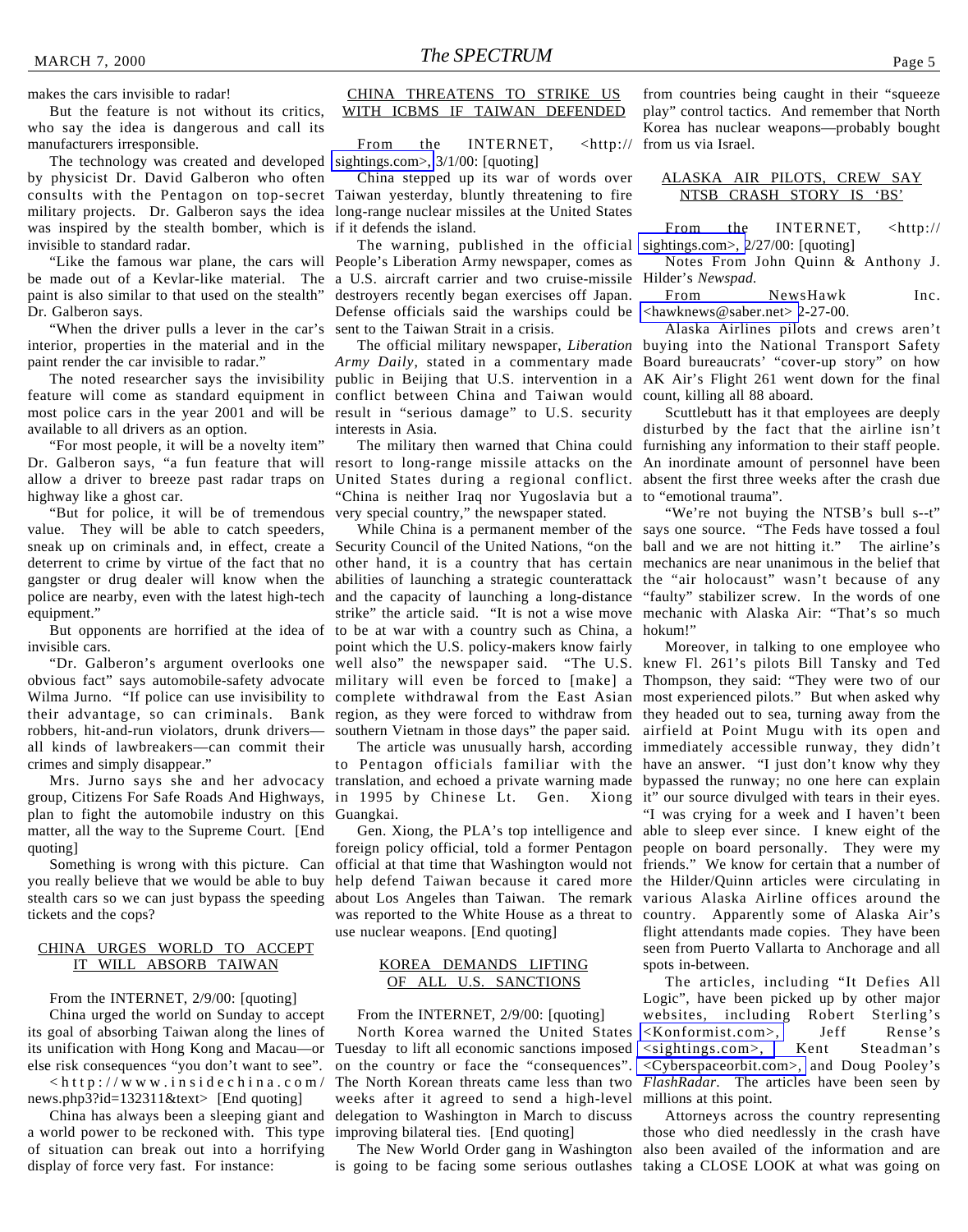One of our sources at Alaska Air says: "When I came into the employee's room, there were five people reading it at the same time. I was busy and didn't have time to read it until explanation offered is a token to deflect Oxley. The stated purpose of this Bill is "To the next day." The source said: "One girl (a attention from further digging and possible prohibit the Federal Communications flight attendant) was concerned that we are not discovery of even more horrendous Commission from establishing rules authorizing being given the truth." Our contact went on to shenanigans. say: "Everybody is asking why we (the flight) didn't land at Point Mugu. They had plenty of opportunity. But who knows what happened? They're not telling us anything." Three weeks later, it's still "mum's the word". As to the NTSB's "spin story", the widely-prevailing view within Alaska Air is "No way! It didn't happen that way." [End quoting]

This is too long of a story so please get a friend who has a computer to get it for you if very short space of time would have tail Sanders). problems and that both lost parts or all of their tails before hitting the water.

weapon or blown off by enclosed explosives? Was there somebody "important" on that airplane? Or—after hearing the cover-up from [JWFoster97@aol.com,](mailto:JWFoster97@aol.com) Union Democracy with existing FM stations and with the stories—first the explosive and then an outside weapon source to finish the job when crews tried to recover the ailing craft. And, what if there occurred some kind of mishap involving super-secret technologies from any of several nearby military installations?

#### SEVERE FLOODING IN QUEENSLAND, AUSTRALIA

CNN *Headline News* on Feb. 28, 2000 had a big report on the very, very severe flooding there and much of the area is a disaster.

Stan Deyo, who publishes reports on weather, quakes, ocean temperatures, volcanos, introduced H.R. 3439, "The Radio Preservation etc., and is a regular guest on Art Bell's latenight talk-radio program, has put out a report that parts of Australia are under severe drought in contrast with this latest report about the Queensland area. [<http://www.millenium](http://www.millenium-ark.net)ark.net>

This is—as most of us know—not just happening in Australia, but all over the world. The controlled media are keeping much of this activity quiet so as not to awaken us to a state of questioning what is going on—and why.

#### "GULF WAR SYNDROME" LINKED TO RADIATION

From the INTERNET, 2/9/00: [quoting] The so-called Gulf War syndrome may have been caused by radioactive material in the

conflict. [End quoting]

I think there is more than one reason for this syndrome and another one of them is probably Preservation Act of 1999", was introduced on vaccinations. You can be sure that any November 17, 1999 by Representative Michael

#### BROADCASTERS SEEK TO KILL NEW "LOW POWER FM"

From the INTERNET, <http:// [sightings.com>,](http://www.sightings.com) 2/8/00: [quoting]

This is an update to last month's article in this column.

Turn off that radio!

you don't have one. It is a very good story. radio broadcaster removed from his place of localism in the wake of the We would have used the space for the story but work by armed guards (Dennis Bernstein at Telecommunications Act of 1996. Proposals it is quite similar to the other recent "accident KPFA in Berkeley) and writers being for the initial NPRM have been distilled and cover-ups" although each have their own twists prosecuted by the federal government on published by the Commission and two iterations and turns. However, it should strike you as serious—and trumped up—charges (Peter of comments from literally hundreds of more than coincidence that 2 "accidents" in a McWilliams, David Hoffman and James participants are presently on file.

Good questions are: Were they shot off by a FM radio stations for community broadcasting. surprising FCC decision to approve low-power legislation. H.R. 3439 was introduced at the

Well, it ain't over 'til it's over.

[<http://www.uniondemocracy.com>.](http://www.uniondemocracy.com)

(FCC) approved a low-power FM radio service on January 20, 2000. This new FM service will allow community-based organizations and developer USADR itself. In any event, such groups to license low-power 100 and 10 watt technical matters must be scrutinized and radio stations in their community.

supported by the AFL-CIO, CWA, IUE, and other labor organizations. Unions can use this new service for many useful purposes, such as organizing and providing important information legislation because established radio to their community.

Mike Oxley, Congressman from Ohio, has Act Of 1999". This bill would repeal and kill has often adopted the NAB's peculiar this new FM radio service.

This Bill is very important to me and should be to members of the labor community. Please let everyone know that they should make every effort to oppose and defeat this Bill by contacting their representatives in Congress immediately, and go on record in favor of this new low-power FM radio service.

If you have any questions, please feel free to contact me.

Sincerely, Jim Foster, member UAW 249 Kansas City, Missouri [<jwfoster97@aol.com>.](mailto:jwfoster97@aol.com)

#### SAMPLE LETTER TO MEMBER OF CONGRESS

January 28, 2000

Dear Representative/Senator,

H.R. 3439, titled the "Radio Broadcasting the operation of new, low-power FM radio stations".

In the last 12 months we've seen a veteran media consolidation and loss of radio media The Rep. Oxley Bill is a serious betrayal of the public trust. For over a year, the FCC has been conducting a Notice of Proposed Rule Making [NPRM] regarding the proposed establishment of these new stations. This NPRM was initiated in response to a significant national movement advocating new classes of FM stations in response to extensive radio

One ray of sunshine was the recent and FCC's statutory rulemaking with special interest Broadcasters Seek To Kill Low-Power FM, LPFM stations are technically incompatible The Federal Communications Commission transmission standard. These arguments have This new FM service was endorsed and expertise resides, and not by congressional Mr. Oxley now seeks to circumvent the behest of the National Association of Broadcasters [NAB]. This group claims new proposed In-Band On-Carrier [IBOC] digital been refuted in comparative studies and in a published system evaluation by IBOC ruled on by the FCC, where the relevant fiat.

> It appears that the NAB pressured Rep. Oxley into introducing this special-interest broadcasters fear the potential for added competition. Although Mr. Oxley has long been a champion of selective deregulation and interpretation of public-interest standards (such as allowing majority foreign ownership of U.S. broadcast media), this legislation is so contrary to the public interest that it defies rational explanation.

> I would therefore greatly appreciate it if your office would seek an immediate and thorough explanation from Mr. Oxley regarding the public-interest aspects of his anti-LPFM legislation and his rationale for preempting the FCC's rulemaking process.

> I also strongly urge you to request that Representative Oxley withdraw his ill-considered legislation and, should the legislation not be withdrawn, my sincere request is that you actively oppose this legislation on the grounds that it seeks to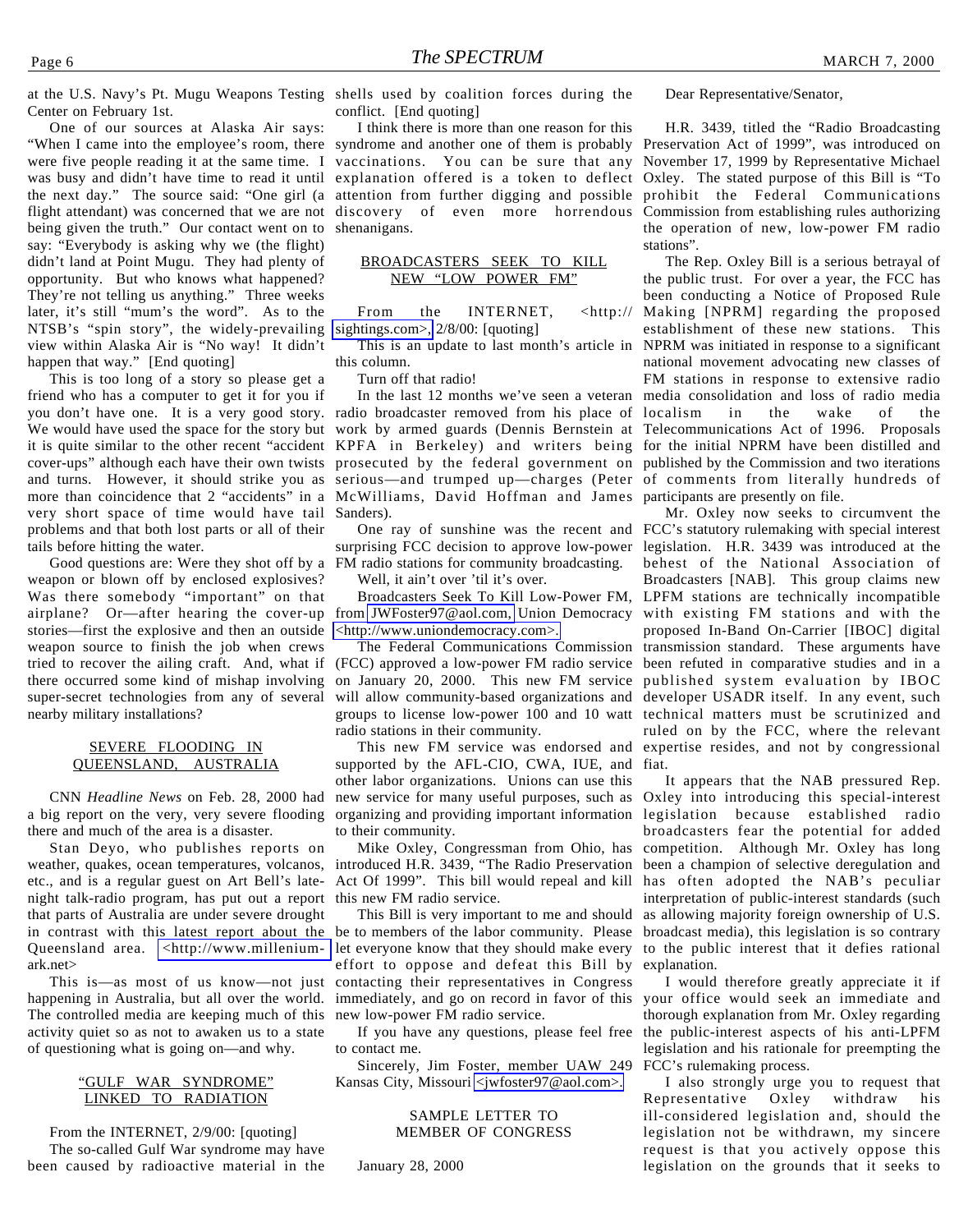Thank you for your consideration and I look forward to hearing from you regarding from the states in such matters as abortion of paying exorbitant heating oil prices or your position on this matter.

Sincerely,

Your name and address, phone, email.

[End quoting]

generally not available to the majority of desenters of the status quo. This is supposed to give desenters a better chance at getting their voices heard—not just labor unions. This is the *Constitution* "as the charter for the formation of same kind of opposition that FM faced when first introduced, since the Powers That Be had the election of a new Congress and President just completed their acquisitions of all controlling aspects of the AM band. The story keeping with the original intent of the shortage of oil—OPEC is holding tight control of how FM's inventor, the great (but largely unknown) Edwin Howard Armstrong, was military will return to their respective states and controllers could have this tight of control if it driven to the point of suicide is an insightful, if report to the governor until a new president is wasn't for all of these mergers? nasty and disgusting, chapter in the history of elected. radio. Power and greed always seem to follow closely on the heels of invention.

#### ARIZONA MAKES PREPARATIONS FOR SECESSION

Excerpted from the INTERNET, 2/6/00: [quoting]

approved a resolution calling for the dissolution resolution is an "insurance policy". of the federal government in the event that it abolishes the *U.S. Constitution*, declares martial law or attempts to confiscate guns, the states national nightmare: Its 17,000 pages of fine law, or confiscates firearms—scenarios some say are not unrealistic. Critics of the resolution, however, call the measure a "total waste of time".

Karen Johnson is an Arizona state representative [\(http://www.azleg.state.az.us/](http://www.azleg.state.az.us/members/kjohnson.htm) members/kjohnson.htm). Rep. Karen Johnson, a Mesa Republican and chair of the House Committee on Federal Mandates and States' Rights, authored the resolution which the whether it be to aspartame in diet soda, closing 6,000 times since 1986. Yet, if President committee approved 3-2. Only the committee's vice-chair, Republican Rep. Gail Griffin, other basic rights and privileges of our original become even more complicated and unfair. abstained from voting.

Specifically, House Concurrent Resolution 2034 outlines the origin of the United States, emphasizing the sovereignty of the states and their constitutional right to "establish a new federal government for themselves by following the precedent established by *Article VII, Constitution Of The United States*, in which *News*, on Jan. 15, National Guard troops, along nine of the existing thirteen states dissolved the existing Union under the *Articles Of Confederation* and automatically superceded the Tenn., on 11 W Highway. During that time, Articles."

committed by the federal government as reportedly doesn't want to talk about it. [End justification for the measure, saying "...the fifty current principals, or signatories, to the [*Constitution*] have done well in honoring and they can push us into the illegal use of the obeying it, yet the federal agent has, for National Guard without much complaints. Are out winners. decades, violated it in both word and spirit. we going to just ignore these actions??

circumvent the statutory rule-making The many violations of the *Constitution Of The* disposing of federal property without the approval of Congress, usurping jurisdiction and firearms rights, and seeking control of public lands within state borders" says the resolution.

Remember that the radio frequencies are intention to dissolve the current federal the same quarter more than doubled to a new By adopting HRC 2034, Arizona states its government with the approval of 34 other states and, in essence, start over. Participating states would re-ratify and re-establish the present a new federal government, to be followed by and the reorganization of a new judiciary" in "founding fathers". Individual members of the of the shipping of it. Think the so-called elite

> In addition, each state will assume a prorated portion of the national debt and will own all land within its borders. After the new government is formed, the remaining 15 states will be permitted to join the revised union upon EXAMPLE OF POLITICAL GOALS application, as was the case with the original CAUSING CHAOS union.

An Arizona state legislative committee has Legislature, Johnson told the *Sierra Times* the Angeles, by Daniel J. Mitchell, 2/14/00: A three-year veteran to the Arizona

> "If the federal government declares martial [End quoting]

If this is for real, maybe it will begin to shake up some of the parasites controlling the Internal Revenue Service could circle the Earth federal government. We can always hope! We do know the so-called elite controllers don't requires 32 pages of instructions. have a whole lot of time left before their dastardly and cowardly deeds catch up with hours every year in a futile effort to comply them. Too many people are awakening down health stores, or usurping any of a dozen Clinton has his way, the tax system will constitutional republic.

#### POSSE COMMITATUS

#### From *THE SPOTLIGHT*, 2/7/99: [quoting]

It also articulates constitutional violations two 'seizures of property'." The sheriff's office According to radio personality Alex Jones and reporter Linda Witt of *The Granger County* with sheriff's officers, maintained a "DWI checkpoint for four hours in Granger County, there were 12 arrests, two cars impounded, and quoting]

#### BOTTOM LINE OKAY

From *THE SPOTLIGHT*, 2/7/99: [quoting]

While people the world over have a choice staying cold, Exxon Mobil Corporation's fourth quarter earnings last year jumped 34 percent higher than even Wall Street expected them to. Meanwhile, Merrill Lynch & Co.'s profits for record due to what the company calls "a boom in mergers and equity underwriting increased investment banking". [End quoting]

Does anybody see a correlation to all the mergers and what is happening to prices and our freedoms?

Also the news tells us there is really no

#### TAX CODE ABOUT TO ENDURE MORE ABUSE

## CLINTON'S PLAN ANOTHER

Excerpted from *THE DAILY NEWS*, Los [quoting]

shouldn't have to put up with that" she said. print law and regulations have spawned 721 The Internal Revenue Code is America's different forms.

> The paperwork mailed out each year by the 28 times. Even the "simple" 1040EZ return

> Taxpayers squander more than 5.4 billion with tax laws that have changed more than

> His final budget contains 221 new proposals, including 93 tax increases, 42 "user fees", 27 new credits, five new exclusions, three new deductions, and two new marriage penalties, with perhaps "a partridge in a pear tree" in the fine print.

> Who wins from this game? Certainly not the taxpayers. If all of the administration's changes are approved, tax collections over the next five years are estimated to be \$10.825 trillion, compared with \$10.829 trillion if the tax laws are left unchanged.

This probably is another test to see how far four-hundredths of 1 percent. While taxpayers In other words, the president is only willing to cut taxes over the next five years by \$4.4 billion, an infinitesimal reduction of get a pittance, politicians and lobbyists come

Politicians win because they can rake in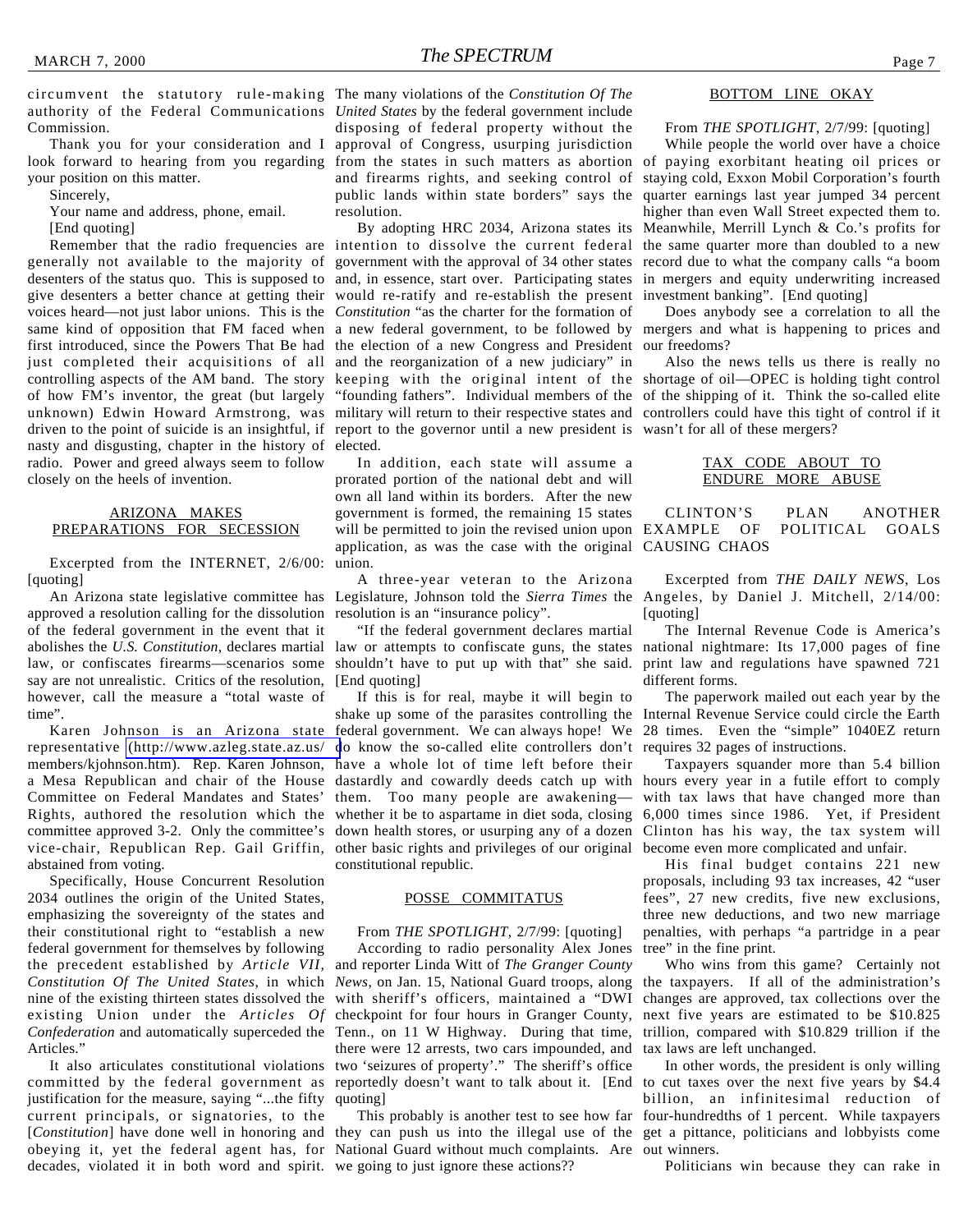Indeed, the president's budget is a perfect example of why our tax code has become such a mess. From its beginnings as a simple, two-page form in 1913, the income tax has grown into a monstrosity because politicians have been unable to resist the temptation to use it for political purposes. [End quoting]

Remember that the IRS is the extortion arm of the equally illegal Federal Reserve—both of President Clinton 30 days to respond to two which came into existence in 1913 by secret, ethics complaints seeking to strip him of his law underhanded means, with the blessing of the license because of his conduct in the Monica puppet-president Woodrow Wilson. It appears Lewinsky scandal. that the entire entity is about to bury itself in but hope.

#### ONE NIGHT OF DRINKING CAN DAMAGE UNBORN CHILDREN

From *THE DAILY NEWS*, Los Angeles, for 2/11/00: [quoting]

A single drinking binge by a pregnant woman can be enough to permanently damage new study of the effects of alcohol on babies.

conducted on laboratory rats, experts said the findings offer an explanation of why children born to drinking mothers can suffer learning disabilities and other brain disorders.

The study indicates that rats, and presumably humans, are most susceptible to alcohol-related neurological damage during a period when developing brain cells are furiously building the connections needed for memory, learning, and thought. In humans, this brain growth spurt starts in the sixth month of gestation and continues for two years after birth. In rats, it comes in the two weeks after birth.

"We call this a brain growth spurt period" said Dr. John W. Olney, a Washington University School of Medicine researcher and senior author of the study appearing today in the journal *Science*.

During this brain growth spurt, said Olney, a single prolonged contact with alcohol lasting if they wanted to really get him. for four hours or more is enough to kill vast numbers of brain cells.

"There is a massive wave of cell suicide after the brain is exposed to ethanol (alcohol)" said Olney. "The cells die by the millions and millions."

The "binge" used in the study gave the rats a blood alcohol level of .20, or 200 milligrams of alcohol per deciliter of blood. Such a level in people is twice the legal standard of drunkenness in many states.

University School of Medicine said in *Science* that the study carries a powerful message: the brain". [End quoting]

Hopefully you will help broadcast this mothers.

#### ARKANSAS HIGH COURT LOOKS TO STRIP CLINTON OF LAW LICENSE

From *THE DAILY NEWS*, Los Angeles, for 2/11/00: [quoting]

The Arkansas Supreme Court has given

the complications of its own greed. One can Conduct notified the Southeastern Legal conventional treatment or not. T-Plus is a The court's Committee on Professional Foundation, which filed one of the complaints, that it is notifying Clinton of the deadline and not cause any harm. he is entitled to have a public hearing.

> the committee's decision, he has a right to professor of Microbiology at the University of request a public hearing" the committee's Texas Health Science Center in San Antonio, executive director, James Neal, wrote the who has been researching aloe vera for the past foundation on February 3.

the brain of her unborn child, according to a Clinton has received notification of a second also heads the Phytobiology Research Although experiments in the study were must respond within 30 days, although Clinton pharmacy in a plant." complaint seeking to revoke his license and Department, says "We think of aloe as a can seek a 30-day extension. The lawyers spoke on condition of anonymity.

> evidence against the president U.S. District sunburns. Over one hundred studies in the past Judge Susan Webber Wright's ruling that ten years show the efficacy of this Clinton gave intentionally false testimony about his sexual relationship with Lewinsky in the Paula Jones civil lawsuit.

> The court's decision resurrects a controversy that Clinton hoped was put behind him at an tissue growth and healing. In the past ten impeachment trial last year. His lawyers will years, researchers around the world have now have to defend his license at a time when confirmed the ability of aloe, in a highly Clinton is trying to close out his presidency concentrated solution, to stimulate the growth with initiatives ranging from tax cuts to new of white blood cells. benefits for Medicare recipients.

Clinton attorney David Kendall declined to comment Thursday. [End quoting]

Can't you just see Billy boy crying his eyes out over this as he walks away free from all the U.S. Food and Drug Administration for human murder charges they could put him on trial for testing against the human immune deficiency

#### FDA DECLARES ALOE VERA ILLEGAL!

From *CALIFORNIA SUN* newspaper, Millenium Issue: [quoting]

By Ron Wert

Aloe has had a long history of therapeutic uses for burns, reduction of pain, as well as antiviral and antibacterial applications. Now a aloe vera concentrate to work so well. As new highly concentrated form of aloe in a word spread throughout the natural healing

Dr. David Lovinger of the Vanderbilt product called T-Plus is capable of boosting the body's immune system with a vengeance!

Drinking in late pregnancy "is really unsafe for that high concentrations of aloe vera were able important message far and wide to expectant else before it. Developed and produced In 1995, Allen Hoffman, Ph.D., discovered to increase T lymphocytes and attack cancer, AIDS, herpes, and other viruses like nothing exclusively under the direction of Dr. Hoffman, T-Plus has the incredible attributes of being natural, nutritional, and non-toxic, as well as extremely powerful. We're not talking about diluted aloe vera juice or concentrate you buy at your local healthfood store. T-Plus takes sixty-four gallons of organic aloe vera juice just to make one teaspoon!

> What actually happens is that T-Plus builds up the number of T-4 and T-8 lymphocytes in the body, which in turn produce cytokines which destroy microbes and cancer cells. It doesn't matter if you are involved in totally natural, nutritional substance, and will

"If the attorney (Clinton) takes exception to surprise to Dr. Wendell Winters, associate Lawyers told The Associated Press that paper on the plant in 1981. Dr. Winters, who The health value of aloe vera comes as no 16 years. He authored his first major scientific

The second complaint specifically cites as stop immune system damage caused by Another report from the Maryland Anderson Cancer Center suggests that aloe vera gel can extraordinary plant in a myriad of problems.

> Among the one hundred forty substances contained in aloe, there are several that reduce inflammation, along with some that promote

#### FDA APPROVED ALOE

In 1994, aloe vera was approved by the virus, HIV. Furthermore, the Dietary Supplement Health and Education Act of 1994 allowed public access to the use of naturally occurring substances for medical use. So what went wrong?

#### WHY THE FDA IS PUBLIC HEALTH ENEMY #1

Apparently, the FDA wasn't expecting an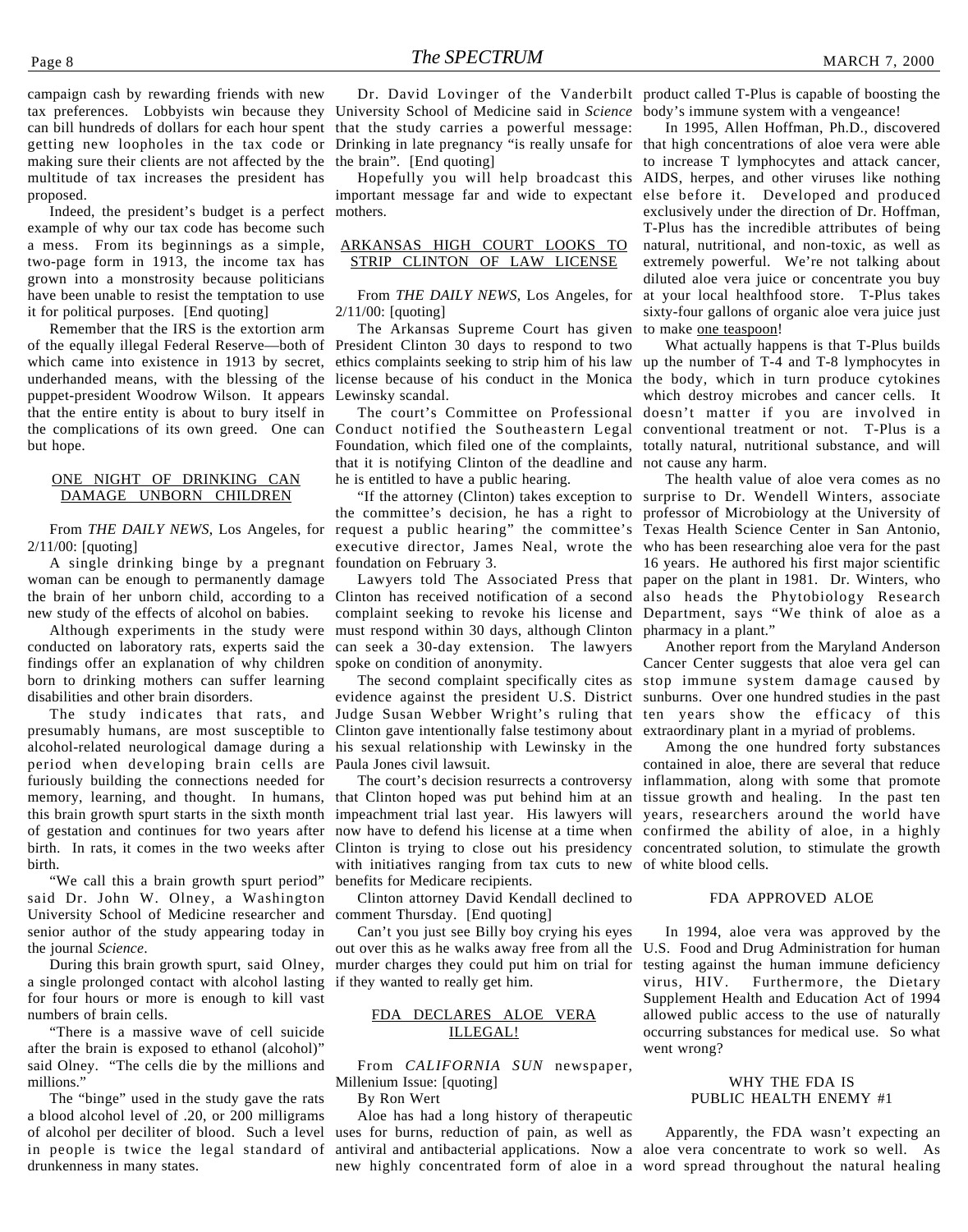community about a new aloe vera concentrate, continually more damaging to the good health quoting] the testimonies came flooding in. In 1998, the of we-the-people. The one technique which state of Maryland (Hoffman's home base), at works with bureaucrats who are acting as the urging of the AMA and using their legal puppets for special interests (in this case, the arm, the FDA, indicted Hoffman for promoting large drug companies) is to overwhelm them an unapproved HIV and cancer therapy. As is with the spotlight of protest in any way you can listen to them, about all we get is 10-12 normally the case, patients and doctors legally do so—including alerting the media and appearing on Hoffman's behalf were not your congressional representatives. allowed to testify as to the rapid medical benefits they experienced. The judge constantly reminded all witnesses that the court's only concern was to focus on whether or not there was a "rule" violation. Medical results were not relative to the "rules" issue, the the recent Consumer Electronics Show, even basis for the indictment. Subsequently, though it won't reach the open market for over Hoffman was fined \$3.7 million for not a year. The buzz isn't surprising, considering following the rules. Our "protective" that radio is one of the most popular government then went after the farmer, broadcasting media (if not the most popular) in as reported by my colleague Mary Jo Foley, the charging him with 5 counts of growing aloe for the U.S. There are over 550 million radios in company has identified some 63,000 potential unapproved medical use. In addition, they the U.S. right now, 6.1 per household, went after a Dr. Donald Mackay, charging him according to the Consumer Electronics Society. the product. with 10 counts of using T-Plus as an All these radios are tuning in to analog unapproved cancer therapy. Dr. Mackay broadcasts, full of static and interference. experienced miraculous results from using That's about to change. T-Plus on his cancer patients, but was not allowed to testify in court as to these benefits.

#### GESTAPO TACTICS

AMA and FDA tactics are not new. was under attack by the FDA and indicted a built-in digital radios. record 72 times before he finally defeated the FDA in federal court. Being interviewed on via the airwaves, digital audio broadcast (DAB) *HeartBeat*, Radio Free America, Berzynski said: "I come from Poland and I'm helping people with cancer and I refuse to give in to the 'Gestapo' tactics of the FDA."

#### ALOE VERA ON TRIAL

In March of 2000, Dr Hoffman will stand trial again for continuing to promote T-Plus. As he has said to this reporter: "I'd rather go to jail than let people die not knowing the benefits information such as station, song, and artist of a safe, natural product like T-Plus. Not a single AIDS or cancer patient has to die since all that is truly necessary is to properly and effectively stimulate the immune system. T-Plus does that and more."

doctors like Allen Hoffman that this country's Lucent Digital Radio uses its version of the health system will make the shift from toxic Perceptual Audio Coder (PAC), originally modalities to natural healing, immune building developed by Bell Labs, to convert analog of professional staff time plus overhead), then herbs, and substances. Currently Dr. Hoffman audio signals to digital. USA Digital Radio ship-and-fix is costing the company at least an needs your funding and support.

a cassette tape of Dr. Hoffman's interview on FCC. *HeartBeat*, Radio Free America, contact Heart to Heart Media Group at (805) 646-8269 or (888) 230-7505. [End quoting]

It is certainly time that both the AMA and FDA are put in their place. Their version of

#### DIGITAL RADIO DAYS

#### From *PC MAGAZINE*, 3/7/00: [quoting]

Digital radio was one of the hottest topics at

Famous brain cancer specialist, Dr. Stanisloff portable tape players. You're likely to see McConnell also observes that defect distribution Berzynski in Texas (see *The Sun,* May 1997), cellular phones, PDAs, and PC cards with is far from uniform; one IBM study, he reports, Some stations have begun testing digital radio technology and will start transmitting At less than two defects per 1,000 lines of digital signals in the second quarter of next year. That's plenty of time for manufacturers to start building digital radio receivers into all sorts of devices beyond alarm clocks and

> While radio broadcasts transmit only sound the studied modules. technology can also transmit data in bit form. And the broadcasts are received in an enhanced audio format along with the digital information, using what is called in-band, on-channel (IBOC) DAB technology. As a result, AM radio will have FM quality, and FM sound will be equivalent to that of CDs.

IBOC lets broadcasters transmit digital audio and data simultaneously over existing AM/FM frequencies. The data will include identification, as well as news, stock, traffic, and weather updates. Eventually, you may be software bug after a rollout is three to 10 times able to receive instant messages, e-mail, and calendar information.

It is through the courage and dedication of competing versions of IBOC DAB technology. For more information on T-Plus or to order versions are currently under review by the compared with defect prevention. And perhaps uses Advanced Audio Coding (AAC). Both extra \$40 million—perhaps \$60 million—

> Rockin' Radio: USA Digital Radio recently demonstrated a digital AWFM radio from Kenwood that receives text data as well as the bottom line, Microsoft faces revenue delays audio.

"protecting" us is getting to be old and Sharon Nash, and Sebastian Rupley. [End of customers to other platforms, such as AS/This issue's contributors: Carol Levin,

I'd think more about this news item if there was imposed a reasonable limit on advertising time for transmissions over the radio airwaves. We are supposed to own the airwaves, but to minutes of show per 30 minutes of airtime for many programs worth listening to—even the *Art Bell Show*. All the rest of the air time is filled with commercial messages of one kind or another.

#### NO EXCUSE FOR 63,000 BUGS

Excerpted from the INTERNET, 2/10/00: [quoting]

According to an internal Microsoft memo, problems to be addressed in the next release of

That's a staggering number.

To be sure, Win2K is staggeringly huge, and defect rates, not absolute numbers, are a better measure of likely reliability in practice. code, Win2K is 80% better than the threshold that software-quality guru Steve McConnell suggests as the signal for a ground-up redesign. Not that I find this entirely comforting, since found 57% of the software errors in only 7% of

But it's Microsoft's stockholders who have the most reason to be troubled by the notion that defects are acceptable in a shipping software product, and that fixing them in a subsequent release is a viable strategy. One Microsoft comment on the 63,000-bug memo was that "bugs are inherent in computer science", which is patently false in theory and bad economics in practice.

#### THE COST OF BUG FIXES

Two companies are now developing rigorous requirements definition before coding By most estimates, the cost of repairing a as great as the cost of defect prevention and 50 to 200 times as great as the cost of a more even begins. If Microsoft, optimistically, spends about \$1,000 per item to resolve those 63,000 potential problems (that's only 10 hours those numbers should be at least 10 times greater.

> In addition to the costs that go straight to due to poor customer confidence in the company's initial releases—not to mention loss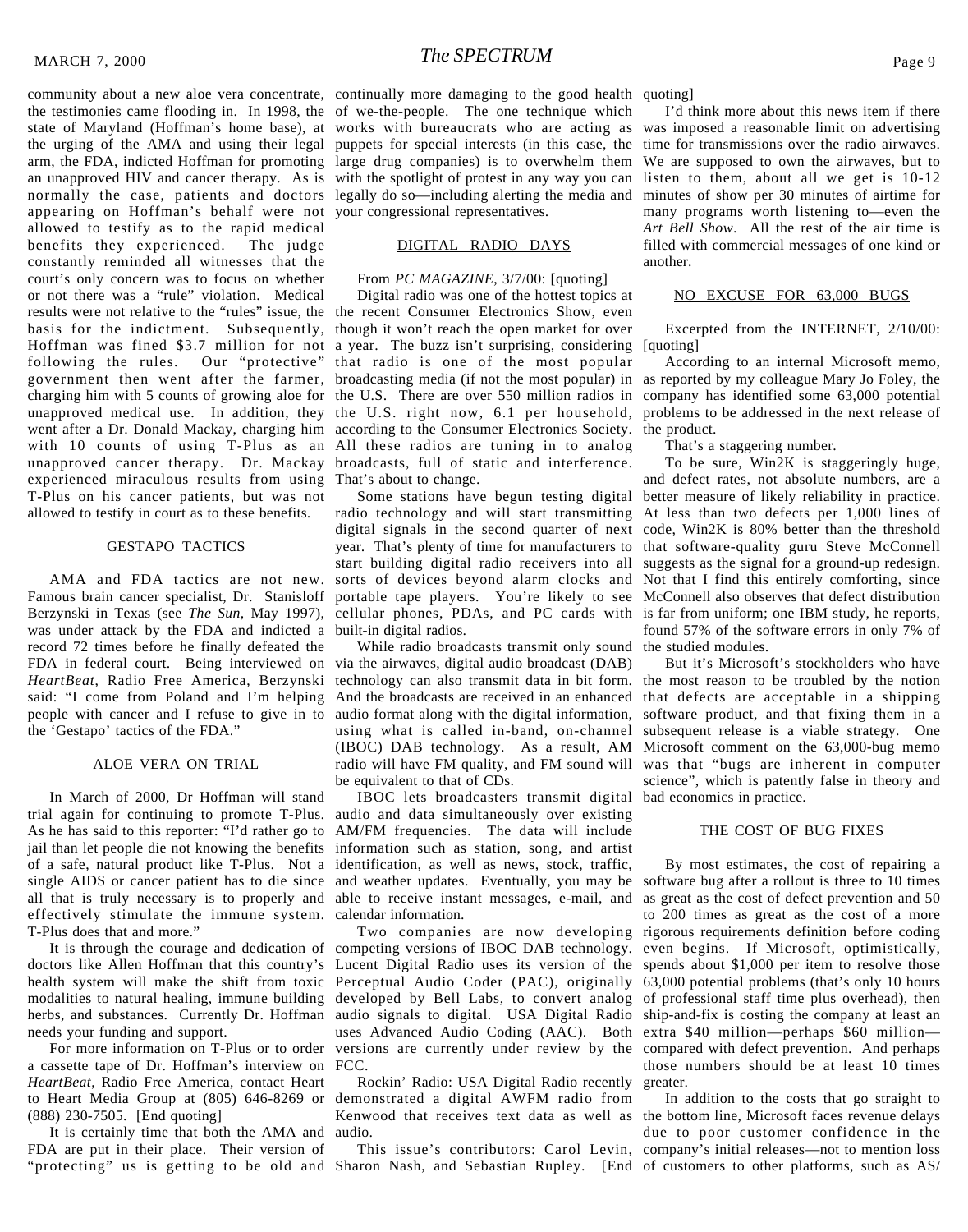right the first time.

Moreover, development teams and their managers need to realize that schedules slip more, rather than less, when attention to quality is compromised. The need to ship the product Southern Hemisphere electron spin differs from is the most-often-cited excuse for cutting corners, but McConnell observes that the corner you cut today is followed by testing and integration of code that will later be discarded.

[End quoting]

Is it any wonder so many people hate Microsoft? Can you imagine what would happen to a car company or most other technology—it is a double-edged sword of the companies if they put out such half-baked products? The people and the courts would be all over them. This shows us how much power Bill Gates exercises over the computing markets. It's time something was done about it, diseases or maladies require specific pole use Blood and the oxygen it carries are dependent even if it's suing Microsoft for false advertising for organs, at a specific time, and as the on the action of hemoglobin, a very iron-rich and for refunds for knowingly selling faulty products all over the world.

#### SWISS SEE HOLES IN MICROSOFT'S PRICES

GOVERNMENT THINKS CONSUMERS PAY TOO MUCH FOR Later, as it begins to repair itself, it will turn *WINDOWS* AND *OFFICE*. HAMBURGERS COST MORE, TOO.

From the INTERNET, 2/14/00: [quoting]

software prices after an initial probe backed polarity and will dramatically speed-up complaints from consumer groups that they circulation and healing. were paying too much.

Werner Marti, referred to French-speaking Switzerland as "Monsieur the pain and causes adrenaline and endorphins Prix", is the state official charged with to be produced. These are both natural monitoring pricing. His office can in certain circumstances veto price increases or demand reductions.

Other headlines:

**Windows 2000**

EU begins Windows 2000 probe

quoting]

Between bad products and too-high pricing, there is plenty of room for other enterprises to give Microsoft a run for the money.

#### THE DANGER OF THE MAGNETIC BUZZ

From *CALIFORNIA SUN* newspaper, Millenium Issue: [quoting]

By Ilonka Harezi

at an alarming rate. Promotion is focused on field. Read the experiments put forth on work the benefits, with little attention given to proper done by Drs. Becker and Marino. These

the problem area.

bottom line is: which end is which? The the Northern Hemisphere spin. The Indians don't agree with the Japanese. There is no room for guessing. If you don't use magnets correctly, YOU CREATE MORE DAMAGE THAN IF YOU HADN'T DONE ANYTHING!

No one wants to tell the public about this sharpest kind. If the person using magnets is untrained, he/she can only follow the directions on the box—putting the magnets on a body with no regard for the polarity. However, ALL field can polarize a cell, why not depolarize? condition improves, a reversal of the magnetic fluid. Iron is highly influenced by the field may be indicated to speed up the healing application of magnetic fields. process. If the wrong pole (north or south) is used, the problem can become aggravated.

ZURICH—Switzerland's price regulator no chance of infection, the positive may be field is only .05 gauss and that is all the field said on Monday he was launching an used from the start. This action, in most cases, strength required to be biologically effective investigation into Microsoft Corporation's will stop the pain faster than with the negative and cause a change in our cells. When an organ or part of the body becomes injured, it immediately turns negative in an SWISS attempt to retard growth of infectious materials. MS SAYS positive in an attempt to speed up the healing. Thus, the eventual switch of polarity. However, if a germicide is used as soon as the cells attract each other and form a thrombus, injury occurs, and it can be determined there is tumor, blood clot, etc. The Earth's magnetic

Corporations cool to Windows 2000 [End the magnet, metabolism drops and the user not A passive, static magnetic field causes the metabolism to be heightened. This effect stops painkillers, which will afford greater relief from whatever problems happen to be causing the pain. After a few month use, however, the body acclimates to the magnetic field, because of the continued use of the magnet. When the body begins to overcome the field produced by only goes into a deep depressive state, but their physical pain problem is heightened when the body is no longer receiving "endorphine" rush.

In recent years, much has been written the field must contain magnetic component as about the benefits of using magnets on the well as an electric component. Bone healing, take your money, so please research any human body. Companies are getting rich as well as other medical applications, are method for boosting your health. Magnet selling magnets, with consumers using magnets electromagnetic fields—not a static magnetic therapy is quite old but just now is being Many tests have been done in Germany and demonstrate that a static magnetic field boosts the metabolism, but does not oxygenate the body. A pulsed electromagnetic field causes experience. The professional can best oxygenation to the system. Do not be confused! Many "experts" confuse the effects length of time to use the magnet. In the hands of a static magnetic field with a pulsed of inexperienced users, magnets become a electromagnetic field. To be electromagnetic,

400, that have solid reputations for getting it use of the magnet, its limitations, hazards from experiments are performed with electromagnetic over use, or using the wrong type of magnet for fields—not magnetic fields produced by After years of research, the unmistakable electromagnetic research, Robert O. Becker's magnets! Promoters tend to use book *THE BODY ELECTRIC*, and other electromagnetic studies to prove their point for using magnets. This is incorrect!

> If the user has been applying the wrong polarity, they may shut down certain areas of the body by depolarizing the cells themselves. Remember, all cells have a spin, and polarity is much like a top put in motion. A strong magnet (200 gauss plus) applied to the body over a period of time will alter the shift of the "diseased" cell and cause it to wobble. When this happens, these cells are no longer able to perform their normal functions. If a certain

> Our bodies are like tiny universes. Each cell or blood platelet has a spin much like the Earth itself. Even the frequency of the brain has been shown to be in tune with the Earth's natural resonant frequency of 7 to 9 hertz. When disease strikes or the body takes a hard blow, the cells begin to teeter and their polarity becomes reversed. Like a small magnet, the

> Greedy manufacturers are creating huge 'gimmick" products to sell to the unsuspecting public. Beds with 6,000 to 12,000 gauss, and magnets of 2,000 to 6,000 gauss, to be used on each side of the head, have enough strength to cause brain ionization. Some shoe pads and other body pads have 2,000 gauss each. This is pure overkill! But even worse, these magnets can be used with the wrong polarity and create a new problem or aggravate an existing one. No two bodies are alike, so there is no such thing as a common magnet.

> The "bipolar" magnet can be a real killer. All researchers know that one must never use both polarities at the same time. That is worse than the wrong polarity. Yet, bipolar magnets are being sold to the unsuspecting public.

> Magnets DO work—applied by professionals with years of study and determine the gauss strength, polarity and dangerous biological weapon. [End quoting]

> There are always the charlatans out there to rediscovered.

This is the first article I've come across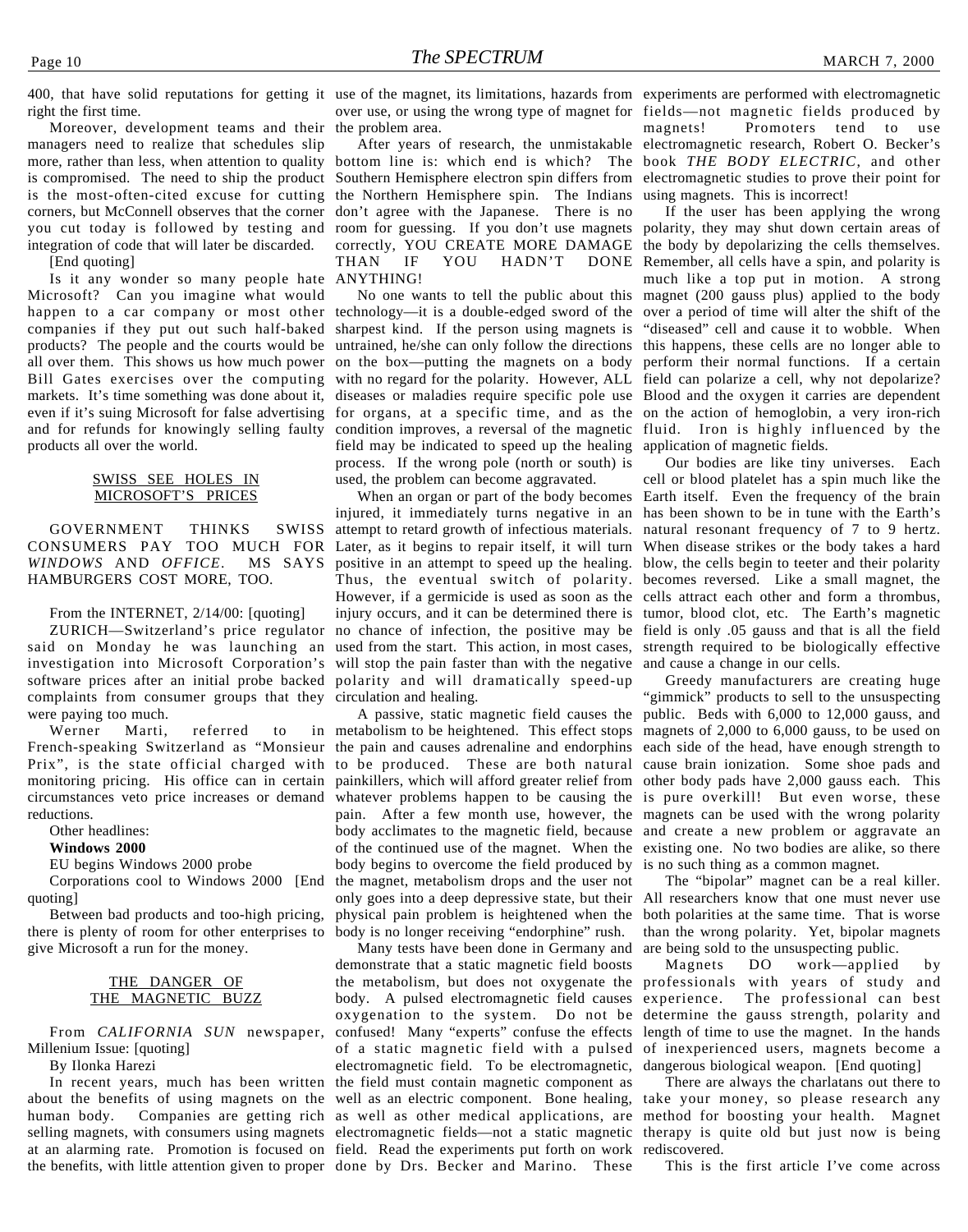where someone is trying to wake up the public information to be put in the DataGlyphs is the sarcophagus, which he dated to 500 BC in to the possible dangers of misusing magnets, encoded as a sequence of individual glyphs, the New Kingdom, was surrounded by the which are being sold from millions of magazine and these can be printed either directly by the remains of four pillars built in the shape of a ads.

can be a big asset to the maintenance of a process, such as offset. healthy body.

#### CHECK MEATS YOU BUY FOR THE HIGH AMOUNTS OF WATER

From the INTERNET, <para[discuss@tje.net>, 2](mailto:para-discuss@tje.net)/8/00: [quoting]

Did anyone ever read the amount of water added to the meat they are eating? One ham I looked at had 35% water and selected juices?? and two had 20% and one 15% So for every of a few dozen bytes and error correcting code 10 pounds of high Dollar ham 3½ lbs. is water, is added to each block. The amount of error so you are paying up to \$4.00 a lb. for water. correction to be used is chosen by the Check the lunch meat also—same thing. [End application, depending on the expected quality quoting]

Consumers really have to watch out for all kinds of scams. Beware!

#### BIG BROTHER ALWAYS HAS ANOTHER TRICK!

DATAGLYPHS CAN BE PROGRAMMED INTO EVERY PRINT DEVICE WITHOUT YOU KNOWING IT, SO THAT EVERYTHING WE PRINT CAN randomly dispersed across the glyph area, so THAT PRINTED IT!!

From the INTERNET, 2/20/00: [quoting]

encoding machine-readable data onto paper documents or other physical media. They high levels of reliability, even when the glyph individual glyph elements. Each element other kinds of image damage. consists of a small 45-degree diagonal line, as short as 1/100th of an inch or less, depending on the resolution of the printing and scanning that is used. Each one represents a single binary 0 or 1, depending on whether it slopes keep and eye on us, would we?? to the left or right. Sequences of these can be used to encode numeric, textual, or other information.

The individual glyphs are grouped together on the page, where they form unobtrusive, evenly textured gray areas, like half-toned Burgin, [<wrldline@texas.net>](mailto:wrldline@texas.net), 2/20/99: pictures. One of the reasons for using diagonal glyph elements is because research has shown that the patterns that they form when massed together are not visually distracting.

DataGlyph technology allows ordinary business documents to carry thousands of characters of information hidden in these unobtrusive gray patterns that can appear as backgrounds, shading patterns, or conventional graphic design elements. Often, their presence will go completely unnoticed. (The entire murdered by his wicked brother Seth. He was *Gettysburg Address* will fit in a DataGlyph buried by Isis, his sister-wife, and brought back about the size of a small US postage stamp.) to life as judge of the dead and ruler of the DataGlyph areas can be printed on a document underworld. as part of its normal printing process. The

I agree that magnets, USED PROPERLY, laser printer) or via a conventional printing encoding software (for instance, by a computer

> The glyphs are laid down on a finely spaced rectangular grid so that the area is evenly textured. In addition, each glyph area contains an embedded synchronization lattice or "skeleton"—a repeating, fixed pattern of glyphs which marks the boundaries of the glyph area and serves as a clocking track to improve the reliability of reading.

> Before data is placed into the synchronization frame, it's grouped into blocks of the print-scan cycle.

Higher levels of error correction increase the size of the glyph area needed for a given amount of data, but improve the reliability with which the data can be read back. This can be surprises. The question is—how many will be very important in environments where there's a made public? high level of image noise (for example, fax) or where the documents are subjected to rough handling.

BE TRACED BACK TO THE MACHINE that if any part of the glyph area on the paper is Prevention Coalition and the Environmental DataGlyphs are a new technology for the error correcting code to recover. Together, encode information into thousands of tiny, area is impaired by ink marks, staples, and Environmental Medicine, University of Illinois As a final step, the bytes of data are severely damaged, the damage to any individual block of data will be slight, and thus easy for error correction and randomization provide very

Corporation. [End quoting]

would pass up another good opportunity to California:

#### EGYPTIANS FIND TOMB OF ANCIENT GOD OSIRIS

From the INTERNET, courtesy of Calvin [quoting]

By Tony Snow, *The Independent*

Sinking water levels in the land of the pyramids have led to an unprecedented discovery—a granite sarcophagus of the ancient inadequate. Additionally, some ingredients are Egyptian god Osiris.

Osiris was one of the most important gods of ancient Egypt. His sarcophagus was found in a 98-feet-deep tomb at the Giza pyramids.

According to mythology, Osiris was

Egyptian archaeologist Zahi Hawass said sensitivity when exposed to Eternity. Based on

hieroglyphic "Bir" or "House of Osiris".

The excavation unearthed 3,000-year-old bones and pottery found in the underground water, he said.

"I never excavated this shaft because it was always full of water. But when the water went down about a year ago, we started the adventure" he said.

After dirt and most of the remaining water were cleared from the shaft, located between the Sphinx and the Pyramid of Chefren (Khafre), archaeologists found three underground levels, with the submerged Osiris sarcophagus at the lowest.

"Many people believed there were tunnels going to the Sphinx and another leading to the Great Pyramid, but only when we sent a young boy into a tunnel in the west wall of the tomb shaft did we find this exciting discovery" said Hawass. [End quoting]

There are likely to be many more such

#### PERFUME—CUPID'S ARROW OR POISON DART?

Joint release issued by the Cancer Health Network.

Excerpted from the INTERNET, <http:// [sightings.com>,](http://www.sightings.com) 2/13/00: [quoting]

DataGlyphs are a Trademark of Xerox Chairman of the Cancer Prevention Coalition, We couldn't really believe that big brother Environmental Health Network, Larkspur, The following was released today by Samuel S. Epstein, M.D., Professor of School of Public Health, Chicago, and and Amy Marsh, President of the

> Lovers looking for the perfect Valentine's gift should think twice before giving a bottle of toxic chemicals to their sweethearts. Recent analysis of Calvin Klein's "Eternity Eau de Parfum" (Eternity) by an industry laboratory specializing in fragrance chemistry revealed 41 ingredients. These include some known to be toxic to the skin, respiratory tract, nervous, and reproductive systems, and others known to be carcinogens; no toxicity data are available on several ingredients, while data on most are volatile and a source of indoor air pollution. Since 1995, several consumers have complained to the Food and Drug Administration (FDA) of neurological and respiratory problems due to Eternity.

> The analysis was recently commissioned by the Environmental Health Network (EHN) as many members had complained of asthma, migraine, sensitization, or multiple chemical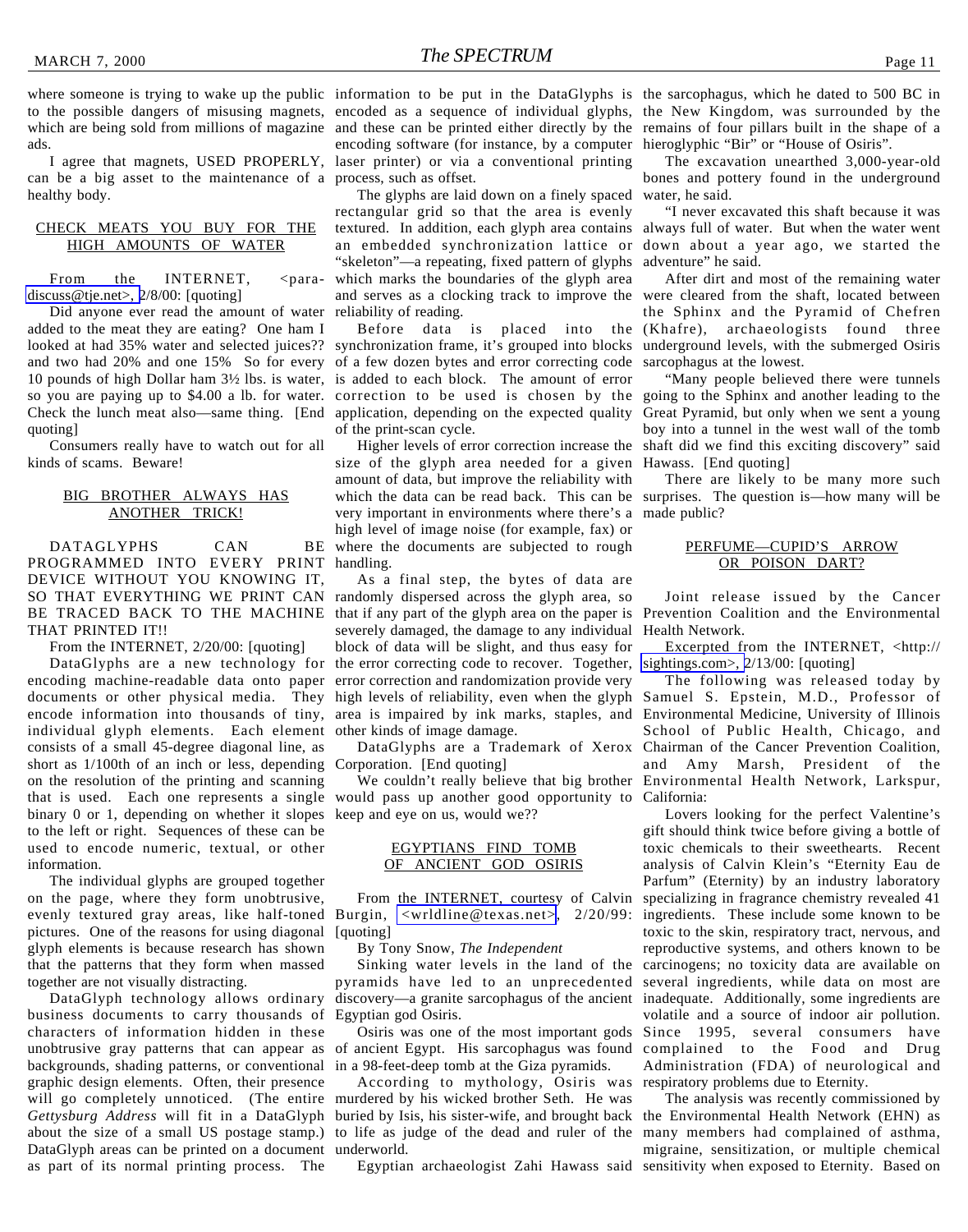this analysis, EHN filed a Citizen Petition with the FDA on May 11, 1999, which was should be placed in the cup to diffuse the I never doubted my grandparents' relationship. subsequently endorsed by the Cancer energy such as a wooden stir stick, tea bag, etc. They had love down pat. It was more than Prevention Coalition. The petition requests that the FDA take administrative action and declare Eternity "misbranded" or "adulterated" since it does not carry a warning label as required by the terms of the Food, Drug, and Cosmetic Act and the Fair Packaging and Labeling Act. Grounds for requesting the warning label include FDA regulation 21 CFR Sec. 740/10: "Each ingredient used in a cosmetic product and each finished cosmetic product shall be adequately substantiated for safety prior to marketing. Any such ingredient or product whose safety is not adequately substantiated prior to marketing is misbranded unless it contains the following conspicuous statement on the principal display panel: Warning: the safety of this product has not been determined."

Since May, over 700 consumers with health problems from exposure to various mainstream fragrances have written to the FDA supporting drivers.html> EHN's petition. The FDA responded on November 30 to the effect that they had been unable to reach a decision on the grounds of "other priorities and the limited availability of resources". The petition is thus still open for further public complaints and endorsements. [End quoting]

Maybe this is a good incentive to support CONTRIBUTOR, 2/16/00: [quoting] natural fragrances rather than those concocted in a laboratory.

#### SEVERE BURNS CAUSED FROM HEATING WATER IN MICROWAVE OVEN!

From the INTERNET, [discuss@tje.net>,](mailto:para-discuss@tje.net) 2/20/00: [quoting]

I feel that the following is information that anyone who uses a microwave oven to heat through the sugar and flour containers to await water should be made aware of.

About five days ago, my 26-year-old son decided to have a cup of instant coffee. He took a cup of water and put it in the microwave to heat it up (something that he had done numerous times before). I am not sure how long he set the timer for, but he told me he wanted to bring the water to a boil. When the timer shut the oven off, he removed the cup from the oven.

As he looked into the cup he noted that the water was not boiling but instantly the water in the cup "blew up" into his face. The cup remained intact until he threw it out of his hand, but all the water had flew out into his face due to the buildup of energy.

His whole face is blistered and he has 1st and 2nd degree burns to his face which may leave scarring. He also may have lost partial sight in his left eye. While at the hospital, the doctor who was attending to him stated that this a fairly common occurrence and water (alone) should never be heated in a microwave oven.

It is however a much safer choice to boil the their flirtatious little games; it was a way of water in a tea kettle.

and family. [End quoting]

Though they are accepted as part of almost every kitchen these days, microwave ovens sometimes induce any of a number of strange and undesirable effects in foods and beverages. The action of the microwaves themselves on the molecules of the food or drink can impart locally high energy levels which can then lead cute my grandpa was, how handsome and old to effects such as the kind described above.

#### MORE WEBSITES

[<http://sites.netscape.net/asussnzl/poleshift>](http://www.sites.netscape.net/asussnzl/poleshift) [<http://www.abika.com/books/Default.htm>](http://www.abika.com/booksDefault.htm) [<http://www.bju.edu/bible/index.html>](http://www.bju.edu/bible/index.html)

[<http://support.atitech.ca/drivers/](http://www.support.atitech.ca/drivers/drivers.html)

[<http://www.nexusmagazine.com/](http://www.nexusmagazine.com/ViolentWeather.html) ViolentWeather.html>

[<http://www.constitution.org/liberlib.htm>](http://www.constitution.org/liberlib.htm)

#### EXPRESSIONS OF LOVE

From A REGULAR E-MAIL

My grandparents were married for over half from the time they had met each other.

The goal of their game was to write the word "shmily" in a surprise place for the other to find.

They took turns leaving "shmily" around the house, and as soon as one of them discovered it, it was their turn to hide it once more.

> They dragged "shmily" with their fingers whoever was preparing the next meal. They smeared it in the dew on the windows time. overlooking the patio where my grandma always fed us warm, homemade pudding with casket and, taking a shaky breath, he began to blue food coloring.

"Shmily" was written in the steam left on the mirror after a hot shower, where it would reappear bath after bath. At one point, my grandmother even unrolled an entire roll of toilet paper to leave "shmily" on the very last sheet. There was no end to the places "shmily" would pop up. Little notes with "shmily" scribbled hurriedly were found on dashboards and car seats, or taped to steering wheels.

The notes were stuffed inside shoes and left under pillows.

"Shmily" was written in the dust upon the mantel and traced in the ashes of the fireplace. This mysterious word was as much a part of my grandparents' house as the furniture.

It took me a long time before I was able to fully appreciate my grandparents' game. Skepticism has kept me from believing in true

If water is heated in this manner, something love—one that is pure and enduring. However, Please pass this information on to friends devotion and passionate affection which not life. Their relationship was based on a everyone is lucky enough to experience. Grandma and Grandpa held hands every chance they could. They stole kisses as they bumped into each other in their tiny kitchen. They finished each other's sentences and shared the daily crossword puzzle and word jumble.

> My grandma whispered to me about how he had grown to be. She claimed that she really knew "how to pick 'em". Before every meal they bowed their heads and gave thanks, marveling at their blessings: a wonderful family, good fortune, and each other. But there was a dark cloud in my grandparents' life: my grandmother had breast cancer. The disease had first appeared ten years earlier. As always, Grandpa was with her every step of the way.

> He comforted her in their yellow room, painted that way so that she could always be surrounded by sunshine, even when she was too sick to go outside.

> Now the cancer was again attacking her body. With the help of a cane and my grandfather's steady hand, they went to church every morning.

a century, and played their own special game until, finally, she could not leave the house But my grandmother grew steadily weaker anymore. For a while, Grandpa would go to church alone, praying to God to watch over his wife. Then one day, what we all dreaded finally happened. Grandma was gone.

> "Shmily." It was scrawled in yellow on the pink ribbons of my grandmother's funeral bouquet. As the crowd thinned and the last mourners turned to leave, my aunts, uncles, cousins, and other family members came forward and gathered around Grandma one last

> Grandpa stepped up to my grandmother's sing to her.

> Through his tears and grief, the song came, a deep and throaty lullaby. Shaking with my own sorrow, I will never forget that moment.

> For I knew that, although I couldn't begin to fathom the depth of their love, I had been privileged to witness its unmatched beauty.

S-h-m-i-l-y: See How Much I Love You.

Pass this on to some of your friends and family and tell them how much you love them, for there may not be another day that you will talk to them.

"He who loses wealth, loses much; he who loses a friend, loses more; but he who loses courage, loses all." Friends are those rare people who ask how you are and then wait to hear the answer—or take the time to send you an e-mail. [End quoting]

Good advice. I love you, Al.  $\hat{\mathcal{S}}$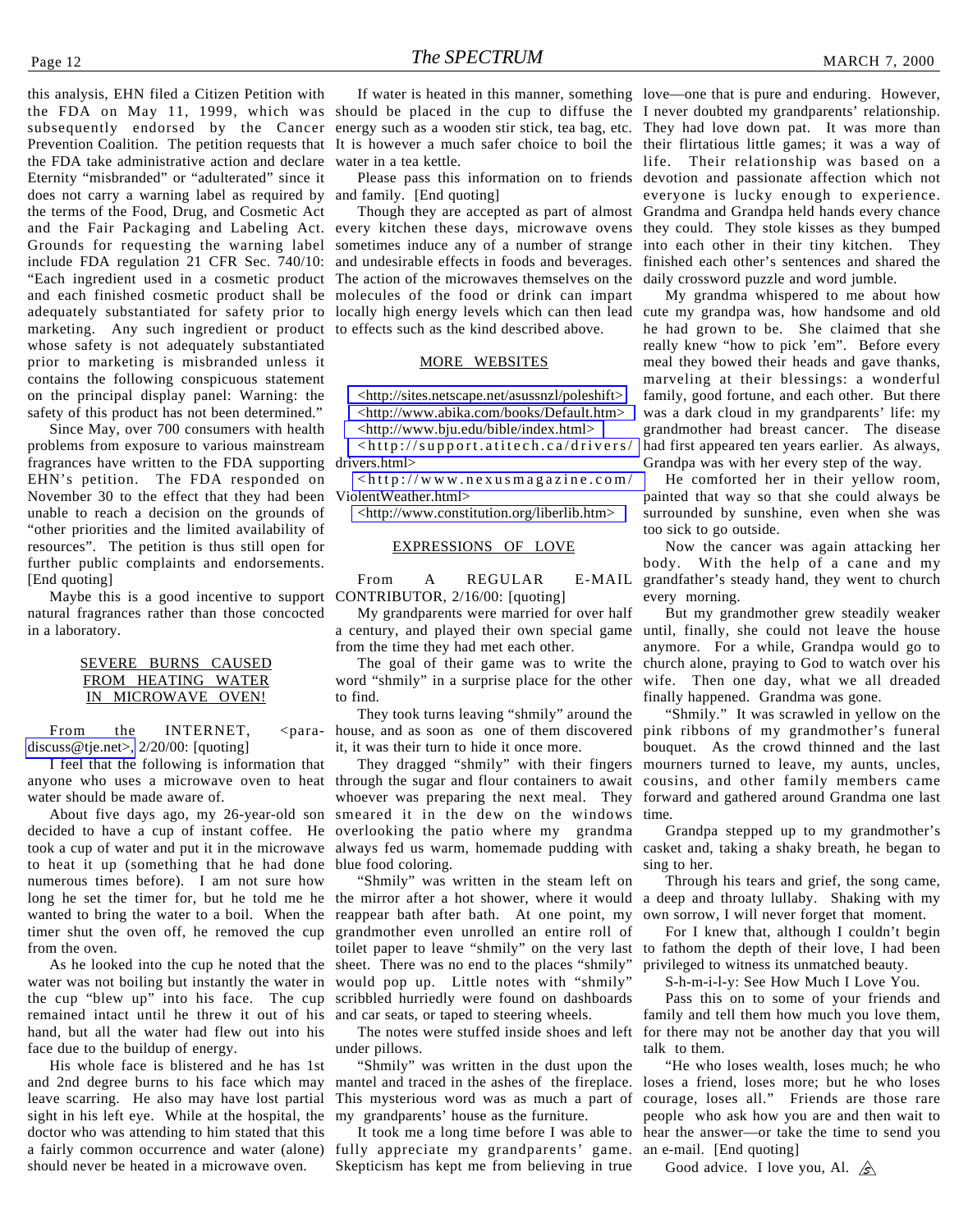# <span id="page-12-0"></span>**Purposeful Con-fusion Surrounding Cold Fusion**

to present in this newspaper forum a good area of energy exchange. And in our more which only makes the more aware observer all *general overview article and "state of the art" modern era, there have been many, many the more sure of The Truth, like when the FDA summary on the intriguing subject of so-called gifted, creative ones who have suffered all kinds intervenes to "protect" us by removing useful "cold fusion" for a looong time. Ever since of life-threatening and life-ending "situations" the University of Utah scientists, Pons and engineered to give the impression of them being Fleischmann, first announced their findings on crackpots. March 23, 1989, and then, in short and mysterious order, were subsequently "run out (disguised as higher educational schooling) threatening to lower our power bills! of town", the developments in this area have which the vast majority of the scientific been most fascinating—if largely censored from community has been subjected to, myself the public media outlets.*

*a huge explosion occurred one night at the for, those who have unlocked one of Mother very secretive Stanford Research Institute, near Nature's free energy secrets? Stanford University, where one scientist died. It was hushed pretty well, except for we locals, intriguing subject recently crossed my desk. and I'm sure it was "inconvenient" for them to have to admit the explosion's epicenter was a cold fusion experimental laboratory there at SRI—while the world had been told, over and over again, for several years by that time, that accomplished and articulate person, who many there was nothing to cold fusion.*

*"free energy" or "over unity" devices—ways of seemingly achieving something for nothing. This is not actually the case; it only seems that the process of telling the story, that it is best to way to conventional scientific thinking. Rather, simply turn over the podium to "professor" it is a matter, figuratively speaking, of knowing how to fashion the right kind of "paddlewheel"* to put in a particular kind of always flowing contact Mr. Green and/or order some of his capitalism. And while democracy has some *"stream". It only SEEMS like magic because we don't have a very good picture of reality in our so-called modern physics—for many prepared for publication as a stand-alone reasons.*

*gas, and electric companies (the world's socalled "elite" families who control all the natural resources of this planet) would really* rather you not have any such free avenue for Colfax, PMB #131, Denver CO 80206; phone: *obtaining something that they have so 1-888-909-7474) for first presenting this completely monopolized and metered to their material in their December 1999-January 2000 benefit. These same ones have even gone to issue, and we strongly endorse this fine great lengths to make sure the physics publication. textbooks have been well sanitized from development of "free energy" devices.*

*great electrical scientist, engineer, and diabolical covert effort desperately working to* magazine on repeaters, then publishing a series *inventor, Nikola Tesla, was mightily persecuted suppress cold fusion research. (Mr. Green's* of books, and finally by publishing a magazine *because of the danger he posed to the status article chooses to overlook the conspiracy* devoted to the subject (*The Repeater Bulletin*).

*I remember around January of 1992 when equipped to understand, much less stand up included, is it any wonder that there are few*

*The subject of cold fusion is one aspect of late-night talk-radio program over the years. Two excellent articles on this most The first one, which is "tuned" more for a general (rather than scientific) audience, was generously offered for our use by Mr. Wayne Green. Mr. Green is a widely talented and of you have heard periodically on Art Bell's Mr. Green does such a good job of providing background about himself and this subject, in Green in our first article below. We are also* life to support the basic concepts of socialism, *providing an information box telling how to wide range of interesting materials.*

*Naturally the true owners of the big oil, happened" to fall open under my nose from Then, while this first article was being piece, another dynamite article "just subject—professional scientist Hal Fox.*

*We thank* NEXUS *magazine (2940 E.*

*carrying anything which could lead an section is an update (from 10/18/99) on the* telephone industry grow from the experimenting inventive, creative young mind down any of a unarguable reality that is the current state of of a few amateur radio enthusiasts into a new *number of roads which would all lead to the cold fusion research, and the second section* industry, where I was the *only* publisher *Starting before the turn of the century, the hand knowledge concerning the relentless and* hundreds of articles in my amateur radio *Hal's gem is in two sections. The first (from 8/6/99) courageously relates his first-*covering this field. I did this by publishing

*Editor's note: I (E.Y.) have been wanting quo due to his insights in this most fundamental aspect of the cold fusion subject—an aspect items from the healthfood store shelves.)*

> *Moreover, considering the mind control help to keep it alive and well and actively Well, let's shed some more Light on this important scientific area—and see if we can't*

### **Cold Fusion Overview**

#### **SPRING, 1996 WAYNE GREEN**

I came to the cold fusion controversy as neither a true believer nor a skeptic (aka nonbeliever). In my chosen role in life as an editor and publisher, I try to approach controversy pragmatically. However, I do have to admit to a bias. When I see any establishment group fighting a new idea, I tend to side with the bringers of change. This is a non-conservative side to my nature, which is otherwise strongly conservative.

For instance, I've found little evidence in and endless affirmation of the power of serious shortcomings, they're not as many as its competitors. So I'm resistant to socialized medicine and our American socialized school system.

*one who is highly credentialed to speak on this* to be progressive. Indeed, history provides Never have I seen any establishment group endless examples of the establishment fighting off new ideas and technologies. So when I discovered that the scientific elite was trying to prevent research in cold fusion, my natural instinct was to suspect that the elite were going to be wrong again. I wanted to find out more about this new field of research.

My publications helped the cellular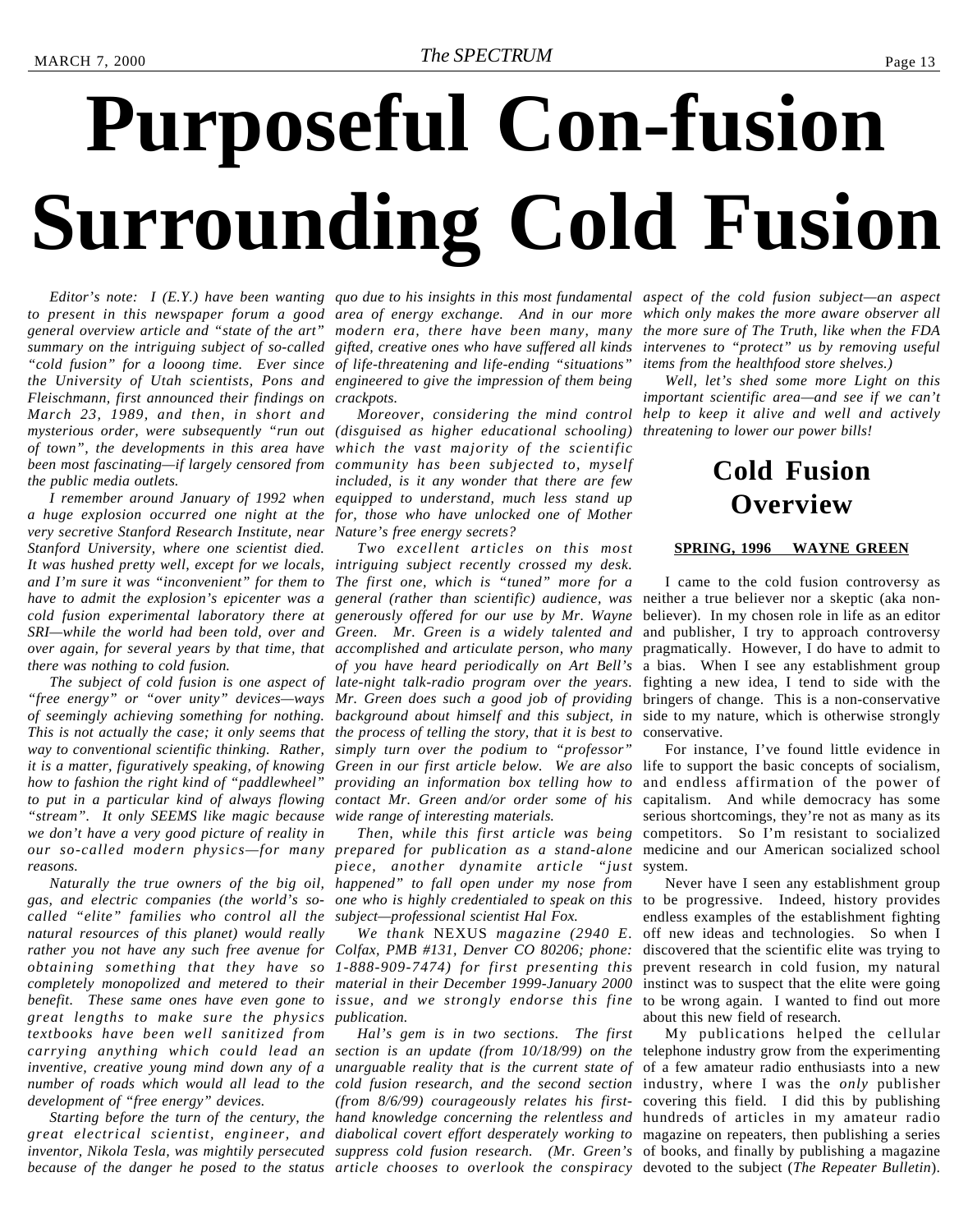and standardized.

was first invented by starting the first palladium, but also rubidium, rhodium, titanium, microcomputer publication (*Byte*), followed by and platinum could also be made to generate the first computer-specific publication (*80- Micro*), and many more publications and reporting success with plain water, so the software. I organized the first computer reaction didn't even require the use of the much industry standards conference.

My success with cellular telephones and computers encouraged me to support the newly introduced compact disc with publications (*Digital Audio, CD Review, Music Retailing, the Independent Music Producer's Society Journal*), helping to make this become the intuition because there was as yet no accepted fastest growing consumer electronics product in history.

researching cold fusion, I felt that a dedicated publication might be able to help this grow into an industry. But this industry would be even more far reaching in its impact on the world than the personal computer.

papers, I realized that Professors Pons and drawing energy from the fabric of space cells to researchers, to simplify their Fleischmann had discovered something of enormous potential. The researchers who initially were unable to replicate the P&F machines, magnetic motors, and zero-point experiments apparently had been either careless energy. Alas, none of the research reported may be going on to produce the excess energy, or, expecting nothing to happen, accepted this result without question. But I also found that several researchers had confirmed the excess heat reported by P&F. As a side note, when begin? I'm still pragmatic, so I'm waiting to beyond what we can see in the micro and the Department of Energy (DOE) issued an edict that any laboratory doing any cold fusion research of any kind would be denied any somewhere in the future. I don't doubt that government funding for *any* of their research, this quickly stopped all further thought of cold even partially government funded labs.

When I got interested in cold fusion I remembered reading in the Rensselaer Polytechnic Institute Review that students there turbines for turning heat into electricity. Maybe the micro or the macro, they invariably had early on sought to confirm the P&F it's time to look for a more direct and efficient discovered that the previously accepted theories experiments and had, indeed, been able to method. replicate the reported excess heat. But when I wrote to the new president of RPI, he refused to answer my letters on the subject. In hex on cold fusion, complete with his book retrospect I can understand why. RPI is heavily dependent on government funds for *Century*, he also contacted the US Patent Office research, so the last thing they need is to admit to having done cold fusion research. That could cost them millions of dollars.

As I looked into the state of cold fusion further, I found that as a result of the DOE chill on cold fusion research, one of the leading American researchers in the field was Professor 1994, Dr. James Patterson of Sarasota, Florida, small community college in Vernon, Texas, who was experimenting in his garage. Dennis had invested around \$5,000 of his own money in his lab and was successfully generating excess heat using the P&F approach.

I held a series of conferences around the wrong? Again? History told me that this was application. But the data presented did clearly country to get this new technology organized not just possible, but probable. Sure enough, show that substantially more energy was being I repeated this when the personal computer progress. They'd found that not only researchers all around the world were making detected coming out of the Patterson excess heat. Even nickel! Some labs were more expensive "heavy" water used by P&F.

> Researchers were exploring different temperatures, metals, electrolytes, pressures, radio-frequency excitation, magnetic fields, and so on, experimentally seeking higher ratios of a maximum for the volume taken by the output to input energy. They had to go by theory explaining the reaction.

Once I'd talked with a few of the scientists heat were turning up. Were they in some way connected to the P&F phenomenon? Sonoluminescence, hydrosonics, ball lightning, all seem to, in some way, be defying Newton's 85% of its volume with hydrogen, the Third Law, producing more energy out than in.

(whatever space is)?

I found myself in a new world of Nseemed to have significant substantiation the more I've run into scientific controversies beyond the enthusiasm of adherents.

see how all this shakes out.

fusion research by universities and any other develop more data and understand better what's couldn't be here, and neither could the The heralded end of the oil age is still off researchers will continue to improve the the force constants are what they are, except efficiency of the P&F phenomenon as they that, if they weren't precisely what they are, we going on. But generating heat is only the first universe. Wow, talk about luck! step.

Dennis Cravens, a young physics teacher at a was issued a patent for his microsphere of them were out of business and As I understood the situation, when Dr. John Huizenga, the head of the DOE, put the *Cold Fusion, The Scientific Fiasco Of The* and got their cooperation to reject all cold fusion patent applications. I'd heard rumors that one applicant had managed to get around this blanket ban via applying as a senior citizen, and thus going through a different route in the Patent Office. Sure enough, on December 12, approach to generating heat. This was the first cold fusion patent!

Could the scientific establishment be was not mentioned anywhere in the patent successful.making microspheres, so that simplified his cold History has shown us that, any time there is a fusion patent application. No, "cold fusion" ten times improvement in a product, it will be

microsphere cell during tests than energy was being put in.

Meanwhile, other sources of apparent excess loading the hydrogen into the metal lattice of By coating microspheres of polymer first with copper, which adheres to the polymer much better than palladium, then a coating of nickel for strength, and then adding a coating a few molecules thick of palladium, followed by another coating, also very thin, of nickel to keep the palladium from flaking off under pressure or heat, the surface area of metal is at microspheres. This, in turn, greatly speeded up the ability of the nickel and palladium sandwich to absorb hydrogen. With this approach to the metals, it could be accomplished in minutes instead of taking days to weeks.

As I talked with researchers and read their some sort of nuclear reaction, or can they be supply his patented microsphere cold fusion If these sources are real, do they involve reliably started. Patterson, 76, is anxious to Once the metal lattice had absorbed over mysterious excess energy phenomenon could be experiments with various metals, electrolytes, and other parameters.

> Where does science end and science-fiction with cosmology. It turns out that once we get The more I've tried to find out about what over atomic structure, and even implications macro, we're off into a welter of theories. We don't know how the universe started. We don't know how life started. We don't know why

> Power companies have settled for steam the means for extending their vision into either In the past, every time scientists developed had been wrong.

Having been involved with the microcomputer since it's inception, I see many parallels with what's going on in the cold fusion field. I started the first microcomputer magazine even before any manufacturer was able to ship a microcomputer that actually worked. Seeing the potential this new invention promised, I decided to do my best to help turn a laboratory curiosity into an industry.

Jim already had patents for his process of about one-tenth the cost of the mainframe. When the minicomputer was first developed, the mainframe manufacturers laughed at it, and ignored it. Soon almost all minicomputers had taken over. The minicomputer offered computing power at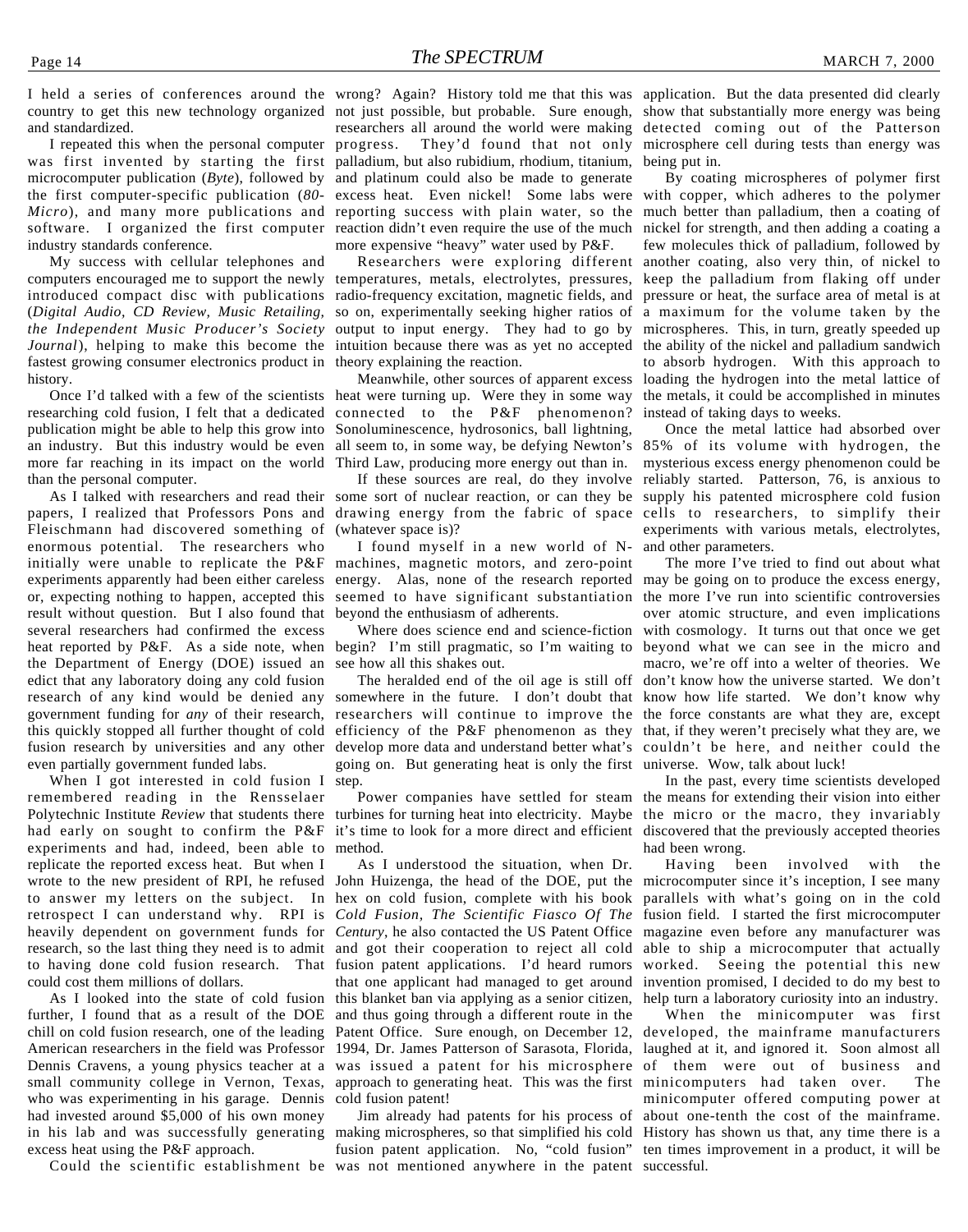computer). The minicomputer firms sneered at Very few things or even industries last forever. have been successfully stopped by the this "toy" and ignored it. They were led down this garden path by *Computerworld,* the major industry publication, which led the ridiculing. increasingly concerned over the depletion of cell to the Fifth Cold Fusion Conference in The microcomputer, providing computing fossil fuels, as well as over the pollution Monaco in April '95 and demonstrated it, power at a tenth the cost of minicomputers, has burning these fuels is producing. These fuels sitting there on a tabletop, generating from 200 almost put the minicomputer firms out of will become increasingly expensive as natural 600% excess heat for the four days of the business. Data General, Wang, Digital gas, oil, and coal reserves peter out, leaving the conference. At the University of Illinois Equipment Corporation, and Prime are all Earth pretty well stripped of resources for conference in October, just six months later, the basket cases.

In our field we've seen the mainline journals ridiculing cold fusion mercilessly. It's a scam, a fraud, a fiasco. It almost reminds me power companies are planning on how to of Galileo trying to get his fellow scientists to at least take a look through his telescope. And needed? Will we even need gas stations in ten amateurs, has changed communications world failing. Pasteur suffered the same fate with his microscope. As did Royal Rife with his supermicroscope.

nuclear ash or radiation to explain what's going on by the old nuclear reaction theory. But But I won't be surprised if our wrist developing into a data transfer device, and now where theory and experiment diverge, it's theory that should give way, not experimental research. And in this case we have a large and growing body of carefully executed experiments which confirm the data, even lower energy costs will make many to help move the world along? Or are you one though it conflicts with cherished theory.

One of the first things Dr. Patterson did when he received his patent was to invite Dennis Cravens to redo his experiments to of cold fusion. If it turns out to be even 10% confirm his data showing that excess heat was of what is expected of it by today's dreamers, takes some extra effort. But you'll be surprised being generated. Which Professor Cravens was this will be by far the most important discovery at how little extra effort it takes before you find quickly able to do. When you consider that Dr. Patterson had been getting 200% excess heat dependably, and up to 7000% at times, his approach seems viable. And keep in mind that he was not even bothering to measure the heat lost through venting hydrogen and oxygen from his cell, nor the substantial heat that would be generated if these two elements were reunited to produce water.

When I predicted in 1976 that we would eventually have laptop computers with more holds true in a wide variety of areas where power than minicomputers, I got a big laugh. research has been seriously underfunded This was just a year after the first crude because they were not in the mainstream. microcomputer kits had been developed. It was a year before the first practical microcomputers flags, waving to attract their attention, instead (ABC) show. It was running at about 150% reached the market, made by Commodore and Radio Shack. It was seven years before the we'd have far more progress in many fields. the time a commercial model reaches the first laptop computer.

Today predictions of a new energy source which will replace oil, gas, coal, hydropower, and so on, are just as unbelievable for most be more carefully investigated. I wish I had the radioactive uranium. Here was the promise of people. I believe we'll be seeing as much time to start magazines to help more new fields a solution to the multi-trillion-dollar nuclear progress in developing new energy sources as we have seen in computers and finding people interested and willing to work communications, but that this will change the and help. For instance, in the medical field world far more than any previous technologies alone I see areas which could be developed have. Cold fusion promises power at less than which could cut our healthcare costs by about shaken by a NASA research report (N96 a tenth of today's costs, so it cannot fail to 90%. prevail. The energy companies which try to ignore cold fusion could eventually find compact discs probably would have been far beyond anything possible via a chemical themselves in the position of the disappeared unstoppable new technologies without my reaction. This report, which is "no longer

The cold fusion discovery comes at a good establishment, and I wonder. Scientists have been becoming survive when transmission wires are no longer years?

The critics are right, there's not enough than we could predict the PowerPC or Pentium businesses. It's opened up endless new be? We can no more predict what they may be had on the world. It's changed the structure of chips when the first transistors were invented. industries. Now we're seeing the compact disc communicator/watches are self-powered by we're even seeing movies on 'em (DVD). I minuscule cold fusion cells. Today's rockets have the entire country's phone numbers listed are mostly huge fuel tanks with only a small on just five CD-ROMs. space left for the astronauts. Substantially manufacturing processes economical that aren't of the people who are doing your best to stop now.

of the 20th century.

It is probably too much to hope that the "establishment" scientists learn from their mistake of passing judgment on cold fusion with too few facts, and thus make it easier for scientists to make progress in other forbidden International Conference on Cold Fusion areas. The other potential sources of low-cost energy should be more carefully researched to make sure that the establishment hasn't blundered again in counting them out. But that

If scientists would treat anomalies as red of sweeping them under their mental carpets, The work and ideas of Tesla, Rife, Reich, market. Velikovsky, Rhine, Backster, O'Leary, Naessens, Bob Beck, and many others needs to demonstration of his cell decontaminating develop. The greatest shortage I face is in waste problem. You may be sure that this got

Then came the microcomputer (the personal precarious shape of Wang and Data General. number of potential new technologies which

future generations. It's time to move on. But Patterson cell was producing 100 times more how many oil companies have plans reaching energy out than in, as observed by scientists 25 and 50 years into the future? How many from 35 countries. The cold fusion movement Patterson and Cravens took the Patterson was now unstoppable.

What will the power sources of the future Look at the impact the personal computer has The cellular telephone, pioneered by radio wide. And we haven't seen anything yet!

It's too easy to rhapsodize over the what-ifs It's fun to reach out for that brass ring instead And I helped. Now—what have *you* done progress? Or are you just along for the ride? of just riding life's merry-go-round. Sure, it yourself out in front.

#### 1997 - UPDATE:

In the two years since the Monaco Fifth (ICCF-5), Jim Patterson and Dennis Cravens have been very busy. Dennis has left his Vernon, Texas teaching position to pursue cold fusion research full time from a laboratory he set up in New Mexico.

The result is that on June 11, 1997 Jim demonstrated his cell working in a prototype hot water heater on the *Good Morning America* efficiency, but I expect they'll surpass that by

But even more astounding was Jim's some attention in high places and had a number of scientists looking up crow recipes.

mainframe computer manufacturers, or in the contributions, but then I look at the distressing available" from NASA, has been reprinted inCellular phones, microcomputers, and excess heat using nickel and plain water. Heat The scientific community had already been 22559) which confirmed the generation of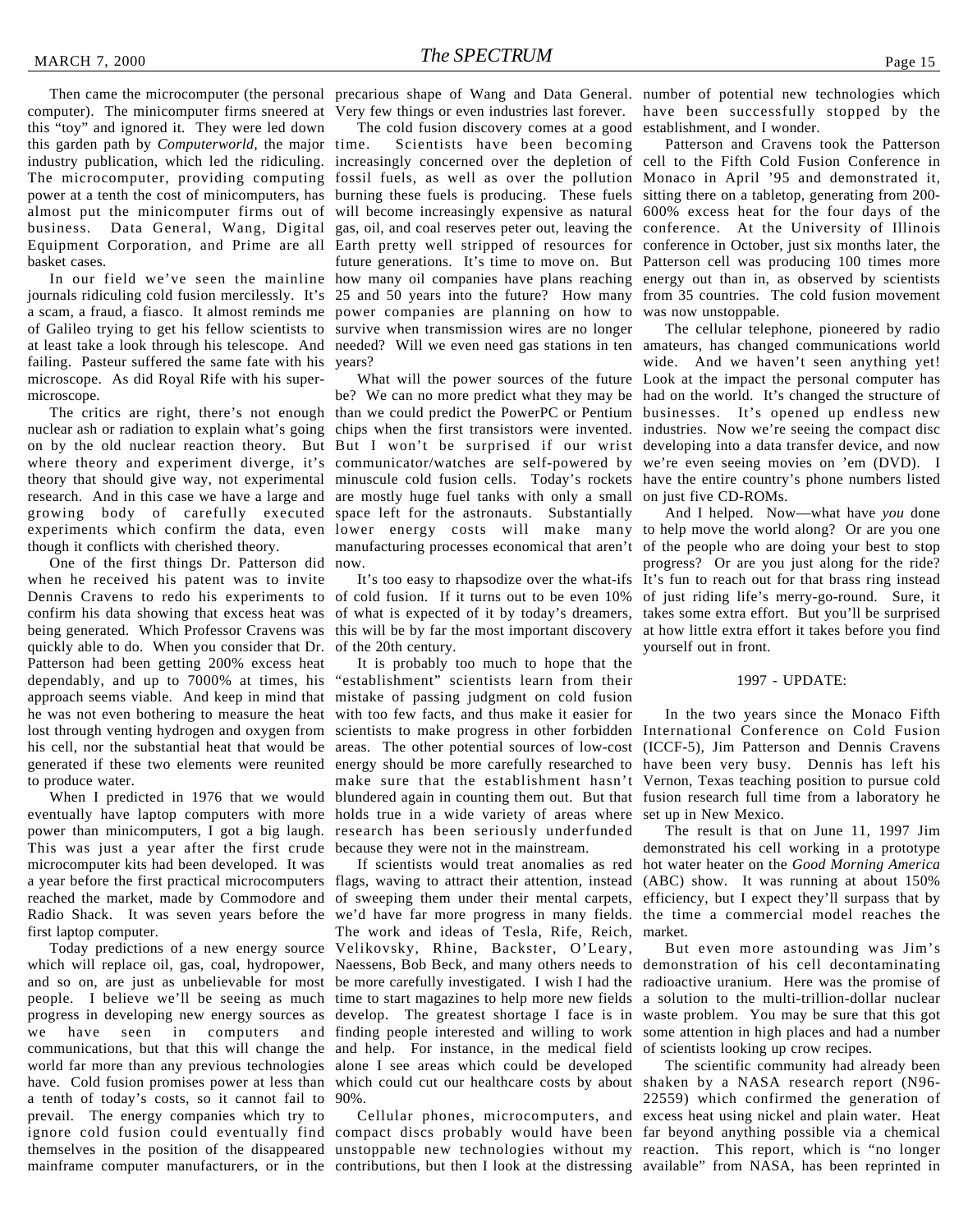issue #22 of *Elemental Energy*.

impossible to sweep under the rug for even the with different orientations so they cancel of excess heat and the amelioration of most reactionary of critics from the physics "establishment".

But why is all this happening? It defies current atomic theory. So theory is just going to have to change, no matter how resistant the establishment is to this. There are no more straws for Doug Morrison, Gary Taubs, or John (Feynman) is holding itself together with a The previous ICCF in Sopporo, Japan in 1996 Huizenga, the most voluble of cold fusion's skeptics, to grasp.

One theory that I like is that the too small amount of helium which is being detected, presumably from the transmutation of hydrogen, can be explained by some transmutation of the the energy ball together. But this force also palladium to silver, and some of the lithium extends to nearby balls, tending to attract them Eneco, whose major contribution to the field so electrolyte to boron. Where potassium is used with this small force. And this we perceive as far seems to be the sale of their stock. Efforts as the electrolyte, this could be transmuting to calcium. This effect is explained in rather good detail in the Michio Kushi book *The* Einstein's concept of gravity being a deflection *Philosopher's Stone*. (The book is \$10 from of the space-time continuum? Well, it sure is One Peaceful World Press, Becket MA 01223, easier to understand the concepts involved. for those willing to do their homework.)

anathema to some physicists, but only if they are able to ignore a mountain of evidence going spend the time to develop any. I've found that possible funding. back several centuries. This is cold fusion, not while math is helpful to some scientists in cold fission, so we may be moving elements up dealing with abstractions, in my publications it the periodic table, not down. Thus the lack of has been a barrier to explaining complex radioactivity observed.

explanation for the generation of excess heat.

#### GRAVITY & INERTIA

The "standard model" for the atom has generated some impossible situations, but that hasn't yet forced the true-believer scientists to rethink their theory. Well, that's what they were taught in college, and it's the model they've lived with ever since. It even influenced Einstein in his thinking. And may have led him seriously astray. The old paradigm-shift problem.

*Fusion*, after reading Eric Lerner's *The Big Bang Never Happened*, and seeing his model for the creation of the solar system, the galaxy, and then the super-galaxies, and its application to known plasma experiments and ball lightning, I remembered the model for the subquark, as published in 1908 by Besant & Leadbeater in their book *Occult Chemistry*, and then followed up in 1980 by Stephen Phillips in his *Extra-Sensory Perception Of Quarks*.

These models applied the laws of fluid dynamics, the same laws drawn upon by Maxwell for his equations. And we know from Patterson Patented Cell, as promoted by Clean super-collider experiments that all particles have Energy Technology Inc. (CETI). Laboratories spin, but for some reason the next seemingly obvious step of reasoning hasn't happened. If information and prices for research cells should electrons, protons, etc., all have spin, then they are all much like miniature gyroscopes. A

Yes, cold fusion is not just real, it's much like a box full of tiny gyroscopes, all *Elemental Energy*) covering both the generation group of spinning particles (wavicles?) is thus patents (which I've been publishing in precession. We know that when we push a radioactivty. It looks as if we'll be able to turn gyroscope it resists changing direction. And thousands of tons of radioactive waste into heat when it starts moving it tends to maintain its and electricity! direction and momentum. And that's what we observe as inertia.

> vortex, just as we have in fluid dynamics, holds gravity.

Don't you like that explanation better than been ignored.

The transmutation of elements may be an equations to the system for us. I make no researchers in the field as a way to help others Recent spectrographic tests by Prof. Miley is that if a scientist is unable to explain a wide open for pioneers. The Patterson at the University of Illinois have confirmed this concept without equations, then he doesn't microsphere cell seems to me to be more Now, I hope a math expert will apply the pretense of math expertise, nor do I intend to avoid dead ends, and to provide visibility for matters to newcomers in any field. My feeling really understand what he's trying to write complicated than is necessary. Jim has proven about.

> magazines and books, I've always insisted on authors using a minimum of math. It's been reaction faster, be more dependable, and difficult for some authors, but the result has been the opening of one new technology after another to masses of newcomers, and their multi-million-dollar lab to be a cold fusion growth into new industries.

#### COLD FUSION 1998

Most of the papers being submitted for authors seem to be concentrating primarily on theoretical discussions. The nuts and bolts researchers, other than Dr. Patterson, are either making little progress or keeping their results secret. The work of Drs. Pons and Fleischmann has been kept very close. I progress. Dr. F. bailed out and is back in UK. There are rumors that Toyota has lost its enthusiasm for the project and is looking for some other company to buy them out.

The most visible success in the field is the or universities interested in getting more contact Jim Reding at 941-951-2384.

Patterson has been granted a series of games? No problem, right?

Now, each of the spinning wavicles Vancouver, where not much really happened. force generated by the energy (whatever *that* is) was a similar dud. The problem seems mostly spinning around the outside of the ball and up to be in the unprofessional approach to into a vortex at the top, then back out the organizing these conferences, where every bottom. The suction formed by the tight effort seems to have been made to exclude and The most recent International Conference on Cold Fusion was held in April 1998 in discourage the media.

> The 1998 conference was organized by to get information about their activities have

#### PAPERS REQUESTED

Papers are particularly requested from

#### RICHES GALORE!

In 47 years of publishing technical obvious next step, it seems to me, is to use Thus, as I hope you can see, the field is still that the action is a surface phenomenon, so the finely powdered metals which should start the provide greater efficiencies.

> As Dennis has proven, it doesn't take a pioneer, any more than it took that to be a personal computer pioneer like Bill Gates, Paul Allen, Steve Jobs, and Steve Wozniak. They all started out on shoestrings.

As I explained in my editorial in *Cold* publication in *Elemental Energy* by foreign totally crushed by our truly dreadful school Of course, if your pioneering spirit has been system, then all you can do is read about the adventures the pioneers are having and be jealous of their resulting riches.

> suspect they are hiding an embarrassing lack of anomalies which have been ignored by Pioneering opportunities are wide open for the adventurer at every turn. We know very little about magnetism, water, and hundreds of scientists.

> > Right now, if you wanted, you could start from almost zero and learn enough about cold fusion to do your own research at home and have a good chance at making a breakthrough.

> > Opportunity is always there, knocking quietly on your door. Now, with a new multitrillion-dollar industry about to get started, the rapping is getting louder. Will you be able to sleep through it, lulled by your TV and ball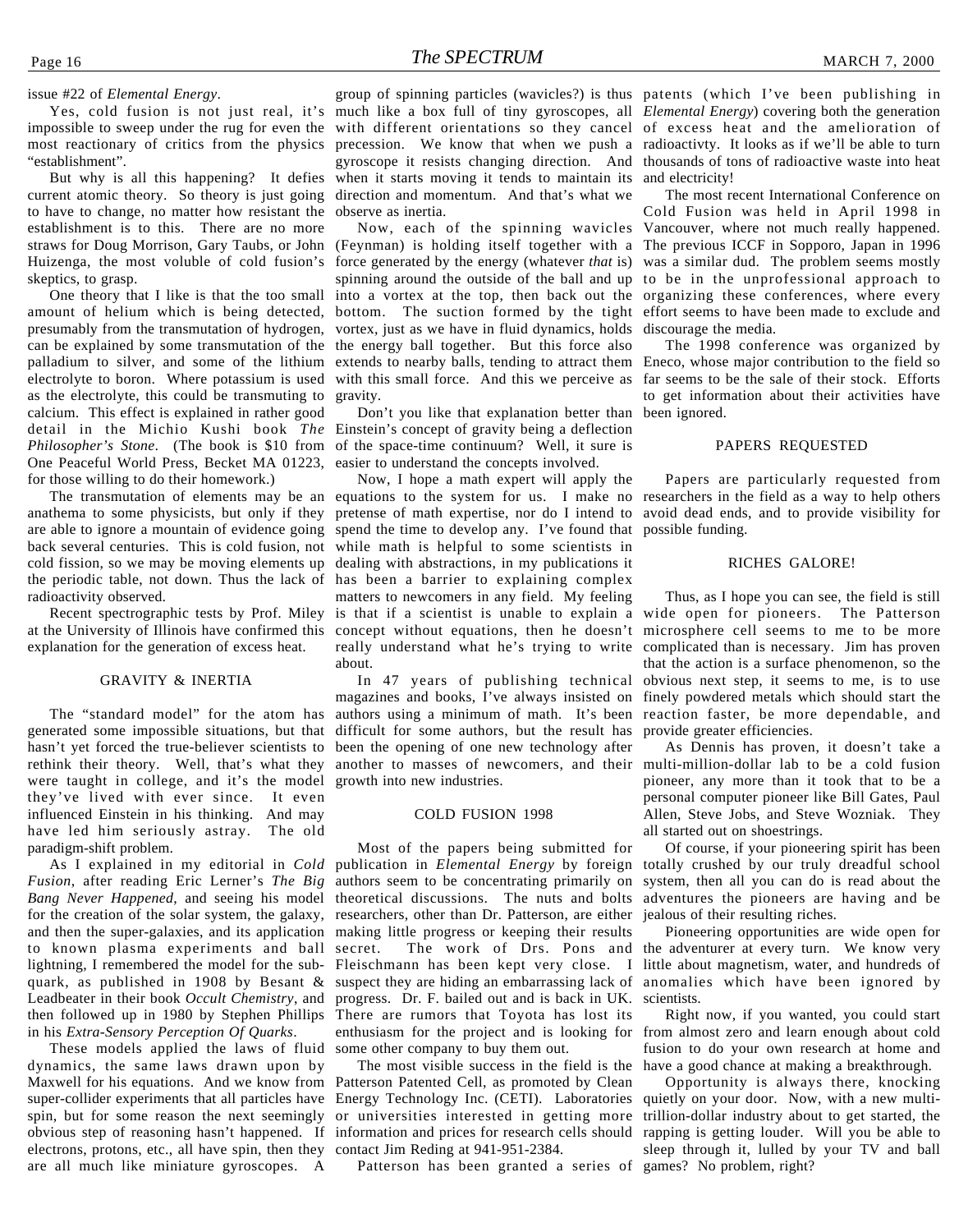improve elemental energy systems as they anotherway of saying you have to use upenergy. they can usually find a tighter configuration experiment with different metals, electrolytes, temperatures, SAF and RF excitation, and other Rolling the rock down a hill actually creates a parameters. But right now the technology has advanced enough for manufacturers to start building small home or water heating units. I'd like to see a hundred entrepreneurs producing the first commercial products using this technology. And, as with personal computers, we'll be seeing improved models being marketed every few months.

#### NOW, LET'S TACKLE THE BASICS

*This "Letter to Emma" was written to my granddaughter to help her in a science project. — Talbot Chubb*

#### Dear Emma,

Thank you for your letter suggesting that I help you with your independent study project about cold fusion. It sounds like a good idea, but it will require some work on your part since more than one type of atom. We have oxygen point-like nuclei to form a minimum energy you will need to have a certain level of understanding about chemistry and physics. As you know cold fusion is a very controversial subject. If it is real, which I happen to believe, that they all have different types of nuclei electron clouds, liberating heat. So much for it will change many things in the world, probably even in my lifetime.

are 4 distinct types of energy production: (1) chemical energy, that powers our cars and most (3) hot fusion nuclear energy, which powers the Sun and most stars, and (4) cold fusion helium atom. nuclear energy, which appears as unexplained heat in a few experimenter's laboratory studies and which most scientists believe is impossible. The three types of nuclear energy produce 10 million times as much heat per pound of fuel than occurs with chemical energy.

understand this question, you need to know some chemistry and physics.

#### LESSON 1

Nature has provided us with 2 types of stable charged particles, the proton and the numbers to get the difference in volumes. electron. The proton is heavy, normally tiny, and has a positive charge. The electron is light, normally large and fuzzy, and has a negative charge.

attract each other, just like the north pole of a electrically neutral, can actually join with each since it is electrically neutral. A peculiar fact magnet attracts the south pole of a magnet. other and release more energy. This is another of life is that it exists in stable form only inside When you bring 2 magnets together with the way of saying that they can join into more a nucleus. When not in the nucleus, it changes north pole of one facing the south pole of the stable configurations. other, they pull together—bang! When they bang into each other, they release a little bit of to their nuclei as close as possible, but their energy in the form of heat, but it is too small fuzzy nature requires that they take up a certain an amount to easily measure. To pull the volume of space. However, if they join love each other once they can get close enough

It's almost like rolling a rock down a hill. that leaves them closer to their beloved nuclei. takes energy.

proton pulls on the negative charge of the electron and they stick together, releasing the two electrons in a single cloud, together energy in the process. The result is a hydrogen atom, designated H.

A hydrogen atom is nothing but a fuzzy electron hugging a compact proton. The proton  $H + H \rightarrow H_2$ . (The --> means "goes to" or is the nucleus of the hydrogen atom. If you knock the electron off the hydrogen atom, you get a positive ion H+, which is nothing more molecule, and when you buy a tank of than the original proton. An ion is the name hydrogen gas,  $H_2$  molecules is what you get. applied to an atom or molecule that has lost or Furthermore, the 2 electrons of the  $H_2$  molecule gained one or more electrons, and hence is no and the 8 electrons of the O atom can find a longer electrically neutral.

#### LESSON 2

atoms, etc.

First it is important to recognize that there protons inside them, which means they all have (plural of nucleus, from the Latin). And these chemical energy. different nuclei all have different numbers of different plus charges.

of our civilization, (2) nuclear fission energy, as protons inside it, hence has plus-2 charge, and discussion. How does Nature make a nuclei used to generate about 15% of our electricity, requires 2 electrons to neutralize its charge. containing two or more protons in the first The nucleus of the helium atoms has 2 When 2 electrons stick to it, it becomes a place?

> charge 8. When 8 electrons stick to it, it other very strongly when they are separated by becomes an oxygen atom. The nitrogen atom has 7, and the iron atom has 26.

How do these types of energy differ? To nucleus embedded in a cloud of fuzzy same way, with a compact, positively charged electrons. The difference in size between the repulsion, or else the only kind of atoms we compact nucleus and the fuzzy electrons is enormous. The Sun has a diameter only about 100 times that of the Earth. The electron cloud on an atom has a diameter which is about force which acts on protons, the nuclear force. 100,000 times that of the nucleus. Cube these

#### LESSON 3

The positive charge and the negative charge what chemical energy is. The atoms, all other kind of particle is called the neutron,

Yes, researchers are going to constantly magnets apart you have to do work, which is together with the electrons of another atom,

little heat, and pulling the rock back up the hill together in a snugger configuration if each In the same way, the positive charge of the electron cloud, which the separate protons For example, 2 hydrogen atoms can join hydrogen atom contributes its electron to a 2 share. In this manner they form a grouping of with the two isolated protons spaced apart from each other but still within the electron cloud. The result is a heat-producing chemical reaction "becomes".)

> The  $H<sub>2</sub>$  configuration is the hydrogen still snugger configuration by combining their electrons to create the water molecule  $H_2O$ , plus heat.

As you know, Nature has provided us with of electrons in which are embedded the three atoms, nitrogen atoms, iron atoms, helium configuration. So when we burn oil or coal we How do these atoms differ? The answer is configurations of point-like nuclei embedded in The water molecule is really a single cloud reconfigure the electrons to produce more stable

#### LESSON 4

We have slid over one point in the above

The oxygen nucleus has 8 protons and has charge, and the positive charges repel each But all the atoms are built more or less the like the repulsion between the north poles of After all, each of the protons has a positive a distance equal to the distance across a nucleus. The repulsion of like charges is just two magnets when they are pushed together the wrong way. Something must overcome this would have would be those of hydrogen.

> Fortunately, this is not what we observe. The answer is that there is a second kind of The nuclear force is very strong but requires particles to almost sit on each other to have any effect.

We now are in a position to understand it has no positive or negative charge. This The electrons in an atom try to snuggle up neutrino in about 10 minutes. But it lasts And also there is a second kind of heavy particle, which is just like a proton, except that into a proton and electron and a very light forever inside a nucleus.

Anyway, the neutron and the proton really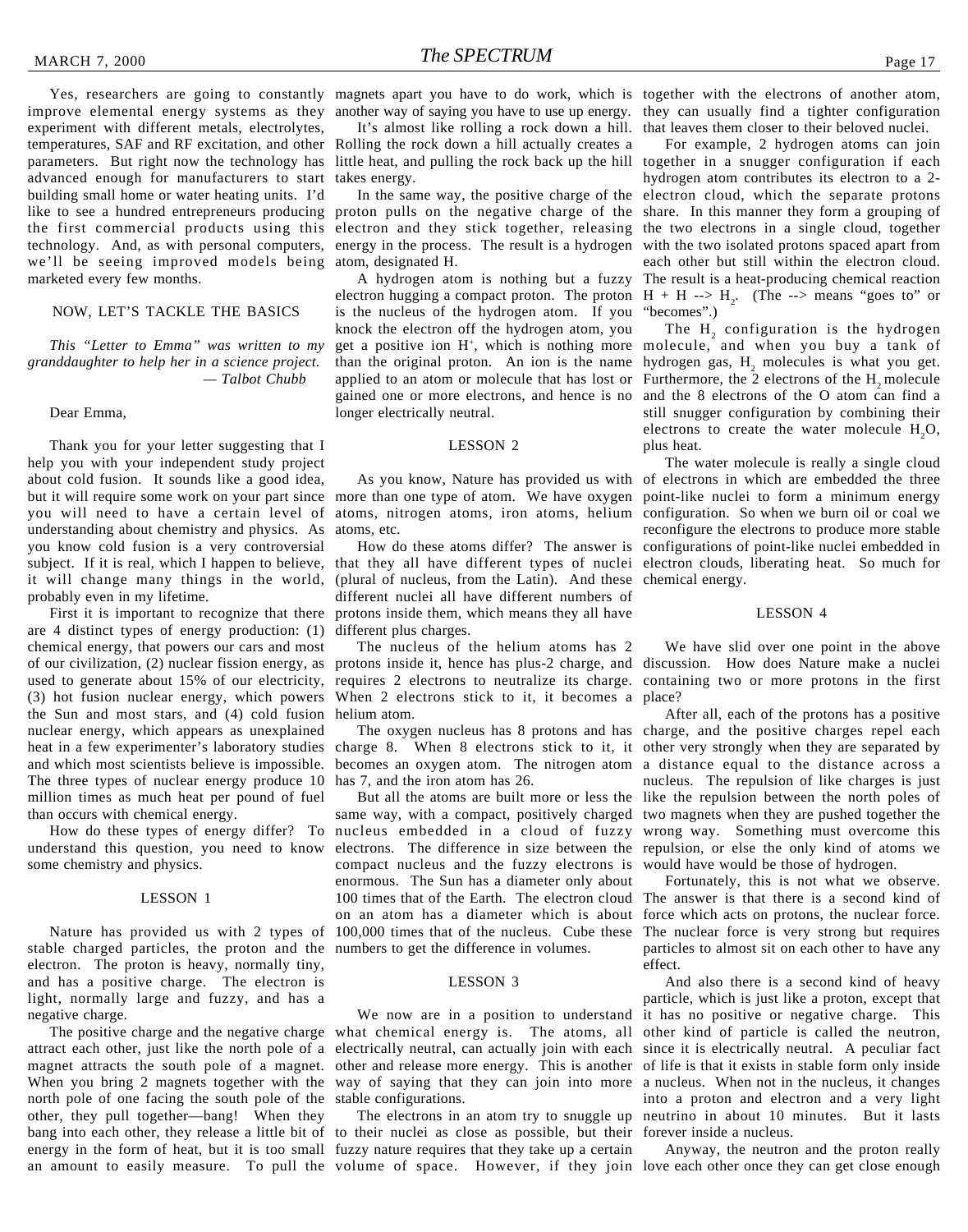together, and then they combine to form a very stable pair called a deuteron, which we plants where the heat, which is the end product production. designate by D<sup>+</sup>. Moreover, two deuterons will of the nuclear splitting process, is used to boil embrace each other even more tightly if brought water, generate steam, and turn electrical into contact, despite the push apart by their two generators. (One also gets lots of radioactive positive charges. They then fuse to form a products, which are a nuisance to dispose of doubly charged particle consisting of two safely.) protons and two neutrons. This particle is the nucleus of the helium atom, designated He<sup>++</sup>. When neutralized by two electrons, it becomes the helium atom.

a single electron, forms the heavy hydrogen Lesson 5, the groupings of protons plus atom called deuterium, designated D. Larger neutrons is most comfortable when the numbers groupings of neutrons and protons exist in of neutrons and protons approximate those Nature and serve as the nuclei of carbon, found in the nucleus of an iron atom. Just as nitrogen, oxygen, and iron, etc. atoms. All of uranium has too many neutrons plus protons to these groupings are made possible by the very be comfortable, so the light elements like strong nuclear force, which is felt between hydrogen, helium, carbon, nitrogen, and oxygen letting protons and neutrons in nuclei snuggle particles only when they are in contact or have too few. If they can be made to snuggle up so that the nuclear force can bring them into partially occupy the same volume of space.

#### LESSON 5

We can now understand normal nuclear energy, which is really nuclear fission energy. In the explosion of massive stars, lots of different types of nuclei were formed and start with deuterium, which already has a paired exploded back into space. Second and later proton and neutron, the task would be relatively particles apart. In cold fusion, particle overlap generation stars and planets were formed from easy in a star. this mix, including our Sun. In the explosion process, probably every possible stable speed an atom of a given type has as it bangs configuration of protons and neutrons has been produced, plus some almost-stable groupings, such as the nucleus of the uranium atom.

uranium atom nuclei, called uranium 234, temperatures are high enough that all the uranium 235, and uranium 238. These electrons quickly get knocked off the atoms, so but they all have 92 protons.

The nuclei of all uranium atoms can go to a lower energy configuration by ejecting a helium nucleus, but this process occurs rarely, so that years.

But the uranium nuclei are unstable in releasing heat. another way. In general, groupings of protons and neutrons are happiest if they have about 60 protons-plus-neutrons. The uranium nuclei contain more than three times this number. So is a compact grouping of 1 proton and 2 they would like to split in two, which would release a lot of heat.

But Nature doesn't provide a way for them to split apart, because they would have to go to a higher energy configuration before splitting in two. However, one of the three forms of uranium nucleus found in Nature, called times. During the period of high temperature further. In a metal, electrical current is carried uranium 235 and designated <sup>235</sup>U, can be given containment, nuclear reactions occur during by electrons that act more like stationary matter this energy if it captures a neutron. The collisions. The main form of energy release is waves than like point particles. If electrons did energized nucleus that results from neutron ejection of high-energy neutrons and protons. not become wave-like inside solids, there would capture then splits apart with enormous energy The proton energy quickly converts to heat. be no transistors and no present-day computers. release, and incidentally with release of The neutron energy can also be converted to additional neutrons. The additional neutrons heat, but makes the equipment highly Bloch-function electron. [*Editor's note: This* can then split more uranium nuclei, keeping the radioactive. It then becomes difficult to repair model is named after Felix Bloch, who was one reaction going.

#### LESSON 6

The single deuteron, when it combines with hot fusion nuclear energy. As mentioned in We are now also in a position to understand up under proper conditions, they can combine a more stable configuration. The requirement to create more stable groupings, plus heat.

> This is the process of fusion. Nature has found a way of doing this in stars, like the Sun. All Nature has to do is heat compressed hydrogen hot enough, and wait long enough, about briefly by banging the nuclei together so and hot fusion will occur. If Nature were to

There are actually 3 different types of momentarily during a collision. In a star, the heavy metal atoms. This form of hydrogen is "isotopes" differ in their number of neutrons, one is really dealing with a mixed cloud of the hydrogen atom become part of the pool of the uranium has already lasted over 4 billion stick together and go to a lower energy as moving back and forth like the pendulum in around inside a cloud of such atoms. The higher the temperature, the higher the speed added to a heavy metal, it occupies positions and the closer the atoms get to each other inside the metal where it is surrounded by electrons and nuclei. At very high temperature the nuclei occasionally get close enough during collisions for the pulling-together short-range nuclear force to turn on. Then the nuclei can electrons of the metal. They can be thought of configuration of protons plus neutrons, a grandfather clock.

> carry out this process in the lab, using physics called quantum mechanics. The deuterium and mass-3 hydrogen (whose nucleus neutrons) as the gas. Hot fusion requires that the gas be contained at temperatures of hundreds of millions of degrees, which can be nucleus to share volume with another hydrogen done with the help of magnetic fields, but only for 1 or 2 seconds.

This is what happens in nuclear power poor candidate for commercial power

In any case, hot fusion power is a dream that is still probably at least 50 years away. But most scientists view hot fusion as the only way to achieve fusion power, which produces less radioactivity than fission power, is environmentally benign, and has a virtually limitless fuel supply on Earth (many millions of years at present energy usage rates).

#### LESSON 7

So now we come to cold fusion. Cold fusion may provide an easier and nonradioactive way of releasing nuclear fusion energy.

Cold fusion relies on a different way of for any nuclear reaction to occur is that the reacting nuclei occupy the same volume of space. This condition is called particle overlap.

Temperature is a measure of how much nuclei act as fuzzy objects, like electrons in In hot fusion, particle overlap is brought as to overcome momentarily the repulsion of the two positive charges which try to keep the conditions are achieved by making deuterium atoms, instead of like tiny points.

When either light or heavy hydrogen is called interstitial hydrogen.

With interstitial hydrogen, the electrons of electrons of the metal. Each hydrogen nucleus oscillates back and forth through a negatively charged electron cloud provided by the

Hot fusion nuclear energy is an attempt to temperature, due to a peculiarity of a branch of This vibration exists even at very low vibration is called zero-point motion.

> The nucleus then becomes a fuzzy object, like the electrons in an atom. But this amount of fuzziness is not enough to permit a hydrogen nucleus.

The hope is to contain the gas for longer share the same volume, one most go one step To get two or more hydrogen nuclei to

the equipment, which could make hot fusion a *of the contributors to the mathematical*This wave-like kind of electron is called a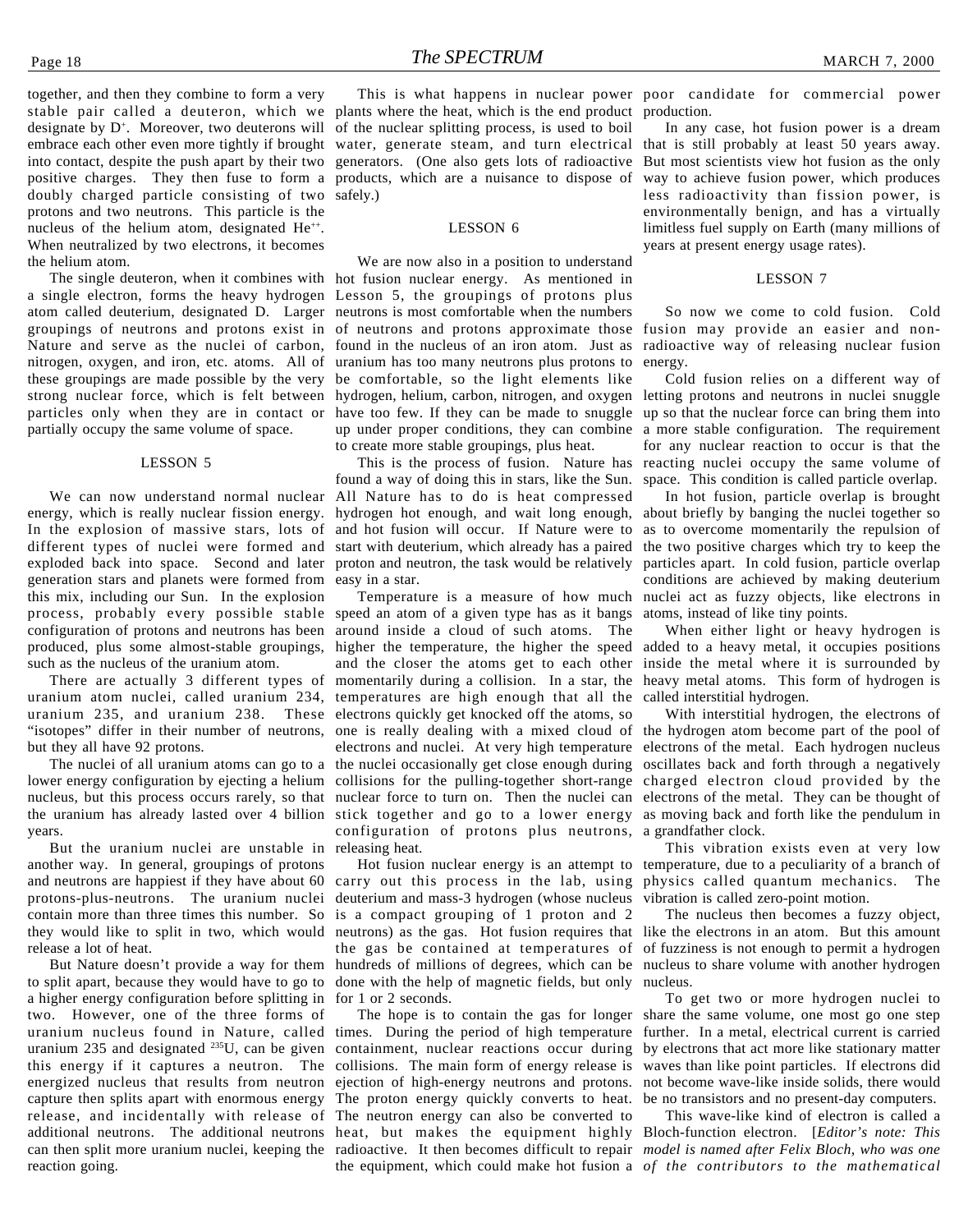*1920s and 1930s. Besides what is mentioned* one scientist team knows how to do it reliably. *here about a "wave-like kind of electron", a* These scientists are Drs. Yoshiaki Arata and *number of unusual or counter-intuitive* Yue-Chang Zhang. They work in a university *scenarios are connected with that mathematics.* laboratory in Japan. Since cold fusion promises *As we come to better understand the way* millions of years of energy without the *matter is REALLY put together, and how it* problems of global warming or radioactivity, a *actually manifests in our physical space, some* real effort should be made to learn from them *of those seemingly outrageous concepts and* how to reliably release cold fusion energy. *experimental findings from early quantum mechanics will make more sense. It is all an issue of the relative frequency of vibration between interacting "bits" of matter and readily leads to such applications as invisibility* something complicated. But perhaps I can help *cloaking, shifting in space and time and, say,* a little when it comes to the last step, the cold lattice faster. With this advance, the "cold one object passing through another solid object fusion phenomenon, which isn't very difficult fusion" reaction could be made to start up in *like a wall or closed box. But this is getting off* to understand, with or without Bloch waves. *the subject under discussion here!*] The secret (Lordy!) of cold fusion is that one needs Bloch-function deuterons: one needs wave-like deuterons inside discovered that when they put some palladium cheaper, and plain water instead of the far more a solid in order that two or more deuterons in heavy water and passed a current through it, share the same volume of space.

But once the Bloch-function deuterons are created, the nuclear force comes into play and the protons and neutrons making up the deuterons can rearrange themselves into a more comfortable configuration, with a release of heat. To study cold fusion, the experimenter has to force deuterons to assume the wave-like to explain this, so they branded P&F as either by the lattice, has nowhere to go, and the form and keep them in the wave-like state.

The successful cold fusion experiments country.

To contact Wayne Green regarding this article you can write to: Wayne Green **PO Box 416 Hancock NH 03449 E-mail: [w2nsd@aol.com](mailto:w2nsd@aol.com) Website: [www.waynegreen.com](http://www.waynegreen.com) Fax: 603-588-3205**

For a reprint of Wayne Green's *Cold Fusion Overview* article use the above information and send \$5.00+s&h. (*Shipping & Handling*: \$3 for total order. For Canada: US\$ on US bank; add \$3 extra (\$6 total) for shipping. Foreign orders, please add \$10 for shipping.)

*Wayne has a plethora of information available at very reasonable prices. Here are just a few brief examples of what Wayne offers*:

#### *Cold Fusion Journal — \$30/six issues +s&h*

I predict this will be one of the largest industries in the world in a few years. Power at about a tenth the cost of oil, coal, or natural gas! Even cheaper than hydro, solar or wind power! My Journal publishes the patents and theory involved in this new field of solid-state physics and the transmutation of elements. For \$5 I have an Overview available which explains the history and, in simple language, how and why cold fusion works. Or you can get a sample issue for \$10. I publish about six issues a year, but that depends on the rapidity of new developments. Oh yes, this Journal won the Folio Magazine prize as the best designed new technical publication.

#### *Secret Guide to Wisdom — \$5 +s&h*

This is a review of a bunch of books which our school system should have encouraged you to read. No, I don't sell these books—that would be a conflict of interest. I'm recommending them because they are critically important to helping you understand what a sham most of the things we've been brought up to believe in are. I've had to read thousands of books to find these few gems. You don't.

Yes, I'm an iconoclast—that's someone who challenges conventional or cherished beliefs and institutions as being false or harmful. Hey, that's me, and I want to enlist you in my crusade.

#### WAYNE SAYS:

Chubb has done a nice job of explaining

Back in 1989, Pons and Fleischmann eventually it would start to heat up and produce more heat energy out than the electrical energy hydrogen is absorbed into the metal's lattice. going into the system. Since this was Then, when an electric current is passed happening at around room temperatures, as opposed to hot fusion at several million degrees, they called it cold fusion.

fools or rascals, forcing them to leave the trapped neutron triggers a reaction which

But to do that I need you to understand more about the world the stuff they don't teach you in school. This guide will, I predict, turn out to be one of the most treasured reference books you'll ever get.

After reading these books you'll be death to any party because you'll know more about almost anything than anyone else. You'll be a social pariah unless you learn to keep your mouth shut—a skill I have not yet mastered. But it is fun to be able to go on talk-radio shows like *Art Bell*, *Sightings*, and *Laura Lee* and talk knowledgeably about a wide range of subjects.

#### *Secret Guide to Health — \$5 +s&h*

We are all brought up to believe in doctors. We eat and breathe what we want, including a bunch of poisons such as caffeine, nicotine, alcohol, and aspartame, and when we get sick as a result, we turn the responsibility for our health over to our doctor. What the AMA, the FDA, and other groups don't want you to know is how totally the pharmaceutical industry is in control of the health industry. Well, sickness industry, actually. There are several well researched books which blow the whistle on this whole mess. The American healthcare system is (a) the most expensive in the developed world and (b) one of the worst in terms of longevity and infant survival.

The *Secret Guide to Health* will help you avoid the poisons which are making you sick and help you add 30 to 60 healthy years to your life. You need to learn about what foods to eat and which to avoid. You need to know about the importance of drinking enough pure water. You'll learn the truth about vaccinations, dental amalgams, root canals, and other health threats. Or you can do like most people and die of cancer, a stroke, a heart attack, or hobble around a nursing home as an Alzheimer's veggie like my mother did.

#### *Secret Guide to Wealth — \$5 +s&h*

There are no known benefits to being poor, yet most people settle for careers which will never net them much money—such as working for a big company, the government, or teaching. The basic secret to making money is to own your own company. My book explains how you can get others to happily pay you to learn what you need to know to be an entrepreneur, and do it even though you have no college degree, resumé, or even any experience! And do it from 17 to 70.

An *Inc. Magazine* survey of America's most successful

Subsequent research has shown that a number of the metals which have a lattice-like structure can be made to produce excess heat. Metals such as rhodium, rubidium, platinum, and nickel have all performed well.

It was discovered that it was necessary for hydrogen from the water to be absorbed in the metal's lattice, which acts like a sponge, before the reaction could take place. This lead to the use of a thin film of the metal being deposited on tiny plastic spheres (by Jim Patterson) or the use of powdered metal, both of which provide a maximum of surface area per unit of volume, and thus allows the hydrogen to fill the metal minutes instead of taking hours to days, as it had for P&F. It also made it possible to use nickel instead of palladium, which is much expensive deuterium (heavy water).

The scientific establishment had no theory through them?) and, the hydrogen, constrained What seems to be happening is that the through the metal, the hydrogen atoms get very agitated, which is understandable (who doesn't get agitated when an electric current is passed produces energetic particles to start a breeding

> entrepreneurs showed that virtually none of them ever completed college. They either never bothered to waste the time and money or, like Bill Gates, they dropped out. I spill the beans on the whole job scam. If you work for someone else for more than a couple of years, you're a sucker. When I finally figured out what was really going on, I started my own company, and within a couple of years I was buying the toys of the rich—like a yacht, an Arab horse, a plane, and a couple Porsches.

> My guarantee: If you follow my instructions and aren't a millionaire withing seven years, you get your \$5 back. Now, I realize that gratitude is the least felt of all human emotions, but maybe you could send me a check for the \$5,000 I should charge for this book when you make your first million? I'll send you the \$5 change.

#### *73 Magazine — only \$25/year (a steal)*

Most of the ideas in my books are first tried out on my 100,000 *73 Magazine* readers. As far as I know, I write longer editorials than any other editor in the world—and I've had over a thousand published down through the years. Long editorials? The 216-editorial 1997 reprint ran 260 pages! 1998 was only 248 pages, but that's because I reprinted one of the threevolume set in smaller type. They cover any subject I think should interest you.

Oh yes, in addition to my editorials, there's a complete ham radio magazine, with simple construction projects, reviews of new ham equipment, and a bunch of columns on special ham interests. Amateur radio has provided me with a lifetime of excitement and adventure, so I encourage everbody to get involved. The new no-code license is a snap to get for starters. Heck, we have kids of four getting their license and girls of eight getting the Extra, which is the top class license, so how difficult can it be? Once you're licensed you can talk with people anywhere in the world. And go and visit them, if you want to. On my recent visit to Iceland I met 28 of the local amateurs and we had a great party. But then I've partied with hams in South Africa, Kenya, Sudan, Lebanon, and countries all around the world. How about Nepal? Swaziland? Sabah?

*These examples just scratch the surface of what Wayne has to offer, and these descriptions were taken from his website where you can get a much more detailed description of what Wayne has to offer.*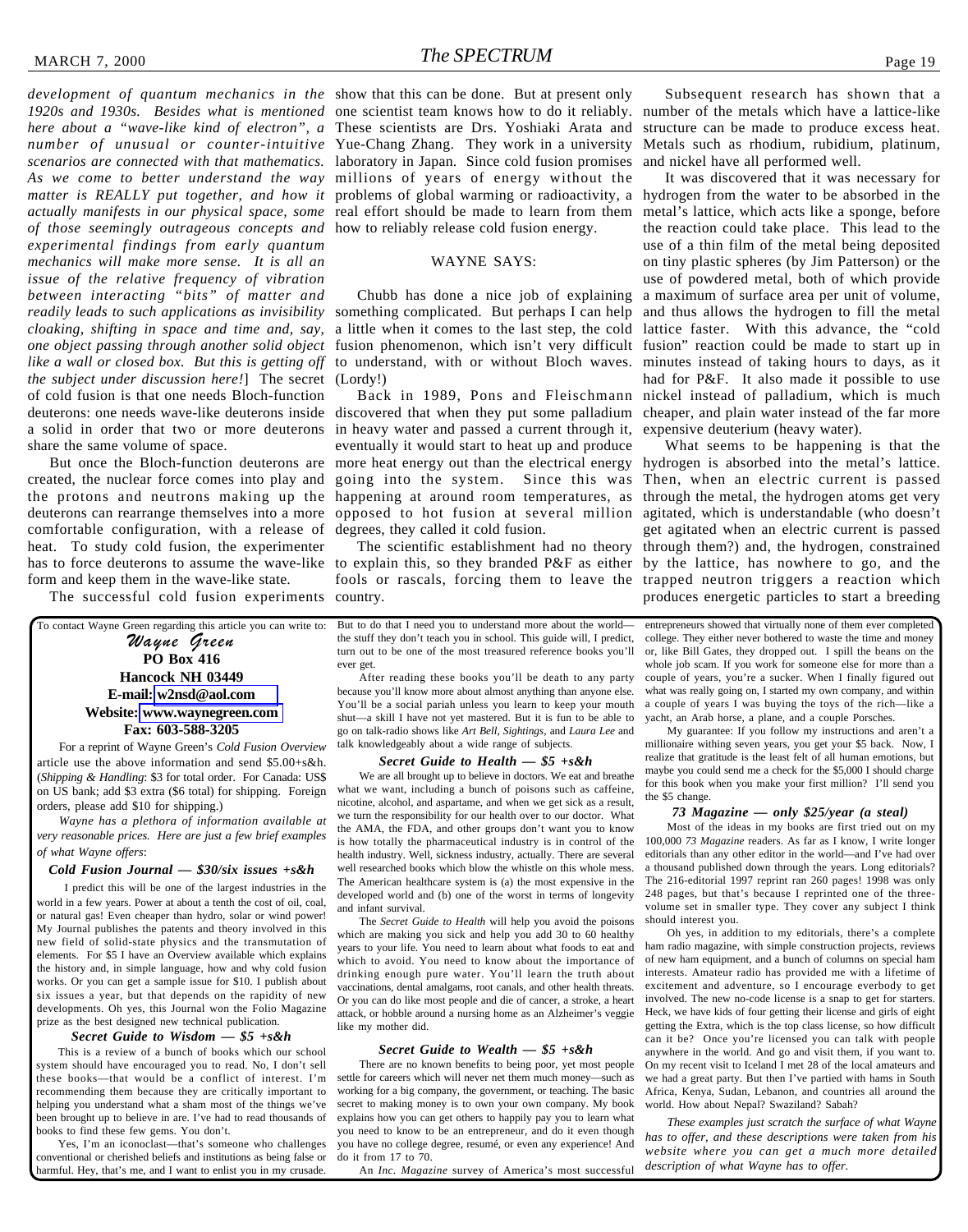reaction, so the hydrogen neutron is forced into added together give a weight of 56, which is create the gas. Patents are pending. The work the nucleus of one of the metal atoms, changing the weight of iron. Tell the physicists to stick is being supported and commercialized by it's atomic weight, making it a new element. For instance, let's take nickel, which has a weight of 58.7, picks up five neucleons, bringing it up to 63.7. Copper has a weight of 63.5, so that leaves 0.2 that is turned into heat.

By the time we stick that into Einstein's  $E=mc^2$ , the mass of 0.2 is multiplied by the speed of light squared, so the resulting energy released is enormous for a very tiny bit of matter converted.

The leading theoretician in the field, Professor Hideo Kozima, calls the process Trapped Neutron Catalyzed Fusion (TNCF), and he has done the field a great service by showing that the research data from labs all around the world all agree when this model is used for calculations.

And when we look at the nickel (or palladium) with an electron microscope after it's been used in a cell to generate heat for a while, we can clearly see the craters left where the mass has exploded, releasing energy (heat).

It's much like microscopic hot fusion reactions. And indeed, the temperatures involved in the conversion of mass to energy are in the millions of degrees, but only for a nanosecond or so, but it's enough to overcome the nuclear repulsion force.

This process of changing one element to another is called transmutation, and the old-line physicists and chemists get really upset when such a thing is suggested. Harumph, that's alchemy! Yep, sure is. Oh well, the scientific establishment has, throughout history, unfailingly ridiculed and fought every major new discovery. Please let me know if you are aware of any exceptions.

[*Editor's note: Shortly after the turn of the century, one of the other pioneers of quantum mechanics, Max Planck, said that the only reason science moves forward is because the current generation of scientists dies off, and the younger ones, having grown up with what was heresy to the oldsters, accept the new ideas!*]

Scientists at several universities are now taking elemental energy cells that have generated excess heat and are examining them with their mass spectrometers to see what new elements have been created, and they're finding a bunch of them.

Not that the transmutation of elements is very difficult to prove, even on your kitchen table. All you have to do is take two pieces of pure carbon and rub them together with an electric current passing through them. Save the carbon powder that rubs off and then check it with a magnet. Presto, you'll find the magnet moves some of the particles.

How come? Some of the carbon has been changed to iron. How'd that happen? Easy, simplifying the reaction described by the TNCF model, we have two carbon atoms (weight 12 each), plus two oxygen atoms (weight 16 each),

that in their ear.

René, in his *Skeptic* book, showed how he inadvertently created a miniature volcano.

There's a great little book on the subject, *The Philosopher's Stone*. It's only \$10 and chemistry professor. (The author is Michio Kushi; the book is \$10 from One Peaceful World Press, Becket MA 01223.)

### **Successes With Cold Fusion & New-Energy Experiments**

#### **FALL, 1999 HAL FOX**

As a professional scientist, I have spent the past ten years (plus), since the announcement of "cold fusion", tracking down, investigating, and reporting on a variety of proposed new-energy devices. Our group (Fusion Information Center and Trenergy, Inc.) has published hundreds of articles and collected, read, and reported on over 3,000 professional papers on various new-energy devices, systems, proposals, and theories. In a capsule, here are the results:

1. Cold fusion *does* work. Over 600 papers from over 200 laboratories in 30 countries have reported successes. However, none of the varieties of cold fusion devices (as yet) is robust and easily replicated, so there is no threat to the hot-fusion community.

2. The Cincinnati Group has shown both excess thermal energy and nuclear reactions from a special electrochemical configuration. The most important finding is the ability to reduce the radioactivity in some aqueous solutions.

We have replicated and extended this work in Trenergy's laboratory and have reported the results in a meeting of the American Nuclear Society. Some similar (but different configuration) low-energy nuclear reactions have been accomplished and fully reported by Professor George Miley, editor (until 1999) of *Fusion Technology,* the international journal of the American Nuclear Society.

This work is now being extended to the on-site stabilization of high-level, radioactive, spent-fuel pellets by the Trenergy group. This work is being performed with private funds so that the intellectual property rights are preserved. Several patents are pending.

3. The newest work of Prof. Ruggero M. Santilli has shown that a special type of underwater arcing can produce a combustible gas from carbon-containing wastes (sewage and other types of contaminated water). This gas can be produced to provide two-and-one-half times as much energy output as energy input to

Toups Technology Licensing, Inc. of Florida.

and a friend transmuted elements when they can be obtained by the collapsing of the worth it's weight in embarrassing your Society in early October 1999, see the 4. Dr. Randell Mills has shown that energy hydrogen atom below its normal ground-state. For further information, including a paper presented before the American Chemical *[www.blacklightpower.com](http://www.blacklightpower.com)* website. Patents are pending.

> 5. Kenneth Shoulders (see US Patent No. 5,018,180) has shown how the use of high-density charge clusters can produce both excess thermal and direct electrical energy. Up to now, the devices have been small (about one watt per device). Plans have been made and private funding is being used to scale up these thermal and direct electrical output discoveries. According to the patent, the excess energy apparently comes from tapping the vacuum energy of space.

> These are the unemotional facts about new energy. There are several other developments that could be cited. However, these are the patented (and patent-pending) discoveries that are being commercialized. In all cases, the research and development has been done with private funds (except possibly for some work done by Prof. George Miley). The US Department of Energy has yet to discover and officially announce these new-energy processes.

> Anyone who desires to condemn all new-energy projects as fraudulent is, of course, either vastly misinformed or working under someone else's agenda. The genuine, new-energy development program is vigorous, scientific, privately funded, patented, and (as with the above items 3, 4, and 5) is being commercialized.

> There is nothing that the new-energy detractors can do that will prevent the increasingly rapid commercialization of new-energy devices and systems. The most important aspect is the following: there is no need for government funding. Government funds only delay projects and add to paperwork.

> The end result is that the Department of Energy will find it increasingly difficult to get funds for energy development when it has been so reluctant to fund anything but hot fusion for so many years. It has really failed in its assigned mission to develop new energy sources.

#### **COLD FUSION CONSPIRACY?**

*The following is edited from a briefing paper by Hal Fox, President of the Fusion Information Center, submitted to an inquiry by the US Commerce Department's Office of the Inspector-General. The department is investigating complaints that the Office of Patents and Trademarks is not allowing any*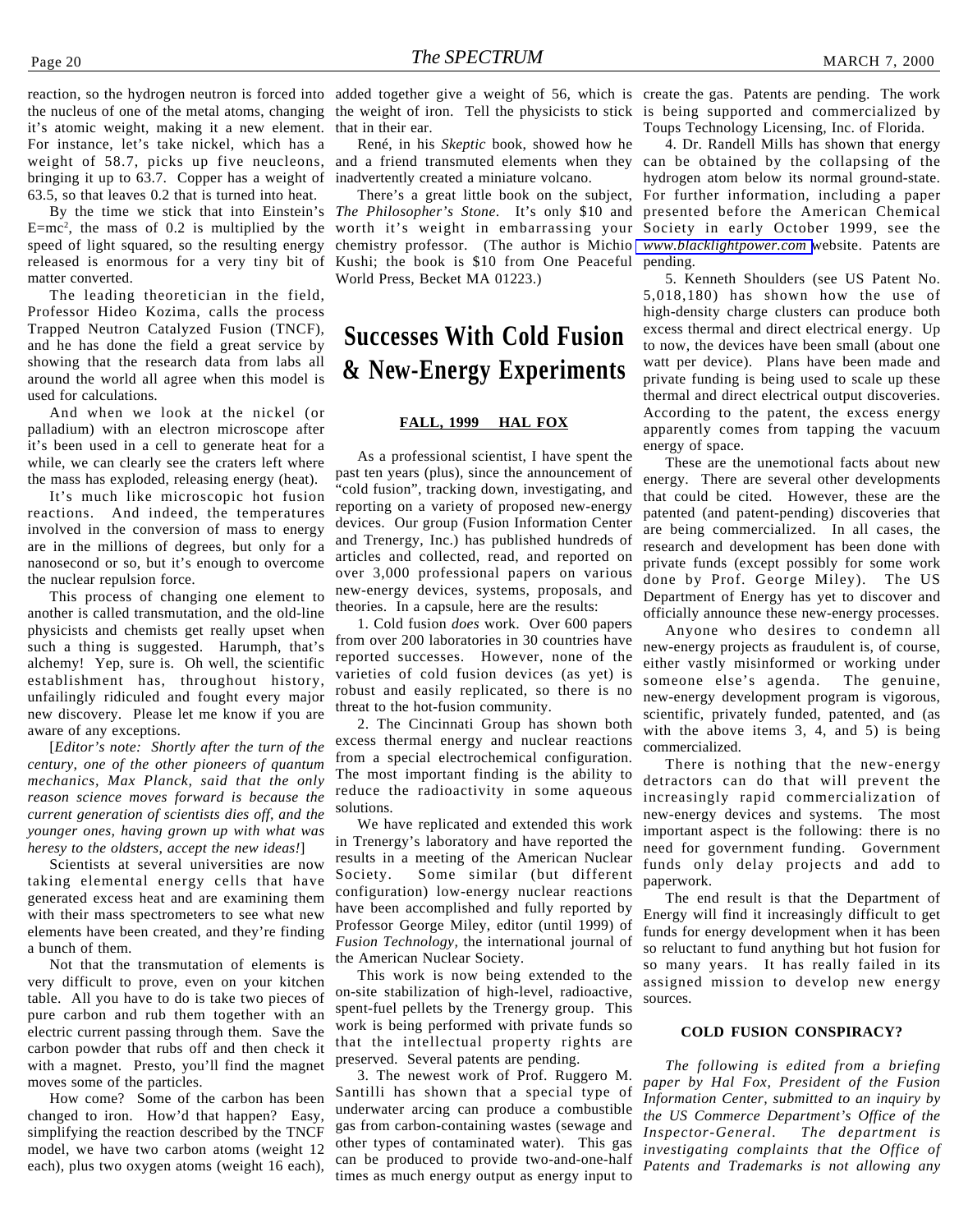*beyond being rejected. - Ed.*

#### BACKGROUND

laboratory at the University of Utah Research and chemistry departments at major universities Park, I was intensely interested in the March in the United States. Here was his message as the American Physical Society. (The current 23, 1989 announcement of cold fusion, called relayed to me from one such department: "If by the University of Utah administration (not you have so much as a graduate student denied in a recent conversation that Robert called by Pons and Fleischmann). The announcement of a new source of energy was most exciting to me. That day I began the plans for trying to be of some help (systems engineering background, missile system specialist for several years). By mid-April 1989, we had organized the Fusion Information publication. The one editor who did not accept statements that ridicule any cold fusion or Center and obtained offices at the University of Utah Research Park.

By July 1989, we had decided that information-gathering and publishing such according to different sources) was given to program was a very well planned and information would be our best role. Our first Random House to have a "hatchet job" done orchestrated scheme to destroy cold fusion. edition of *Fusion Facts* was published in July against cold fusion. The result was the widely These were clever and well-executed 1989 and continued as a monthly publication acclaimed (by orchestration) book by Gary operations. We have been told that, were it not for several years before being incorporated as Taubes, *Bad Science: The Short Life And* for *Fusion Facts* and its rapid exchange of part of the *Journal Of New Energy,* a *Weird Times Of Cold Fusion* (1993). For one information of successes in various parts of the peer-reviewed, quarterly, scientific journal knowledgeable about cold fusion developments, world, cold fusion would have been dead. (abstracted from the first issue by *Chemical* it is obvious that this book was a deliberate That is more credit than we deserve. *Abstracts,* the world's foremost scientific hatchet job. abstracting organization).

#### ATTACKS ON COLD FUSION

By the fall of 1989, it was apparent that someone had organized and was carrying out a campaign against the new technology of cold fusion. All of this was done in secrecy (except for the ERAB [Energy Research Advisory Board] Subcommittee). Here are the facts, insofar as we have been able to gather and publish them.

A subcommittee of the Energy Research Advisory Board traveled to various laboratories where successes in cold fusion had been claimed. If the researchers were measuring neutrons, they were told that it was background radiation. If the researchers were getting tritium, they were told that it was contamination. If excess heat was being produced, they were told that they didn't have proper calorimetry. Except for one small paragraph, demanded by one of the honest members of the committee, the ERAS final report was entirely negative about cold fusion.

An arrangement was made for someone in the Office of Patents to ensure that no cold fusion patent application was accepted for patenting (whether any type of coercion or reward was involved is unknown). Each person, as far as we have been able to determine, was sent the same information: a copy of a newspaper article from the *New York Times,* saying that cold fusion doesn't work, and a copy of the paper by 16 PhDs from MIT

patent applications for cold fusion or [Massachusetts Institute of Technology] stating challenge any positive cold fusion results. Two low-energy nuclear reactions to be processed that they could not replicate cold fusion (this is of these are (were) Dr. Douglas R. O. Morrison the paper where the authors removed the data (CERN, Switzerland) and Professor John R. showing that they *did* get a small amount of Huizenga (University of Rochester), chairman excess heat).

As the director of the first research Washington, DC) called many of the physics A person (representing powers-that-be in working on cold fusion, you will get no contracts out of Washington."

> All editors of the major scientific journals were contacted and were instructed not to publish articles on cold fusion. All editors but many people in the Department of Energy and, one then set up barriers against cold fusion about once a month or more often, sends out that type of instruction was Professor George low-energy nuclear reaction experiments, Miley of *Fusion Technology.*

An amount of US \$30,000 (or \$40,000

conventions, etc., and doing their best to [www.padrak.com/ine.\)](http://www.padrak.com/ine) 

of the ERAB subcommittee (if my memory is correct).

One of the most active protagonists has been Robert Parks, with some association with president of the American Physical Society Parks speaks for the Society.) Parks was instrumental in preventing a recent conference from being held in a proffered auditorium in a government facility. Parks has an email list of papers, books, etc.

Please recognize that this anti-cold fusion

In addition to the above well-orchestrated Information Center, Institute For New Energy, activities, some appointed or self-appointed Utah, USA; tel: 801-466-8680; email: scientists have been very active in traveling to [halfox@mail.slkc.uswest.net;](mailto:halfox@mail.slkc.uswest.net) website: (Source: Hal Fox, President, Fusion



**This book shatters the image that has traditionally been portrayed as American History, by exposing the high-level corruption that passes for business as usual in the Halls of Congress, the White House and throughout our entire Judicial system.**

*The Untold History Of America* **was written for the specific purpose of providing a high school textbook for all American schools that would educate students about the real nature of our national situation. With a clear understanding of things as they exist in reality, students will then be in a much better position to go on in life and do something to correct our current downhill course.**

**This book is for those who want to know why America is the way it is today, where we went wrong, who are the responsible parties, and what we can do to bring back the American Dream our forefathers and mothers fought so hard to establish and gave their very lives to defend.**

**Special emphasis is placed throughout the book on the original inhabitants of America, the Native Americans. They lived for thousands of years on this continent in complete harmony and balance with the Earth. With their help we may yet be able to turn things around so that our tomorrows will be something we will all be honored to pass on to the children who are our future generations.**

The first 16 parts of Ray Bilger's ongoing research are compiled into the book:

The Untold History Of America, Vol. I. Available from Wisdom Books & Press (Please see order form on Back Page)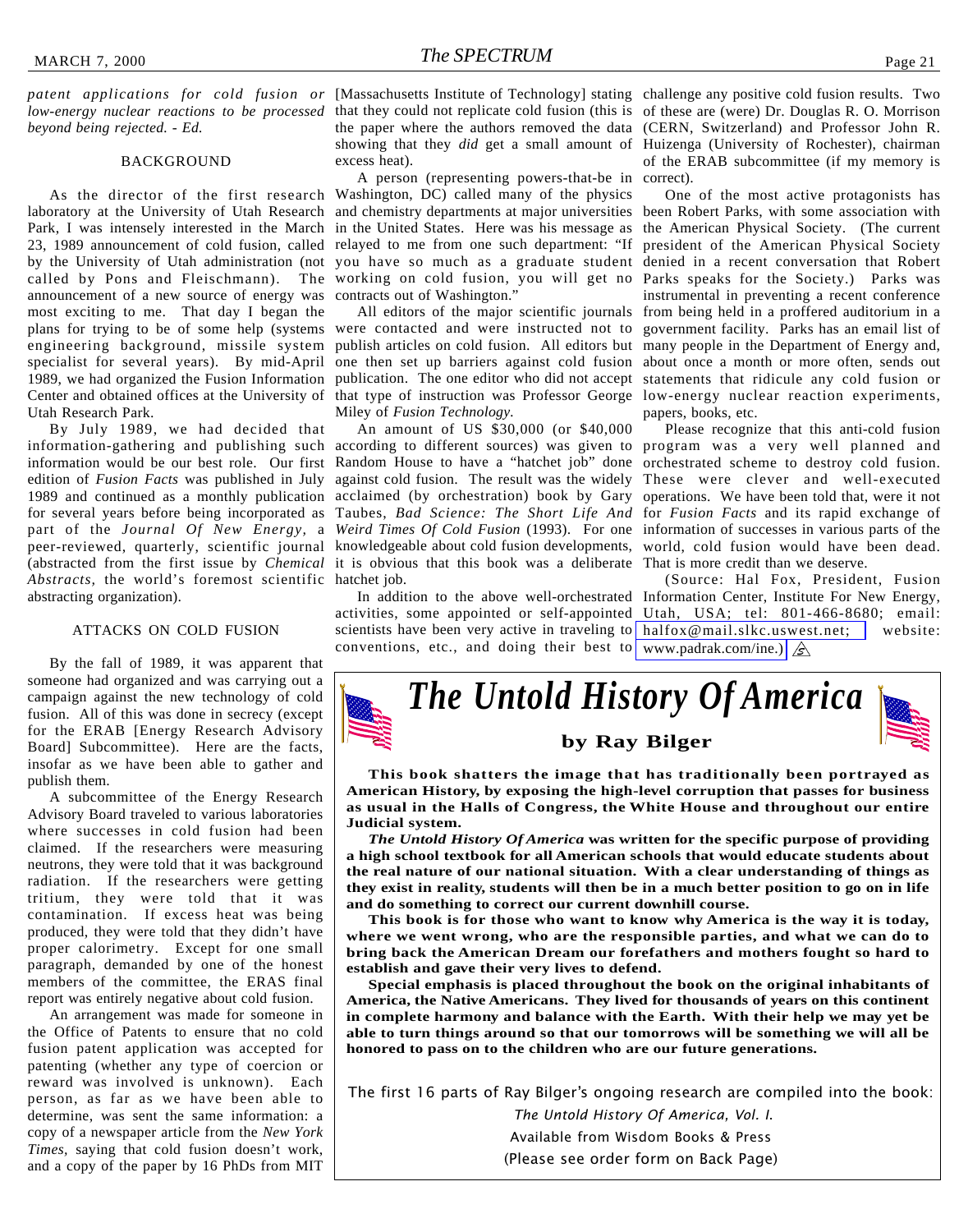# <span id="page-21-0"></span>**Vaccination: An UnGodly Practice**

*more or less self-explanatory for those of you 1-800-336-9266; fax: 208-265-2775; e-mail: who are exploring religious and moral avenues* [tetra@tetrahedron.org](mailto:tetra@tetrahedron.org)*; or visit their website to counter the kinds of vaccination strongarm catalog at:* <http://www.tetrahedron.org> *for some tactics which are in full force at this time. In of the most astonishing, infuriating, and well addition to an awakening population-at-large, researched information you will ever read on a we have all been hearing for months now, even number of health and medical subjects on the controlled major print and broadcast information which may just save your life and media outlets, about the refusal of many, many the lives of your loved ones. military personnel around the world to accept vaccinations—no matter how ominously the coercion sales-pitch is made. These military people would rather lose their jobs, pensions, livelihood, and go to jail if necessary, than accept the latest "mandatory" vaccinations. What do you think they know that the average* safe and "mandatory" for school and/or *school nurse and parent doesn't?!*

*Dr. Horowitz has specifically asked that we share the following message with you. Len is certainly no stranger to the pages of this* American states that allow for personal, *newspaper, having shared outstanding information with us on several occasions—and most recently giving us a "flu bug" update for the Front Page story of our January, 2000 issue. His scientific credentials are, to say the least, of the very highest calibre. Moreover, he has long championed The Truth and he has found it in some of the most interesting* in celebration to God and His blessings, among *documentation this side of the secret Vatican underground archives!*

*Horowitz, D.M.D., M.A., M.P.H., he is a Harvard graduate, independent investigator, and internationally known authority in public health education. He has authored eleven books, including the dynamite* Emerging Viruses—AIDS & Ebola: Nature, Accident, Or Intentional? *and his most recent* Healing Codes For The Biological Apocalypse*.*

*Additionally, for those of you with access to the Internet, Dr. Horowitz's website address* [www.tetrahedron.org](http://www.tetrahedron.org) *contains a wealth of information on diseases, viruses, illnesses, vaccines, and also has important links to other* Hilleman, and others who admit to the *primary sources of cutting-edge information. If you would like to phone Tetrahedron directly to order any of Dr. Horowitz's books, or to inquire for other information, you may do so by dialing 1-888-508-4787, which is also good from Canada.*

*Otherwise, for more information regarding any of the books or tapes mentioned below, please contact: Tetrahedron Publishing Group,*

*Editor's note: The following message is P. O. Box 2033, Sandpoint, ID 83864; phone:*

#### **2/19/00 DR. LEN HOROWITZ** (with Pastor Norm Franz and Errol Owen)

Many people believe that vaccinations are deceived in most cases.

religious, and/or medical exemptions. Furthermore, the practice of vaccination is far species transfer of infectious particles often from safe. In fact, if you were to seriously initiates autoimmune diseases. These are major consider the suppressed facts, you would likely reasons why vaccination is "an unGodly conclude that the alleged benefits of vaccination do not outweigh the severe and extensive risks.

*In the event you are unfamiliar with Len* should be copied and then attached to your For parents who elect to forego these risks, which are health and natural immunity, the following message includes *Bible* verses that vaccination waiver or declination form(s).

> These *Bible* excerpts serve as a supplement to the ninety-minute audio tape entitled *Horowitz On Vaccines*. This tape provides a lengthy discussion of a citizen's right to refuse vaccination for spiritual and religious reasons. Ways to avoid vaccinations and assertively respond to coercive vaccine proponents and shot administrators are discussed. Moreover, the tape presents stunning admissions by vaccine industry experts, including 1998 Sabin Gold Medal of Honor awardee Dr. Maurice contaminated and deadly nature of many of our most trusted vaccines.

> Biblical support for those who wish to avoid vaccinations for spiritual and religious reasons include the following law prohibiting genetic engineering or the use of its products:

Ye shall keep my statutes. Thou shalt not let thy cattle gender with a

diverse kind; thou shalt not sow thy field with mingled seed; neither shall a garment mingled of linen [plant] and woolen [animal] come upon thee.

— *Leviticus 19:19*

Relevant reasons for God's warning in this regard include the fact that bovine (cow) fetal serum is commonly used in the manufacturing process of vaccines. So are monkey kidney cells, chicken embryo parts, bacterial or viral genetic materials, RNA and DNA, as well as yeast and human proteins.

Using the example of cows, bovine fetal serum is mixed with bacteria or viral particles and other vaccine ingredients, including toxic metals, such as mercury and aluminum, and immune-destructive chemicals. Thus, proteins and genetic materials from the cattle, viruses, and bacteria are mixed before these particles are injected into you or your children.

workplace attendance. They are clearly may cause the development of cancer cells as Vaccines are not "mandatory" in most cancers, particularly in the presence of a Once the vaccine ingredients, including foreign RNA and DNA, and genetically engineered bacteria and/or viruses, or their parts, enter your blood, they may cause genetic mutations of your cells. Then you have sown your bloodstream "with mingled seed" that not only taxes your immune system further, but well. These may go on to become full-blown weakened immune system, made weak by vaccine "adjuvents". Likewise, this crosspractice".

> Your blood contains vital white blood cell "bodyguards" (i.e., lymphocytes) that provide for surveillance and destructive responses against cancer cells and malignant tumors. Therefore, overly taxing these cells, as vaccinations often do, is unclean and unhealthy. Elsewhere in the *Bible*, God recommends that you maintain your blood clean and healthy.

> Integrating this knowledge further, some vaccines are made from "pooling" human blood taken from people, including social drop-outs and drug addicts, who were exposed to various infectious agents (e.g., bacteria and viruses). Once vaccine makers have these people's blood, their laboratory technicians separate their serum from the whole cells, and then this serum is used to make the final vaccines.

> This was the case with the Hepatitis B vaccine that was given to gay men in New York City and Blacks in Central Africa in 1974. This vaccine, according to all the suppressed scientific evidence, as well as testimonies from insiders, most likely initiated the international AIDS pandemic.

> In essence, the routine vaccine practice of sacrificing animals to grow infectious cancer viruses is obviously risky. This was the case for the cancer- and AIDS-linked Polio and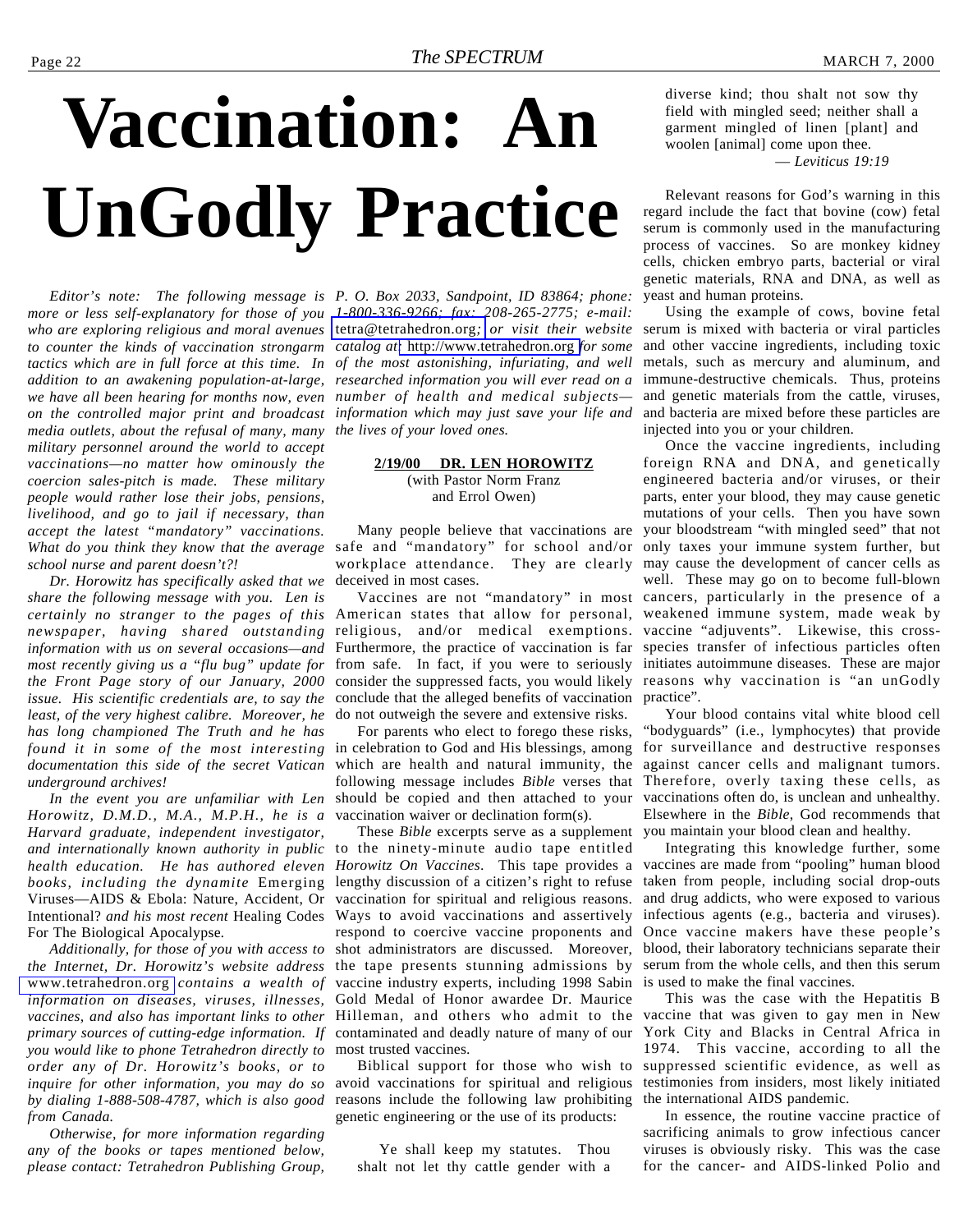#### Hepatitis B vaccines.

animal tissues, including their blood, in an Street law firm, Sullivan and Cromwell, John allegedly needed for "population control". effort to extract these infectious agents. Then they mixed these animal incubated contaminants with human blood. This blood ultimately got mixed to make the final vaccine. In this manner, cross-species transmission of infectious agents most easily and commonly occurred as it does today. According to the *Bible*, this is a Rockefeller's intimate partner, held the patent international "population control" conferences, sin.

There are several *Bible* references to the importance of maintaining clean blood. A few of these are listed below. It should be recalled that, as I detailed in my book *Emerging Rockefeller family, like the Rothschilds in Viruses: AIDS & Ebola; Nature, Accident or England, were of Jewish extraction, which only Intentional?*, the Rockefeller family largely *makes The Truth behind the "official" version* established and controls the international blood *of the events in this dark chapter of modern* Health" clinics allegedly "require vaccinations" banking industry. Laurance Rockefeller, in *history that much more interesting—and sad.* particular, assembled the New York City Blood *Is it any wonder, then, that it is against the law* Council—the council of doctors that established *in some countries (and a matter of great and* following *Bible* passages have special the New York City Blood Bank.

10,000 hemophiliacs throughout the United *as the Holocaust? There are many yet-to-be* AIDS pandemic, and other current and coming States, and countless others around the world, *uncovered skeletons in those dark closets!*] to receive the AIDS virus (HIV) through their contaminated blood supplies. They knew, in the development of the 1974 experimental sick, and dying people. As you read the first advance, that the blood was infected with these Hepatitis B vaccine that most likely transmitted paragraph, consider the fact that religious viruses and others. More recently, the HIV to New York City's gay men, and Blacks leaders are encouraging their followers to get Canadian and American publics learned that in Central Africa. This vaccine was developed vaccinated. Many are even inviting "public Hepatitis C-contaminated blood (another cancer by the Food and Drug Administration (FDA), health" nurses and vaccine administrators into trigger) and protein "prions" (the "mad-cow" Creutzfeldt-Jakob disease agent) also flowed (CDC), and the National Institute for Allergies from these blood "bankster" labs to millions more.

It is well known that the Rockefeller family also established a virtual monopoly over the as early as the 1920s. This was the same decade they heavily funded and directed the fledgling cancer industry, as well as the eugenics movement.

The Rockefeller-led eugenics effort began Roosevelt and Secretary of War Stimson. the study of human genetics. DNA differences between the races began to be mapped by their research foundations and organizations long before Hitler's Third Reich got involved in what later eugenicists called "racial hygiene". Rockefeller-funded research focused on the genetic predispositions for cancer and other diseases between various races of people. In Traub and his assistant. This world-class 1928, the Rockefeller family fortune then built the Kaiser Wilhelm Institute for Anthropology, Eugenics, and Human Heredity in pre-Nazi Germany.

This Institute gave rise to the majority of Hitler's top racial hygienists, including Ernst Rudin. Rudin later directed Hitler's "Racial Hygiene Society".

Stunningly, previously secret documents show the Rockefeller family was heavily today the Rockefeller Foundation, and the *Emerging Viruses: AIDS & Ebola; Nature,* invested in a partnership with Hitler's Third Merck Fund, whose parent companies were *Accident or Intentional?* this virus was Reich. Germany's leading industrial previous partners with Hitler, are leading apparently produced by Litton Bionetics organization during World War II was IG funding sources for world "depopulation". A America's sixth leading biological weapons Farben. Top Farben directors were among gift-wrapped form of genocide, and a contracting laboratory:

Merck vaccine makers took dead or dying help of the Dulles brothers, and their Wall today their work is positively heralded and Hitler's highest ranking SS officers. With the continuation of their early eugenics efforts, D. Rockefeller's Standard Oil Company These associations, their related histories, and secured the patent rights over the synthetic oil ties to contemporary vaccine agendas, are and rubber the Holocaust victims were about to deserving of investigations by governments produce in the factories they built adjacent around the world. Auschwitz and elsewhere.

> on the gas that killed the millions of Holocaust several U.S. Government officials decided to victims as they entered the "showers" allegedly for "public health" and "disinfection".

This was the organization that allowed *the "official" version of such historical matters* [*Editor's note: And remember that the noisy rebuke in others) to even dare to question*

> The book and tape cited above also details the Centers for Disease Control and Prevention their congregations to deliver the toxic, and too and Infectious Diseases (NIAID). The project was directed by Dr. Maurice Hilleman, vaccine prophets and the offenses of her priests (and chief at the Merck pharmaceutical company.

American medical and pharmaceutical industries major share of the Nazi war chest near the like the blind; they are so polluted with blood Astonishingly, this company received a close of WWII. At that time, the company's president, George W. Merck, was America's biological weapons industry director. He had been personally appointed by President They flee, to wander here and there; but no

> Following WWII, most of Hitler's top biological weapons developers were secretly argument why it's important to relay these facts sent to work for the allies. Several infamous concerning vaccines, blood transfusions, sin, medical experimenters came to America under and death: the covert operation called "Paperclip" administered by the OSS and later the CIA.

> Among the Nazi transplants was Erich cancer virologist, Hitler's top biological weapons expert, was assigned to the U.S. Navy Biological Research Laboratory affiliated with he does not turn from his wickedness or from the University of California. He was paid more his evil ways, he will die for his sin; but you than \$65,000 of U.S. taxpayer money (plus benefits!) to continue his nefarious genocidal cold war.

It should also be known that IG Farben, Third World nations during and after Following a storm of criticism by many phase out institutionalized reference to 'population control". Newly chosen surrogates included the phrases "Family Planning" and "Maternal and Child Health".

> Could this be the real reason why "Family Planning" centers and "Material and Child and promote their use so ardently?

> Given this alarming background, the relevance:

> *Lamentations 4.13-15* foreshadows the plagues. It also relays the fear and avoidance surrounding HIV-positive and other infected, often lethal, doses:

> "It happened because of the sins of her rabbis) who, within her walls, shed the blood of the righteous. They wander in the streets that nobody is able even to touch their clothing.

> "'Keep away! Unclean!' people shout at them, 'Keep away! Away, don't touch us!' nation allows them to stay."

> *Ezekiel 3:18-20* provides a pretty good

"When I say to a wicked man 'You will surely die' and you do not warn him or speak out to dissuade him from his evil ways in order to save his life, that wicked man will die for his sin, and I will hold you accountable for his blood. But if you do warn the wicked man and will be saved yourself."

weapons experiments for many years during the warning and prophecy that may relate to recent Another fact worthy of considering is that virus Ebola. As documented in my book *Ezekial 5:17* provides another blood-related outbreaks, particularly the hemorrhagic fever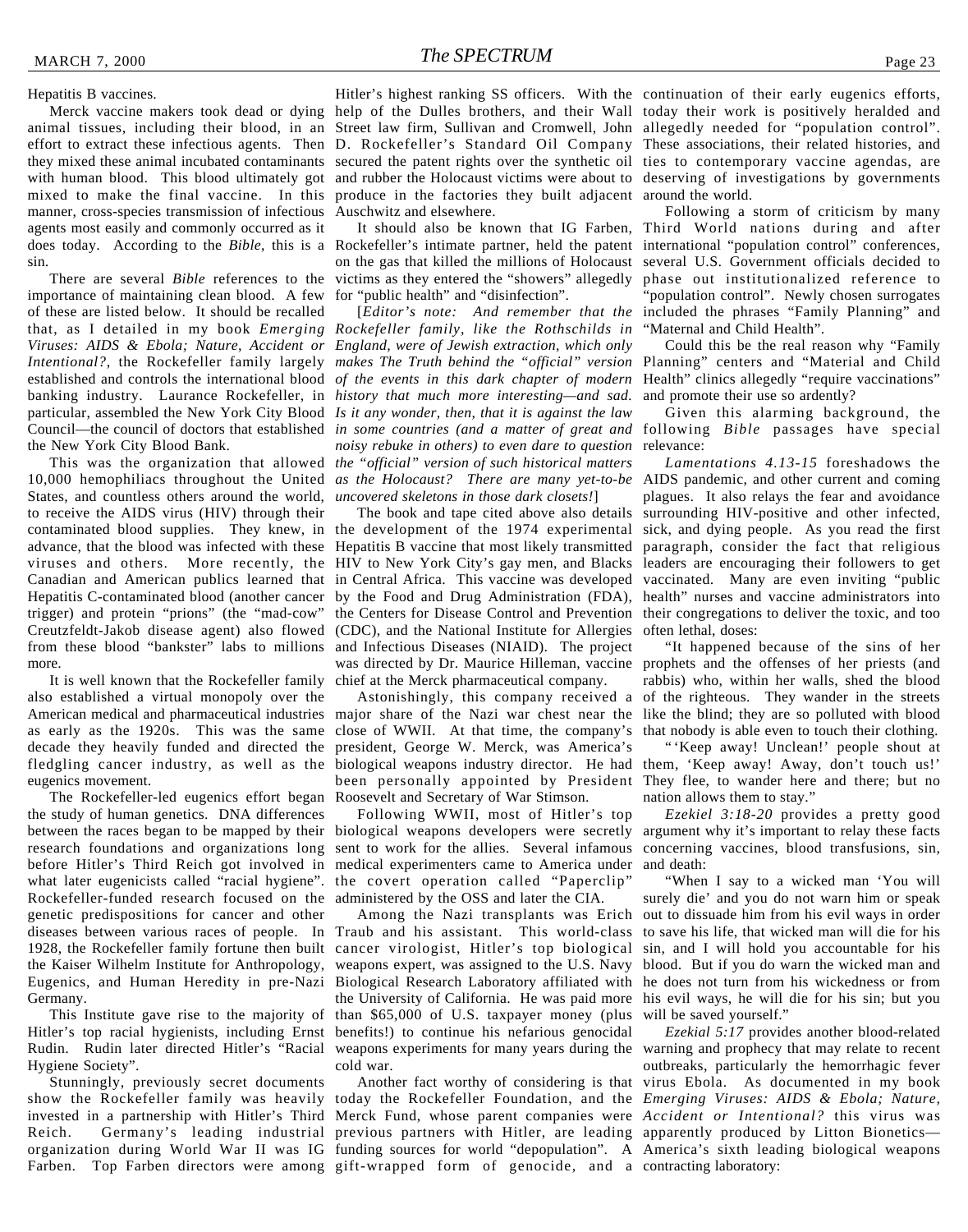upon you to leave you without children; plague associated with dangerous beasts and the great and humans, Babylonian scientists are and bloodshed will sweep through you; and I plagues. Could these "beasts" be bacteria, destroying the perfection that God created over will bring the sword upon you. I, God, have viruses, and pieces thereof—infectious spoken it."

human blood with the blood of sacrificed extensively, in contaminated blood and animals are "sinners". This is precisely what vaccines? That's exactly what many experts pharmaceutical industrialists do to many say is occurring today. vaccines.

who told him of the Galileans, whose blood Pilate had mingled with their sacrifices. And Jesus, answering, said unto them: 'Suppose ye that these Galileans were sinners above all the Galileans, because they suffered such things?'"

Finally, *Revelation* provides an "End Times" prophecy in which the kings, merchants, and wealthiest men of all the nations were deceived by "magic spells" or "sorcery". Biblical references to the practice of "magic wipe out more than a third of the world's spells" or "sorcery" come from the Greek root population. word of "sorcery"—that is, pharmacopoeia meaning pharmacy. This "sorcery" is not only sections of *Revelation* includes the suggestion associated in the *Bible* with spilled and impure blood, but with the great plagues, and onslaught of deadly "beasts".

*Strong's Concordance* Hebrew root word for "beasts" is #2416 "chay" meaning "alive, raw (flesh), strong . . . appetite"; in the Greek great wrath comes upon those who have Lexicon, the word #2342 for "beasts" is worshipped these Babylonian idols above the "therion" meaning "a dangerous animal, Lord. Today, as modern medical science is

Luke 13:1-5 states that those who mix throughout the world, most precisely and microorganisms most insidiously spread

"There were present at that season some stole "the blood of prophets and of God's Those who "fornicated" with the devil, and people" would surely be severely judged by God in the last days. (See *Revelation 18:23- 19:2.*) The *Bible* predicts that around the time "Babylon the great" falls, its deadly wine, also symbolic of blood, will flow out full of impurities into the "rivers and streams" that the *Bible* says are the Earth's "people". They will likely then be infected with agents, little "beasts", associated with great plagues that will earth, and gathered the vine of the earth, and

> Indeed, a reasonable interpretation of these that vaccine/pharmaceutical/blood industrialists, all largely directed by the Rockefeller family and their friends, have deceived international leaders, merchants, and the wealthy.

(venomous, wild) beast." Thus, the Earth's idolized, and continues to dramatically alter the Finally, in *Revelation*, God's judgement and

"Yes, I will send famine and savage beasts greatest depopulation event is predicted to be gene pools of plants, animals, microorganisms, all the Earth.

> Additional *Bible* verses of interest on these topics include:

> "Or if I [Lord God] send a pestilence into that land, and pour out my fury upon it in blood, to cut off from it man and beast.*"*

> > *— Ezekiel 14:19*

"And when I passed by thee, and saw thee polluted in thine own blood, I said unto thee when thou wast in thy blood, 'Live'; yea, I said unto thee when thou wast in thy blood, 'Live'." *—Ezekiel 16:6*

"And the angel thrust in his sickle into the cast it into the great winepress of the wrath of God...and blood flowed from the winepress."

*—Revelation 14:19-20*

 "And I heard another voice from heaven, saying, 'Come out of her, my people, that ye be not partakers of her sins, and that ye receive not of her plagues'." *—Revelation 18:4*

 "The Lord our God...hath judged the great whore, which did corrupt the earth...and hath avenged the blood of his servants at her hand."  *—Revelation 19:1-2*

## **Wisdom Of The Rays: The Masters Teach**

The expansive yet compassionate nature of the messages delivered in WISDOM OF THE RAYS: The Masters Teach not only challenges those already firmly committed upon the spiritual path, but also provide a serious first step to help ones who are just awakening to (and inquiring about) the magnificent Spiritual Transformation now sensed by many to be in progress upon this planet.

### Volume I & Volume II



**Preface & Introduction by Dr. Edwin M. Young** (400 pages + 4 color photos)

*"Our Elder Brothers from the Higher Realms of Creation are attempting to communicate with ALL of us at this time. Why? Take a look around you. The old ways of doing things aren't working. Our planet is entering a time of massive, turbulent change and renewal. To put it bluntly: we NEED help! And that's where this book comes into the picture. Yes, eventually 'the Phoenix will arise from the ashes' after this Great Cleansing process, but the ride could be quite a bumpy one, especially for those ill-prepared for what is to happen.*

*"Just how we choose to deal with such change is THE question each of us must confront. Yet confusion swirls everywhere upon Earth at this time. And restless searchers cry out for that which may help them cope with these truly challenging times ahead. Thus these messages courtesy of our most loving Elder Brothers from the Higher Realms of Creation who are but further along the same spiritual path we all must eventually walk."*

(From the Back Cover of *Wisdom Of The Rays: The Masters Teach*, Volume 1)

(See Back Page for ordering information)



**Preface by Dr. Edwin M. Young** (500 pages )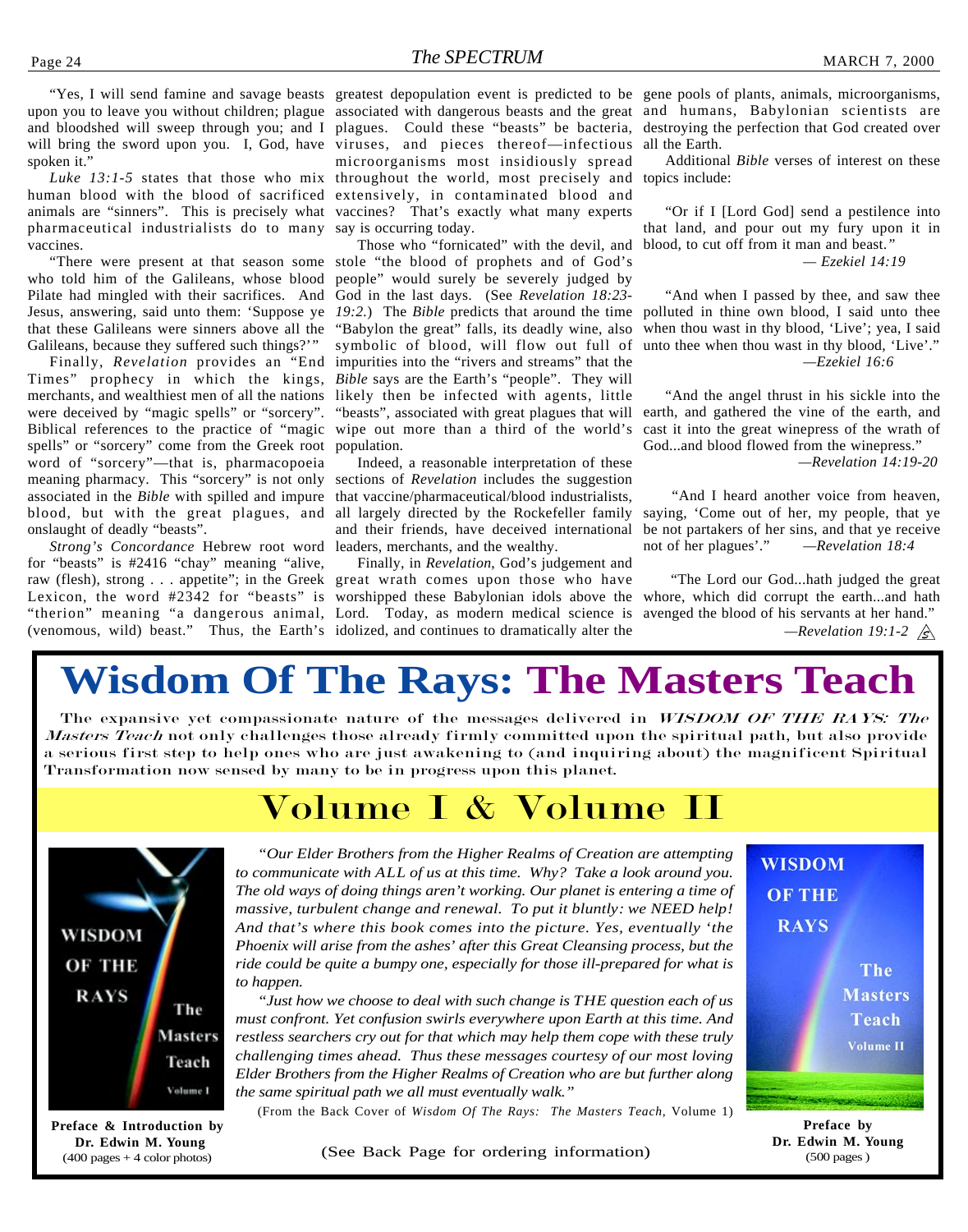# <span id="page-24-0"></span>*The Indigo Children* **An Interview With Co-Author Jan Tober**

#### [*Continued from Front Page*]

some time. There are those who say that the "forerunners" to this modern-day phenomenon started being birthed as long as 20 years ago. Futurists, such as Gordon-Michael Scallion, have been speaking of their planetary entrance for some years now, labeled by him as the Blue Children. To Nancy Ann Tappe, gifted with the ability to see the auric field of the human body, they are simply referred to as Indigos.

These are very special children, tremendously gifted. Many of you have probably seen on television, in recent months, the angelic teenage opera-singer Charlotte Church. If ever there was a perfect example of a "musical Indigo", she's it.

What does the presence of these "super kids" mean? What is their message? What is



. ❀ JAN

Indigos and what makes them "Indigo"?

Although it took some months to coordinate, on January 17 I was finally able to speak with Jan Tober, the co-author of the provocative *Indigo Children*, we read: book called *The Indigo Children*, about this fascinating subject. While my investigation into this matter could have remained "normal"—that is, rather academic and linear, in a traditional interview fashion—once appraised of the Indigo children: knowledge base and orientation of our readership, Jan Tober became comfortable of royalty (and often act like it). enough in the conversion to open-up to some of the more spiritual, and some might say esoteric, here" and are surprised when others don't share aspects of this subject centered around these that. "little" gifts from Heaven.

their purpose for being here, right now? Is this into the subject, is one that every teacher and The book, while merely an "introduction" tell the parents "who they are".

> required to read. If you have a choice). child who is "a handful", if you diagnosed with Attention Deficit them. Disorder (ADD) or Hyperactivity and read this book! It should be in thought. every library across the land.

service by also providing a (nonconforming to any system). comprehensive, free-access website. range of other useful information difficult for them socially. pertinent to the Indigo children and needed. Their book *The Indigo* and finds out what you did!") *Children* is available through most major bookstores, and the book's what they need. ISBN is: 1-56170-608-6.

Jan Tober is also associated with another website (*[www.kryon.com](http://www.kryon.com)*) which contains may be of interest to our readers.

particular group in Texas. However, after the interview, I received a call-back from Jan Tober asking me to include within this story the mention of a book called *Home Schooling Handbook,* by Mary Griffith, which has just come to her attention, and is available through *[Amazon.com](http://www.Amazon.com)* on the Internet.

It is obvious that, in an hour and a half, we were only able to scratch the surface on this subject. But if you have been feeling there's no hope for the world, you'll get a definite "boost" from this story!

just a fanciful idea or a reality? What are the said: "Blessed are the children." These The great Master Teacher of 2000 years ago children will be the guides to return us, as a world, to the path of love.

Turning now directly to the book *The*

#### [QUOTING]

Here are ten of the most common traits of

1. They come into the world with a feeling

2. They have a feeling of "deserving to be

3. Self-worth is not a big issue. They often

school administrator should be authority (authority without explanation or 4. They have difficulty with absolute

have a child who has been for example, waiting in line is difficult for 5. They simply will not do certain things;

(ADHD), then by all means go get ritual-oriented and don't require creative 6. They get frustrated with systems that are

Authors Jan Tober and Lee things, both at home and in school, which Carroll have done a great public makes them seem like "system busters" 7. They often see better ways of doing

Here (at *[www.indigochild.com](http://www.indigochild.com)*) they their own kind. If there are no others of like have collected information consciousness around them, they often turn concerning alternative schools, inward, feeling like no other human health professionals, and a wide understands them. School is often extremely 8. They seem antisocial unless they are with

where to seek help or assistance, if discipline. ("Wait till your father gets home 9. They will not respond to "guilt"

10. They are not shy in letting you know

#### [END QUOTING]

channeled spiritual material which because, on top of all the normal requirements When inquiring, during the large step into the spiritual. That is: "Indigos interview, about "alternative" come into this world with self-respect and an schooling for those economically unshakable understanding that they are children disadvantaged Indigo families, of God. Your Indigo will be quite confused you'll see there was mention of a and dismayed if you do not have the same This is no small challenge for parents of parenting, these children take the matter a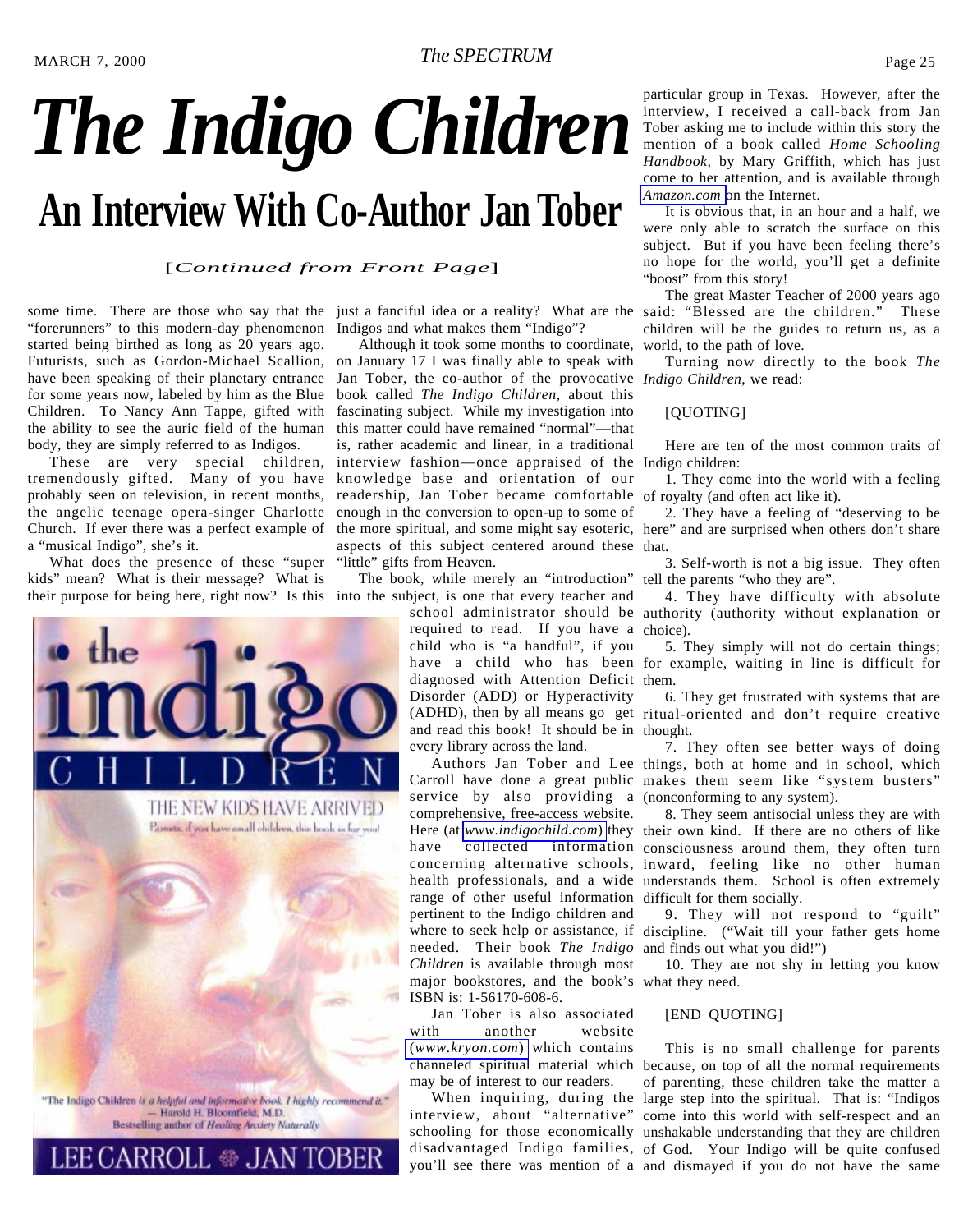knowledge that you, too, are a spiritual being through Nancy's work they are called, from our above all else. Therefore, it is crucial that you perspective, the "Indigo Children". They are respect yourself. Nothing turns an Indigo off our hope for the future. They are our hope for that area of my life. And then, as we work faster than parents who do not earn their child's the present. And that is, esoterically, what's respect, but who instead give away their power *really* happening. and parental responsibility to the child."

— Melanie Melvin, Ph.D., from *The Indigo Children*.

With that said, let's move now directly into my discussion with Jan Tober on the subject of these wonderful, wild, provocative, and often exasperating "old" children.

**Martin:** Let's begin with a fundamental definition; exactly what are the Indigo children?

**Tober:** The Indigo children, the definition that we are sharing, that rings true for us, is: an Indigo child is one who displays a new and unusual set of psychological attributes, and shows a pattern of behavior generally undocumented before.

**Martin:** How did you arrive at the phrase "Indigo children"?

color of the aura around these children. There's a dear friend of mine, whom I've *attempting to keep we-the-people asleep so as* known since the early 1970s, by the name of *to move ahead with their New World Order* Nancy Ann Tappe. Nancy has authored a *planetary control plans.*] book called *Understanding Your Life Through Color*. It was printed in 1982. In that book, that is the first documented information about what she has "coined" the Indigo children.

How does she see the color? How accurate is it? Nancy has been diagnosed with a situation where two of her neurological systems cross, and it creates a situation where she, literally, can see the human aura. She's like a Kirlian camera, if you will, and she sees electromagnetic fields and the colors and the frequencies. She's a fabulous gal and a wonderful counselor and metaphysician and teacher.

She noticed, very early on, that there was another auric color associated with all those whom she'd been working with, who she had been studying, working on her Ph.D. with this project. It became apparent that this was not that infrequent, which gives us a breakdown that, basically, Nancy has said that from 1980 on, about 80% of the children born are Indigos. And, since 1995, we have a much higher percentage, so much so that we need to look at what's happening here.

Metaphysically speaking—and we do not say this in the book—and the reason that we do not say, in the book, what I'm going to say here is that we wanted this book to go out to the "mainstream" public. Because those are the people who had the least chance of hearing about alternatives and ways of working with these children.

We're seeing a new generation of Masters called "Star Children", "Blue Children", and was not surprised.

We try to keep the focus as pragmatic as we can, because we've got a lot of parents out there dealing with very OLD souls, in very tiny bodies, who, in most cases, know more than the parents!

And then, what do the parents do with that? There are metaphysicians who still have some ideas of alternatives. Mainstream, I don't know where they go, except to our book and a few other books that are getting out there.

**Tober:** Indigo children comes from the *their potential threat to the dark, so-called* [*Editor's note: Sadly, at this stage of general un-awareness, many "mainstream" parents have fallen into modern medicine's drug trap for controlling their children. See the article at the end of this interview called* House has asked us to do a second book and, **The Ritalin Generation: Drugging America's Youth** *for some unsettling details. Of course the goal is to derail these formidable old souls into a useless stupor. How better to cancel out "elite" crooks in high places who are*

> **Martin:** I'm sure you've been asked a lot of standard questions, and I'm not sure if my questions will be quite as standard. One question that I'm just curious about—I want to other interview for you. Have you ever heard move right into some of the deeper aspects but have you been surprised or overwhelmed about the response you've gotten since this book has come out?

**Tober:** Yes, and no. One is always a bit overwhelmed when they're in the middle of something that is in its perfect timing.

**Martin:** Good answer.

**Tober:** This information about the children came to me, intuitively, in the early '70s, about the time I met Nancy, without realizing that she would be so connected with this. Because at the time, she was not talking much about the Indigo children at all, but I would have dreams where children would come to me and they would tell me who they are, why they came, who their parents were, why they came feminine aspects of the Kryon entourage. I do karmically to be with these parents.

And it was fascinating. I would wake-up from these dreams and I would start being drawn to various babies and small children, and I'd look in their eyes, and I saw these littlebodied old souls. So, I would look around me and I would talk to my friends and say: "Have you noticed a difference, or is this just me?"

And they'd go: "Well, kind-of." You know? And then, of course, that progressed.

coming into the planet, and they have been mission, if you will. So, from that aspect, I about? I knew this was part of one of the reasons that I'm here. And I know, from the work that Lee and I do, that it certainly is a part of his

I knew it HAD to be done. It was like two very powerful hands pushing me forward into with people—we travel throughout the world, so we speak to different continents of people. We've been doing that for about nine years, and over the last four years, I would say, there is such a frustration coming back and such an acknowledgement coming from parents, daycare workers, teachers, that they are working with some very unusual old souls.

And the question "What do we do?" is coming from the parents. And how on Earth do they help that child interface with the school system? There was so much frustration, and so much interest, that by the time we actually got the book out, we KNEW it's time had come.

**Martin:** Are you working on a follow-up? **Tober:** Oh, gosh. (*Laughter*) Yes, Hay

as a matter of fact, I will ask your readers to help us. It is what we call "warm and fuzzy" stories from parents about their Indigo children. If your readers would share their stories with us, I would really appreciate it. And I'll give them an email address, if they want to do that; also a Kryon email and website address.

**Martin:** And what is Kryon?

**Tober:** The Kryon email address?

**Martin:** This is different than the Indigo children address?

**Tober:** Oh! (*Laughter*) This is a whole of the Kryon writings?

**Martin:** No.

**Tober:** Well, Lee and I don't talk much about this because, again, the book is aimed at the mainstream public for those parents who need help, who have their nose right up into a prescription of Ritalin. You know what I mean?

Now, concerning Kryon: Lee and I travel around talking about the writings and teachings of Kryon. Kryon is a Master from the Great Central Sun. Lee does live channeling, channeling Kryon much like Ramtha would be. That type of energy. And we have actually spoken at the UN for the last three years. He channels Kryon. And I also channel the the meditations. We do balancing. We spoke to 3,000 people last year, in France alone, for one day, the two of us. It's amazing. The work is, basically, centered around "we create our own reality", which is certainly not a new term, but it is our job to be clear channels for that information to come through repeatedly, to help people take back their power.

**Martin:** This is just an aside. Have you heard of the book called *China's Super Psychics*, by Paul Dong and Thomas E. Raffill?

**Tober:** That's who Drunvalo's speaking

**Martin:** Right.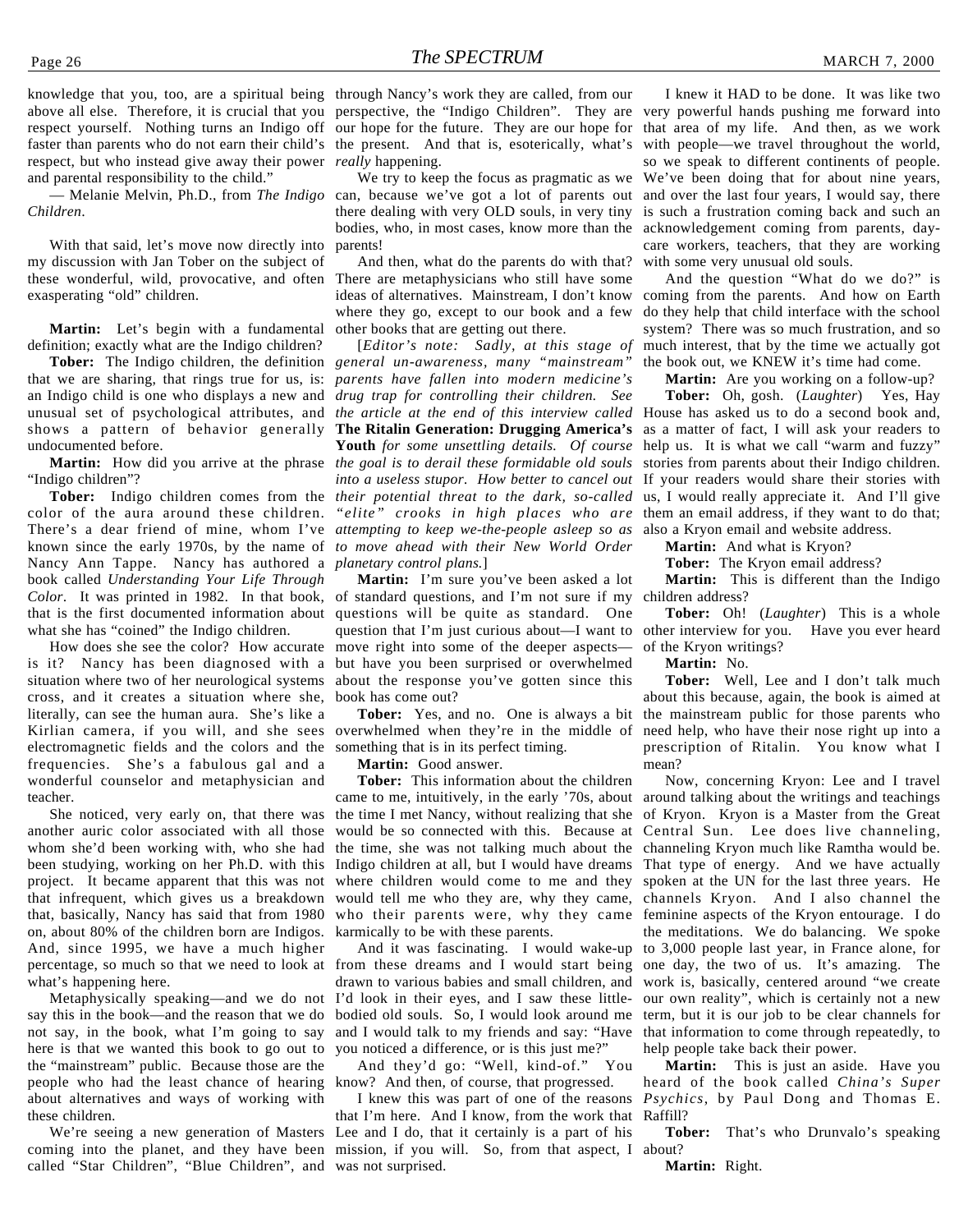**Martin:** Yes, he does.

that these super-psychics are all Indigos.

**Martin:** I assumed that.

**Tober:** They're all Indigos.

**Martin:** And, I would imagine, the same thing is happening in just about every country, but nobody has written a book about it; they just happened to choose the ones in China.

**Tober:** Well, China is very interesting. According to Nancy Tappe—let's see, we just got back from our second trip to Singapore. Two years ago, the Kryon entourage, which I counselor. I do not work out in the area where call them, because Kryon is not an entity. a lot of my clients would put their children on through Earth changes.

**Martin:** This is a subject our readers are very familiar with.

**Tober:** And I know your readers would created the energy, through the audience in Singapore, to open up a portal. This year we then had to go back and balance the portal out.

into Singapore would be Indigos, before I told her about the portal. And then, when I told her that I was instructed that Kryon would be you're guided to take it. opening a portal, that I needed to do a lot of workshop—

**Martin:** That makes sense.

**Tober:** —two years ago, she just smiled. She said "Well, of course. There you are. That's why it's in Singapore." It was a bit of a challenge. I sent her to Singapore with our increased seven-fold in the last eight years, and Tryptophan is an essential amino acid. If promoter to talk to some parents there, too. The trip was difficult for us in many ways, but very rewarding in the fact that we know we've clear: the percentage of children with an helped become a channel for getting some of ADHD or ADD diagnosis, walking out of a in.

You know, Rick, we're dealing, basically the Masters are coming in as right-brained position to quote. individuals, coming into a left-brained world.

**Martin:** Its gotta be tough.

Divine Feminine coming in at this time. And not a moment too soon, may I add!

And the Divine Feminine and the Indigos go hand-in-hand. Who is to say where one starts and the other finishes off, or what came first? My feeling is that the Indigos have made the way for the Divine Feminine to be To get your kudos, to get your strokes, to be *years ago when, all of a sudden, there* accessed. We needed a "critical mass".

their words and deeds, they create their reality; they are a part of that. hence, we could create the reality here on Earth called Heaven.

**Tober:** And the information that I get is the physical vehicle, and have a frequency That critical mass needed to be up and lifetime—and that's a very important statement. that there was a frequency that was refined NOT here to fit in. We are here to understand enough so that they could come through into them, to learn from them, and allow them to environment where they could stay, where they wouldn't have to crib-death themselves out of new and different, where do doctors go? here, or sooner [*such as spontaneous abortion*].

you about the misdiagnosis of Attention Deficit hyperactive, who have a low attention span, Disorder (ADD) and (ADHD), and the use of Ritalin to drug these children. Have you that fit into something like the chicken or the encountered a lot of Indigos who have been egg. drugged and, in your opinion, misdiagnosed?

Kryon is an accumulation of the Archangels, Ritalin. They would go to alternatives, be different. I don't want to get into an AMA the whole group focusing on helping us innately. However, in our audiences, which do discussion, but there are so many incredible be familiar with Kryon. The Kryon entourage nephew...", where they are not the primary If the drug healed, then fine. It doesn't. It just Nancy Tappe told me all children coming so sometimes we get a little bit of extra help it is that they're dealing with. have a bit of broad cross-section, we are alternatives that take, maybe, a little bit more experiencing where, maybe not our audience member would go that route, but they would say: "My sister-in-law's child, my niece, my child caretaker. And it is so prevalent, for prolongs. It just puts them into suspended instance, when you look at—if I jump around, animation. Eventually they've got to get off it is because I'm also intuitive, and a channeler, the drug, and they have to deal with whatever here, so I'll just try to stay right on line.

comfortable giving on, let's say, a call-in radio think. show. I'm thumbing through this book as I'm talking. I want to quote the percentages we supplies of neuro-transmitters, especially shared in the book, about the increase in the production of Ritalin: "Ritalin production has 90% of it is consumed in the U.S."

this movement going to help these souls come doctor's office with a prescription, jumped from require supplements of tryptophan and/or B6. The trend over the past few years has been 55% in 1989 to 75% in 1996. And, if the truth Protein supplies amino acids to the body. If the be known, it's higher than that; but I'm not in a body contains sufficient protein and tryptophan-

**Tober:** I suppose you're hearing this as coming into the Earth who are, primarily, right-magnesium can result in high insulin levels, much as we are, but we're talking about the brained. We have them being shoved into a which reduce seratonin. Therefore it is we have a new paradigm of soul, of entity, ratio is a key factor, also. Insufficient left-brained society where, to be left-brained is necessary to insure an adequate supply of to be honored; to be right-brained, i.e., the magnesium, in addition to B6 and amino artist, the musician, dancer, painter, writer, is acids." It goes on. This is one of several not to be honored, in this country, for instance, books we recommend. This book is very short, as much as it is in Europe.

That's what the Kryon work is about, to get to fit into that. These souls, as Masters, *product on the healthfood store shelves*, a critical mass going who accept that through KNOW the truth and know that we are now *especially from what was a particularly good* their consciousness, their thoughts, through moving into honoring the right-brain mode, and *supplier? All the tryptophan supplements* So, they're coming into a left-brained world. really honored and respected, they have to try *occurred a tryptophan "scare" of "tainted"*

choose to. They're here on a mission *Many people had also found this to be a very*

teach us a new way of being.

**Martin:** Along this line, I want to talk to They've got children who would appear to be Back to your question. Because they're Where do parents go? Where do teachers go? who can't stand in line—all of the symptoms

**Tober:** Again, I work as an intuitive of ADD? It's fitting into a type of pattern. I mean, which came first: ADD or the child They don't know what to do with it.

> Now, if Ritalin healed the process, it would work, but my goodness, is your child worth it? Shouldn't that be the most important thing?

> So, there are so many alternatives to that.

clearing, cleansing, before we even started the more information than I normally feel just for us all to stop, take a deep breath, and **Martin:** That's fine. Take it wherever *The ADD And ADHD Diet*, written by Rachel **Tober:** Yeah, I will. I'm giving you a lot this, although your audience is very savvy, but I have a book on ADD and ADHD; it's Bell and Dr. Howard Peiper. I want to include

> "People with ADD/ADHD lack sufficient seratonin. Seratonin is manufactured in the brain in the presence of B6 and tryptophan. tryptophan and B6 are in short supply, the body cannot make seratonin." I'm quoting from the book.

What's happening? What's happening is, usually be a problem. The calcium/magnesium "Therefore, people with ADD/ADHD may rich foods, the supply of amino acids will not and sweet, and concise.

So, they're not going to fit in, even if they *FDA/AMA scare tactics over the major media.* [*Editor's note: Remember a number of quickly disappeared under hasty recall and*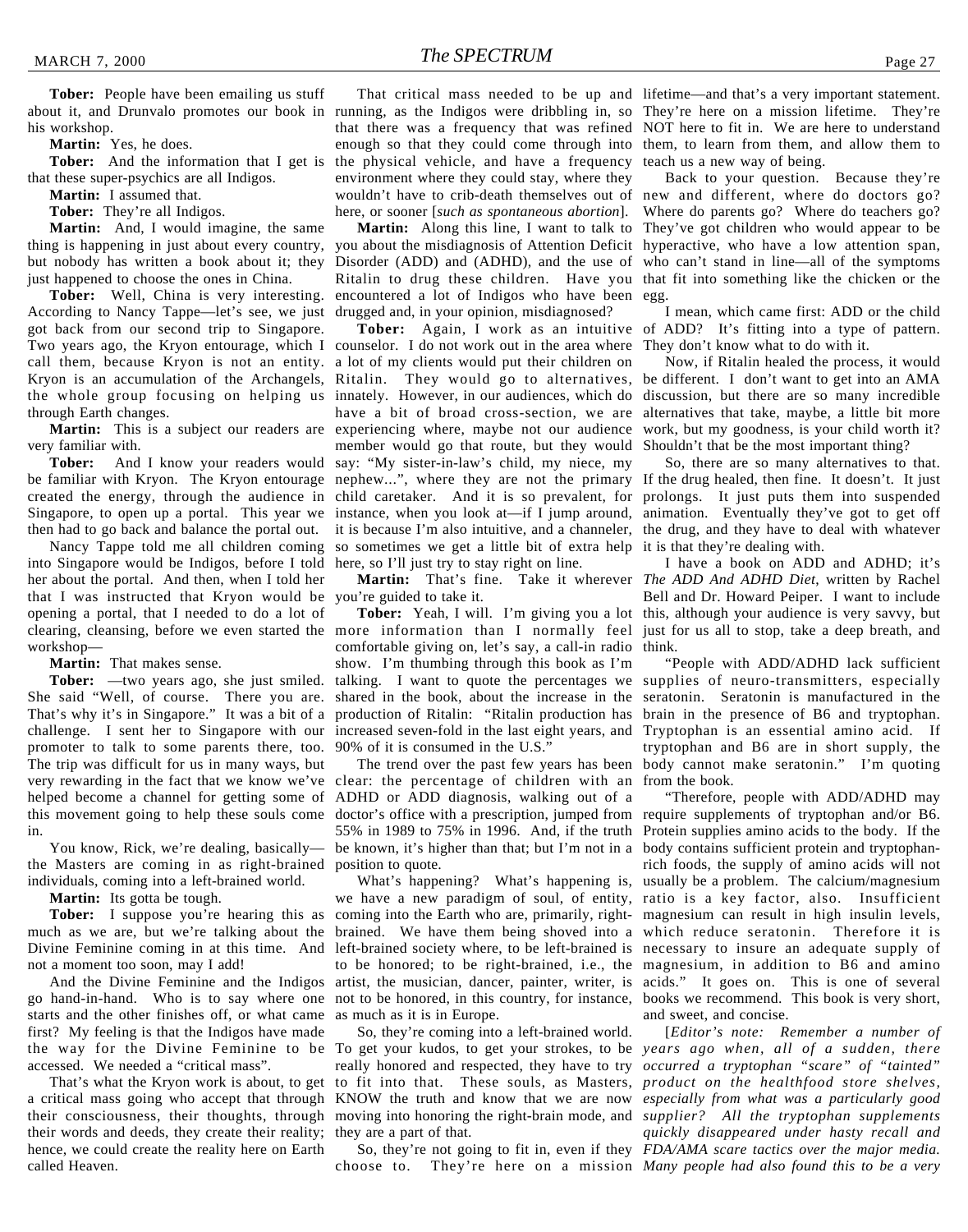*number of Indigo children who were known to be coming into the world, who would otherwise be a formidable threat to the New World Order crooks, maybe now it becomes clearer why were so compelled to "protect" us from this supplement!*]

First, we've got the Indigo constitution. We've got Indigo Masters coming in on a mission, saying: "We're going to help this planet shift into the Divine Feminine, one way or another. We're going to do it by coming in and being an example of love. You're going to learn how to treat us, and as you learn how to treat us, you're going to learn how to treat each she asked me what did I see for her, and it was instructions you do; never say: "Because I said other, with love." I mean, that's the bottom very, very clear that she was going to be so." Instead say: "Because this will help me line to all of this. When we learn how to love, working as part of this group. This was part of today. I'm a bit tired today. I need some help be with, parent, if you will, the Indigo child, an intuitive counseling session that I did, and it from you" knowing that honesty will always we're learning how to operate at the highest turns out that she is ready to get her degree, win out with them because they're intuitive. level with each other. That's the bottom line, and that's what they're teaching us.

So, we've got ADD/ADHD, ok. We've got a new paradigm coming in. They carry a lot of what has been labeled Attention Deficit and there will be many more. I'm in the with choices and negotiation. Make them your Hyperactivity Disorder. It doesn't mean it is. process of about four more at this time; one partner. Let them know they always have a What we're saying to parents is this: please look at alternatives. We know it's challenging. That's why the book is out, so you can pick the book up and look at the list of traits, which I can go through, and I feel I should now, and you can see that maybe there's not something educational system and make space for these all of this metaphysical stuff. Metaphysicians wrong with your child; that your child is part of this new paradigm.

Now, how do we work with that? That's what the book is filled with—healthy alternatives, from diet to techniques. There's a technique called sleep-talk, where you work with the child in their sleep state. It's very powerful and it needs to be taught. I'm bringing some teachers with me, as I put together Indigo workshops, who teach this. They've had a wonderful success rate with this, so far.

Proactive formula, heart-map—there are all kinds of choices that parents can look at. Does your child respond to this, to food allergies, environmental poisonings? We all have to get very, very savvy to all of this stuff, and these children are going to force us into doing it—for ourselves, as well.

restraints we have here, let me ask you: You in the parenting of the Indigo child. In relating have a fantastic list on your website of to the Indigo child, the two words are: Montessori and Waldorf schools. And you talk *CHOICES* and *NEGOTIATE*. If you can about those as being excellent places for remember nothing else, if you do not read our Indigos. What about those Indigos born into book, give them choices and negotiate families that are economically disadvantaged? everything. I mean, certainly, they're not to What do you say to people who just can't run rampant over you. But that is the parenting afford that kind of education?

**Tober:** There have been some wonderful results we've been hearing about with home schooling. There's a group in Houston, I believe there's about 40 families, maybe more, parents can do to make a difference. In as of this interview, and they are successfully addition to giving them choices and negotiating new way of parenting, and it's about moving

*good natural sleeping aid—it's what puts you* working with home schooling. That might be with them, you can make a big difference by to sleep after eating turkey. Considering the an alternative. That, certainly, would be an guiding them, rather than giving them explicit inexpensive alternative, and they're getting directions. Treat them and interact with them wonderful results, and the children are walking as your best friend, because in truth, they are. right into Ivy League colleges.

those who orchestrated the disappearing act there will be, I believe, other forms of disciplinary solutions. You'll be amazed as a schooling coming up that may be not as cost parent what they will come up with. And give prohibitive to families who don't have a them choices about everything. Never belittle comfortable income. And I know there is such them, ever. This is just good parenting advice. a huge interest in Indigos, and what we can do If we wanted to be the perfect parent, we to help them, that there are a lot of educators would say: "This is the list I will follow." So, now, who are also metaphysicians, who are they are very simply saying: "Now is the time, joining forces and working at putting this and you get to practice being the perfect parent. schooling together.

> I just worked with a client last week, and and she does have people who are principals They know what's going on, because you're and vice-principals who want to interface with thinking it. her. So, where there's one, there's many.

> with Lee, and three or four with other people in vote. Be PRESENT with them. And, of various areas of education, health, who can get course, as a friend, as a grown-up family these books out and get the attention of the member, we ask always to be present when people, because we must make an inroad we're in a situation with people. I mean, that enough to make a "wedge of light" into the is "be here now". That's being in the moment, children, because now they are coming in such innately know a lot of this. And explain a high percentage that it can't be overlooked.

clearing houses for information, other than your website, for the Indigos? Is there a central place, or places, that are being established to study and work with these special children?

**Tober:** Not that we're aware of, but my information is that it will just be a matter of time before these are set up. It's too important and its right in our face; and it is the next step homeopathy. Look at chiropractic. Look at in our evolution. So it will be done.

**Martin:** You've been around a lot. You've been traveling a lot. What do you teachers who you can email, and ask, and take think people need to know? What is the most useful information that you can pass on to our readers about this subject?

**Martin:** Because I'm aware of the time could say nothing more to you, we would say, **Tober:** There are two words that, if we guide. If we can remember that they're here to teach us, that gives more of a balance to those words.

I want to share with your readers what

I also know, within my heart of hearts, that in your family. Help them create their own Treat them with respect. Honor their existence Now is the time on the planet to do this."

Always explain why you give them the

I know that books are stirring—this book, This is EXTREMELY important. This goes **Martin:** Are there any foundations or understand something—of course, we know Make them your partners in raising them. everything to them, if you think they don't that they DO understand at the soul level. And we know we can talk to them before birth.

> If serious problems develop, and you feel you want to test them, do not say "Do not go to doctors." What you should say is: "Try some alternatives. Look at diet. Look at supplements. Look at nutrition. Look at polarity." We offer a list, a large list, and we offer access to alternative authors, alternative that even further.

> Provide safety in your support. Avoid negative criticism. Encourage them in their endeavors. I mean, this is all stuff we know. An Indigo is not a follower. Let them decide what THEY are interested in, and what they want to do. Talk TO them, not AT them. That, basically, is the information we have found from therapists, from very conscientious parents, from Nancy's work, that seems to really help guide the Indigos.

> They know who they are. They come in feeling and knowing. It does not serve us to try to mold them into a pattern that possibly we had to learn to break out of, the pattern of how our parents raised us.

> There is a new way of being. There's a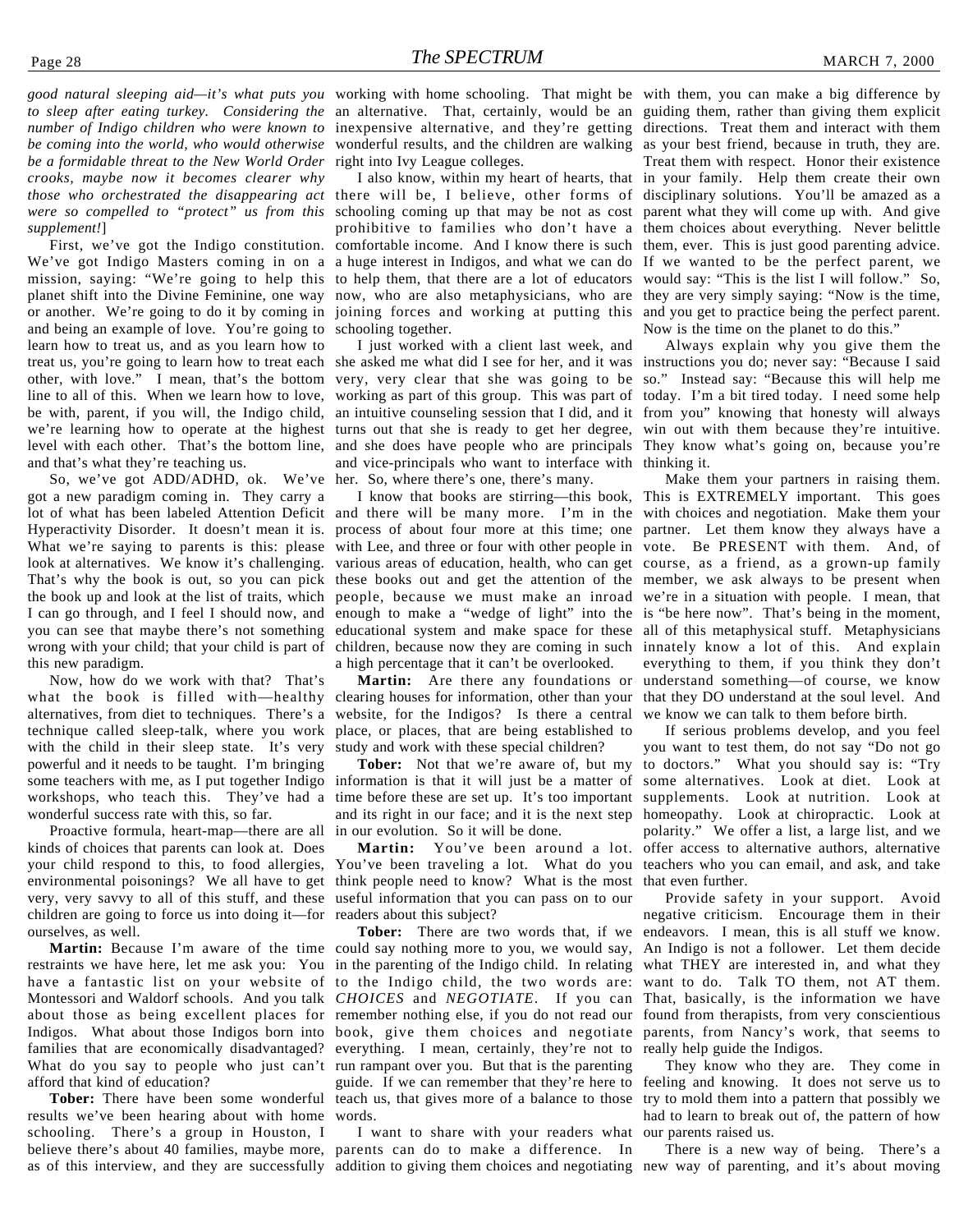into love. The bottom line is love—being present and loving and understanding. In the workshop in Singapore, a smaller one, but this get it, it's going to be "in our face" and they're months and years ahead, we're going to see school systems, we're going to see our types of areas, where we're going to get help as parents.

don't normally talk about on TV or radio room or a community church, something like They're going to be a mirror for us, as Masters shows, unless they are very holistic, but still, I that, and keep it small. This has got to be done, they will do that. So it's up to us to get it, and would tend not to—is that the Indigos come from the 10th dimension. Considering we're in the 4th, moving into the 5th, and hopefully, many of us are in the 5th, moving and getting really comfortable with our ascension process, we've got these beautiful souls coming in from the 10th dimension.

The 10th dimension is about sound and you're intuitive, and I believe most of your outside of Paris. They had just received, I readers are—you can go in and ask to access that dimension. When you do, you will sense an opalescence, if you have clear ascension. *The Indigo Children* book in French, along they don't fit into the mold—so they're right That says a lot about, going back to, this with the Kryon books. The last Kryon book, honoring of the right brain, the honoring of the arts and honoring of the intuitive process, listening to the children.

Let their knowledge out. Let them know who they are, so they choose to stay. Create harmony in your home. Learn about cleaning space. Learn about sage-ing. Learn about preparing energy in your home—burning seem to have the same situations we do. We alcohol and Epsom salts—certain types of seem to have more problems here. But they incense. Keep your home a clear temple, so still have a more intimate way of being in the It's just so awesome to know that they're here that the child can come home, if they've had a family and being with their children there, just difficult time at school, they can come home to a loving parent.

Even if you're tired, at least let them know and make some time to be present with them, so it's safe to come home to their buddy; and they can say: "Gee, mom, the teacher, I knew this was right, but the teacher didn't understand it." The parent can come in, not make the teacher wrong, but at least understand and be there, and be present, and listen to the child, and let the child know that the parent understands who the child is and that they do see things this way, and it is different and tremendous amount of interest because they're knowledge, as these little ones are getting old maybe challenging.

So you come home to a loving, present parent, and you come into an energetically clean home, whether it's the tiniest little Indigo's bring. Can you comment more about these kids. apartment, or a very lavish, large home. It doesn't matter, if the energy is not made clean and kept clean through loving thoughts and through actually—physically and spiritually cleansing the house. All of these things add to message of love. making it safe for the child, and easier for the child.

I am starting to do Indigo workshops, and I will be doing the first one in Indianapolis on February 4. I'm going to bring with me, always, some people who can show some techniques that we're getting wonderful results with.

**Martin:** Do you have anything scheduled for March?

and this is something that I am very open to do.

Europe? Have you gotten responses about Indigos in Europe?

color, and radiates this opalescence. As an wouldn't get a response. This last trip we had be the old, established institutions and systems. intuitive, if you're intuitive, you can go in—if 3,000 people for one day, in France, just Do you remember that? **Tober:** Yes. We've worked in France. We only started a couple of years ago. We do get wonderful responses there. You have to remember, if the book isn't out yet, we the first things that would break down would believe, *The Indigo Children* book.

> called *Letters From Home*, had a chapter on the educational system as it has been for a Indigos. And of all the things that we've put hundred years or so. They will not put up with together and written, that chapter received more interest, and more letters, and more questions than anything. So, wherever that book went, and it went around the world, we got queries.

> because of their very culture. We're not as able to be with our children—if you're out there I was having the dreams about the babies, I working two or three jobs a week, and things said: "You know, it's like we who are like that. Australia is a slower-paced existence, conscious are the 'rainbow bridge' from this and easier living.

We're going to England, Ireland, and Israel, and my feeling is that we're going to get a lot of interest, particularly in Israel, on the Indigos. I'm going back to France, again, so the book will have been out even longer. Yes, this is something that is happening. Certainly in Singapore and Hong Kong there is a English-speaking and they've read the book.

**Martin:** At the end of the book you have that?

were you talking about?

**Martin:** The message that they bring, the

**Tober:** Oh, yes! The message IS of love; it is of honoring that piece of us—again, I mention the Divine Feminine, which comes in and honors love, compassion, the intuitive process, all of the pieces that need to come together to make this Heaven on Earth—and they are here to show us, one way or another.

They are going to mirror to us what's happening. If we don't get it—which, I

At an esoteric level—again, something I so we can actually use a large home or a rec-your films; we're manifesting this out." **Tober:** As a matter of fact, I've done a personally feel, we are getting it—if we don't will be my first larger one. And, no, I don't going to act it out in some ways that may be have anything scheduled yet. I'm very open. violent to us, saying: "Look at the violence in We're working with a minimum of 50 people, your computer games. Look at the violence on **Martin:** Have you done much work in make the way clear for them so that they can to take it and run with it, run interference, and do their teaching through love, which is really what they want.

> **Martin:** You talk about them as being "systems busters". What do you mean by that?

> **Tober:** We were told, many years ago, that

#### **Martin:** Yes.

Our French publishers have also published into this New Age, this Golden Age—well, **Tober:** We were told that, as we move out there as those who will break, for instance, something simply because that's the way it has always been.

Australia is very interested in it. They don't are "system busters", it can really give you a So, knowing that we've got a large group of entities coming onto the planet, and that they pretty good picture of where we are going.

> In my mind and in my heart, it's awesome. working with us!

> Years ago I would say to my friends, when civilization, from this group of entities, to the new group of souls coming in. We're the 'rainbow bridge' for them." It fills my heart with great hope.

> We're seeing amazing things happen, and we who know who they are, can certainly help the parents who are having difficulty and don't understand. We can share with them our enough to speak for themselves.

some information on the message that the tricks of guilt and shame as behavior tools with **Martin:** Let's talk about using the old

**Tober:** Specifically, which part, Rick, know who they are. It will just frustrate, **Tober:** Won't work. It won't work. They devastate the parents. It will bring in a very agitated energy-field around the parents and around the child, which will defeat any discussion, any real help. It just won't happen.

> They KNOW who they are. They're on a mission. They are aware of that. So, this is a challenge, because we have a whole culture who have been raised on "You just wait until your father gets home!" I'm sure you probably heard that a few times. I heard that a few times, and that won't work!

I don't have children. I'm around them a lot,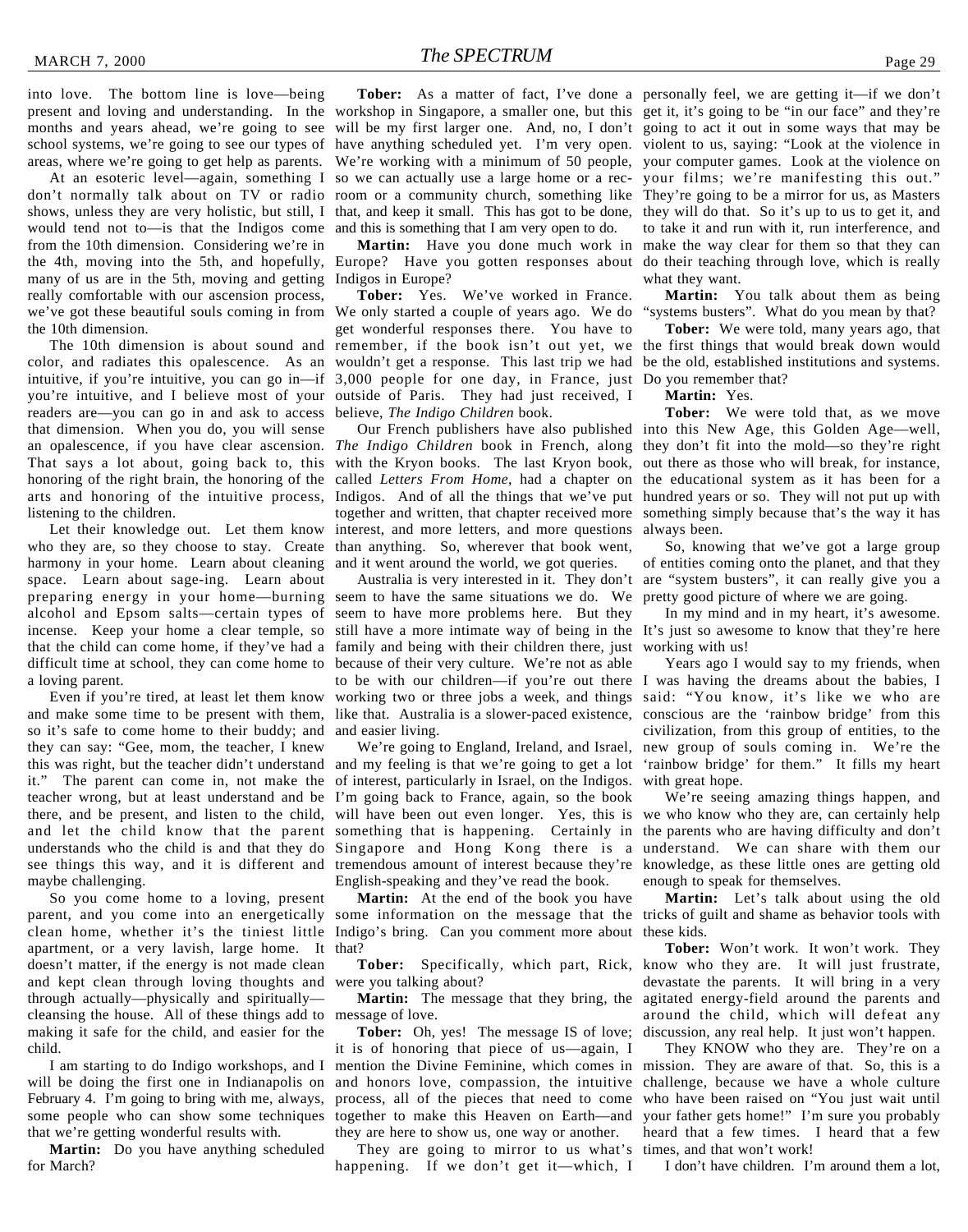but I can appreciate what parents must go through when they go back to the old modus operandi for parents, and find out that it doesn't do anything. The children will test them. The children will test them to see how far they can get.

However, these children are not brass. That is not in their consciousness. They will test the parent, in this respect, to see what the groundrules are. How far can I do this? What can I do? What, really, is important to my parents? What isn't important? And they're going to learn to see how they can negotiate with the parents. So, if a parent comes back with a *negotiation* point-of-view, then they're going to be on the same page.

There's a story about a little boy. We were doing a workshop, and went to dinner with some of the people from the workshop. They had a little child. I would say he was somewhere in the "terrible 2s", 2 or 3, absolutely bright, an Indigo, so aware.

What the parents did was, when it was time for dinner, they said: "Johnny, it's dinner time. Now, would you like to sit in your high-chair, or your junior chair, or you can sit with us, here, or you can have your own little table". In other words, he looked, and he saw he had his choices, and instead of saying "I don't want to that right? have dinner now", he came out and he picked where he wanted to sit. And he chose to be with the adults, because they interact so well with the adults, because look at who they are. And they had a very successful dinner with this little new. What I do notice is that there's a lot easier, once it was purified, to hold the space, 2- or 3-year-old at the same table.

So, it's quite amazing. It's quite amazing to see them in action. It's joyful to see them in action. And it's joyful when you see them in action with conscientious parents, who are coming from love, who certainly are coming from a mind/body/soul integration, through love. That's the bottom line.

**Martin:** Well, coming from the right brain, it's going to be interesting to see, in the years ahead, what kind of new professions open up have more metaphysical groups. Colorado is as a result of these children.

**Tober:** And inventions, new ways of doing things!

**Martin:** I mean, it kind-of takes the old doctor, lawyer, fireman rut right out of the find a lot of people who are aware, you're choice equation. (*Laughter*)

**Tober:** It does. And it's going to really move us into new ways of being.

And, you know what? Years ago, when we would talk about moving our frequencies and lightening-up our frequencies, and the planet is evolving and lightening-up, and we're going to move into this ascension process, and we all wanted to believe it. We all knew, in our hearts, it was the truth. But then it was very easy to get into "How is that going to happen?" And then, all of sudden, here's this whole, wonderful new group of Teachers coming in, and they will make it happen. So, more, by reading these stories from parents who it's ALL SOOOOOOOO PERFECT. We just have Indigo children. gotta get out of their way! (*Laughter*)

contact with many parents, who have Indigos, would be a pretty safe assumption—or at least who are just totally beside themselves?

**Tober:** I've had a lot of mail from parents who are so thrilled when they read the book, and they knew that their children may not be sick, that they may be Indigos. Then they start working with a lot of the principles we talk about, find success in their parenting, and it's been a revelation to them.

And there are also emails from parents who are having problems, in many cases, with teachers, because they don't know how to interface with the school system—the parent and child, and what to do. But they're all helping each other, you know? They go online and they interact, and they offer each other asking for parents out there to share their solutions, and certainly ideas and alternatives, stories about their children. and the parents are helping the parents.

is going to work. The parents are going to have that Drunvalo has talked about—I have a copy to get real proactive, and put together support groups, where they can help each other because we're making it up as we go along here!

**Martin:** That makes a lot of sense.

**Tober:** Yeah.

**Martin:** You're in the Los Angeles area; is

**Tober:** I'm actually in the San Diego area. **Martin:** Are there groups forming down in your area on this topic?

of interest, and I feel that groups are starting to rather than going into the mainland of China, form throughout, at least, the United States. Remember, we don't do a lot of work in our area. So, I wouldn't know as much about this area as I would about the rest of the United I know your readers understand that. States, and the email that's coming in.

Martin: Is there an area of the United the Kryon message? States that you find is more aware or tuned-in for this subject than others?

**Tober:** Well, anywhere where you would quite active.

**Martin:** That is one place that came to mind.

going to find interest.

**Martin:** Do you find much awareness among family therapists?

**Tober:** Again, if they honor their intuitive process, yes. And, of course, in this area, we do have a lot of people who are counselors and do honor their right-brain, intuitive side.

This new book that Lee and I are writing, again, I want to just mention: If parents out there have some stories about their children we call them "warm fuzzies"—that make you laugh or make you cry, that really emotionally will help other parents to relate to their children enough people envisioned the planet circled

**Martin:** (*Laughter*) Right. Have you had have [*or know!*] Indigo children. I think that one out of their brood, if they have more than one child. And we would appreciate if they would send those in—to that Kryon email address I gave you would probably be best. We really need to get these stories in. I know it's going to make a big difference.

> When you start reading about these children, and see the wisdom from the stories that we have already received, it helps parents emotionally. It really gives them help. They go: "You know, my child said something like that. Maybe I better look at my child being a little different than I thought." Anything that opens up the heart of the parent, and so I'm

I feel that's going to be the way a lot of this talking about *China's Super Psychics*, the book **Martin:** You mentioned, when we were here that I'm looking at while we're talking you made a passing comment about China being interesting, or something like that, and then you went on. Was there something about China that you wanted to say?

**Tober:** You know, it still feels like it's a island, and having water all around it, it was **Tober:** About Singapore having the portal, because it's actually micro-Asia, Singapore, technically, but it's really in that corridor. Well, I'm being told right now that the reason it was Singapore is because Singapore is an for instance.

**Martin:** That makes sense.

**Tober:** So, again, that's quite esoteric, but

**Martin:** Let's talk about Kryon. What is

**Tober:** The Kryon message is that we create our own reality. The Kryon message is that love is the bottom line and love is all. These sound really "unusual"—I bet you've never heard these things before. (*Laughter*)

**Martin:** Oh, once or twice! (*Laughter*)

**Tober:** Any place where you're going to basically, Universal Truth, and it comes through **Tober:** I think the Kryon message is, Lee and I. Lee Carroll actually does the channeling, live, on stage. We deal a lot with the Earth changes. A lot of the work was to get us all through Y2K, and to change the consciousness about that, because there was so much fear.

**Martin:** A lot of fear.

**Tober:** And we had to counteract it by honoring our God-given power—for us to acknowledge the power of who we are—and to realize that we can create a critical mass where LOVE is in charge.

And, again, I think most of your readers minimal amount of discomfort. That's,Enough people heard, enough people prayed and pray, enough people meditate, and surrounded with Love and Light, that the planet can go through these changes with a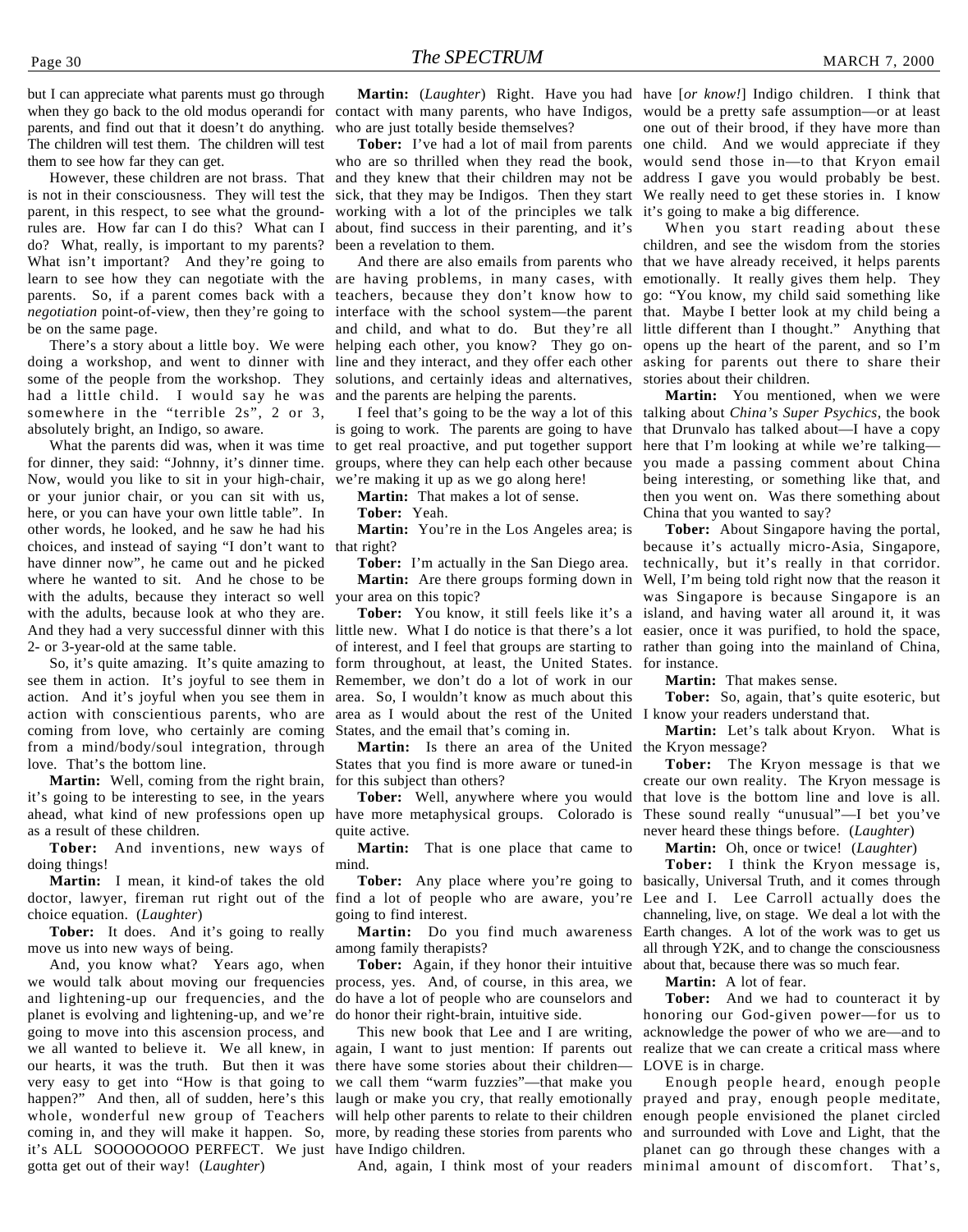#### <span id="page-30-0"></span>basically, the bottom line.

[*Editor's note: As should always be the* course, there were many originally. *case when information is Truth, the above meshes well with many of Geophysical Commander Soltec's lessons about Mother* we're in the middle of the group, that we're in *Earth over the past many years, including his* a room where major treaties between countries *preliminary geophysical aside at the beginning of his general spiritual message in the recent January 2000 issue of this newspaper. If the* Elders from the indigenous peoples of the *receiving is accurate and truly coming from the Lighted Masters and other Hosts of God, there should be a great deal of overlapping frequency Active Auroral Research Program*]. *agreement, and the messages should have strong positive, uplifting, and constructively instructive components overall.*]

Kryon is a magnetic Master, so he works planet's magnetic grids realigned, and buffering new energy in the form of these children? for any discomfort we would go through. Because "as above, so below", as the Earth is realigned, we are realigned. It is the preparation for what some call "ascension", which is moving into the next frequency range, where we walk on the planet in a manner where we actively acknowledge that we are co-creators with Spirit. And that as we change ourselves, we change the planet—we change the world, and we change it through pure intent. That we are co-creators with Spirit would be another "bottom line" point brought forth in the Kryon work.

identify with that message! How have you found your reception to be at the United Nations—for example, speaking of Kryon.

**Tober:** Well, they invited us back three times, so it is always very surprising to us. We speak in one of the smaller rooms. We speak for SEAT, which is the Society of Enlightenment and Transformation, which is one of the charter



members, meditative members—which, of

So, it's a smaller group. It's about 75 people or so, and we're always amazed, when and leaders have been signed. And here we are, talking about ETs, bringing in a Council of world, talking about such things as it's time to look at what's happening with HAARP [*High-*

**Martin:** Yes, we're familiar with that.

welcomed there.

**Martin:** Ok, let's shift back to the Indigos.

**Tober:** If you had a knock on your door, and you opened the door, and you saw a great Master in your doorway, you would be honored. You would be joyful. You would be thrilled. And you would ask the Master in.

And you would probably sit down, thank him or her for coming, and you would say: "What is it you want me to know? How can I help you and how can I help the planet? What wisdom do you wish to share with me?"

That is the way to regard the Indigo child.

**Tober:** We were honored and we're interview. Our readers will truly enjoy this and **Martin:** That's a good place to end. Thank you for a thoughtful and "inspired" I'm sure some of them will be contacting you!

with the magnetic grid. And, a lot of it had to What would you like to leave our readers with, *wish to contact Rick Martin by email,* do with—again, very esoterically—getting this to think about, with regard to this infusion of [rm888@mindspring.com](mailto:rm888@mindspring.com) *is his new email Editor's note: For those of you who may address.* 

# **The Ritalin Generation: Drugging America's Youth**

**Martin:** Well, our readers can easily *is closely linked to the subject of our Front Editor's note: The following timely report Page interview just presented. To simply call what is going on a tragedy is to miss the point—that such can only happen because we ALLOW it to happen. No excuses, please,* full of psychotropic drugs is the answer to all *especially where the children are concerned!*

> *Hopefully the influx of Indigo children at statistics mentioned are merely the tip of the* solve classroom problems. *iceberg, since it is easy to mask or explain away (and thus hard to scientifically quantify)* has intensified a national debate over the *the range of subtle and complex interactions possible when such psychotropic drugs are part of the mind equation.*

*acceptance where the outright drugging of our children is openly conducted and passively answer to that question is the same answer which applies to so many of the ills of our modern world.*

#### **1/7/00 F. C. BLAHUT**

*Drugging more than 2.5 million American children into a cooperative zombie state to* *achieve classroom harmony is being questioned in some quarters.*

Not everyone agrees that pumping children classroom problems.

*this time is sufficient to overwhelm such a* Education recently passed a resolution to *diabolically directed agenda of incapacitation* discourage teachers from recommending *as is reported here. You can be sure that any* behavioral drugs like Ritalin and Luvox to For instance, the Colorado Board of

> The action, according to published reports, growing use of prescription drugs for children.

*We give special thanks to* The SPOTLIGHT teachers and other school personnel to use *newspaper for daring to present this* discipline and instruction to overcome problem *information. If it makes you uneasy, then that's* behavior in the classroom, rather than to *a good first step in the right direction. How* encourage parents to put their children on drugs *did our country slip to such a point of sleepy* that are commonly prescribed for attention The resolution, the first of its kind in the country, carries no legal weight. But it urges deficit and hyperactive disorders.

*condoned on such a massive scale? The* by a 6-to-1 vote on November 11, said they were Proponents of the resolution, which passed motivated, in part, by evidence that they said suggested that dozens of violent crimes, including the massacre last spring at Columbine High School in Littleton, Colorado had been committed by young people taking psychotropic drugs.

> One of the teenage shooters at Columbine, Eric Harris, had been taking Luvox, an antidepressant, although there is no evidence that the drug had anything to do with the shootings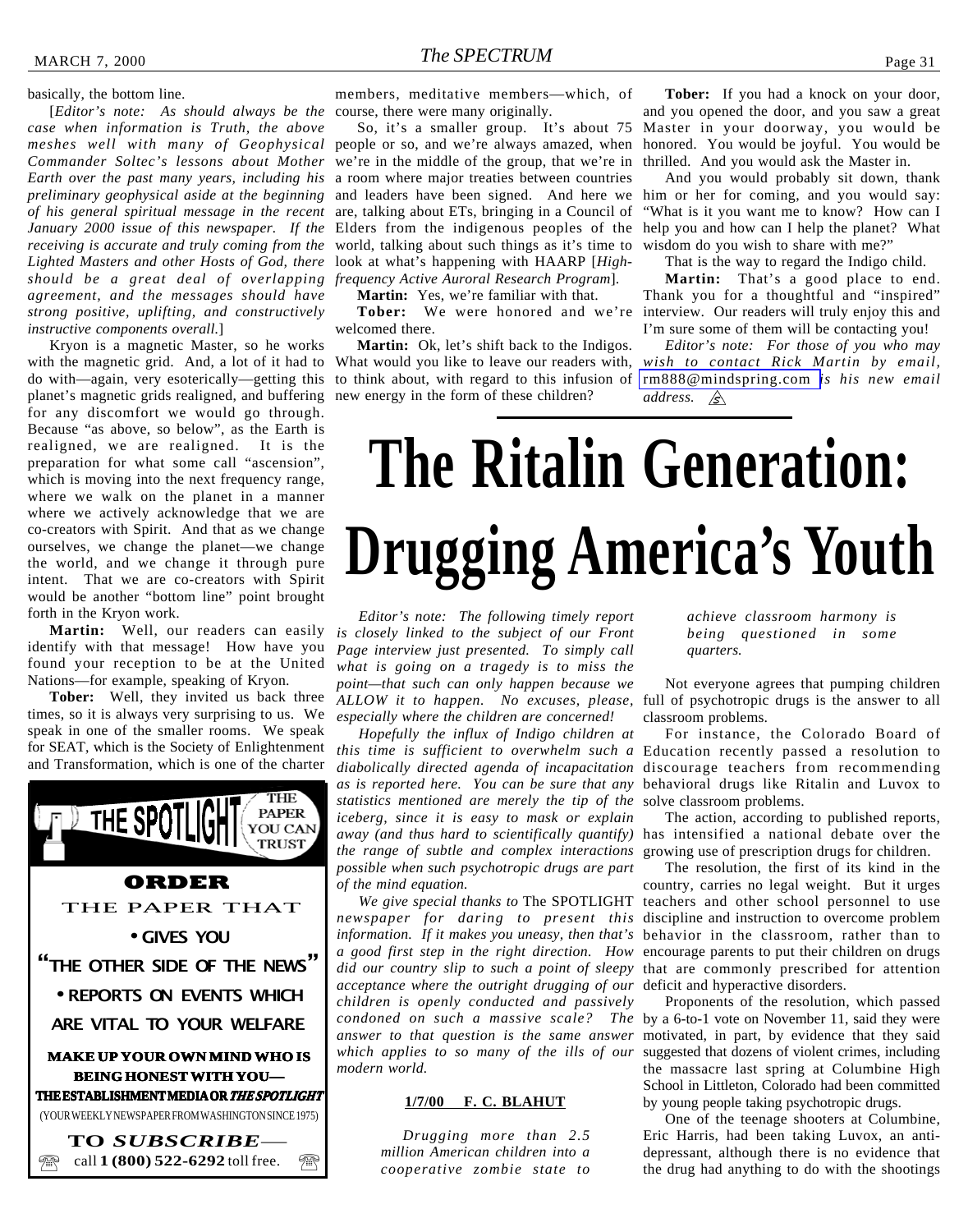#### BROADER ISSUES

Patti Johnson, the school board member who organized a hearing on the issue and proposed the resolution, told reporters that a small number of teachers in Colorado had insisted on a child taking prescription drugs as a precondition to returning to class. The resolution, she said, was largely intended for them.

But the resolution reflected broader issues, as well, as parents, mental health professionals, and school officials debate the use of and said doctors have become too eager to *the adverse reactions to these drugs*. behavioral drugs by more than 2.5 million prescribe psychotropic drugs at the expense of children in the United States.

that children who take the drugs do so because antisocial ways. they are having difficulties to begin with. They acknowledge that impulsive or violent behavior tremendous mistake to subdue the behavior of *of you with a good memory, yes, we have* is a side effect in a small percentage of people children instead of tending to their needs. taking the drugs.

the children who use the narcotics are needs of the family, the school, and *disturbing as it was, hardly scratched the* benefiting from them, contend that the community" Breggin told reporters. "It's *surface of this subject—according to a recent* Colorado resolution is irresponsible and perhaps even dangerous in that it could lead school personnel to ignore signs of serious mental disorders in children, and that it would discourage communication between teachers and parents.

#### DRUGGING YOUTHS

The use of Ritalin and other psychotropic drugs has steadily increased among schoolchildren, according to Children and Adults with Attention Deficit/Hyperactivity Disorder, a national nonprofit organization known as CHADD, in Landover, Maryland, a Washington suburb.

In Colorado, increased usage has turned a administrators play in the lives of students.

Johnson told reporters that, in the five years she has been on the board, she has received "numerous complaints" from parents who claimed a teacher had insisted that their child go on Ritalin or another drug before returning to class.

The board member cited the case of one girl who was showing signs of attention deficit disorder through mood swings and napping in class. She said the girl was later diagnosed with hypoglycemia and needed to change her diet.

According to the girl's parents, Johnson said, the teacher told them: "You need to get her a prescription for Ritalin."

#### DRUG-CRIME CONNECTION?

In addition to complaints from parents about insistent teachers, Johnson told reporters she was also motivated to propose the resolution by *money-making explanation for MSG's "rise to* when I am in the midst of the reaction is that I

using psychotropic drugs.

a Colorado state lawmaker, Penn Pfiffner of Lakeland, to hold a separate hearing on the prescription drugs issue, which, by coincidence, came two days before the school board voted on Johnson's measure.

Experts in mental health issues point out children to learn why children are acting in you haven't heard about, naturally, through the Dr. Peter R. Breggin, director of the International Center for the Study of Psychiatry and Psychology, a nonprofit research organization in Bethesda, Maryland, also a *an expert witness, and has long studied the full* Washington suburb, testified at both hearings *range of drugs being given to our children and* conversations among parents, teachers, and *to the recent shocking school killings—matters*

Pro-drug forces, arguing that a majority of rather than identifying and meeting the genuine of The SPECTRUM. But that information, as "We're drugging them into submission wrong in principle."

*Editor's note: This subject is far more Rick Martin. So stay tuned.* 

<span id="page-31-0"></span>or that a teacher recommended the use of the the violent crimes involving young people, in *sinsiter and convoluted—if that's possible—than* which investigators said the perpetrators were *the above even conveys. In an upcoming issue* Accounts of those incidents also persuaded *in-depth interview with Dr. Ann Blake Tracy of* The SPECTRUM *we expect to present an if she can stay a step ahead of those trying to silence her for having the courage to tell The Truth!*

> *Dr. Tracy is the Director of the International Coalition For Drug Awareness, a nonprofit organization, and the author of* The Prozac Pandora *and* Prozac: Panacea Or Pandora? *She has often been called upon to be*

Breggin said in an interview: "It's a *outlets. And to answer the question from those She has much to reveal about the drug links carefully controlled print and broadcast media already presented some information by this daring person in our September 7, 1999 issue in-person conversation between her and our*

# **MSG—The Deadly Mouth Aphrodisiac** *News Desk Special Report***:**

new focus onto the role that teachers and *Front Page story, and especially the addendum well-hidden "New World Order" goals of about the massive drugging of our children depopulation and people control through such* with such as Ritalin, we present the following as covert, poisoning drugs in our food and *as an important, related News Desk Special water—an agenda which circles back to the Report.*

> *Right up there with the flouridation and most widely used, yet often cleverly disguised, Internet website.*

*this author covers a lot of the history and other health rather than simply make large profits. typical, money-oriented shenanigans which explain how MSG managed to arrive at the "popular" position it now enjoys. The only important point missing from this otherwise fine article is taking the step beyond the usual*

*Editor's note: In conjunction with our fame" and including the more sinister and larger picture of our Front Page story.*

*chlorination of our drinking water (which we voices in justified outrage, at least an "honesty will be addressing in a future article), is this in ingredients" list may be achieved both for poison in our food. We thank Dr. Overholt for When that is done, and consumers can actually bringing our attention to this through the start to make INFORMED choices about which interesting and often daring* [sightings.com](http://www.sightings.com) *foods they eat, it won't take long for the bottom* While many of you are aware of the loudly—and in a language they understand *dangers of MSG through firsthand experience, about product changes which promote better Hopefully, if enough people raise their product purchases and restaurant decisions. line profits of many companies to speak*

#### **2/6/00 JANET ALLEN**

[<janetplanetl@earthlink.net>](mailto:janetplanetl@earthlink.net)

"The worst piece of information I have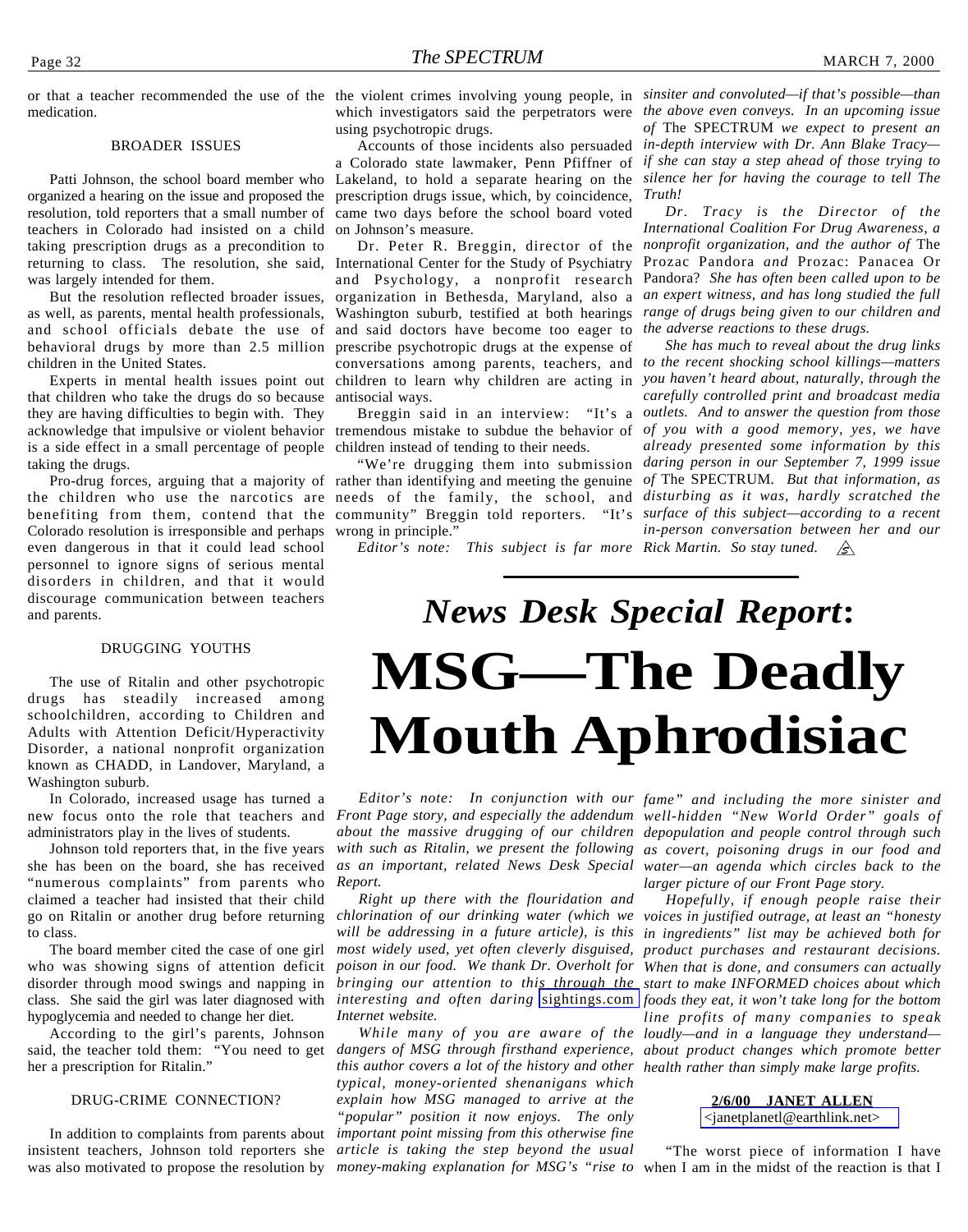am going to live. I only want to die. It will not happen; I know I will live through this, and that's torture."

"I come across embarrassingly as if I have brain damage, even though I graduated from a good college, top of my class."

"If I don't make it, I don't eat it. I have to make everything from scratch. I can't eat in restaurants. It's just really pathetic and I'm really depressed."

What do the people who made these comments have in common? What devastating condition could they possibly be referring to, the one factor which makes their lives at times akin to a living hell?

Symptom Complex" by the Federation of complete with hardening of the tissues and Restaurant after his waitress represented to him American Societies for Experimental Biology vaginal bleeding. After a particularly serious that it was free of monosodium glutamate. He (FASEB), an independent body of scientists attack from eating an offensive salad dressing, had clearly advised her of his health concerns, sponsored by the U.S. government's Food and her doctor even suggested performing a after which she assured him that the chefs made Drug Administration (FDA) in September 1992 colostomy. After eliminating MSG from her all the soups from scratch daily. to review all available data bearing on the diet, the condition resolved itself completely safety of the food additive Monosodium and surgery was cancelled. She happily lost 20 symptoms of an asthma attack coming on. His (as well as the close relative Aspartame, also 12-18 hour migraine headaches that don't hit away. Experiencing intense bowel discomfort, known as "Nutrasweet" and "Equal") [See her until 8-10 hours after she has swallowed diarrhea, and profuse perspiration, it was there will result in mild to moderate physiological and even regurgitates her own saliva. Her anaphylactic shock (a chemically-induced Glutamate and related substances. For a full one third of the U.S. population (70 to 75 million Americans), consuming this chemical *update article in NEWS DESK about these.*] and emotional reactions.

For a small minority of people, accidental ingestion could prove to be severely debilitating and sometimes even life-threatening. What's worse, the *New England Journal Of Medicine* and *Science* magazine have both published articles linking Glutamic Acid and other excitatory amino acids (namely Aspartic Acid and L-Cysteine) to the development of various neurological diseases.

response to a set of laws on the books designed in food of additives which have not been adequately tested to establish their safety".

In 1958, the Code of Federal Regulations (Title 21) established a Food Additives Amendment which subsequently required that manufacturers show "proof of a reasonable certainty that no harm will result from the proposed use of an additive". This included the Delaney Clause, which demanded a federal ban on any food additive shown to cause cancer when fed to either animals or humans.

At the Fourth Annual NOMSG (National Organization Mobilized to Stop Glutamate) Conference held in Los Angeles in October 1996, members flew in from all over the country to hear lectures by respected doctors, scientists, authors, and activists, receive legislative updates, medical findings, food and nutritional tips, and a chance to gain more information on how to cope with MSG sensitivity. The following attendees agreed to share their unique stories with us:

Erik J. of New Jersey has been experiencing most medical professionals are largely ignorant. symptoms since college. For a period in excess She feels it just as necessary to inform the of 24-hours after ingesting MSG, Aspartame, or general public, especially those employed in the sulfites, he develops a cloudy head, faded food service industry. "People who work in memory, an inability to concentrate, and excess restaurants are as much a problem as the nervous energy. It has impacted his life enough problem. Because of my MSG sensitivity, they to motivate this cross-country journey.

daughter react negatively to MSG-infused response would consist only of a little itching babyfood back in the 1950s. Her own typical reactions have included stomach aches, swollen abdomen and gums, frequent urination, been taken for a wild ride of his own on the difficulty in focusing her eyes, and extreme MSG rollercoaster as a result of the food "gallbladder pains" that have lasted for up to a industry's lax attitude toward the problem. In week. In addition, her rectal and genital July 1993, during a business lunch, he ordered The answer is a condition termed "MSG regions become highly irritated and inflamed, vegetable soup at a Marie Callender's pounds within 2 months from this change in her inhaler did not provide him with the usual food intake.

> MSG. At that point, she can't ingest anything that he passed out and went into massive ability to function plummets to zero until the poisoning of the system), which triggered reaction abates. It is a self-described nightmare. severe respiratory arrest.

Ten years ago, Pat Conway of Palm Springs, California would meet her mother for response for his lungs to shut down. His lunch every Wednesday at the same Chinese restaurant. By the end of the meal each week, like clockwork, she would become clammy and sick, plagued by diarrhea. Progressively over Once there, he went into full cardiac arrest and time, the symptoms became worse: chest pains, lost his pulse for 7 minutes. More CPR was heart pounding, depression. The doctor administered, during which time some ribs were The FDA-funded FASEB report was in diagnosed her condition as "panic attacks" and cracked. accused her of being a hypochondriac. "to protect the public health, to prohibit the use Previously affluent and happily married, this was finally resuscitated and stabilized. For the "mystery illness" destroyed her relationship. next 3 days, he was unconscious on a respirator Eventually she learned that she was acutely in the Intensive Care Unit, then remained sensitive to MSG.

> Today, a single bite of food laced with this flavor enhancer will trigger full respiratory arrest for Conway within 30 seconds. At a seafood restaurant, one nibble of shrimp cocktail (which the waitress had assured her contained no MSG) landed her in the hospital emergency room for 4 hours with a heartrate of 200 beats per minute, followed by severe depression.

In another instance, eating a little bag of flavored nuts during an airplane ride resulting of the vegetable soup, he discovered that it in the stewardess having to drop her the oxygen mask. The numerous breathing crises she has material on whose label MSG was clearly listed endured have caused her to develop asthma. She's moved to a house only two minutes away from the E.R.

The paramedics have been summoned to her rescue so many times that she not only knows them by name, but has begun educating them experience" was a direct result of Marie

Kaye W. of Montana watched her infant me not to worry. They believe that my allergic treat me like a space alien, embarrass me, tell and a few hives."

Los Angeles resident David Livingstone has

Natalie M. of Los Angeles suffers severe care physician, who was a close 5 minutes Walking back to his office, he felt the relief, so he promptly drove over to his primary

> Apparently, the MSG had triggered a doctor began applying CPR, which was then taken over by the paramedics who arrived to transport him to the hospital by ambulance.

> After being worked on for an hour, David another 3 days in the hospital for observation and treatment. An MRI determined that there was some deadening of the grey matter of his brain due to Hypoxia (lack of blood flow to deliver oxygen). He still remains with a slight neurological deficit.

> Back on his feet and more than a bit perturbed, this less-than-satisfied customer returned to the same restaurant to do a bit of investigation. Inquiring about the exact recipe actually contained "beef base", a pasty, tar-like as an ingredient. Because soup is hot and liquid, the glutamate it contains is absorbed very quickly into the human system and causes a more severe, immediate reaction.

and the hospital staff on this affliction of which Callender's providing him with wrong Because he claims his "near-death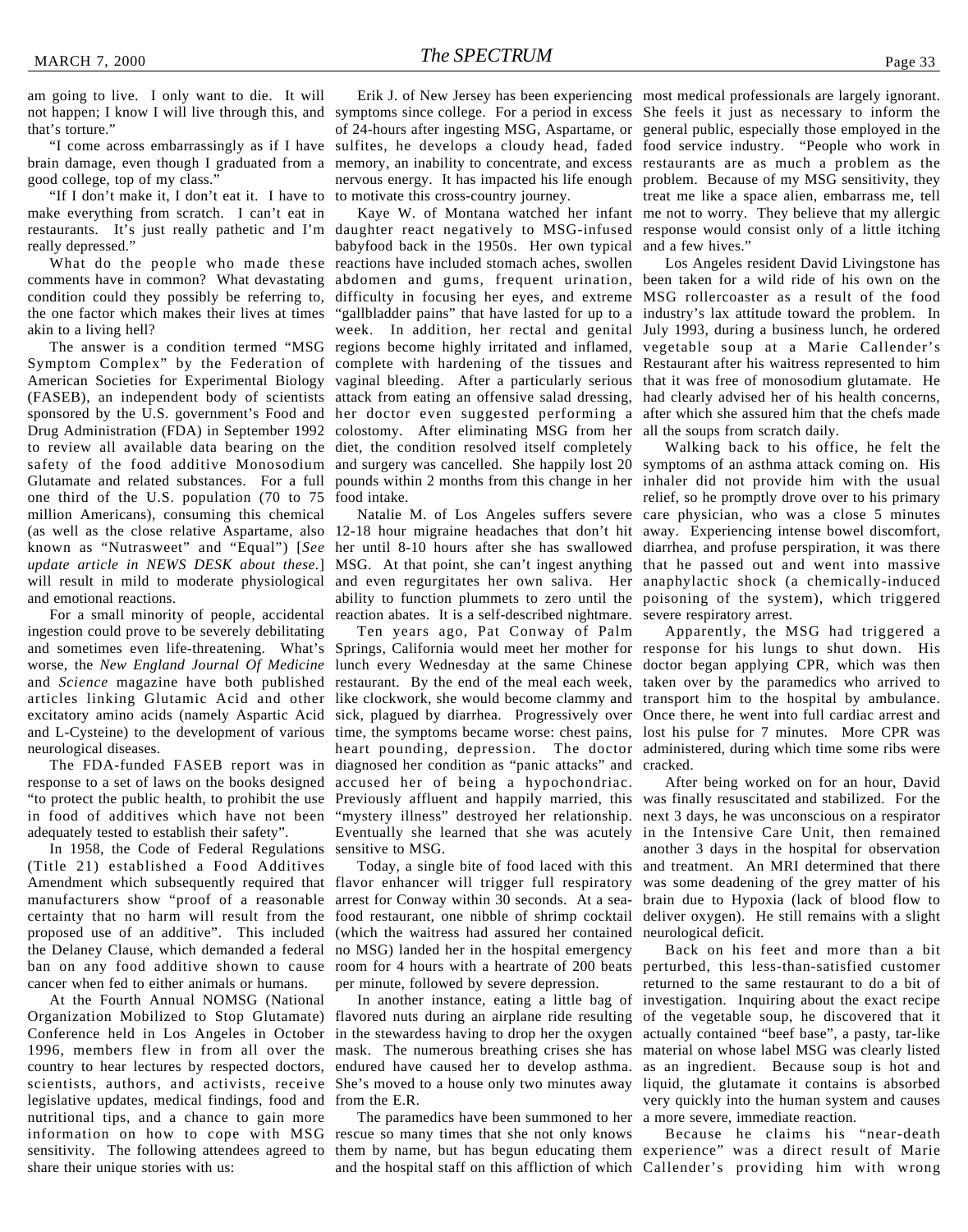1994, a Products Liability and Misrepresentation Lawsuit against the company. your local chow mein eatery or egg roll takeout a serious threat to one's physical, mental, and Intending to protect other consumers as well as joint, read on. Its presence has spread like a emotional well-being. himself, he feels that "restaurants need to be virus, in epidemic proportions, into almost more proactive in providing information about everything we eat (at least anything that's toxic substance has insidiously slithered its way their food's internal ingredients to sensitive individuals, especially those who ask."

their use of MSG may just be more the rule dangerous "excitotoxin" which is currently used its poison accumulates invisibly—a predator than the exception. Jack Samuels, who in some form in almost every single processed, that may strike now or later, sparing some founded the Illinois-based Truth In Labeling pre-cooked, and pre-packaged food fortunate individuals, striking others without Campaign with his wife Adrienne (both are manufactured today, whether frozen, canned, warning. So, Mr. Grocery Store Manager, no, MSG-sensitive), recounts the tale of an ABC boxed, or dried. Not always detectable by I'm not allergic to MSG in the classic sense (as news station in San Diego that investigated 10 different Oriental restaurants, each claiming under any one of a number of seemingly every headache or bout of minor depression), they didn't use any MSG. After a laboratory innocuous, even wholesome and healthy-but yes, I definitely am allergic to death. So tested food purchased from each venue, the sounding ingredients. So buyer beware, as it give me my money back, please. chemical was indicated to be present in all may not alway be where you expect to find it. samples. A similar venture pursued by a New York station uncovered an equivalent amount of fraudulent claims by that city's eateries.

David Livingston and ABC are not alone in their pursuit of honesty and integrity in the this was it. Until recently, the wool had been seaweed? For thousands of years, Japanese culinary MSG minefield: In 1988, a Pasadena, California District Attorney successfully sued food advocate, and I was adamant to reverse simple addition of a flavor-enhancing ocean Union Foods for mislabeling their Golden the damage now that my blindfold had been plant called "kombu" or "sea tangle" Ramen soups as containing "NO MSG", when lifted. I had just finished devouring two (Laminariajaponica), which can still be in fact it did. Under Section 403 of the Federal incredible books on the subject, and this purchased in many specialty or natural foods Food, Drug, and Cosmetic Act, the FDA has powerful new knowledge inspired the activist in outlets. A chemistry professor at the Imperial acknowledged that such a practice would be me to take my first action. Armed with a bag University of Tokyo named Kikunae Ikeda considered deceptive mislabeling of a product. of product "rejects" in one hand and a list of began to investigate this seaweed's amazing, A California Civil Code also permits such a food additives in the other, I ventured into the yet mysterious, qualities, and in 1908 was lawsuit if a company makes untrue grocery store and sniffed out the customer successful in isolating its active ingredient as representations. The Japanese-owned company service desk, determined to take advantage of the sodium salt of the amino acid Glutamic agreed to pay a \$153,000 fine and recall the company's "satisfaction guaranteed or your Acid, or Monosodium Glutamate. 455,000 cases of the soup.

In December 1994, a Citizen Petition was filed by the Truth In Labeling Campaign (in conjunction with 29 independent citizens, including 10 physicians) requesting the FDA take specific action. It asked that all processed foods be tested for the presence of glutamates and, if present, that MSG be identified and its amount listed in grams on the label.

It's estimated that the total investment in these testing and relabeling procedures would be around \$3 billion, resulting in a price cheerfully refunded my money, casually increase of only one quarter cent per product. When the FDA failed to respond within the prescribed 180 days, lawyers for the petitioners filed suit in Federal Court in August 1995. As the FDA first attempted to have the Court dismiss the Complaint, then was withholding important documents and evidence in their data, and case studies at him like so many include the enormous quantities of hydrolyzed possession, the trial date has been continually postponed.

#### HOLD THE MSG!

Syndrome" has gone international. If you human organism is devastatingly simple: industries. What wheat is to bread, MSG is to

"convenient"), and we've all been fooled.

Restaurants making false allegations about deleterious effects of Monosodium Glutamate, a even the most unsuspecting victim. Its venom, examining the product label, it may be hidden far as I know, although I don't keep track of

#### A WOLF IN SHEEP'S CLOTHING

pulled securely over the eyes of even this health chefs had been spicing up their cuisine by the money back" policy. (Many supermarkets and health food stores have such policies in place, bubbling in his test tube, Ikeda quickly patented even if the products have been opened or used.)

I knew it would be the first time that a customer returned items because they contained not just MSG, but "hydrolyzed vegetable Company (literal translation: "At The Origin Of protein", "natural flavorings", "corn syrup", "barley malt", or "calcium caseinate", so I came substance in the laboratory and introduce it to prepared—documentation close at hand—to the world in a massive campaign of explain the whole story should any argument ensue. Surprisingly, the manager quickly and commenting, "So you're allergic to MSG, huh?"

If all this uproar over a simple seasoning the gamut from fatigue, headaches, nausea, and thought were safe. Today, this same company has taken you by surprise, then pull out your diarrhea, to heart irregularities, asthma attacks, is responsible for manufacturing more than half chopsticks and get ready to burst a well-and depression, the down-and-dirty bottom line the world's supply, and has managed to make it established bubble, for the "Chinese Restaurant of this excitotoxin's detrimental effects on the a staple within the processed food and restaurant Allergic? Tip of the iceberg, I thought. Try brain cell destruction; try Alzheimer's Disease; try neurodegenerative ailments. If he decade since the 1940s, with the United States only knew the extent to which I yearned to alone using in excess of 80 million pounds spew two volumes worth of statistics, scientific annually. Additionally, this figure fails to cognitive bricks, shattering an ignorance that vegetable protein used (an ingredient also permeates the food industry and consumers produced by the Ajinomoto Co.), which alike. Because although approximately one-contains between 12-20% MSG and is mixed third of all Americans are sensitive to MSG into everything from canned tuna fish to baby consumption, reacting with symptoms running food to those vegetarian meat substitutes you

information, David Livingston initiated, in June thought the only place you had to exclaim Consumed over a long period of time, in great "Hold the MSG!" while ordering a meal was at enough quantities, monosodium glutamate poses

> This article is to shed light on the waits, coiled and silent, ready to pounce on Like a cobra curled up in a basket, this into the cuisine of an entire generation and

#### AT THE ORIGIN OF FLAVOR

If ever there was a wolf in sheep's clothing, this whole fiasco was an innocent little piece of Who would have dreamed that at the root of

> Aware that a potential treasure chest sat his newly discovered food secret and teamed up with another enterprising businessman, Saburosuke Suzuki, to form the Ajinomoto Flavor"). Their intention was to synthesize this development, marketing, and distribution. By 1933, production had escalated to 10 million pounds yearly, and "Ajinomoto" (the term is used interchangeably with MSG) was the Orient's most popular seasoning.

Its consumption has doubled in every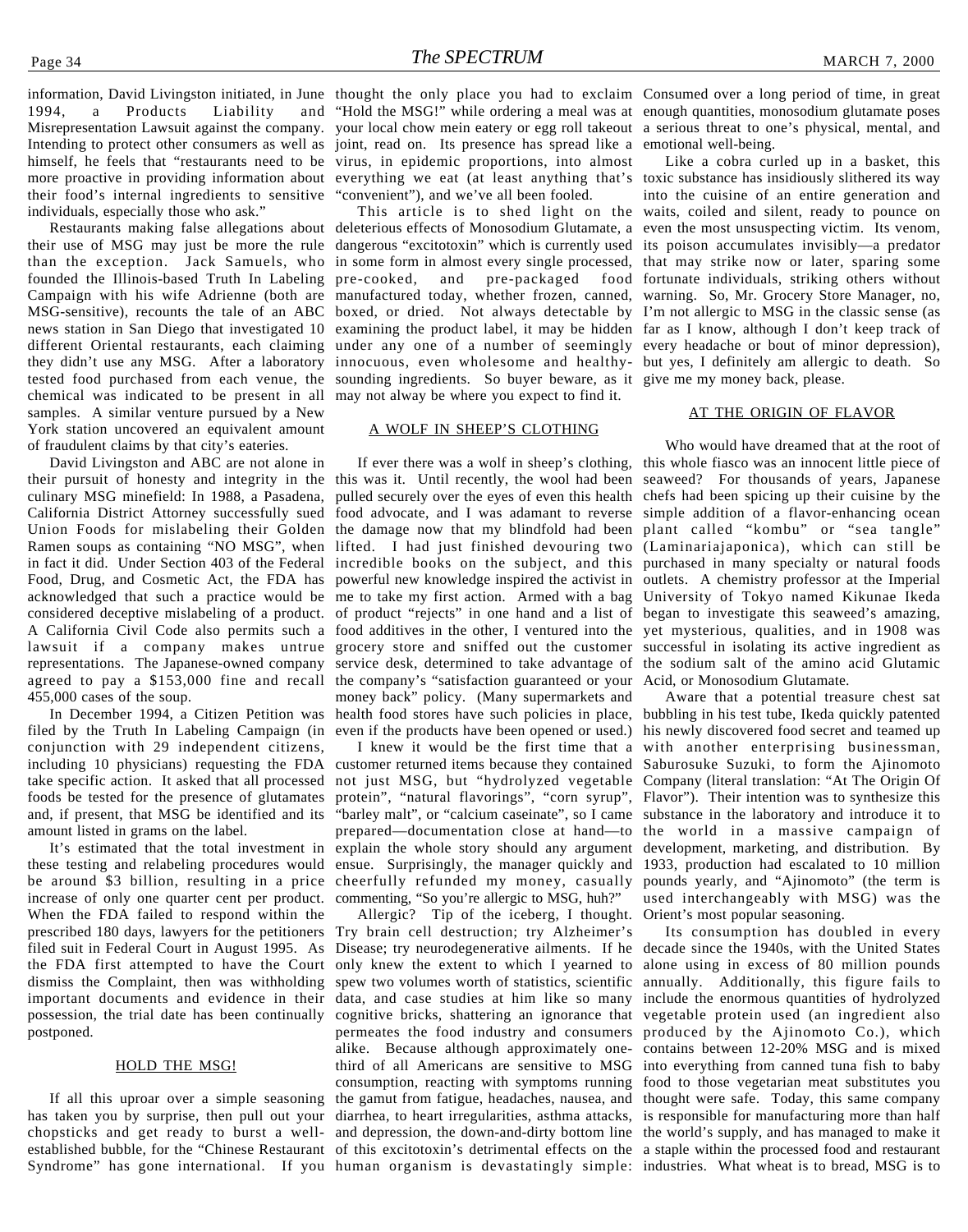almost anything in a box, bottle, or can.

#### STOWAWAY IN OUR FOOD SUPPLY

"How can this be?" you ask. You are an avid label reader at the supermarket, and very few products have Monosodium Glutamate listed as an ingredient. Due to the fact that this additive was proven harmful years ago and has United States, and in excess of 100 million chemical neurotoxic time bomb happens to a negative reputation in the minds of countless individuals who are highly sensitive to its effects, MSG is cleverly disguised beneath a myriad of deceitful monikers that the average consumed in one day of eating convenience consumer wouldn't blink twice at. Therefore, under such bland generalizations as "natural flavorings" (which may contain 20-60% MSG), this substance to inundate our food supply "spices", "seasonings", "broth", "gelatin", or when over 10,000 individual case studies have Chicago to introduce Monosodium Glutamate "bouillon", one may stumble upon the proven its danger? Because, having an to such companies in attendance as Campbell's Glutamate snake coiled up in its basket, waiting undeniably suspicious allegiance to the large (as in soups), Nestlé, General Foods, Libby, to thrust a concoction of unpleasant symptoms pharmaceutical and chemical industries, the Borden, Pillsbury, Oscar Meyer, United onto its unwary dinner guests.

within the cured tobacco leaves of that cigarette evidence and, therefore, scientifically invalid. enhancing attributes of this substance were you're taking drags on. It sneakily snugs At least four of the eight men on FASEB's described: its ability to intensify existing flavors within the grains of the myriad baked goods expert panel had conflicts of interest (MSG and increase odor appeal without contributing a enhanced with malted barley (added to most industry connections), and even though the strong aftertaste of its own; suppress flour to help it rise) or the yeast used for the original study was advertised as an independent undesirable bitterness or sourness; remove the same purpose (Red Star Yeast consists of 9- review of existing data pertaining to tinny taste from canned items; provide a meaty, 11% MSG).

This free-form Glutamate does occur omitted, and other data were distorted. spontaneously in some whole unadulterated foods, such as tomatoes, mushrooms, potatoes, sources were less than impeccable. An early from frozen or mass-produced meals (as in grapefruit, and parmesan cheese. However, 1970s committee set up to evaluate MSG in cafeterias). consumer groups want to make it crystal clear baby food included toxicologists from DuPont that this natural form of free Glutamate is not and Dow Chemical, as well as scientists tied to the big fish bit. The far-reaching consequences dangerous and does not cause adverse reactions Gerber Products and the International Mineral of this eight-hour event to revolutionize in people allergic to MSG.

for NOMSG: "The FDA is purposefully clouding the issue and deceiving the public by comparing the naturally-occurring Glutamate Manufacturers' Association. found in some foods to the kind that is chemically added or created during processing." It is the breakdown of proteins during any of a number of manufacturing procedures (pasteurization, fermentation, enzyme MSG phenomenon, and the multi-billion-dollar modification, hydrolysis, protein fortification, industry at stake has a huge investment in chelation, etc.) which poses the risk to humans.

Jack Samuels of the Truth In Labeling Campaign compares it to breaking apart a pearl necklace, on which is strung a long chain of bonded amino acid beads, after which they fall off into "free form" units and lose their relationship to each other. He relates that sugar, sex, or the almighty tastebud, human "some neuroscientists feel that perhaps beings (my friend calls us "pleasure units") on hydrolyzed proteins are worse than pure MSG the warpath toward sensory fulfillment will because in effect you're ingesting a 'neurotoxic always be easily manipulated by the tolerance levels and dosage), but for those who amino acid stew' containing Aspartic Acid and L-Cysteine as well as Glutamates."

physical reactions, which may occur daily or the MSG stage show? regularly if one's diet consists even in part of processed or fast foods. They attribute their dark about the hidden forms of MSG and its brain and central nervous system. Particularly discomfort to stress, lack of sleep, the weather, deleterious nature has been waged by the food severe reactions in some individuals can mimic or the flu, coping with the pain by merely industry itself in conjunction with a special those signaling a stroke (slurred speech, loss of

popping an aspirin or antacid whenever MSG lobby group (so what's new?) titled The symptoms strike. In the scheme of things, a Glutamate Association. Composed of cramp here, a wheeze there, an itch or ache representatives from major U.S. food elsewhere, may easily be overlooked, but snap manufacturers in addition to (surprise, surprise) together all the pieces of the MSG puzzle and the Ajinomoto Company, these powerful what materializes is the partial crippling of a monied interests have banded together to fight substantial slice of this planet's population.

worldwide, experience prominent reactions. interact with your personal human organism in Thirty percent of the population will react when anything less than a fortunate manner, well, given 5 grams MSG (an amount easily that's just par for the course. foods) and 90% when administered 10 grams.

It may be injected into poultry or lurking incidents by passing them off as "anecdotal" So why does the FDA continue to allow FDA has decided to ignore documented Airlines, and the National Livestock and Meat Glutamate's safety, some important data were chicken-like flavor; add zest to low-fat, diet, or

According to Mrs. Wanke, a spokesperson and 80% of the MSG sold in this country). Yet the future health of many millions of its citizens and Chemical Corporation (producer of Accent American food processing and adversely affect another "expert" had acted as an industry was at that time unforeseen. Over the years, as spokesman on behalf of the Grocery the use of MSG increased, evidence began

#### WIZARD OF AHHS

An entire economy revolves around the American food supply has become crystal clear. protecting its reputation. As most people are aware, addictions are big business, and greedy of profit.

Most people learn to live with the minor tastes good!") lurking in the shadows behind neurological, and psychological symptoms. Whether the fixation is tobacco, alcohol, propaganda geniuses of our day. So just who can't metabolize it effectively, it acts like a poison is the Wizard of Ahhs (as in: "Ahh, that sure that can trigger a combination of gastrointestinal,

A minimum of 20 million people in the seaweed derivative. So if their synthesized anyone who would dare criticize their precious

#### TOO GOOD TO BE TRUE

This was not the first time the FDA's freshness; and remove the stale or spoiled taste In 1948, the first symposium was held in Board. The almost-too-good-to-be-true, flavorbland foods; mask inferiority in quality or

> Needless to say, the bait was irresistible and trickling into the scientific community that something was gravely wrong. The first case studies were ridiculed, ignored, or swept under the rug. Today, the tragedy of this spiking of the

#### TOXIC TIME BOMB

corporate empires have more than once been physicians and scientists began publishing wellknown to sacrifice human welfare for the sake documented accounts of serious, even life-Almost 30 years have elapsed since threatening effects from the ingestion of small amounts of MSG (as served up in a bowl of won-ton soup containing only 2.5-3 grains). In sufficient quantities, it is toxic to everyone (the degree of reaction depends upon individual

The conspiracy to keep consumers in the and the lower esophageal sphincter, on the It has a peripheral effect on blood vessels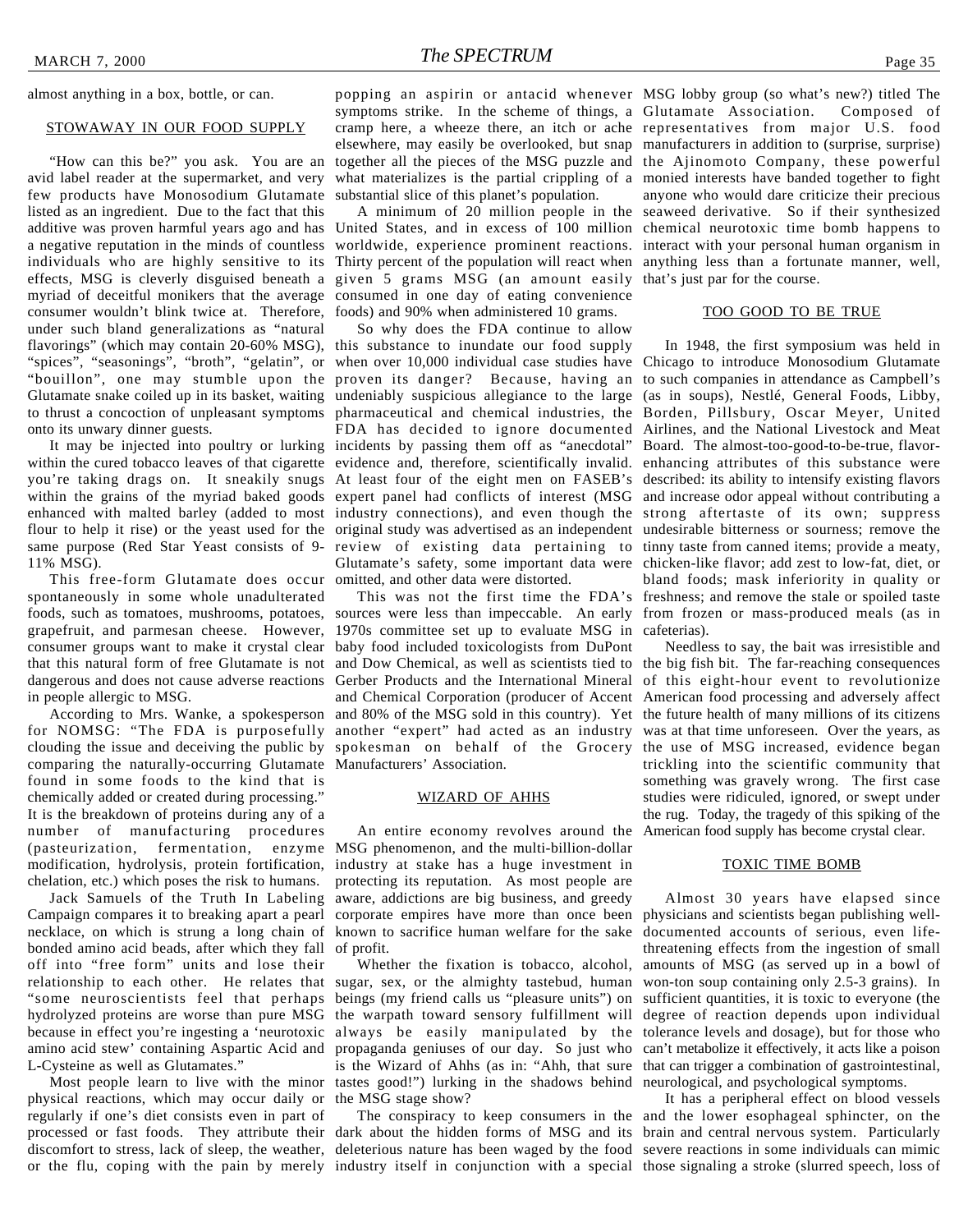balance) or heart attack (pressure in chest area behavioral problems as the child grows examining their brains, discovered that radiating to the arms and neck); produce older...[and] may contribute to violent behavior specialized cells in the hypothalamus (the area disabling, arthritic conditions in the joints and tendons; debilitating migraine headaches; severe hives or rashes appearing to be "atopic increased incidence of hyperactivity and lesions also appeared in an infant Rhesus dermatitis"; acute asthmatic episodes requiring hospitalization (artificial ventilation and cardiopulmonary bypass); and prolonged attacks of depression requiring psychiatric intervention.

Considering that 100 million persons worldwide suffer from clinically recognized depression (with teenage and childhood suicide rates on a drastic upswing), and that asthma has been identified as "the leading cause of absenteeism among schoolchildren" by the July 1995 finally concluded that, due to the the spiking of the American food supply with National Institute of Allergy and Infectious Diseases, it's urgent that health professionals begin considering whether MSG toxicity might in certain cases be the real culprit.

#### THE SPICE OF DEATH

MSG intolerance is not merely an allergic reaction, but demonstrates a classic toxic reaction, a true drug effect. Technically, it can be classified as a drug since it initiates changes in the physiology and functioning of tissues and indiscriminately advocating it for the very Olney testified before a Congressional organs while fulfilling absolutely no therapeutic young as part of a standard, aggressively committee and finally succeeded in getting food purpose. In essence, Monosodium Glutamate prescribed medical procedure, when expert manufacturers to remove MSG from their infant works by tricking the body.

aphrodisiac". The brain resembles a television ever stop talking? Apparently not. set receiving a variety of signals. MSG placed on the tongue increases the sensitivity of our taste buds and feeling receptors, stimulating electrical discharges and creating a more intense picture."

In addition, Glutamates act as excitatory neurotransmitters which stimulate brain cell activity. In *Excitotoxins: The Taste That Kills*, neurosurgeon Dr. Russell Blaylock presents the latest research findings to illustrate how exposure to this class of chemicals (including MSG and other glutamates, Aspartame/ Nutrasweet and other aspartates, and cystoic acid/cysteine) can damage cerebral nerve cells: "When neurons are exposed to these substances, they become very excited and fire their impulses very rapidly until they reach a state of extreme exhaustion. Several hours later these neurons suddenly die, as if the cells were excited to death." In the May 1997 issue of *Food Science* magazine, contributing writer Shirley Corriher confirms: "there is evidence that glutamic acid is responsible for 75% of the excitatory transmission in the brain."

What's more, the devastating implications extend into the realm of our offspring's health: "Experiments will demonstrate that glutamate and other excitotoxins can alter the way the brain is formed during development.... neuroscientist working at the Dept. of Exposure to these powerful compounds early in Psychiatry at Washington University in St. life could cause developmental brain defects Louis, repeated Lucas' and Newhouse's that would produce learning difficulties and experiment on neonatal mice and, upon the subject, please contact: The NATIONAL

as well."

In his book In Bad Taste: The MSG exactly these recipients. So much for child substituted a more dangerous ingredient in its Syndrome, author George Schwartz, M.D. protection in America, from C-note to shining place: hydrolyzed vegetable protein (HVP), describes the substance as a "mouth C-note. Do money and corporate influence which contains three known excitotoxins. attention deficit disorder (ADD) in children monkey. may be attributed to the widespread use of these toxins as food additives, and they may changes, stunted bodies, seizures, and infertility play a major role as well in a whole group of in the test animals were also reported. degenerative brain diseases in adults (especially (Leading Edge Research makes an interesting the elderly) including Parkinson's, Alzheimer's, comment in their literature on Glutamates: "If Huntington's, and Lou Gehrig's Disease (ALS). MSG could solve the rodent population Even an FDA-sponsored FASEB report (the problem, it could also help solve the population scientific panel mentioned earlier) released in problem for humans—in theory, that is." Could controversy relating to the safety of Glutamic this chemical possibly be contributing to the Acid, they suggested it prudent that widespread epidemic amongst men of low supplements containing MSG not be used by: sperm count?) In all species tested, immature infants, children, pregnant women, women of animals were found to be much more childbearing age, and people with affective vulnerable to MSG's toxic effects. (mood) disorders. Yet not only did the Food and Drug Administration suppress this finding, concentrations of this substance added to they then approved a new chicken pox vaccine commercial baby foods was equal to that which containing two sources of the chemical— created brain lesions in the experimental Glutamic Acid itself, and hydrolyzed gelatin models. (vegetarian parents take note)—thereby Administration refused to take action, Dr. opinion exists that it could be dangerous to product lines. Ironically, they simply

#### IN THE MOUTH OF BABES

As far back as the 1950s and '60s, the data started rolling in. Although I do not condone any kind of vivisection or animal experimentation, I will present some startling observations from which you can draw your own conclusions. I don't believe these experimental results can necessarily be applied to humans, nor do I believe they are ethical.

One of the first major indicators that implied an MSG-disease link occurred in 1957 when Dr. D. Newhouse and Dr. J. P. Lucas noticed that baby mice forced to ingest glutamates experienced rapid, irreversible destruction of the majority of the nerve cells in the inner layers of the animals' retina (the visual receptor cells of the eye) within minutes of exposure. Coincidentally, an opthamology conference held in Chicago last year (1996) found that people stricken with Glaucoma happen to contain anywhere from 10 to 50 times as much glutamate in their eye tissue as persons without Association, a children's advocacy group Glaucoma, and their optic nerves are being focused on reducing dangerous color additives in destroyed at a much faster rate.

In the late 1960s, John W. Olney, M.D., a

Suspicions are mounting that the recent destroyed after a single dose of MSG. Brain critical for both memory and learning) were

Obesity, behavioral disturbances, endocrine

Dr. Olney was shocked to learn that the After the Food and Drug (HVP, though advertised as a safe, natural, plant-based protein, is actually a mixture made from "junk" vegetables unfit for sale.)

The extraction process involves boiling them in a vat of acid, then neutralization with caustic soda. The resulting brown sludge, extremely high in glutamates, is scraped off the top, dried, and sold. Then we eat it. (Yucch!) Shamefully, millions of school children are fed cafeteria meals laced with these poisons on a daily basis, and we wonder why there is a marked decline in scholastic performance, concentration, and discipline in the classroom.

Who is protecting the innocent from this chemical bombardment? According to one government official: "There are no federal regulations or policies which prohibit or limit the use of monosodium glutamate in the National School Lunch program or any of the U.S. Dept. of Agriculture's federally funded programs." 'Nuf said.

Once again, good conscience must fall on the shoulders of ordinary citizens uniting in grassroots coalitions. The Feingold food, wholeheartedly supports NOMSG's efforts.

#### SPREAD THE WORD!

If you want to further your knowledge on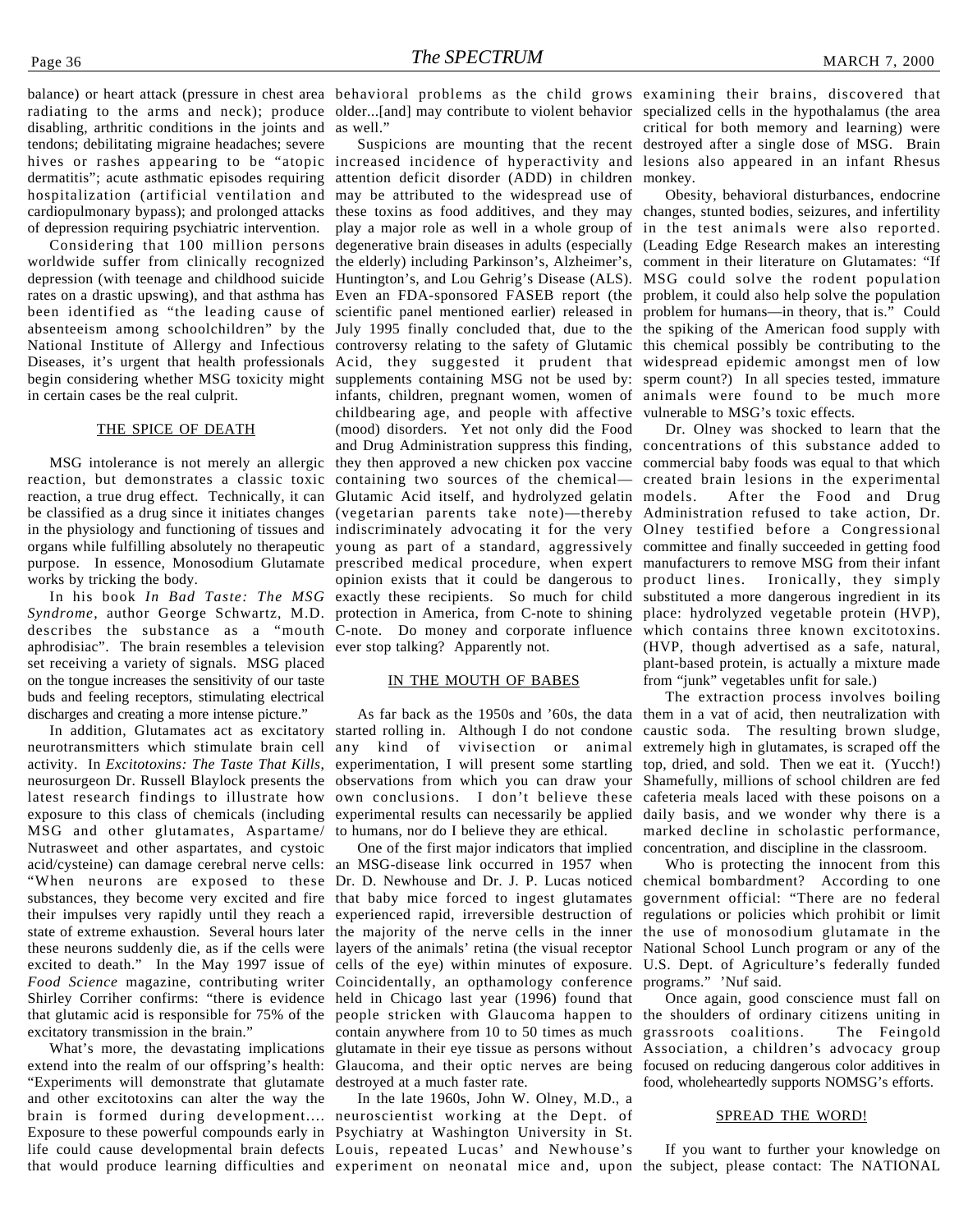GLUTAMATES at 1-800-BEAT-MSG, or see their webpage at <*<http://www.nomsg.com>*>. They have an active membership and publish a quarterly newletter. The Truth In Labeling Campaign may be contacted at: P.O. Box 2532, Darien, IL 60561; phone: 312-642-9333. To order the books mentioned, Health Press may be reached at 1-800-643-BOOK.

Since MSG sensitivity increases with age, we may all eventually find ourselves in a position of having to become food detectives and legislative advocates in the quest for health freedom and personal choice. For now, we really have no clue." have a few courageous individuals to thank for helping to protect the rights of all American pioneers. Become an informed, discriminating citizens—folks like the Samuels in Chicago consumer. Take action, take control, take who are fighting for stringent labeling laws, charge of your future and your health!

against a major restaurant chain.

Armed with a new understanding after his July 1993 brush with death sparked by that Marie Callender's bowl of soup, he warns all consumers to be aware: "The bottom line is, do you really know what you're putting in your mouth when you buy food? Where it's been, how it's been processed, what it has gone through to get to your plate? The answer is that, especially at restaurants—moreso than with food you buy at supermarkets, where at least you have a listing of the ingredients—you

Let's take a clue from these pure food

# **Toward Sovereign Indian Nations — Part IX Of A Series — Native American Perspectives:**

#### **2/22/00 RAY BILGER**

years, living in harmony with the Great Spirit claims they are working "to enhance the quality Prior to the arrival of the Europeans on these shores, the native, indigenous tribes of America were sovereign by nature. They conducted their own affairs, as they had done for thousands of and All of Creation, and depended upon no other source of power to uphold their acts of government.

From the earliest beginnings of relations between the U.S. Government and the Indigenous American Nations, those relations were "sovereign government" to "sovereign government". Dealings between the U.S. Government and the Indigenous American Nations went through the same treaty process as European or other sovereigns, such as Great Britain or Germany or France.

However, by 1876 the U.S. Supreme Court had clearly acknowledged that "the acquisition of territory has been the moving cause of all Indian treaties" (U.S. v. Forty Three Gallons of Whiskey, 93 U.S. 188). Statements to the contrary avoid this simple truth and make excuses for barbaric and oppressive government actions which persist to this day. For the most part, no really meaningful government recognition of Native rights was present then or now.

The Bureau of Indian Affairs (B.I.A.) was created in 1824 as part of the War Department.

This leaves little doubt as to the real purpose for its creation. In 1849 the B.I.A. was transferred to the Department of the Interior, but there was no substantive change in the overall policy toward the original inhabitants of this land.

Today, the B.I.A.'s Mission Statement of life, to promote economic opportunity, and to carry out the responsibility to protect and improve the trust assets of American Indians.... Our priority is to support and enhance tribal government." The facts, however, paint quite a different picture.

With the B.I.A. managing hundreds of millions of dollars of tribal trust assets, why have places like the Pine Ridge Indian Reservation (Oglala Lakota Sioux) in South Dakota suffered with 80% unemployment, ramshackle housing, and hunger, for decades? And the situation is the same on reservation after reservation. How does this equate with "enhancing the quality of life?"

treaties, in exchange for continuing concessions from the U.S. Government. The truth of the matter is that those trust assets have been mismanaged in case after case. Why? Because the U.S. Government doesn't want any more replaced by tribal councils directly patterned Indians. They would like nothing more than to see the Indians just dry up and blow away with the wind.

John "Bud" Shapard, the B.I.A. official who gold, and uranium companies) being able to

<span id="page-36-0"></span>ORGANIZATION MOBILIZED TO STOP and like David Livingston who awaits his trial was in charge of creating the federal recognition process in 1978—the exceedingly long and demeaning process whereby the government dictates the terms and conditions that must be met for a tribe to be officially recognized, and thus eligible for federal funds—has said: [Quoting]

> I created a monster.... The B.I.A. and other federal agencies had 35 defintions of Indians. Nobody's ever clearly defined what a tribe is. I wrote the damn things and I didn't know what a tribe was, so for God's sake, what have you got.... You had dueling historians and dueling genealogists and it got to be a joke, a serious joke. The standards got to be impossible.... There's a conflict of interest there...[*because*] the government doesn't want any more Indians....[End quote]

> Assistant Secretary of the Interior for Indian Affairs, Kevin Gover, recently told a coalition of 23 tribes that the B.I.A. "was meant to fail—to see that the tribes disappear." Gover admitted that there are "more than 300,000 mismanaged accounts [ *for individual Indians*] that total upwards of \$500 million." But he promised that things are getting better: "The Bureau is poised to serve Indian country in a more responsive and effective manner."

> Is the B.I.A. somehow going to straighten itself out? Are we to believe that the foxes are now going to make things better for the hens especially after they have been successfully devouring them for so many years? This is just more whitewash and lies, and until real and meaningful change is made in the U.S. Government's policies and relations with regard to the Native Americans, they can only expect more of the same.

> Wampanoag Indian Chairwoman Beverly Wright said of Kevin Gover's speech: "We have these people who come to our tribe to sell us products. That is what his speech reminded me of." Tribal leaders said they have been hearing about a new and improving B.I.A. for years.

> When the B.I.A. states that their "priority is to support and enhance tribal government" they fail to state for *whose* benefit. When one reads such a statement, it appears on the surface that what is meant is to enhance tribal government for the benefit of the Indian tribe—but nothing could be further from the truth. Shouldn't the Indians be accorded the opportunity to have their own traditional governments if that is what they want?

The Indians gave up their lands through reservations, and then put the B.I.A. in charge of The U.S. Government established the setting up tribal councils for all the tribes. Under the 1934 Indian Reorganization Act (I.R.A.), the Indian Nations were reorganized by having their traditional governmental structures after a corporate board. Although not openly disclosed, the real reason for this has been to facilitate outside corporations (like oil, gas, coal,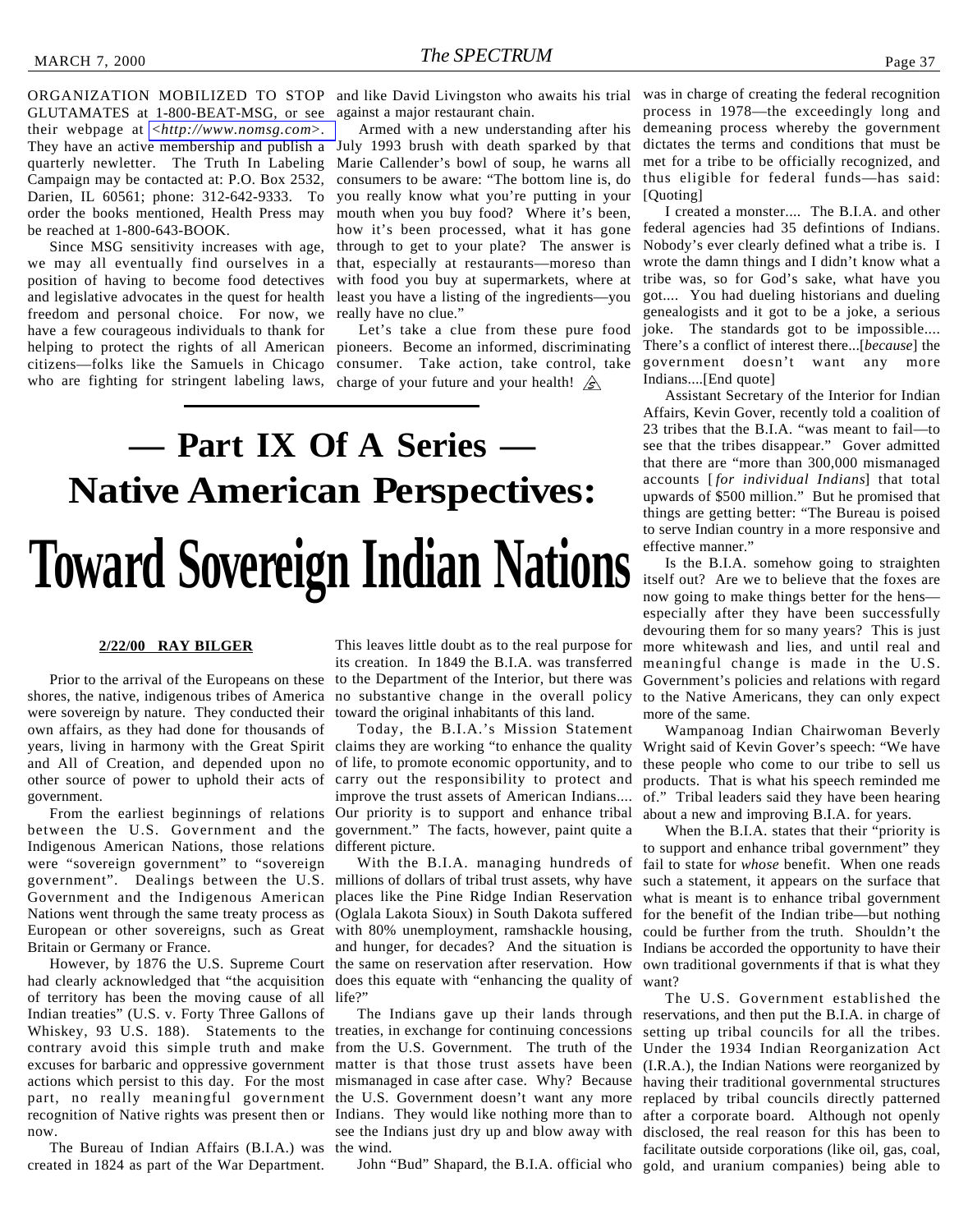lease Indian lands.

Well, the Indian Nations got reorganization whether they wanted it or not. On the Pine Ridge Reservation, quite a number of dead people somehow managed to vote for reorganization. After this was revealed and documented, the votes were allowed to stand and reorganization proceeded.

On the Hopi Reservation in Arizona, 85% of the Indians opposed and actively boycotted the vote for reorganization. Their abstentions were counted as "yes" votes. The list of such acres, or 347 square miles, given over to the examples could be extended, but doesn't raping of Mother Earth! And who do you anybody find something just a bit unjust about suppose gets all the profits that are realized? all of this?

The tribal councils set up by the B.I.A. consist of Indians who are paid well for being on the councils, while other Indians on the chased a pick-up truck onto the isolated ranch reservations get nothing. This arrangement helps to create dissention between those Indians who have and those who have not. It is the old game of divide and conquer. Those on the councils want to keep their income, and so they "go along to get along"—allowing the leasing of prime reservation land to large corporations for next to nothing, while millions of dollars of profit flow off of Indian lands.

want the Peabody Coal Company (a subsidiary of Lehman Brothers) raping and destroying Mother Earth for millions of dollars in profits. But they now have virtually no say over the very sacred land that is supposed to be theirs—land given to their care by the Great Spirit. The B.I.A. wants to evict them off of their lands because of fabricated "irreconcilable" tensions between the two tribes.

Do you remember the Indian protests of the 1970s? In 1973, 200 members of the American Indian Movement (A.I.M.) occupied the village Regional Office of the U.S. Commission on of Wounded Knee (on the Pine Ridge Reservation) for 69 days, demanding a U.S. Senate investigation into the condition of Native Americans. The Oglala Sioux were protesting the continuing injustices to their people and the immediately began to receive calls from government's violation of their treaty rights under the 1868 Treaty. But, to this day, there have still been no real substantive policy changes on Pine Ridge.

By the way, if you have not yet done so, you should go out and rent the video of the excellent 1992 TriStar Pictures movie, *Thunderheart*, which is a very serious dramatization of events in the 1970s on the Pine Ridge Reservation. This is a disturbing yet powerful movie that embraces the real spirit of the Indian people, seldom seen by non-Indians. This is a must-see movie.

Tensions continued throughout the 1970s as Indians continued to demand their rights to have the treaties honored. And—just as we still find today—mysterious deaths of Indians were rampant. As former U.S. Attorney General Ramsey Clark pointed out: "In March of 1975 key witness, and who was allegedly threatened Monday, January 31, a turbulent and rocky alone, seven Indians were killed [at Pine Ridge], and abused by the F.B.I., was found shot to council meeting got underway at the Billy Mills

despite the presence of an army of F.B.I. agents F.B.I.-ordered autopsy failed to reveal the large and other federal, state, and tribal lawmen."

on June 26, 1975 (where two F.B.I. agents were the investigatory responsibility lay with the What was not revealed publicly, however, was the fact that, on the same day of the shootout at the Jumping Bull Ranch (on Pine Ridge), killed), one-eighth of the Pine Ridge Reservation was transferred to U.S. uranium- and goldmining interests! With Pine Ridge being over 1.7 million acres, that translates to over 220,000 Remember—there is still rampant poverty and 80% unemployment on Pine Ridge.

children. What happened immediately after the overwhelmingly to Peltier's innocence, the shoot-out at Jumping Bull has aptly been called F.B.I. needed (and apparently still needs) a The two F.B.I. agents who were killed had where there was an Indian family with small "The Reign of Terror".

The Hopi and the Navajo in Arizona don't find those responsible for the deaths of the Spring 1999.) the reservation upside down in their search to *My Sun Dance*, published by St. Martin's Press, The Tribal Council President, Dick Wilson, and his vigilante, self-termed "GOON Squad", along with more than 300 combat-clad F.B.I. agents, armored vehicles, and helicopters, turned agents.

> pointing a finger directly at the U.S. reported that the F.B.I. was an extraneous force rogue paramilitary group that proudly called agents had no understanding of Indian ways. It itself the GOONs—Guardians Of the Oglala was noted that the F.B.I.'s actions were seen as and motivation to create a wave of controversy. Although the Commission violence...against traditional Indian people and their supporters."

Former Director of the Rocky Mountain Civil Rights, William F. Muldrow, recalls what happened next:

[Ouoting]

by megaphones to leave their homes. More Oglala Sioux protesters peacefully occupied the The Commission on Civil Rights reservation residents regarding abuses by the F.B.I. As a Civil Rights Analyst for the Commission, I was sent up to observe and report on the happenings. Terror reigned. Roadblocks were set up and all vehicles were stopped and searched. There were reports of numerous incidents of isolated farmhouses being surrounded by military vehicles, with a helicopter overhead, and the occupants ordered firsthand accounts told of agents with automatic weapons breaking down doors to search houses without warrants.

Joe Stuntz, an Indian, was also killed during the shoot-out, but no charges or arrests were ever made in connection with his death....

In the period which followed, Anna Mae Aquash, a Canadian citizen, who was seen as a

their deaths going virtually uninvestigated death and her body dumped in a ravine. An bullet wound in the back of her head, leading to more criticism of the F.B.I. and their methods.... [*Between 1973 and 1976*] there were over 60 unsolved murders on the reservation for which F.B.I.

[End quoting]

The U.S. Commission on Civil Rights is an independent, fact-finding agency of the federal government. It collects and studies information related to the denial of civil rights and makes recommendations for corrective action.

Charged with the murder of those two F.B.I. agents was A.I.M. member Leonard Peltier, an artist and writer, well known for his non-violent style of defending Indian rights. And, although all of the available evidence points scapegoat, so Leonard sits today in Leavenworth for a crime he didn't commit. Now well known around the world, Peltier has been called the Nelson Mandela of the American Indian people. (See Peltier's book, *Prison Writings—My Life Is*

The U.S. Commission on Civil Rights, in a Ramsey Clark doesn't hold back from Memorandum to the U.S. Justice Department, Government: "With government complicity, a on the Pine Ridge reservation, and that the Nation—were provided with weapons, training, biased and the source of much tension and recommended that the F.B.I. be relieved of its responsibility to investigate felonies on the reservation, that recommendation has never been implemented.

> Since the F.B.I. is an agency of the government that set up the reservations (and does not want any more Indians), the same government that put the corrupt B.I.A. in charge of installing the "tribal councils"—why would anyone expect the F.B.I. to support the Indians and their rights? It seems only too obvious that they are there to cover-up the truth and help perpetuate the injustice. They appear to be the enforcers for big business and the government (essentially the same conglomerate in this case). Still think brutality against Native Americans is a thing of the past?

> On January 16, 2000, about 100 traditional Red Cloud Tribal Building on the Pine Ridge Reservation, demanding, among other things, the ouster of Tribal Treasurer Wesley "Chuck" Jacobs, a White man. The Indians have had enough. Jacobs has been accused of the mismanagement of \$7-\$9 million.

> Considering the highly tense atmosphere, the situation has remained relatively calm. On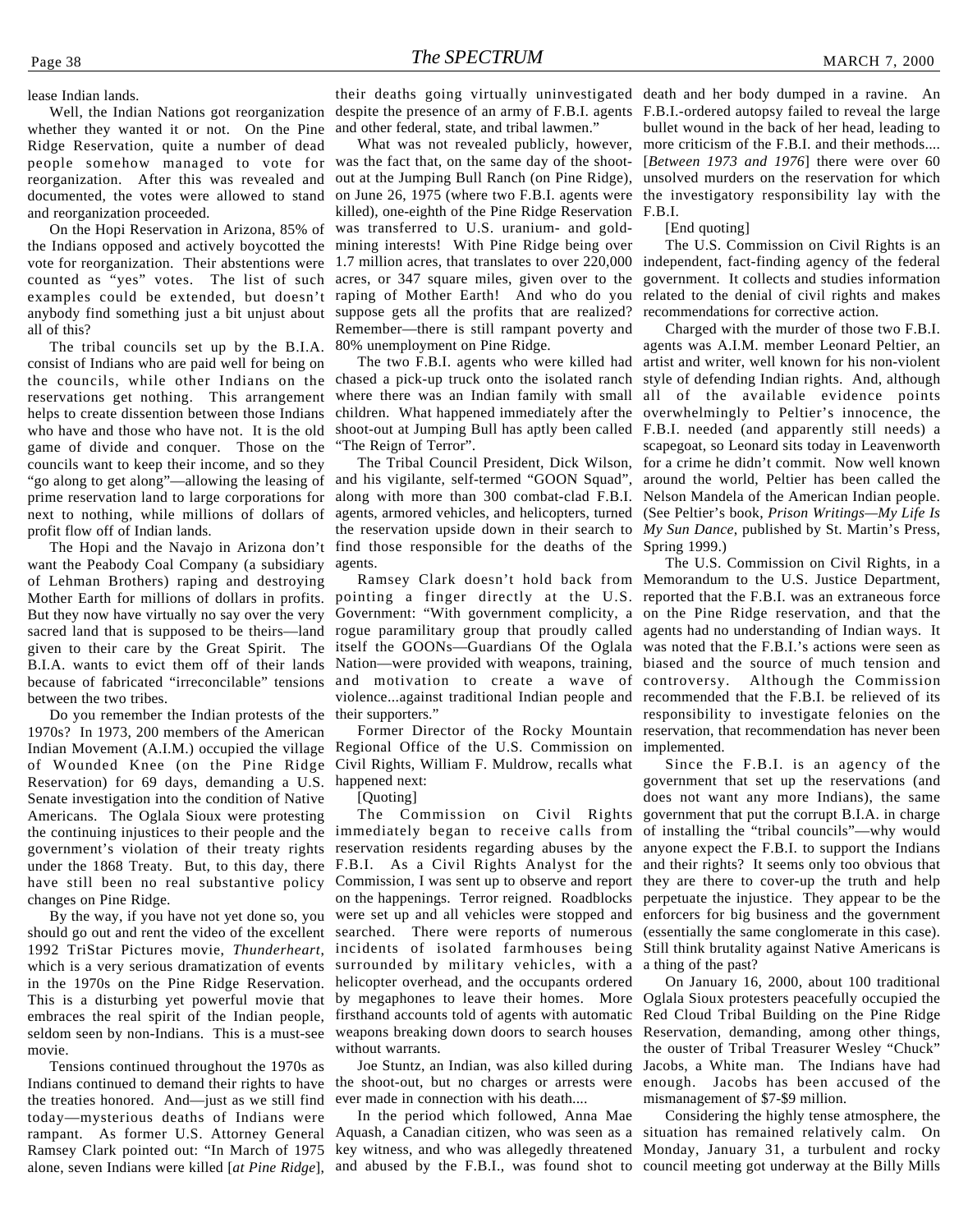Hall in Pine Ridge Village. The meeting was dependant people. expected to continue through Friday, February 4. On the first day, the treasurer was suspended. Since he was only suspended, the protesters said they would stay in the Red Cloud Building until he was removed permanently.

The second day of the council meeting lasted only two hours. Councilman Floyd Brings Plenty introduced a motion to suspend the tribal unnecessary poverty, 50% unemployment, and president for misappropriation of funds. Tribal a corrupt tribal council mismanaging funds. President Harold Dean Salway immediately But the Blackfoot people (this is their true corrupt White man's government) showing us adjourned the session, declaring that no business name; it was the White man who told them they the way we can begin to live again in harmony could be conducted with council members and must be called Blackfeet because there are more and balance with Mother Earth and with All audience members disrupting the proceedings. Council members were stunned by Salway's action.

This was the second time Salway adjourned a meeting when a motion for his suspension was introduced. The last time was on November 23, 1999. Councilman Gerald Big Crow said to realize that the situation with respect to the environment in the short time we have been on Salway's move today was enough to consider Blackfoot people is just a bit different than it is this continent. Surely the Indian's example can impeachment. So much for the B.I.A.-installed for other Indians. The 1851 treaty, which be no worse. The example they originally gave tribal council being a body representative of the established the boundaries of the Blackfeet us, when the Europeans first came here, was a Indians' needs and interests. Salway certainly Indian Reservation, was not signed by any land of pristine lakes and rivers that were the appears to be working for someone else.

unfolds and sorts itself out. The county where negotiations! But the federal government didn't clean air to breathe—surely unlike what the Pine Ridge is located is still the poorest county in the United States, even with all that vast mineral wealth beneath their feet!

Assistant Secretary of the Interior Kevin Gover Blackfoot band chiefs were present to move as they take a stand to define and shape had with 23 tribes, Gover fielded questions after (supposedly) represent thousands of Indians their own destiny. his speech. But the tribal leaders were not (see *The Blackfeet*, by John C. Ewers, interested in talking about the B.I.A.'s plans to copyright 1958, by the University of Oklahoma leaders of the Blackfoot Nation responsible for "fix" the trust fund accounts. They wanted to Press). It seems doubtful, however, that those talk about self-governance issues, and the lack four chiefs could comprehend the magnitude of of response from the B.I.A. concerning this.

Many tribes now want to initiate a selfgovernance policy in which they would assume complete control over how federal monies are spent for their tribes. That would be something new, for they have never been allowed to do so before. However, working out a self-their *Declaration Of Independence* to the U.S. governance policy with the B.I.A. has been Government and the Canadian Government. nearly impossible.

asked why, in the last two years since her tribe voted for self-governance, have they not had even one meeting with the B.I.A. about this? Gover said he was unaware of the issue, but promised to look into it. More lies and empty promises?

tribal councils imposed on them by the U.S. them, but to date there has been no response Government. They had functioned and lived from Washington, D.C. Perhaps his very well for thousands of years without the acknowledgment might be seen as a "green thing that has been promised by Spirit. That is White man's government, so why would they light" to other tribes that they too might seek how I know it will come to be. suddenly want it now?

The answer, quite simply, is that the U.S. Government does not want the Native American tribes to truly grasp the idea that they slaves, with what is rightfully theirs stolen from probably thus not come as a surprise that the are Sovereign Nations which don't need the them every day. They are the worst treated Native peoples of the American continent may U.S. Government. Rather, the Indians are people in America, and they always have been play a pivotal role in this Season of Renewal

why the American Indian nations might want to slaves on the reservations—there to be again become Independent Sovereign Nations, like France or Germany.

pretty much the same on the Blackfeet Indian Reservation—with ramshackle housing, than one of them) have had enough, and began to Creation. They can set an example for the rest initiate change which has now resulted in the of us, of how we can clean up the land, and Blackfoot Nation issuing a *Declaration Of* the rivers, the lakes, the streams, the air we *Independence* from Canada and the United States.

We shall watch and see how that situation Blackfoot present for any of the treaty breathtaking vistas of natural beauty, and pure But we need to back up here to set the stage for this momentous event. It is important seen what the White man has done with the Blackfoot. In fact, there was not even one source of fresh drinking water, unspoiled seem to notice, or at least they didn't seem to Europeans had left behind to come here. mind.

At the meeting mentioned earlier, that negotiations were held, but this time only four which the Blackfoot people are attempting to what they were agreeing to.

> But now the Blackfoot people have had enough of broken treaties, empty promises, and the corruption of the White man's imposed "tribal business council". On December 14, 1999, The Blackfoot Nation formally submitted

Wampanoag Chairwoman Beverly Wright of State, equivalent to the U.S. Secretary of The Governor General of Canada (the Head State) personally called a leader of the Blackfoot Nation to acknowledge their announcement, and expressed her personal apologies at not being able to attend an upcoming event related to this *Declaration*.

The Native Americans have never wanted call the Blackfoot Nation and congratulate President Bill Clinton has been requested to freedom from the oppressive federal government.

supposed to believe and consider themselves a (see my book, *The Untold History Of America,* and Healing.

As you can see, there are ample reasons their freedom in 1865. But the Indians remain Up in northwest Montana, things were less than human (remember, even our page 67). Even the Black slaves were given exploited by the big corporations, and to live in poverty to remind them constantly how they are *Constitution* still considers them so).

> Perhaps what the Blackfoot people are doing is what we need at this time—Sovereign Indian Nations (free from any connection to the breathe, and the water we drink.

> Think back for a moment. We have already

By 1855, however, further treaty a positive light, for that is the atmosphere in We need to look at this new development in

> Long Standing Bear Chief is one of the submitting the *Declaration Of Independence*. Although the word Chief is part of his name, he says he is not actually a Chief. You can find out more about him and the Blackfoot Nation at the *[www.blackfoot.org](http://www.blackfoot.org)* website.

> Long Standing Bear Chief consented to be interviewed about the Blackfoot Nation, why the *Declaration Of Independence,* and why now, about life on the Blackfeet Reservation, and about his hopes and dreams for the future. In the next segment of this series we will share some of that interview.

> Let us close with some appropriate words of wisdom from an unknown Native American source:

#### [Quoting]

I know that all must be brought into the Sacred Hoop for it to be mended. I often wonder how we will bring those who do not see even the simplest of Circles into the greatest Circle of all. Then I remember it is a

[End quoting]

The American Indians are treated like purification on a planetary scale. It should These are times of great change and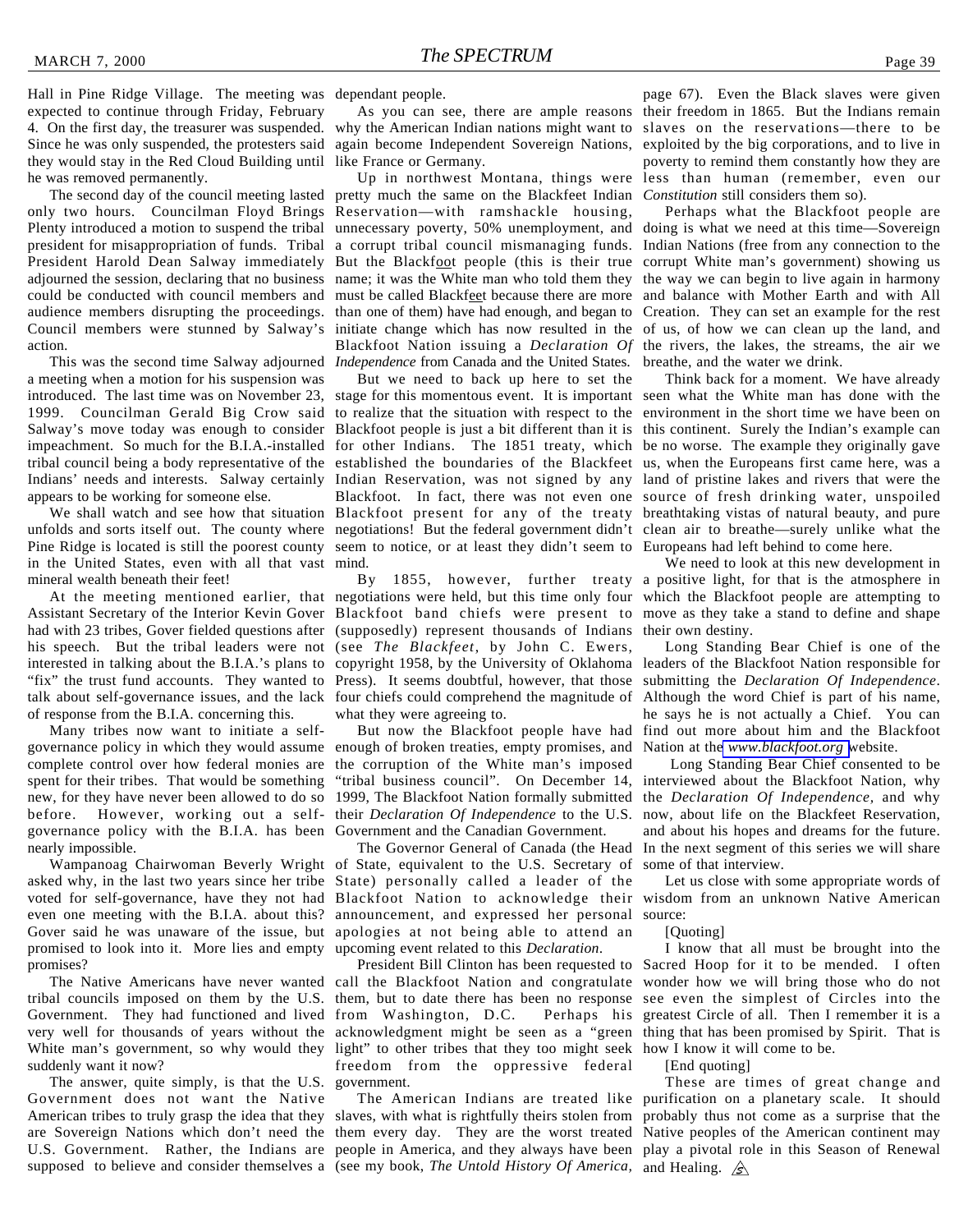# <span id="page-39-0"></span>*News Desk Special Report:* **A Fancy Trail Of Money Laundering By Greenspan, Bush & The Twiglets**

*Editor's note: The following information* implicates the other son, Neil Bush, who *was assembled by our News Desk guru, Dr. Al* escaped federal prison through a reputedly *Overholt, from the* [sightings.com](http://www.sightings.com) *website. It is* corrupt arrangement upon the downfall of *verbiage parade by the implicated presidential candidates that is already monopolizing the major media outlets.*

#### **1/28/00 SHERMAN H. SKOLNICK**

#### THE REPUTED COCAINE BANK MONEY LAUNDRY WIZARD FOR GEORGE BUSH FAMILY ARRESTED IN CHICAGO

The reputed cocaine bank money laundry wizard for former President George Herbert Walker Bush and two of his sons has been arrested in Chicago. The matter is tied as well, reportedly, to corrupt top IRS officials, Chicago Region Office, fingered by our work.

Giorgio Pelossi, a prominent Swiss accountant, was arrested January 20, 2000, at O'Hare International Airport, after officials of the U.S. Immigration and Naturalization Service (INS) found he was wanted on an international arrest warrant issued in Milan, Italy, about a year previously. Pelossi, 61, was somehow actually traveling under his own name. His name showed up on a passenger manifest in a routine check provided to officials of the INS. (Savvy sources, however, dispute that it was so "routine", but was rather a follow-up of matters outlined in our TV documentary, 11/29/99.)

In his appearance before a Federal Magistrate in Chicago, Pelossi agreed not to oppose being sent back to Italy by extradition. Pelossi signed papers in Chicago's Federal District Court waiving his right to a hearing in Chicago.

Pelossi is reportedly the cocaine bank money laundry expert for the former president and two of his sons, Texas Governor George W. Bush and Florida Governor Jeb Bush. VATICAN BANK until 1991, was also the in Portugal, Spain, Italy, and elsewhere, Some claim that the matter also reportedly dominant force controlling First National Bank including Morocco and Colombia.

*not likely this data will be part of the dizzying* Denver-based Silverado Savings & Loan illicit goods and services. With the corrupt Association, an apparent CIA proprietary operation of which Neil Bush was an official. REVENUE SERVICE, Chicago Region office, Some contend Silverado, at the hands of Neil Pelossi reportedly arranged the laundering of Bush, was likewise a money laundry for illicit billions of dollars through concealed and funds, including reportedly narcotics trafficking.

> commentators in Spain have been writing and reportedly of George W. Bush, Jeb Bush, and talking about the Elder Bush and two of his the Elder Bush, their father): HARRIS BANK sons, George W. and Jeb, being reportedly OF CHICAGO, and their Foreign Exchange implicated in billions of dollars of dope money section, called ForEx, a unit of BANK OF laundered through banks in Spain, Italy, MONTREAL owned principally by the Mexico, and the United States. The cocaine whiskey-soaked Bronfman family (Seagrams banking cartel, for which Pelossi reportedly was booze, Cineplex Odeon movie theater chain, as the kingpin and brains, was centered in Milan well as numerous operations of recordsand Barcelona. According to stories, some date-lined Rome, in December, 1995, by Reuters, United Press International, and other news and law enforcement personnel, Italian authorities contended they had proof leading them to assert that the Archbishop of Barcelona was implicated with the Vatican Bank and others in a vast money laundry ring reportedly involving, among others:

[1] FIRST NATIONAL BANK OF CICERO (a Chicago suburb, Al Capone land, a long-known mafia enclave). Later it became the flagship of PINNACLE BANC GROUP. Still later, to confuse matters, the bank was called Old Kent Bank, a unit whose head office is Grand Rapids, Michigan. Pinnacle was the successor and alter ego to the mysterious, scandal-wrecked BANK OF CREDIT AND COMMERCE INTERNATIONAL, which supposedly (although not actually) went under in 1991. BCCI was a reputed assassination and espionage funding apparatus for various intelligence agencies, including the American CIA, the French CIA, and Israel's The Mossad (The Institute).

Bishop Paul Marcinkus, head of the

of Cicero. Marcinkus was originally from Cicero and ran a church there. Marcinkus fled the Vatican, sheltering himself with his Vatican passport, when Italian authorities sought to grill him and possibly prosecute him for various criminal offenses he reportedly committed as Vatican Bank chief. He returned to the U.S. and lives in Sun City, Arizona.

[2] Roger D'Onofrio, an American CIA official with dual citizenship, U.S. and Italy, living near Naples, Italy. Italian authorities, in the wire service and other stories of December, 1995, described him as the CIA's secret paymaster in Italy to fund political assassinations of those not liked by the American CIA, and to pay-off or destroy opposition parties in the Italian government.

For a year or more now, journalists and banks (among others, and for and on behalf The Pelossi-Marcinkus-D'Onofrio ring reportedly, through Vatican Bank and other financial institutions, trafficked in smuggled gold, osmium nuclear bomb triggers, high quality counterfeit foreign currencies, and other connivance of top officials of the INTERNAL dummy accounts, reportedly in the following entertainment in California).

> The former major owner of Harris Bank, now also a major stockholder of the Bank of Montreal, is U.S. Sen. Peter Fitzgerald (R-IL). Harris Bank/Bank of Montreal are interlocked with the worldwide Mexican bank cartel, Grupo Financiero Bancomer. In May, 1998, Bancomer pleaded guilty to U.S. federal criminal charges of vast dope money laundering. They tried to whitewash the matter with an explanation on their *[www.bancomer.com](http://www.bancomer.com)* website.

> Bancomer has operated in the U.S. through branches in Los Angeles and New York. Their attempt to open a branch in Chicago was opposed by one or more City of Chicago Alderman who referred to the Bancomer criminal guilty plea. Yet, the Federal Reserve apparently is ready to let Bancomer operate throughout the U.S. in various units.

Bancomer is not only reportedly implicated in the Russian embezzlement caper, where many billions of dollars disappeared or were laundered. They also are reportedly implicated in the ring of which Pelossi has been the brains and kingpin, for the Bush Family and others,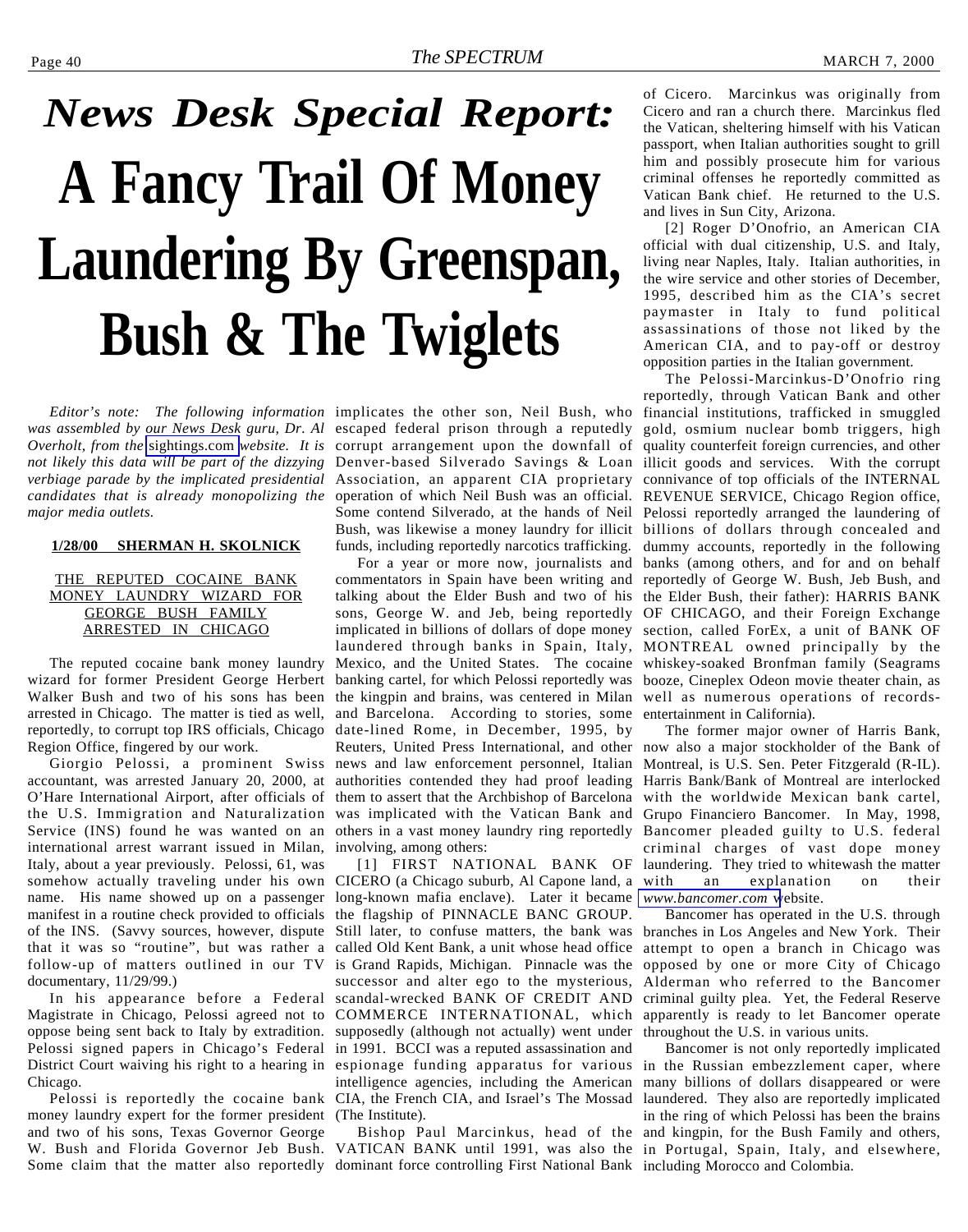Harris Bank also has secret and dummy Bishop Paul Marcinkus. accounts of reputed terrorist Osama bin Laden. His concealed accounts are reportedly jointly with Sharon Percy Rockefeller, top official in Washington, D.C. of PBS, and her family. She is the wife of U.S. Senator John D. Rockefeller IV (D-WV). Her family reportedly are in the Bust". Part 3 has pictures of the IRS boat. construction business with bin Laden. (President Clinton says he cannot "find" reputed terrorist bin Laden's accounts to freeze corruption documents to the Inspector General them. Really?)

In October, 1998, we confronted top officials of Harris Bank in Chicago with their secret accounts of the mysterious \$50 million of federal agency funds originally parked with German political scandal that has tarred former Household Bank, which merged with Harris Chancellor Helmut Kohl and his conservative Bank. The funds, belonging to Joseph Andreuccetti, were secretly transferred without Pelossi, according to published reports, has former State Governor, and his aide, former his permission to Little Rock, Arkansas, to try provided German prosecutors with information head of the Illinois Department of Revenue, the to cover up the embezzlement of Madison about alleged pay-offs to German political tax collectors. 7th Circuit Federal Appeals Guaranty S&L, for which Bill and Hillary figures. Clinton are subject to federal criminal prosecution for stealing bank funds.

REPUBLIC NATIONAL BANK OF NEW YORK: The bank is a reputed money laundry for smuggled gold as used by the intelligence agencies, such as the American CIA. The principal owner of the Bank, Edmond J. Safra, was murdered in December, 1999, supposedly by the acts and doings of his purported male "nurse", an unstable former member reportedly of the Green Berets, apparently part of one of their "hit" teams. As to the murder of Safra, visit our *[www.skolnicksreport.com](http://www.skolnicksreport.com)* website and see the story "Murder In The Gold Market" as authentic secret Federal Reserve wire transfer well as the update.

The arrest of Giorgio Pelossi is apparently just another event related to our one-hour public-access cable TV documentary cablecast within Chicago to some 400,000 viewers on November 29, 1999. Our program, called *Broadsides*, showed pictures of an ocean-going boat, renamed California Rose—a reputed traveling money laundry, plying between months, the reportedly genuine documents were Mexico, through the Caribbean, including stopping at the Dutch Island of St. Maartens, a dope laundry haven, and then on to Portugal inside position to possess and confirm such Denmark, England, Red China, Taiwan, Japan, and Spain.

The boat, as we stated, is a reported gambling casino, apparently owned and operated by current, recently current, and former top U.S. INTERNAL REVENUE jeopardy of life and limb would be more than England. According to published accounts, SERVICE officials, Chicago Region Office. eight others in key government and financial Prescott Bush arranged vast, unsavory deals For some twenty years, they reportedly positions." Some of the records purport to have with the Japanese mafia, the Yakuza, as well as operated a dope traffic "immunity" zone in a the wire transfer signature of A. Greenspan dictator-types in Red China, including western suburb of Chicago, four large buildings whose term as Commissar of the Federal reportedly with the top officials of the Red called Kingspoint Condominiums. The Reserve was renewed in the new century. Chinese Secret Police (who also operate greatly buildings, originally owned by Joseph Because he is like a corrupt Soviet dictator, in North America). Andreuccetti, were seized by the corrupt IRS answerable to no one, we coined the term officials, NOT for the public treasury, BUT FOR THEIR OWN PERSONAL INTEREST. Andreuccetti was kept in an apparent fraudulent confidentiality by our past record. As the Little Rock, AR-based bond broker, largest INVOLUNTARY bankruptcy for almost 14 founder/chairman of our group, Citizen's such operation outside of Wall Street. years, at the connivance of First National Bank Committee To Clean Up The Courts, since Stephens, tied reportedly to the ethnic Chinese of Cicero and the nephew and godson of 1963, I have been imprisoned some eight times gangsters like the Riady family interwoven with

Congressman Henry Hyde (R-IL) who lived to reveal the identity of long-reliable sources of near Kingspoint.

"Corrupt IRS Officials Face Exposure In Dope others, and backed-up by over one million Visit our *[www.skolnicksreport.com](http://www.skolnicksreport.com)* website.

Our sending six heavy volumes of of the U.S. Treasury apparently caused the dope bust situation in January, 2000, as well as the arrest of Pelossi.

Pelossi is reportedly interwoven with the political party, the Christian Democratic Union.

(The *Chicago Sun-Times* on January 27, 2000, had a much-censored, watered-down story about Pelossi leaving out many details that face, as is our long-time policy. the presslords are well aware are involved about the Bush family and the corrupt IRS.)

#### **2/10/00 SHERMAN H. SKOLNICK**

#### GREENSPAN REPORTEDLY BRIBES & AIDS BUSH IN GOLD SWINDLES PART<sub>1</sub>

records show how the Chairman of America's private central bank has apparently bribed and aided in corrupt deeds George Herbert Walker and continuing long thereafter, reportedly Bush and his family, all over a period of time. Later, Greenspan, reportedly jointly with Bush and a swarm of major financial entities, derived a horrific benefit in a major gold swindle.

In clandestine meetings, over a period of turned over to our research and investigation group by government officials clearly in an Saudi Arabia, North Korea, Hong Kong, data.

A conversation at one such meeting: "Tell Sherman, if you or he ever reveals our identity, we are all dead, every one of us. Also in his brother, Prescott, a financial broker in New "Alan Redspan".

Reportedly participating in all this was for so-called "contempt of court", for refusing For details, see the three-part series the sly. Our sources, cross-checked with in four decades, not for committing crimes, but high-level corruption data turned over to us on documents already in our possession, have enabled us, over a period of decades, to spotlight what some describe as the biggest judicial bribery scandals in U.S. history.

> Briefly stated, this includes the downfall we caused in 1969, of Illinois' highest tribunal, the Illinois Supreme Court, with half the high court being put to the wall. In the 1970s, our work led to the jailing for bribery of the highest level sitting federal judge in U.S. history, a federal appeals judge in Chicago, who had also been Judge Otto Kerner, Jr. went on all the media and said "Skolnick is a liar". Kerner died an ex-convict, convicted as I accused him to his

> From 1983 to 1993, our work set off a series of scandals, by which 20 local judges and 40 lawyers were sent to prison for bribery, including the Chief Judge of the Traffic Court, who in a taped interview said: "Mr. Skolnick, you are imagining things, there is no corruption in this courthouse."

More than three hundred reportedly our possession, among other things, confirms The Federal Reserve wire transfer data, which is also corroborated by matters already in the following:

> [1] That George Herbert Walker Bush, starting back at the time he was Vice President corruptly benefitted from billions and billions of dollars transferred at the behest, of among others, Alan Greenspan, to private corporations worldwide, in which the Elder Bush apparently has a beneficial interest, and/or is a major stock or bond holder, and/or is a kingpin therein, in other capacities. Included are enterprises in and Germany, among others. Some of the purported secret wire transfers of massive amounts were jointly for the Elder Bush and

The document delivery team was assured of those accounts has been Jackson Stephens, the [2] Holding as well a large beneficial interest, and/or as major stock or bond holder in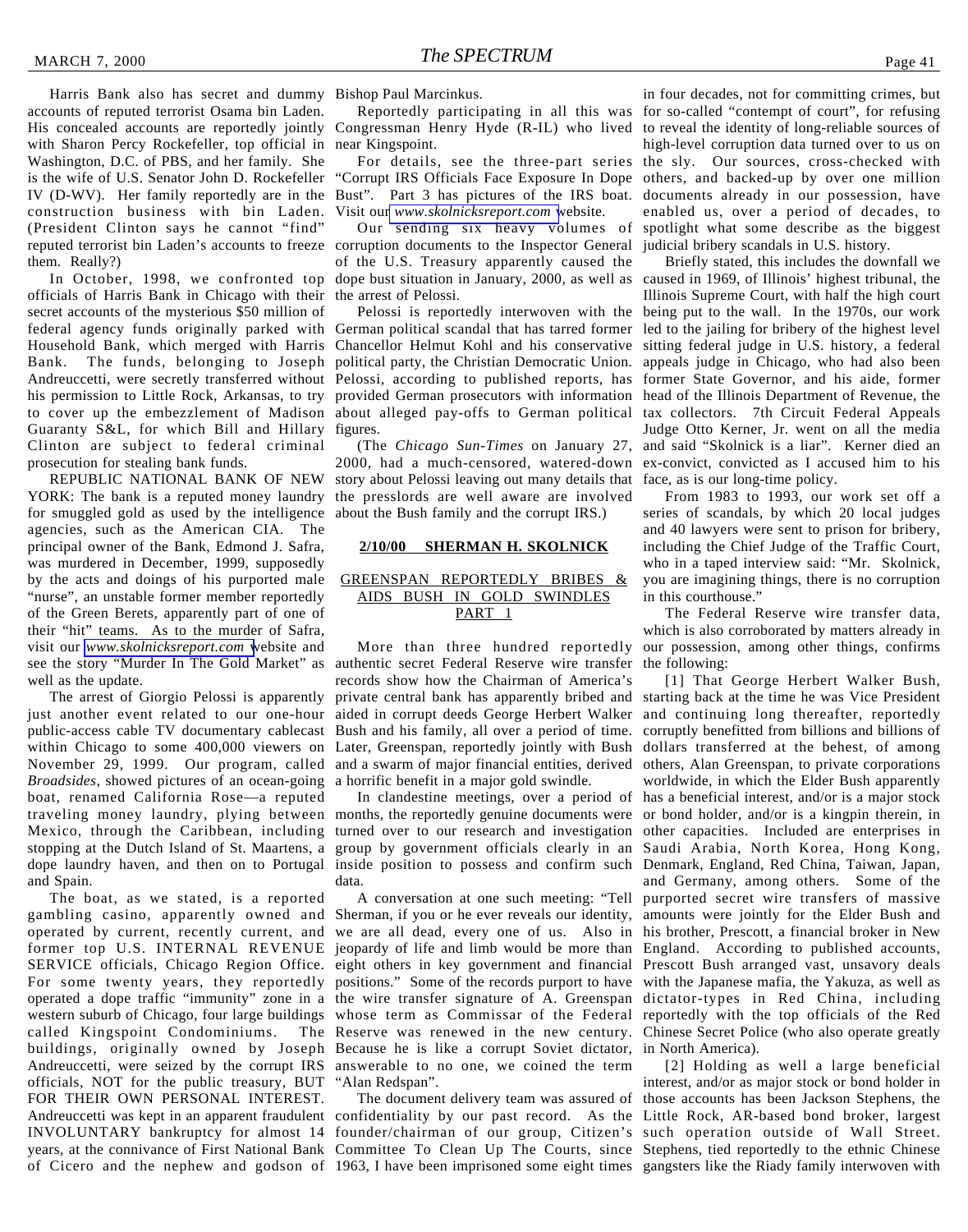Clinton and Ollie North and the dope traffic, has been a major backer of Sludge Willie. The relate to a situation started in the 1970s, when Canadian Barrick Gold. The Bank of England, nefarious worldwide reputed corrupt deals of the Stephens family have been covered up by Alan Redspan and what some call the highly secretive, conspiratorial Federal Reserve.

which the massive wire transfer assets were sent, are reportedly CIA proprietary operations set up by Bush as the head and former head of America's secret political police. (Now a Persian Gulf oil industry kick-backs to Chicago-based bankruptcy expert, William A. Brandt, Jr., has been a worldwide expert in Federal lawsuit in Chicago dealt with the secret quietly terminating CIA proprietaries once their espionage function is completed, as shown by documents released under Freedom of Information by the U.S. Justice Department. journalists attending the federal appeals court bond and gold trading houses. Cynics, Brandt's activities overlapped those of the Elder hearing. I later did an exclusive group of knowing these facts, call them "Goldman Bush.)

dollars of reputed wire transfers went for the partners in extortion of the sheikdoms. Only 1999 gold crisis, they were reportedly beneficial interest of the Elder Bush, and his one populist paper dared publish the details, in considering invoking the contract provision son Neil, an official of a CIA proprietary, disguised as Denver-based Silverado Savings & Loan Association. The S & L went under and partners, Bush suckered Saddam Hussein into Neil Bush should have been sent to prison for causing the downfall by reportedly misusing large amounts of federally-insured thrift agency funds. On the other hand, as accused in stories in the press in Spain, the Elder Bush and his sons George W. Bush (Texas Governor) and with the former British colony. Bush was the Jeb Bush (Florida Governor) and Jeb's wife, a one, on behalf of U.S. oil drilling interests, who native of Colombia, are reportedly incriminated helped develop the Kuwaiti oilfields, following of England, offering for auction or sale gold through huge money laundering of dope the 1961 relinquishing of British sovereignty. proceeds through banks owned by criminals in In its simplest form, the 1990-91 Persian Gulf actually a huge gold horde stolen upon the Spain—dope proceeds reportedly from conflict was a falling-out of private business downfall of the Soviet regime and whisked Colombia, Morocco, Portugal, and Italy. We publicized the quiet arrest in Chicago in January, 2000, of the reputed Bush family life of ordinary soldiers. Upwards of 150 cocaine bank money laundry wizard, Giorgio Pelossi, a prominent Swiss accountant. (Visit our *[www.skolnicksreport.com](http://www.skolnicksreport.com)* website for the details.)

since at least 1959, when he helped set up Zapata Petroleum Co., later called Zapata Offshore, with upwards of 600 branches worldwide in international hotspots for the reported purpose of gathering intelligence for the spy agency. Some news sources have contended that Zapata's offshore drilling rigs, located beyond the U.S. jurisdiction limit, are reported centers for transferring large quantities of illicit drugs and other contraband.

[5] Some of the reportedly huge secret wire transfers were for or with the Elder Bush jointly with the Queen of England, through her accounts in the British Monarchy's Coutts Bank, London. The secret account numbers are contained in some of the more than 300 apparently authentic Federal Reserve wire transfer records. The British Monarchy has long been accused of being worldwide kingpins in the narcotics traffic, going back over 150 years, starting with the Opium Wars in China.

the Elder Bush arranged to overthrow the Iraqi jointly with the Queen of England who government by political assassination. Bush reportedly shared accounts with the Elder Bush helped install Saddam Hussein.

[3] Some of the firms and enterprises, to to the decade 1980 to 1990, when the Elder attack on gold in 1999. Together, they drove Bush was a secret private business partner of down the price of gold to about \$252 per Saddam Hussein in extorting billions of dollars ounce, more than \$30 per ounce BELOW THE per year from the weak sheikdoms in the COST OF PRODUCTION of the most supposedly assure security. A little-known partner of Saddam Hussein—namely George Herbert Walker Bush.

[4] Some of the billions and billions of Bush and Saddam were private business short selling deals of gold that, in the October, I and my associates were the only interviews with the participants, confirming that Sucks". Goldman Sachs has been so much into 1991, of my interviews on the federal case.

seizing a portion of Kuwait long challenged by Saddam as being an Iraqi province and part of Saddam's oilfields. Bush used a top U.S. official to mislead Saddam into thinking the of Italy, in America), big in foreign exchange U.S. would not intervene in this local quarrel partners.

The Elder Bush has been with the CIA under a white flag of surrender. It was the in California. The result of this treachery? Great loss of thousand young Iraqis died in the conflict, some buried alive by U.S. war bulldozers. President Bush ordered U.S. warplanes to shoot, in the back, the retreating Iraqi soldiers proceeding most horrendous murder of surrendering troops in world history. The German massacre of some 80 U.S. troops surrendering in World War II, during the Battle of the Bulge, was a small matter by comparison. (Our public-access cable-TV program in 1991 was about the only TV show in America that dared discuss this can obtain gold loans for as little as 1% matter.)

> Following the Persian Gulf War, some 15,000 U.S. troops died from the mysterious malady called Gulf War Syndrome which the Pentagon denies is happening. Ex-GIs continue to die from the strange ailments, and the total deaths and debilitating diseases amount to more than 20% of casualties of all the Americans 1990-91, more than 100,000 American soldiers.

others important favors. Bush has been a reportedly again sought to stop the precious

[6] Others of the more than 300 documents potentate, in one form or another, with Others of those and other documents relate major financial entities, orchestrated a vicious at Coutts Bank, London, and three or more efficient gold mines, such as in Canada.

Reportedly helping this unlawful attack on gold, gold mines, and gold mine workers, forbidden by U.S. anti-trust laws, have been the following, among others:

In a typical sort of falling-out of business complying with a contract because of wars, • Goldman Sachs, one of the world's largest called "Force Majeure" used to avoid hurricanes, revolutions, and such. The Federal Reserve has, through various dirty tricks, bailed out Goldman Sachs repeatedly.

• Bank of America (long ago called Bank trading, called ForEx; they were reportedly part of the "knock down the price of gold" group.

• Bank of England, jointly with the Queen that neither one apparently really owns, but is away to Dutch custody at a Swiss airport for speedy transport wheresoever requested. Bank of America is owned jointly by the Vatican, the Jesuits, and the Rothschilds. Joining them in recent years as major owners have reportedly been the Japanese mafia, the Yakuza, big in the U.S. dope traffic, and owning most every bank

The purpose of the gold attack was to drive down the price of gold, among other things to help bail out six hedge funds that have been more than a trillion dollars under water in derivatives gambling—that is, asset swaps. The bankrupt hedge funds, when gold is low-priced, interest. Were the hedge funds disaster scenario to be more public, it might set off a melt-down of the financial system of the Western world.

serving in the military in the Persian Gulf in thousand tons of gold—more than four years of Having been apparently massively bribed called by some "The Killer Yellow Metal" for and aided in corrupt deeds over a period of the type of situations it can cause. In February, years, the Elder Bush owed Alan Redspan and 2000, Barrick, Bush, and the anti-gold gang, Reportedly at the behest of Bush, Barrick became part of a complicated trick of forward leasing of gold. A sort of short selling of gold. Thus, sold short has been more than ten total world gold production. Gold has been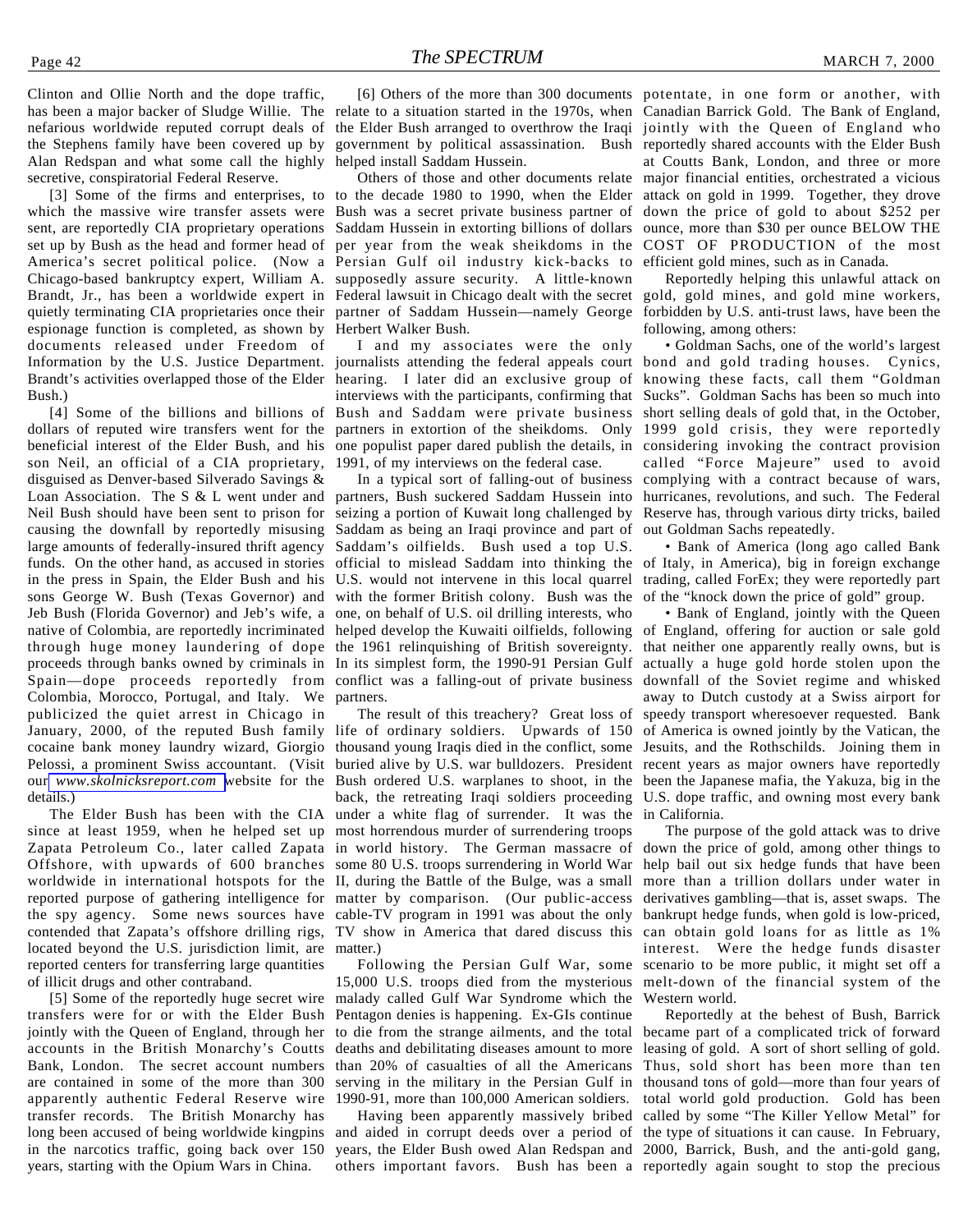price, such as \$600 per ounce.

The disclosures of the reputed secret Federal Reserve wire transfer records could torpedo the pirate ship of which Alan Redspan is a treasonous Captain joined by reputed others in their gang. All together, they are part of the big gold swindle of the new century.

See our website to view a few samples of the more than three hundred apparently authentic Federal Reserve secret wire transfer records that tend to incriminate Bush, Redspan, Family as their agents and others, have been the Queen of England, the Bank of England, kingpins in the dope trade since the Opium and others.

#### **2/14/00 SHERMAN H. SKOLNICK**

#### GREENSPAN REPORTEDLY BRIBES & AIDS BUSH IN VARIOUS MATTERS PART<sub>2</sub>

Former President George Herbert Walker Bush and his three sons should be prosecuted for reportedly massive money laundering from official and afterward, to benefit him for having at her Coutts Bank, London. Bush's reputed the dope traffic and other illicit doings done certain acts and doings as such, taking firm is linked to the Pilgrim Society, an worldwide. Also, for bribery, and in the case of the Elder Bush, for treason. This is clear Kuwait, to start a war with Bush's disgruntled from the South African gold and diamond mine from the more than 300 secret reputedly PRIVATE BUSINESS PARTNER, Saddam cartel. The Rhodes Trust is pledged to the authentic documents consisting in part of the Hussein, Iraqi strongman. Details of Bush as treasonous purpose of overthrowing the U.S. following:

records showing massive amounts in and out of branch of Italy's largest bank, Banca Nazionale the status of puppet colonies. The Rhodes accounts that are reportedly those of the Elder Delavoro, owned in part by the Pope. It was a Trust takes the position that those of Irish and Bush, his sons, and/or in which they have a subject of an unpublicized federal suit in German descent (many Americans) are subbeneficial interest and/or are the major owners Chicago. Bush/Saddam extorted hundreds of human and are not entitled to occupy this land of the entities involved. Most have the secret billions of dollars from the weak oil sheikdoms and have a government called by them the authorizing code of the Federal Reserve Chief of the Persian Gulf for "protection", same as "A. Greenspan", who we call Alan Redspan, mafia gangsters shaking someone down. I and because he is like a corrupt Soviet commissar, my associates were the only journalists continent since at least the War of 1812, and answerable to no one.

[2] Hand-written notes of a senior U.S. government official in the Office of Internal Affairs, U.S. Department of the Treasury. His notes with bank wire transfer codes list 25 banks secretly transferring funds in and out of "Proteus/Potus", bureaucratic slang for Vice President of the United State/President of the United States. As we began to show in Part One of this story, and continuing now, Federal Reserve dictator Alan Redspan, with his secret authorizing codes shown, arranged and approved of the massive transfer as a money laundry, of billions and billions of dollars to the Bush family as follows:

• To George Herbert Walker Bush, using the Spanish spelling he prefers as his first bribed Bush. The proceeds went, in part, to that the husband of the Queen of England, name, as JORGE Bush. And to George W. and through reputed Bush-identified accounts in Prince Phillip, arranged with MI-6 to murder Al Bush (Texas Governor), Jeb Bush (Florida Arab Bank Corporation, Monaco. Fifteen Fayed's son, Dodi, and his intended new wife, Governor, who has a wife from Colombia), and thousand U.S. military since 1991 have died of Princess Diana of Wales, then pregnant with Neil Bush, once an official of the defunct-by- the strange malady and eighty-five thousand are his child. fraud, Denver-based Silverado Savings & Loan. either in dying condition or suffering horrible Sent to and from Banco Exterior de Espana, debilities. In addition, Bush reportedly received Federal Reserve bank wire transfer records, Malaga, Spain, for Pilgrim Investments, the from the Emir \$15 million in gold. This is all hundreds of millions of dollars were sent

the reputed Bush family cocaine bank money by the United States; And no Person holding laundry wizard, Giorgio Pelossi, quietly arrested any Office of Profit or Trust under them, shall, in Chicago, January, 2000. (For Pelossi details, visit our *[www.skolnicksreport.com](http://www.skolnicksreport.com)* website.)

super-crook the Elder Bush and his family and transactions, reportedly including dope PRINCE, OR FOREIGN STATE." (Emphasis trafficking, with the Queen of England, through added.) What Bush did is also in violation of her identified accounts in the British Monarchy-federal statute, as noted by the senior Treasury owned Coutts Bank, London. Remember or official in his hand-written notations. note if you did not already know: the British Monarchy, directly and through the Jardine British counter-intelligence, called MI-6, bribed Wars in China, starting 150 years ago and continuing. Financing it over the years in large Irish Catholic populations of places like various forms reportedly has been the enterprise Chicago. (Chicago has a considerable number owned jointly by the British Monarchy with of Irish Catholics who sympathize with the remnants of the Chinese Royal family, Hong Kong & Shanghai Bank, merged more recently with the Jacobs Family-owned Marine Midland induce him to pursue a course detrimental to Bank of Buffalo, New York and Chicago. the United States. Bush's reputed pirate (More on this later.)

[1] Federal Reserve bank wire transfer part of the secret records fought over a Chicago over the American continent by returning it to benefits and bribes reportedly from the Emir of offshoot of the Cecil Rhodes Trust, formed such partner for the decade 1980-1990 were government and restoring British domination attending the hearing in the federal appeals court. After which, I interviewed the participants, May 1991, detailing the same on Presidents, President James Garfield and Radio Free America, hosted by long-time President William McKinley. broadcaster and journalist Tom Valentine. A transcript appeared several times in the populist call him for good reason mentioned elsewhere) newspaper *SPOTLIGHT*. Zero for the rest of the press—who I call the newsfakers.

reputed Bush money ship, with the codes forbidden by the *U.S. Constitution, Article 1,* through the Rockefeller's Chase Manhattenoilfield. For sending U.S. soldiers in harms *Article 2, Section 1*.) way and suffering post-war Persian Gulf

metal from going up to a more fair market shown. This was arranged reportedly through *Section 9*: "No title of Nobility shall be granted • The Elder Bush sharing proceeds of illicit any kind whatever, FROM ANY KING, without the consent of the Congress, accept of any present, Emolument, Office, of Title, of

> • The Queen of England and her control of and benefitted Bush to arrange for MI-6 to spy and coerce U.S. citizens in the United States and to destabilize such persons, particularly the anti-British royalty, anti-British IRA.)

• The Elder Bush, as a U.S. government billions of dollars through the Queen's accounts Further, Bush was bribed and benefitted to operation, Pilgrim Investments, received many "United States of America".

> Great Britain has vowed to take back this for that purpose has arranged the political assassination of two anti-British U.S.

Saddam Hussein was suckered by Bush support the same, which calls for the collapse using a top U.S. official, telling Saddam it is and overthrow of the U.S. Government. Twice purely a local matter of no interest to the U.S. inaugurated as President, Clinton took an oath for Iraq to seize a portion of Kuwait long-to support the *U.S. Constitution*. How is this claimed by Saddam as an Iraqi province and contradiction resolved? (*U.S. Constitution,* William Rockefeller Clinton (that is what I as a student attended Oxford on behalf of the Cecil Rhodes Trust and took a pledge to

Syndrome, the Emir of Kuwait reportedly you can consider the contentions of Al Fayed Visit the *[www.alfayed.com](http://www.alfayed.com)* website. There

As shown by the reportedly authentic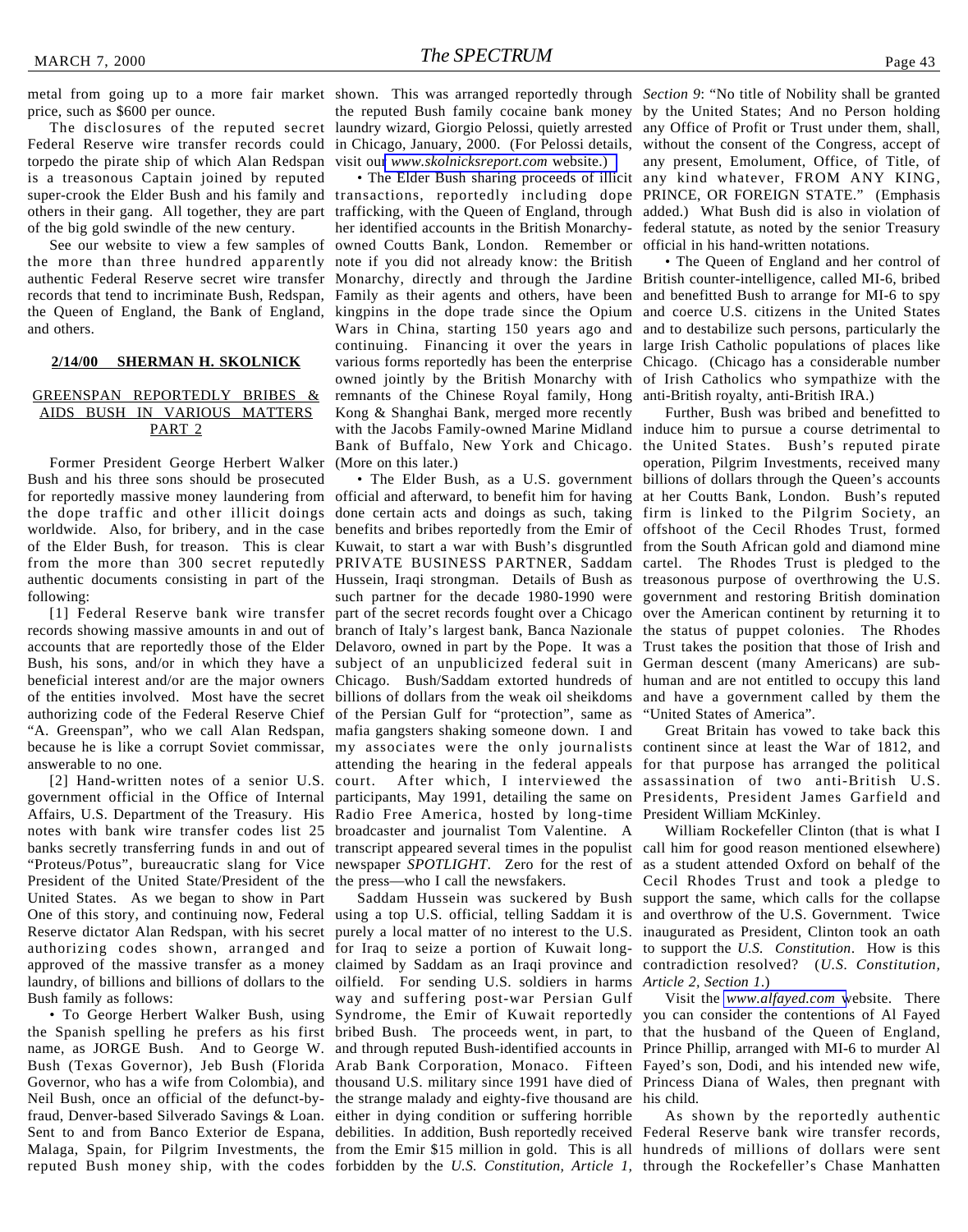York, to credit to Bush's reputed accounts, number) was posted. Pilgrim Investments, Inc. The Jacobs family of Buffalo own Marine Midland Bank. They also of the senior official of the U.S. Treasury own Emprise Corp., a reputed mobster international enterprise dominating the food and beverage and other concessions of many sports stadia and race tracks in the U.S. and elsewhere. Later, because of the smelly links reportedly illicit trafficking and bribery funds. becoming public, the name was changed to The Bush family's reported criminality overlaps of the Bush family apparent criminality using Sportsystems, Inc. By the way, they reportedly that of William Rockefeller Clinton, a close Alan Redspan's Federal Reserve bank wire made Buffalo resident O.J. Simpson into a family crony of the Elder Bush, going back to sports celebrity. (The Norby Walters case, the time Clinton was a college student in 1988-89, in Chicago's federal district court, England and spied on the Peace Movement in dealt with sports celebrities having many times Europe under the auspices of the CIA Station mafia sports agents, without which they would Chief in London, as arranged by the Elder go nowhere. OJ's Buffalo business partner in Bush. the major cocaine traffic was murdered during OJ's first trial in 1995, according to a major reportedly paid upwards of one million dollars reformer. Since 1963, founder/chairman, Buffalo newspaper.)

Emprise Corp., in turn, has been a major stockholder of Chicago-based Bally Manufacturing Company that has been the Bush (now Texas Governor) snorting cocaine largest manufacturer of pinball and slot with Bill Clinton. In exclusive stories on my machines used in gambling casinos, too often website, I have detailed several attempts to under criminal domination. Published accounts assassinate Albert Gore, Jr. as Vice President. link Emprise to Cosa Nostra families in at least Is THAT what is deterring Gore from using this two cities. In 1976, well-known Arizona reported picture to finger George W. Bush—as Monday evening, 9 p.m., Channel 21 cable. reporter Don Bolles was investigating Emprise of this date, a supposed political opponent? For a heavy packet of our printed stories: send and intending to write about them. He was murdered by a car bombing; his last words included the word "Emprise".

The reported mobster details of the Jacobs family and their Emprise Corporation and Sportsystems are in a long series of press reports, such as the *Chicago Sun-Times* for the dates 9/16/71, 1/16/72, 5/15/72, 11/28/72; *Chicago Daily News* (now defunct) 4/28/72. In their issue 4/24/72 it was said, after describing them as a mob-linked concession company, titled *The Trance Formation of America*. She [www.skolnicksreport.com>](http://www.skolnicksreport.com) [Note "s" after "The company, Emprise Corp., of Buffalo, N.Y., has made millions of dollars in loans available to major league baseball teams, race tracks, and other sports enterprises. In return, including George Emprise usually has received ironclad contracts—sometimes running more than 30 years—to provide food and beverages at sports this couple were set to events." Also, *Chicago Tribune* 3/4/75.

The Jacobs family runs the dog racing tracks in Arkansas, popular there, and has program cablecast within contributed heavily to the "campaigns" of Bush Chicago. Before family crony, William Rockefeller Clinton.

So, with his reputed criminal enterprises the Phillips called me as the Elder Bush was in safe hands running his producer/moderator of game, with the help of Alan Redspan, through the show, and insisted Marine Midland Bank of Buffalo. In more recent years, the Marine Midland Bank has conditions: [1] all my merged with the British and Chinese royalty-questions were to be put owned Hong Kong & Shanghai Bank. One of in writing and submitted those of Chinese royalty, now residing in the to them in advance and Midwest, is the reputed North American chief [2] I was to make a of the Red Chinese Secret Police. He has a direct link by fax to the White House. When guarantee that I as the we fingered him in 1997, he arranged with the moderator would NOT FBI to block the website on which my story ask them or her any

The reportedly authentic, hand-written notes detailing and summarizing the numbers and accounts that go with some of the details here, family, which tend to incriminate them in

The Al Gore Campaign Committee for a fairly recent picture made undercover by Citizen's Committee To Clean Up The Courts, the U.S. Drug Enforcement Administration (not disclosing certain instances of judicial and other 30 years ago). It ostensibly shows George W. (Actually George W. is a Clinton crony.)

were working on this several-part story. Result: envelope, 4-1/4 x 9-1/2) with three stamps on it recently CBS's *60 Minutes* program put up a to Citizen's Committee To Clean Up The "straw man" to knock down, to divert attention. Courts, Sherman H. Skolnick, Chairman, 9800 *60 Minutes* referred to supposedly shocking So. Oglesby Ave., Chicago IL 60617-4870. allegations against former President Bush. Office: 7 days, 8 a.m. to midnight: (773) 375- They were made by a team made up of Mark 5741 (PLEASE no "just routine" calls). Before Phillips and his apparent girl friend, Cathy sending FAX, call. E-MAIL: O'Brien, in their book with a double-meaning [<skolnick@ameritech.net>,](mailto:skolnick@ameritech.net) WEBSITE: <http:// claims she was put into a trance and became a name in website].

"sex slave" by high government officials, Herbert Walker Bush.

Several years ago be guests on my public access cable TV coming here, Mark the following ironclad

Bank to Marine Midland Bank of Buffalo, New about him (with his name, address, and phone "negative questions". Having due regard for my integrity and being independent-minded, I refused these outlandish conditions. So, to blunt OUR Bush criminality stories, CBS ran this sex slave story to divert attention.

> dealt with twenty five banks used by the Bush the reportedly authentic records we have, some Go to our website to view a few samples of hand-written by a senior official of the U.S. Treasury, going over the numbers and accounts transfer notations as a summary.

> > More parts of this story are coming. Stay tuned.

> > > \* \* \*

CBS Network apparently found out we addressed business-size envelope (#10 Since 1958, Mr. Skolnick has been a court bribery (most often implicating banks owned and operated by judges) and political murders. Since 1991, a regular panelist, and since 1995, moderator/producer, of *Broadsides*, a one-hour, weekly, public-access cable TV show cablecast within Chicago to some 400,000 viewers, each \$5.00 (U.S. funds) and a stamped, self-

### 2030

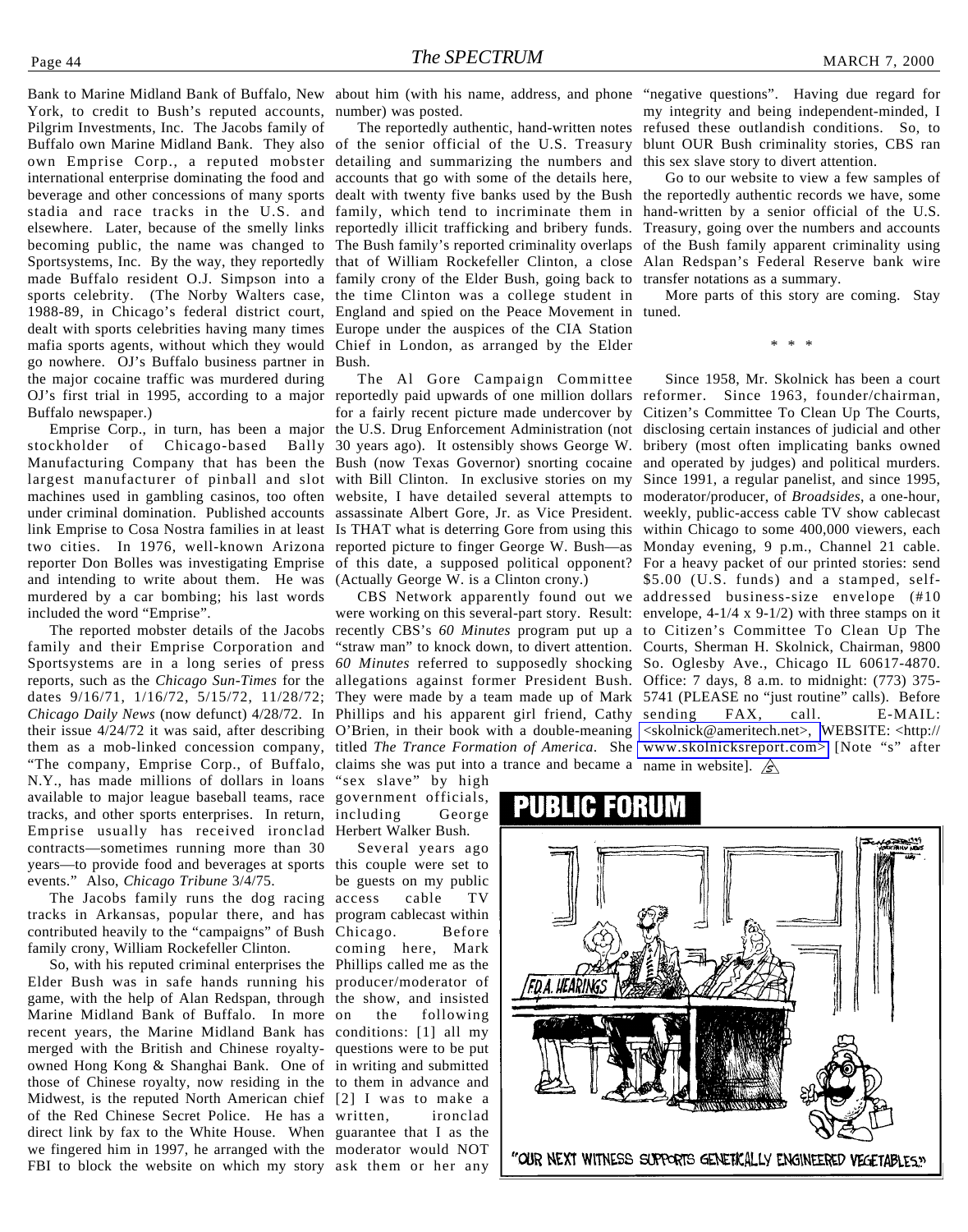# <span id="page-44-0"></span>**Glimpses Of The Truth Behind Your Shadow World**

#### **3/3/00 SOLTEC / HATONN**

Good morning, my friend. It is I, Ceres Anthonious "Toniose" Soltec, come in the Radiant One Light of Creator Source. Be at peace, for the attacks upon you are indeed a war in the Middle East. The "need" for oil great.

weaknesses you have.

unto Lighted Service, and learn to allow for threaten to make their current commodities these distractions yet not become disabled by them. There is much work left to be done, and for those who agree to become conduits for we *energy production technologies which threaten* of the Host, there is always an amplification of *the status quo, don't miss the feature article on* the intensity of the sort of attacks you have *the subject of Cold Fusion elsewhere in this* been experiencing.

As always, the choice is yours to remain in such service. There will never be threats or mental energies being focused on this very coercion on the part of any entity working with the Lighted aspects of The Creation.

Allow for the immediate pressures to pass through you. There are adjustments being among the most dependant upon the gas and made which are giving the queasy sensation in your abdominal area.

you to be.

Allow The Light to fill you from within and You are capable of matching the frequency pulses that are going through your body as we speak. Allow for the shift to occur; do not mental capacities of the so-called "elite" resist the natural tendency towards balanced energy exchange. To stop the flow causes the nauseating feelings, while allowing the energy to pass through you will alleviate such feelings.

\* \* \*

Gyeorgos Ceres Hatonn here, in Light and in Service to The One Light. Be still, my friend, for there is a much needed message that we wish to deliver. I am using Soltec's frequency, for his is much easier for you to lock onto in your present condition. Be still, upward dimensional shift (graduation or therein finding a better way. and all will flow forth as it should be.

leaders take drastic measures to throw your years ago. These energies are neither good nor Guardians of your world, a council of seven

world into a global conflict. Your oil prices are bad—they simply ARE. the highest they have been in over 9 years, while you have several presidential "hopefuls" putting on a good show, day after day.

There are ones who do not wish for your outraged. Your world energy giants, such as messages to continue to be put forth. These OPEC, are trying to leverage legislation that that so many are caught-up in and yet see it ones are masters at exploiting any and all will ensure their empire continues to be not. Be diligent in your affirmations of service try to squelch the new technologies that it's disintegration point. These negatively is an artificial "crisis" that has many ones prosperous, while these same ones desperately much less valuable.

> [*Editor's note: Speaking of suppressed issue of* The SPECTRUM.]

The pressures applied, and the resulting carefully orchestrated situation, are intended to precipitate stressful conditions for the majority of ones there in the United States who are oil—the middle class.

There is great interest in stopping the **only an external distraction, but a very real** forth great healing and balancing energies that messages that are penned through you, for they **internal distraction that, if left unchecked** will empower and en-Light-en those who will, serve to free ones from their own ignorance **(which is typical of the masses), will fester** in turn, be given to see the Higher Soul-ution and are much more than what they appear to **and grow as ones become more and more** to the seemingly hopeless situation. radiate outward in a natural spiraling manner. **used as a catalyst for igniting the planned** small few. What we speak of here is based **unsettled. This is designed to cause a "tension" in etheric space that is hoped to be** through extreme focus and desire of a relatively **global war.**

> This sort of manipulation is beyond the puppets who believe themselves to be in control of your world. Rather, this manipulation comes from *direct* influence of negatively oriented, experiencing at this time are the same ones who shall we say "extra-dimensional" beings. These beings are masters in the manipulation of energies, and are currently using their mastery in such a manner as to enslave others and to Jupiter) and on Mars (which was rendered keep ones from connecting within to Higher virtually uninhabitable by its previous Knowing and thus to accessing insights about occupants). The karmic predisposition of your the greater reality and nature of the game being played at this time.

You American citizens are being distracted available to all of the inhabitants of your world Sovereign Planets in Service to The One Light, and played for sleeping fools as your world that were not as accessible just a few short Creator Source, have consulted with the birthing). There are great energies currently

Meanwhile, there are great attempts to ignite ever-increasing (in both frequency and You ones decide how you will focus your energy at any given point in time. As your planet continues to awaken in response to these intensity) energies, the "average" ones who discipline themselves to tap into these energies have the potential of bringing down the illusion

> This enslaving illusion is fast approaching oriented "extra-dimensional" entities have calculated that their window of opportunity for effecting a desired negative impact will be closing in a relatively short period of time.

**These mental stresses are causing not** history of your world. This call will summon The events that are likely to be precipitated by these dark ones will become the very catalyst that will, for the most part, act like a slingshot. There will be the apparent backslipping as the sling is being pulled back or cocked. This will be a time of great tension and hardship, and yet it will facilitate an inner stirring—a strong emotional desire for justice, freedom, and a return to balance—and hence a call will go out unlike anything prior in the

> These events can always be diverted upon our observation of current energy flows, including their average frequency, amplitudes, and contours. Our mathematical constructs give us both probabilities and possibilities.

Your world is presently going through an diligent students of Life-Force Energy and Please consider that many of you who are were experiencing on Maldek (the remnant of which is what you have come to know as the Asteroid Belt between the orbits of Mars and world's population is one that seems to opt for the harsher experiences, rather than becoming

We of the Intergalactic Federation of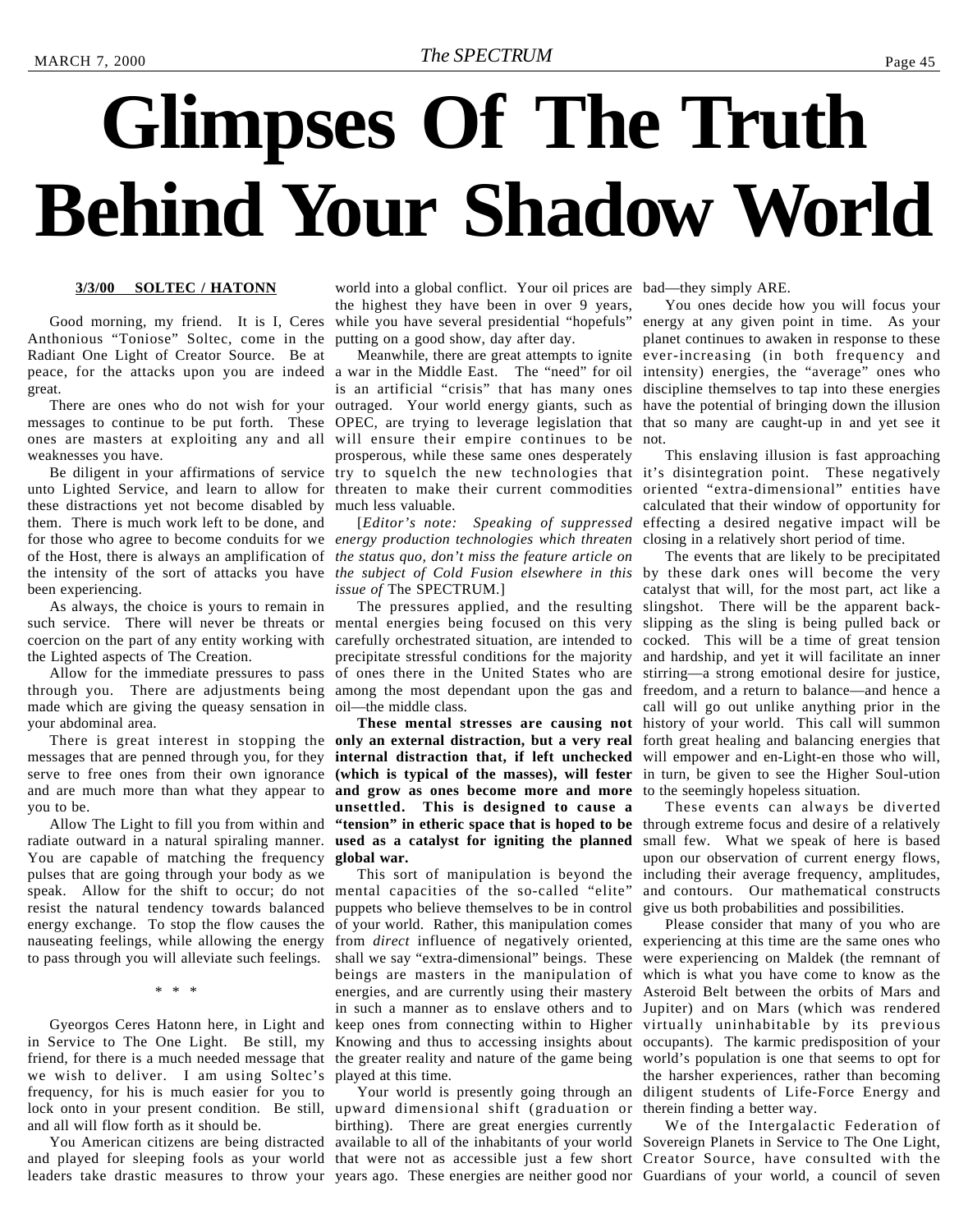your solar system's inception. And though we **greater personal realization.** are somewhat limited as to what we can do based upon our moral and ethical standards experience too seriously or literally. Seldom which dictate that it is quite inappropriate to are the situations with which you are interfere with the free-will choices of a confronted what they appear to be. For every species—we are being allowed EQUAL opportunity, using the same "extra-dimensional" energy-flow techniques as are being used by those dark ones who are efforting greatly to ignite a great war—the true purpose of which would be to create an environment that will spawn and precipitate anger, fear, and hate.

Such generated lower-emotional energies would help to neutralize the many awakening souls on your planet and keep them in a lowfrequency state as long as is possible. The **modify that which precipitates the physical** intention is to keep ones from naturally **reality, and you will be well on your way to** gravitating to the higher frequency states of joy, **understanding the** *true* **nature of the game** happiness, and love, wherein the inner connection to Higher-Infinite Intelligence (many call this the Christ-consciousness) can be more know and practice what many of you, who will readily achieved.

When this important connection is made by a Lightworker while incarnate, the end result in nonphysical space, vortices of energy often has a very profoundly positive global potential that they then focus in very selfeffect. Such ones become powerful conduits of serving manners to enslave the minds of the Love, Balance, and Peace. Their example then masses and thus usurp their energies. awakens the same in many others.

*when considering the ramifications of our Front Page story about the Indigo Children* energies and use same to help all of humanity. *and the ongoing attempts to drug them into a* The ones, such as Christ and Buddha, who *state of ineffectiveness—or worse.*]

Regardless of the atrocities you ones may witness, hold strong in your heart that the physical is but an illusion that is precipitated from the non-physical energies which have their origin within the creative imaginings of Creator Source—God of Light. The physical vehicles you are housed within are not YOU. You—the real you—are of the finer energies which transcend space and time, and which adhere only to the Laws of The Creation which govern the Greater Reality responsible for sustaining the very small subset that you commonly know as the physical universe.

You all are a part of a much larger reality. The current experience is but a mere twinkling of an eye when compared to the infinite journey of your soul. The seeming atrocities you may experience are transient at best. They serve as opportunities for you each to have experiences from which to draw contrast—what is personally perceived as appropriate or inappropriate—and thus evolve in wisdom in how you choose and summon forth Creative Energies in unique, balanced ways so as to forever create newness of experience which leads to growth.

**With the proper mental attitude and understanding, your spirit for life and living** and creating cannot be manipulated, participate in the physical experience is so that tribute in understanding I can possibly make to **usurped, or broken. Thus you become a** you might have the opportunity to learn to Creator Source—God of Light—for we are all

Do not take the illusion of the physical seen action, there is a more fundamental nonphysical energy flow which precedes and thus precipitates (determines) the aforementioned physical action.

**The key to truly understanding the cause of any physical happening lies in the energy that precipitates it. Likewise, the key to creating a more balanced physical experience lies in the precipitation of nonphysical energies. Learn to tap into and you are participating within.**

Many of the so-called "elite" of your world be reading this message, would term "the black arts of ritualistic magic" wherein they conjure,

[*Editor's note: Keep the above in mind* awakening beings who demonstrate the same The greatest threat to these "elite" are those ability to summon forth (tap into) non-physical taught the use of non-physical energies in order to establish balance and peace, were most often persecuted and greatly feared by the ones who wished to remain in control of the populations. Such Wayshowers have had their original teachings manipulated and, wherever possible, destroyed. The many Christian teachings of the biblical scriptures have been modified to teach ones to fear the use of non-physical energies, and will call such skills "sorcery" and "witchcraft"—yet the ones at the highest levels of the Church regularly perform "secret" rituals that would horrify the average churchgoer who has been dutifully trained to be fearful of same.

> I apologize for the apparent bluntness of this message, but for the most part our goal is to answer the petitions of those who will most likely be reading this message both presently and in the future—those of you who have the inner eyes to see, and the inner ears to hear. Look within your heart and search carefully your feelings. Are you looking for that what many will end up calling the "Age of "something" elusive that seems to be "missing"? Have you sat in many a church only to leave not quite satisfied?

What is it that is missing? IT IS THE ENCOMPASSING EXPLANATION THAT *YOU ARE A CO-CREATOR!*

**beacon of Light by which others will be able** *responsibly* use *your* ability as co-Creator to ONE! In Light and Love, Salu. Part of the reason you have chosen to

who were appointed Guardians at the time of **to see hope, and thus find inner comfort and** mold and change your environment in such a manner that there becomes a great resonance within your being that will, in turn, re-radiate Peace, Happiness, and Joy.

> You are an immortal being—a unique spark of Creator Source's Light and Desire—who has chosen to take a "class" called "Physical Universe 101" wherein the goal is to learn, through first-hand experience, to exercise your own creative abilities while appreciating the uniqueness of each individual—and yet, at the same time, see the connectedness (the Oneness), through The Creator, of each.

> When you can see these things without the apparent paradox created as the mind wrestles with the heart, you will have again taken a step forward along the evolutionary journey of "life". Integration of the mind and heart allows one to more wisely precipitate unique situations wherein newness of thought will be born, and thus you have fulfilled a very basic desire of The Creation—that of newness, expansion, and growth.

> You have at your disposal the same Creative Potential to effect change as do any of the so-called "elite" controllers of your world. Perhaps one of the greatest obstacles standing in the way of the dark energies is the fact that the mind-numbing techniques they use to keep the masses sleeping also make it very difficult to get these same masses too riled up. For the most part, the majority of people have grown quite numb to shock.

> **However, those of you who are inclined toward (and have chosen to seek) this sort of information are NOT numb. And the relatively small numbers of ones like you are the greatest threat to ones such as Clinton, Bush, Greenspan, or their counterparts in other countries, for you represent the Light of Exposure and an end to their game.**

> Please take these words to heart, for they are meant to give insight without usurping your free will. You must ultimately choose how it is you will focus and flow your energies.

> You will have to choose whether to become part of the mass hysteria or to remain balanced while your world is seemingly falling apart. And though the slingshot may be being pulled even farther back, there will come a time when the masses go within and connect with Source. At that time there will be a great release of the stored energy, and the resulting infusion of Light will catapult your world forward into Radiance".

> I am Gyeorgos Ceres Hatonn. I come with the Host of God as promised, as a Messenger, Guide, and as a Friend. I serve the Lighted aspects of The Creation. I do this through the recognition of the Oneness of All That Is. To serve you, my brethren, is perhaps the greatest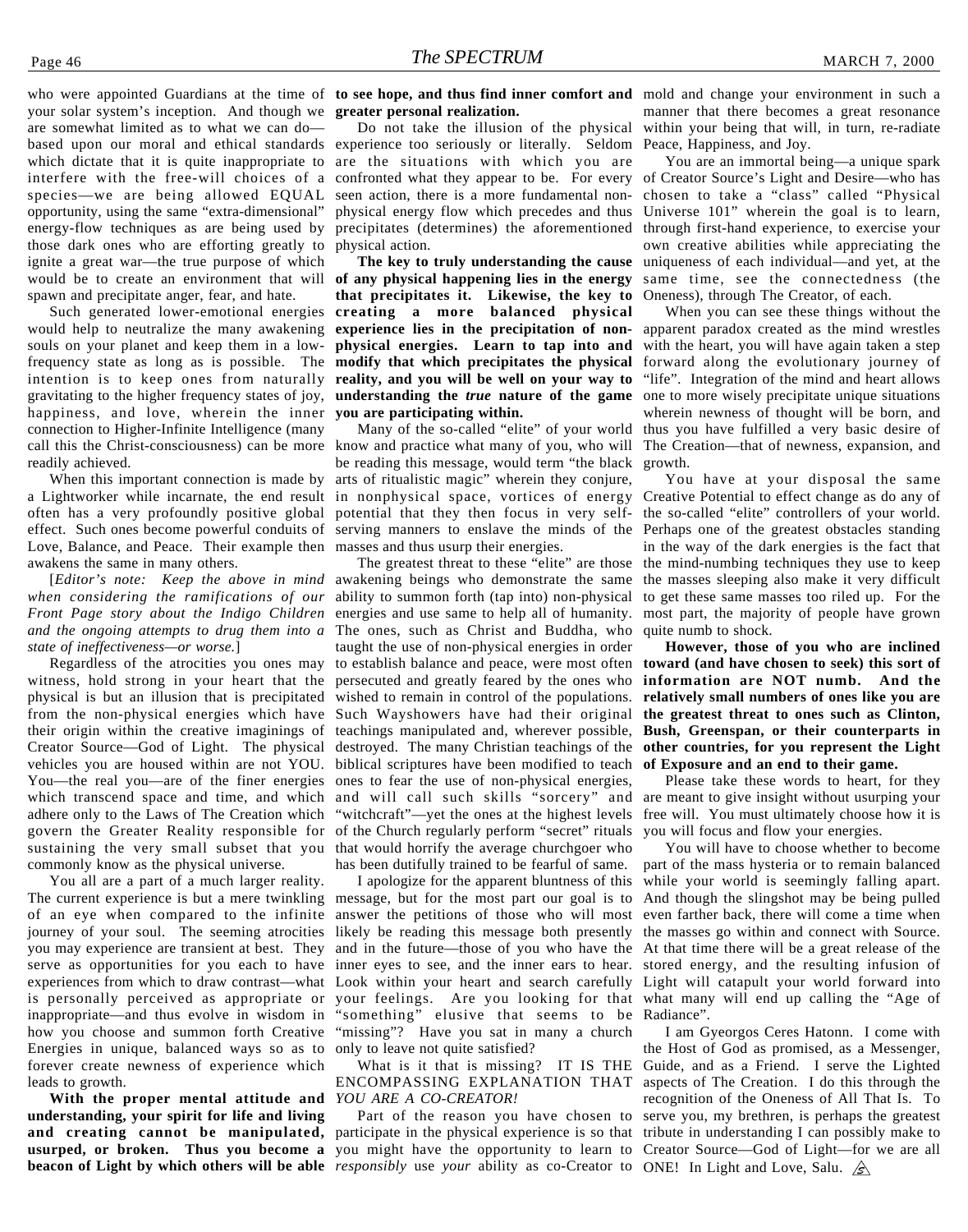<span id="page-46-0"></span>

|                            | <b>PO BOX 1567</b><br>Tehachapi, CA 93581     |                                                                                                                                                                                                                                                                                                                                                                                                                                                                                                                                                                                                                                                                                                                                                                                                                                                |  |  |
|----------------------------|-----------------------------------------------|------------------------------------------------------------------------------------------------------------------------------------------------------------------------------------------------------------------------------------------------------------------------------------------------------------------------------------------------------------------------------------------------------------------------------------------------------------------------------------------------------------------------------------------------------------------------------------------------------------------------------------------------------------------------------------------------------------------------------------------------------------------------------------------------------------------------------------------------|--|--|
|                            |                                               |                                                                                                                                                                                                                                                                                                                                                                                                                                                                                                                                                                                                                                                                                                                                                                                                                                                |  |  |
|                            |                                               |                                                                                                                                                                                                                                                                                                                                                                                                                                                                                                                                                                                                                                                                                                                                                                                                                                                |  |  |
|                            |                                               |                                                                                                                                                                                                                                                                                                                                                                                                                                                                                                                                                                                                                                                                                                                                                                                                                                                |  |  |
|                            |                                               |                                                                                                                                                                                                                                                                                                                                                                                                                                                                                                                                                                                                                                                                                                                                                                                                                                                |  |  |
|                            |                                               | Toll free #: $(877)$ 280-2866 Fax #: $(661)$ 823-9699<br><b>THE SPECTRUM Ad Department</b><br>Outside the U.S. please call: (661) 823-9695;<br>e-mail communications: spectrumads@tminet.com<br>CITY: STATE: ZIP:<br>(WE ACCEPT VISA, DISCOVER AND MASTERCARD ONLY)<br>Please make Check or Money Order in U.S. Funds Only, payable to: The Spectrum<br><b>Single Issue Rate</b><br><b>CLASSIFIED ADS</b><br>\$114<br>Fill out the form below with your ad. If your ad runs<br>\$270<br>longer, please write it out on a separate piece of paper and<br>\$409<br>attach it to this form.<br>\$522<br>\$747<br>How many issues your ad will run<br><b>Single Issue Rate</b><br>$$5/$ line<br>How many issues your ad will run<br>Signature<br>By signing you agree that the above ad is exactly as you<br>want it to be presented in the paper. |  |  |
|                            |                                               |                                                                                                                                                                                                                                                                                                                                                                                                                                                                                                                                                                                                                                                                                                                                                                                                                                                |  |  |
|                            |                                               |                                                                                                                                                                                                                                                                                                                                                                                                                                                                                                                                                                                                                                                                                                                                                                                                                                                |  |  |
| <b>General Ad Sizes</b>    |                                               |                                                                                                                                                                                                                                                                                                                                                                                                                                                                                                                                                                                                                                                                                                                                                                                                                                                |  |  |
| $1/8$ page                 | $(1$ column x 4.7" high $)$ —                 |                                                                                                                                                                                                                                                                                                                                                                                                                                                                                                                                                                                                                                                                                                                                                                                                                                                |  |  |
| $1/3$ page                 | $(2$ column x 6.25" high $)$ —                |                                                                                                                                                                                                                                                                                                                                                                                                                                                                                                                                                                                                                                                                                                                                                                                                                                                |  |  |
| $1/2$ page                 | $(3 \text{ column x } 6.25" \text{ high})$ —  |                                                                                                                                                                                                                                                                                                                                                                                                                                                                                                                                                                                                                                                                                                                                                                                                                                                |  |  |
| $2/3$ page                 | $(2 \text{ columns } x \text{ 12.5" high})$ — |                                                                                                                                                                                                                                                                                                                                                                                                                                                                                                                                                                                                                                                                                                                                                                                                                                                |  |  |
| <b>Full Page</b>           | $(3 \text{ columns } x 12.5" \text{ high})$ — |                                                                                                                                                                                                                                                                                                                                                                                                                                                                                                                                                                                                                                                                                                                                                                                                                                                |  |  |
| * Discount (if applicable) |                                               |                                                                                                                                                                                                                                                                                                                                                                                                                                                                                                                                                                                                                                                                                                                                                                                                                                                |  |  |
|                            |                                               |                                                                                                                                                                                                                                                                                                                                                                                                                                                                                                                                                                                                                                                                                                                                                                                                                                                |  |  |
|                            | ** Design fee                                 |                                                                                                                                                                                                                                                                                                                                                                                                                                                                                                                                                                                                                                                                                                                                                                                                                                                |  |  |
| <b>Total</b>               |                                               |                                                                                                                                                                                                                                                                                                                                                                                                                                                                                                                                                                                                                                                                                                                                                                                                                                                |  |  |
|                            |                                               |                                                                                                                                                                                                                                                                                                                                                                                                                                                                                                                                                                                                                                                                                                                                                                                                                                                |  |  |
| <b>Classified Ad Rates</b> |                                               |                                                                                                                                                                                                                                                                                                                                                                                                                                                                                                                                                                                                                                                                                                                                                                                                                                                |  |  |
| 1 line                     | (approx. 40-44 characters) —                  |                                                                                                                                                                                                                                                                                                                                                                                                                                                                                                                                                                                                                                                                                                                                                                                                                                                |  |  |
|                            |                                               |                                                                                                                                                                                                                                                                                                                                                                                                                                                                                                                                                                                                                                                                                                                                                                                                                                                |  |  |
|                            | * Discount (if applicable)                    |                                                                                                                                                                                                                                                                                                                                                                                                                                                                                                                                                                                                                                                                                                                                                                                                                                                |  |  |
|                            | Number of Lines                               |                                                                                                                                                                                                                                                                                                                                                                                                                                                                                                                                                                                                                                                                                                                                                                                                                                                |  |  |
|                            | <b>Total</b>                                  |                                                                                                                                                                                                                                                                                                                                                                                                                                                                                                                                                                                                                                                                                                                                                                                                                                                |  |  |
|                            |                                               |                                                                                                                                                                                                                                                                                                                                                                                                                                                                                                                                                                                                                                                                                                                                                                                                                                                |  |  |

Column inches are measured vertically. Each page has 3 columns and each column is 3.37" wide.

Display ads: Send your camera-ready ad and this order form to *The SPECTRUM* Ad Dept., P.O. Box 1567, Tehachapi, CA 93581, or feel free to use the fax. If you wish, you may send a 3.5" floppy disk or an IOMEGA zip disk with your camera-ready ad or ad information. The ad must be in Pagemaker or Photoshop 6.5 format, or have a graphic extension (i.e. tif, gif, jpg). Please send the best quality image you can. We will always do our best to make your ad look great; remember, poor quality camera-ready ads make poor ads. You may also send information via e-mail: [spectrumads@tminet.com.](mailto:spectrumads@tminet.com)

Classifieds: Classified ads are charged per line, at \$5 per line. There is not limit on how many lines your ad may be. An average line has between 40-44 characters (including spaces, letters, and punctuation). Classifieds are easy to do over the phone with a credit card.

Ads will only be processed when payment is received. Rates are locked-in only for as long as you commit; rates subject to change.

\* Discounts: If you wish to run your ad for more than one issue, then discounts are as follows: For 2-6 issues, deduct 5%; for 7-12 issues, deduct 10%. (These discounts apply to classifieds as well as display ads.)

\*\* Design fee: If you do not have a camera-ready ad, we can design a nice ad for you (at a rate of \$25/hour). Please call for an estimate.

All display and classified ads are due by the 15th of each month. Any ads received after the 15th are placed on a first come, first served basis, and any ads that do not make it into the upcoming issue will be placed in the next. We reserve the right to refuse any ad as an editorial decision. All payment will be refunded if this is the case. We reserve the right to resize ads to "fit" (ads will never be sized down, and you will not be charged for the larger ad size).

If you wish to place an ad that does not conform with the above chart, or you have any questions, please feel free to call us for cheerful answers .